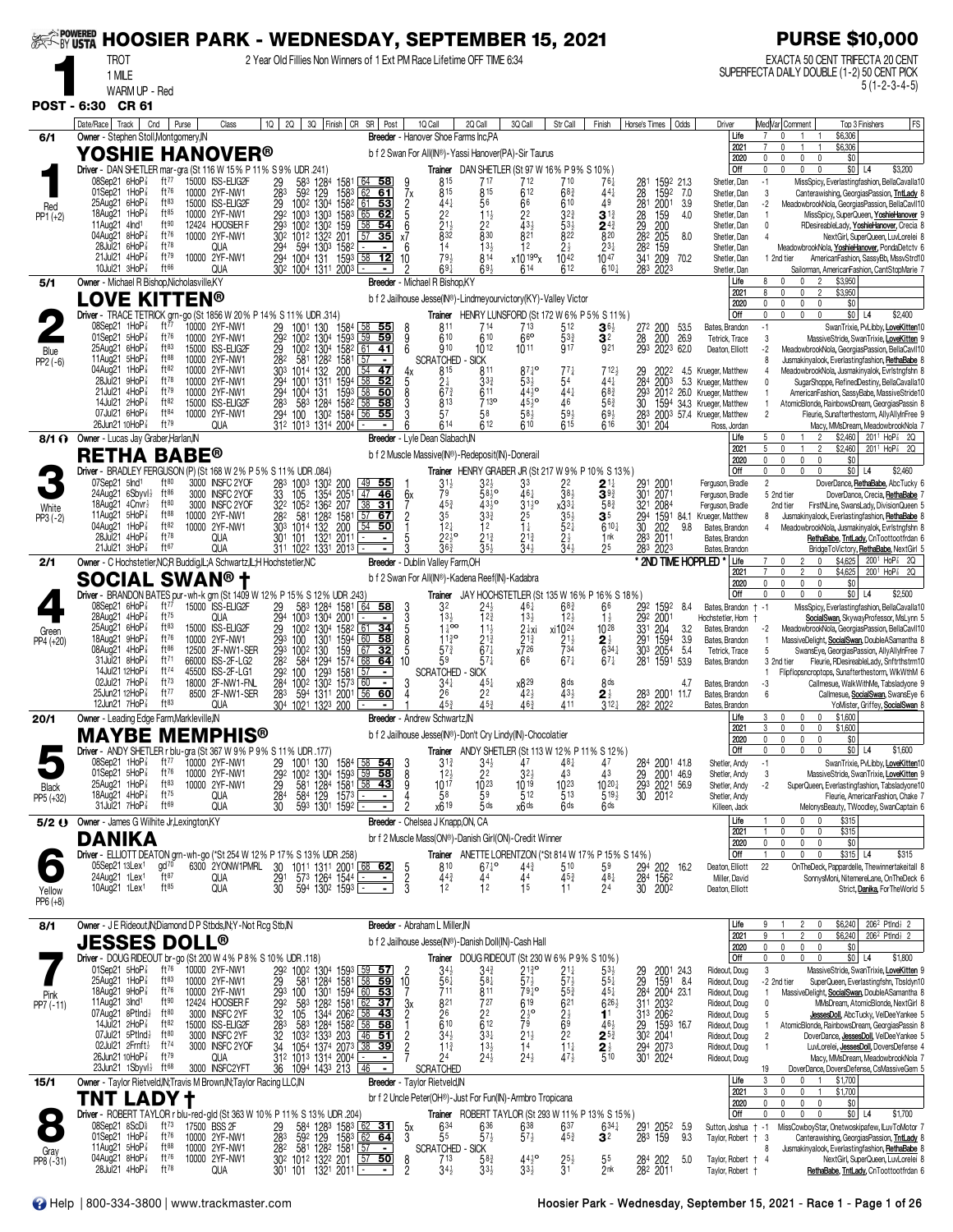|                     | SEPTEMBER 15, 2021 NOOSIER PARK - WEDNESDAY, SEPTEMBER 15, 2021                                                   |                                                           |                                                          |       |                                                           |                                                                                |                                                                                                                                           |                                              |                                                                                                             |                                                                        |                                                                                          |                                                                   |                                                                          |                                    |                                                                 |               |                                                                  |                        | <b>PURSE \$65,000</b>                                                                                                        |                                                                                                                                                |
|---------------------|-------------------------------------------------------------------------------------------------------------------|-----------------------------------------------------------|----------------------------------------------------------|-------|-----------------------------------------------------------|--------------------------------------------------------------------------------|-------------------------------------------------------------------------------------------------------------------------------------------|----------------------------------------------|-------------------------------------------------------------------------------------------------------------|------------------------------------------------------------------------|------------------------------------------------------------------------------------------|-------------------------------------------------------------------|--------------------------------------------------------------------------|------------------------------------|-----------------------------------------------------------------|---------------|------------------------------------------------------------------|------------------------|------------------------------------------------------------------------------------------------------------------------------|------------------------------------------------------------------------------------------------------------------------------------------------|
|                     | <b>TROT</b><br>1 MILE                                                                                             |                                                           |                                                          |       |                                                           |                                                                                | ** INDIANA SIRES STAKES** 2 Year Old Fillies - Leg 5 NO COUPLED ENTRIES (IHRC RULES) OFF TIME 6:55                                        |                                              |                                                                                                             |                                                                        |                                                                                          |                                                                   |                                                                          |                                    |                                                                 |               |                                                                  |                        | EXACTA 50 CENT TRIFECTA 20 CENT<br>SUPERFECTA 50 CENT PICK 3 (2-3-4)                                                         |                                                                                                                                                |
|                     | WARM UP - Blue<br>POST - 6:51 CR 71                                                                               |                                                           |                                                          |       |                                                           |                                                                                |                                                                                                                                           |                                              |                                                                                                             |                                                                        |                                                                                          |                                                                   |                                                                          |                                    |                                                                 |               |                                                                  |                        |                                                                                                                              |                                                                                                                                                |
|                     | Date/Race   Track                                                                                                 | Cnd                                                       | Purse                                                    | Class | 10 <sup>1</sup><br>2Q                                     |                                                                                | 3Q Finish CR SR Post                                                                                                                      |                                              | 1Q Call                                                                                                     | 2Q Call                                                                | 3Q Call                                                                                  | Str Call                                                          | Finish                                                                   | Horse's Times                      | Odds                                                            |               | Driver                                                           |                        | Med Var Comment                                                                                                              | FS<br>Top 3 Finishers                                                                                                                          |
| 12/1                | Owner - Robin H Renner, Aurora, IL; Roger S Welch, Beecher, IL<br>SWANS EYE®†                                     |                                                           |                                                          |       |                                                           |                                                                                |                                                                                                                                           |                                              | Breeder - Devon Schrock, IN<br>b f 2 Swan For All(IN®)-Deweye Or Don'teye(IN)-Deweycheatumnhowe             |                                                                        |                                                                                          |                                                                   |                                                                          |                                    |                                                                 |               | Life<br>2021<br>2020                                             | 10<br>10<br>0          | \$22,385<br>$\overline{2}$<br>\$22,385<br>$\overline{2}$<br>0<br>0<br>0                                                      | 159 HoP <sup>7</sup><br>$\overline{2}$<br>159 HoP <sup>7</sup><br>\$0                                                                          |
|                     | Driver - JOHN DE LONG wh-d grn-o go (St 1531 W 15% P 14% S 16% UDR 281)<br>08Sep21 12HoP <sup>7</sup>             | ft 66                                                     | 66000 ISS-2F-LG4                                         |       | 581                                                       |                                                                                | 1562 70<br>-70                                                                                                                            |                                              | $3^{2^{3}}$                                                                                                 | $66\frac{1}{2}$                                                        | $87\frac{1}{4}$                                                                          | $65\frac{1}{2}$                                                   | Trainer ROGER WELCH (St 194 W 17% P 18% S 20%)<br>$43\frac{1}{4}$        | 273 157                            | 9.1                                                             |               | Off<br>De Long, John † -1                                        | $\Omega$               | $\mathbf{0}$<br>$\mathbf 0$<br>$\mathbf{0}$                                                                                  | $$0$ L4<br>\$9,655<br>MMsDream, LuxLorelei, RDesireableLady10                                                                                  |
| Red                 | 01Sep21 11HoP <sup>3</sup><br>25Aug21 12HoP                                                                       | ft65<br>ft $^{75}$                                        | 17500 2YF COND<br>66000 ISS-2F-LG3                       |       | 28 <sup>3</sup><br>28 <sup>4</sup><br>283<br>594<br>573   | $\frac{128}{1293}$<br>1271<br>1553                                             | 1573 66<br><u>70</u><br>$\sqrt{70}$<br>$\sim$                                                                                             | 8<br>x7x                                     | $67\frac{3}{4}$ <sup>o</sup><br>1052                                                                        | 58<br>10 <sub>ds</sub>                                                 | $33^{10}$<br>10 <sub>ds</sub>                                                            | $2^{2^{3}}$<br>10 <sub>ds</sub>                                   | $\mathbf{2}$ 1 $\ddagger$<br>10 <sub>ds</sub>                            |                                    | 273 1574 16.9<br>36.5                                           |               | De Long, John<br>De Long, John † -2                              | $+3$                   |                                                                                                                              | MeadowbrookNola, SwansEye, Sunafterthestorm 9<br>Callmesue, MMsDream, Fleurie10                                                                |
| $PP1 (+2)$          | 15Aug21 10HoP <sup>7</sup><br>08Aug21 4HoP <sup>3</sup><br>04Aug21 6HoP3                                          | ft $77$<br>$ft^{86}$<br>ft69                              | 20000 2F-NW1-FNL<br>12500 2F-NW1-SER<br>QUA              |       | 273<br>58<br>293<br>1002<br>294                           | 1282<br>130<br>159<br>1592<br>1002 1311                                        | $1571$ 66<br>64<br>67<br>67<br>$\blacksquare$<br>$\blacksquare$                                                                           | 5<br>3<br>3                                  | x714x<br>$33\frac{1}{2}$<br>3 <sup>2</sup>                                                                  | 820<br>$33\frac{1}{2}$<br>$34\frac{1}{4}$                              | 711<br>34<br>$3^{3}$                                                                     | 68<br>3 <sup>3</sup><br>34                                        | $46\frac{1}{2}$ po6<br>1 <sup>3</sup><br>$2^{2}$                         | 281<br>274 1594                    | 274 1582<br>*14<br>159                                          | 6.2           | De Long, John † 1<br>De Long, John $+ 5$<br>De Long, John †      |                        |                                                                                                                              | Macy, AllyAllyInFree, GeorgiasPassion 9<br>SwansEye, GeorgiasPassion, AllyAllyInFree 7<br>Macy, SwansEye, Justathriller 7                      |
|                     | 31Jul21 3HoP<br>21Jul21 7HoP <sup>3</sup>                                                                         | ft75<br>$ft^{79}$                                         | 65500 ISS-2F-LG2<br>17500 2YF COND                       |       | 274<br>581                                                | 128                                                                            | $157^3$ 65<br>$-48$<br>$\overline{65}$                                                                                                    | х5<br>$\overline{5}$                         | x611<br>x814x                                                                                               | 622<br>823                                                             | 622<br>$8^{26}$                                                                          | 622<br>829                                                        | $622\frac{1}{2}$<br>822                                                  |                                    | 293 202<br>272 2011                                             | 12.6<br>5.9   | De Long, John<br>De Long, John                                   | -3<br>$\overline{1}$   |                                                                                                                              | Callmesue, SimplyRight, MySweetMiMi 9<br>Callmesue, AllyAllyInFree, AtomicBlonde &                                                             |
|                     | 14Jul21 11HoP <sup>3</sup><br>02Jul21 $7H_0P_8^T$                                                                 | $ft^{74}$<br>$ft^{73}$                                    | 45500 ISS-2F-LG1<br>18000 2F-NW1-FNL                     |       |                                                           |                                                                                | 283 584 1283 1564 65 50<br>29 591 1292 1571 60 68<br>284 1002 1302 1573 60 29                                                             |                                              | 57<br>58                                                                                                    | 57 <sub>3</sub><br>573                                                 | 32 <sub>7</sub><br>ix721                                                                 | 32<br>739                                                         | $3^{2\ddagger}$<br>7353                                                  |                                    | 274 1573 19.2<br>301 2044                                       | 6.6           | De Long, John<br>De Long, John                                   | -1<br>-3               |                                                                                                                              | MMsDream, RDesireableLady, SwansEye 9<br>Callmesue, WalkWithMe, Tabsladyone 9                                                                  |
| 4/1                 | Owner - Burt L Paddock, Hudsonville, MI; Kyle J Hupfer, Pendelton, IN<br>LUV LOREI                                |                                                           | .EI® †                                                   |       |                                                           |                                                                                |                                                                                                                                           |                                              | Breeder - Larry W Troyer, IN<br>b f 2 Muscle Massive(IN®)-Busybeingdreamy(IN)-Andover Hall                  |                                                                        |                                                                                          |                                                                   |                                                                          |                                    |                                                                 |               | Life<br>2021                                                     | 11<br>11<br>0          | 5 <sub>1</sub><br>$\mathbf{3}$<br>3<br>5<br>\$44,630<br>3<br>3<br>0<br>$\mathbf 0$                                           | \$44,630 2024 Ind1<br>$\overline{2}$<br>2024 Ind1<br>\$0                                                                                       |
|                     | Driver - ROBERT TAYLOR r blu-red-gld (St 363 W 10% P 11% S 13% UDR 204)<br>08Sep21 12HoP 3                        | ft $66$                                                   | 66000 ISS-2F-LG4                                         |       |                                                           | 1562                                                                           | $70$ 70                                                                                                                                   | -4                                           | $66\frac{1}{2}$                                                                                             | 910                                                                    | 77 <sup>o</sup>                                                                          | 75}                                                               | <b>Trainer</b> ROBERT TAYLOR (St 293 W 11% P 13% S 15%)<br>22            |                                    |                                                                 | 9.9           | 2020<br>l Off<br>Taylor, Robert + -1                             | 0                      | $\mathbf 0$<br>0<br>$^{\circ}$<br>0                                                                                          | $$0$ L4<br>\$38,120<br>MMsDream, LuxLorelei, RDesireableLady10                                                                                 |
| Blue                | 25Aug21 9HoP <sup>3</sup>                                                                                         | ft $^{75}$                                                | 66000 ISS-2F-LG3                                         |       | 581<br>584<br>$\frac{283}{281}$                           | 128<br>129<br>157                                                              | 66<br>l 67<br>Trainer change from Matt Rheinheimer (St 162 W 14% P 15% S 14% UTR 277)                                                     | - 10                                         | 79                                                                                                          | $78\frac{1}{4}$<br>after 15Aug21                                       | $77\frac{1}{2}$                                                                          | 761                                                               | $\mathbf{\bar{3}}^{4\frac{3}{4}}$                                        |                                    | 27 <sup>2</sup> 156 <sup>4</sup><br>27 <sup>3</sup> 158<br>15.2 |               | Taylor, Robert + -2 2nd tier                                     |                        |                                                                                                                              | SimplyRight, Macy, LuvLorelei10                                                                                                                |
| $PP2(-6)$           | 15Aug21 3Ind <sup>1</sup><br>04Aug21 8HoP                                                                         | ft80<br>ft76                                              | 25000 INSF CHAMP<br>10000 2YF-NW1                        |       | 301 1004<br>302 1012                                      | 1322 201                                                                       | 1312 2024 47 40<br>57<br>52                                                                                                               |                                              | 610                                                                                                         | 710                                                                    | $42^{\circ}$<br>66                                                                       | Ă7                                                                | 1 <sup>3</sup><br>$3^{2^{3}}$                                            | 31<br>28                           | 2013                                                            | 5.1           | Rheinheimer, Mat † 0<br>Rheinheimer. Mat + 4                     |                        |                                                                                                                              | LuvLorelei, VelDee Yankee, HonorableLady &<br>NextGirl, SuperQueen, LuvLorelei 8                                                               |
|                     | $24$ Jul $21$ $3Gshn\frac{1}{2}$<br>14Jul21 1Frnft}<br>07Jul21 6Ptlnd}                                            | gd78<br>ft81<br>ft80                                      | 3000 INSFC 2YF<br>3000 INSFC 2YOF<br>3000 INSFC 2YF      |       | 1064<br>33<br>334 1052 137                                | 1382 2082<br>2064<br>322 1032 1344 204                                         | 49<br>50<br>$\boxed{40}$<br>39<br>$\sqrt{44}$<br>50                                                                                       |                                              | 32 <sub>3</sub><br>$\frac{2^2}{3^3}$                                                                        | $3^{2^{3}}$<br>$2^{11}_{33}$                                           | $2^{30}_{4}$<br>$21\frac{1}{4}$<br>$\bar{3}3\bar{3}$ $^{\circ}$                          | 2 <sub>nsx</sub><br>2 <sub>ns</sub><br>$\frac{5}{2}$ <sup>2</sup> | x1 <sup>11</sup> <sub>00</sub> 2<br>$\mathbf{1}_{2}^{1}$                 | 294<br>293<br>284                  | 2082<br>2064<br>2041                                            |               | Rheinheimer, Mat<br>Rheinheimer, Mat + -3                        |                        |                                                                                                                              | LuvLorelei-, WalkWithMe+, DivisionQueen 6<br>LuvLorelei, HonorableLady, MartinisFear 5                                                         |
|                     | 02Jul21 $2F$ mft $\frac{1}{2}$<br>28Jun21 $5$ Sbyvl $\frac{1}{2}$                                                 | ft74<br>$ft^{85}$                                         | 3000 INSFC 2YOF<br>3000 INSFC 2YOF                       |       | 34                                                        | 1054 1374 2073 38<br>344 1071 1391 2093 47                                     | 39<br>31                                                                                                                                  |                                              | 34                                                                                                          | $3^{2^{3}}$                                                            | 24                                                                                       | $21\frac{1}{4}$<br>$3^{21}$                                       | $2^{1\frac{1}{4}}$<br>$1\frac{1}{2}$                                     | $\overline{29}$<br>30 <sup>1</sup> | 2073<br>2094                                                    |               | Rheinheimer, Mat † 2<br>Rheinheimer, Mat<br>Rheinheimer, Mat + 4 |                        |                                                                                                                              | CrescentBeauty, LuvLorelei, FashionBaby 5<br>LuvLorelei, JessesDoll, DoversDefense 4<br>CrescentBeauty, LuvLorelei, IndiancreekAmber 5         |
| 6/5                 | 23Jun21 3Sbyvl}<br>Owner - M T Pockets Stables, Pompano Beach, FL                                                 | ft68                                                      | 3000 INSFC2YFT                                           |       | 342 106                                                   | 138                                                                            | 208 <sup>4</sup> L46<br>49                                                                                                                |                                              | Breeder - M T Pockets Stables, FL                                                                           |                                                                        |                                                                                          | 23 <sup>1</sup>                                                   | $2^{11}_{22}$                                                            | 30 <sup>2</sup>                    | 2091                                                            |               | Rheinheimer, Mat + 19<br>l Life                                  | 5                      | 4<br>$\mathbf 0$<br>1 \$101,670                                                                                              | CrescentBeauty, LuvLorelei, DoubleASamantha 5<br>$156^{\frac{1}{2}}$ HoP $\frac{7}{8}$ 2                                                       |
|                     | <b>FLEURIE®</b>                                                                                                   |                                                           |                                                          |       |                                                           |                                                                                |                                                                                                                                           |                                              | b f 2 Muscle Massive(IN®)-Renees Pockets(KY)-Striking Sahbra                                                |                                                                        |                                                                                          |                                                                   |                                                                          |                                    |                                                                 |               | 2021<br>2020                                                     |                        | $\overline{4}$<br>0<br>1 \$101,670<br>$\mathbf{0}$<br>0<br>0                                                                 | $156^1$ HoP $_8^7$<br>\$0                                                                                                                      |
|                     | Driver - PETER WRENN tn-br-blk (St 662 W 14% P 13% S 14% UDR .259)<br>08Sep21 10HoP <sup>7</sup><br>25Aug21 12HoP | ft66<br>$ft^{75}$                                         | 66000 ISS-2F-LG4<br>66000 ISS-2F-LG3                     |       | 29<br>593<br>283<br>573                                   | 1282<br>1561<br>1271<br>1553                                                   | 70 75<br>$\sqrt{70}$<br><u>76 </u>                                                                                                        | 9                                            | $2\frac{1}{4}$ <sup>o</sup><br>34                                                                           | $1\frac{1}{4}$<br>34                                                   | $1\frac{3}{4}$<br>$33\frac{1}{4}$                                                        | $11\frac{3}{4}$<br>$31\frac{3}{4}$                                | Trainer MELANIE WRENN (St 325 W 16% P 13% S 17%)<br>$1^{11}$             |                                    | 274 1561 *1.6<br>274 1553                                       | $*0.6$        | Off<br>Wrenn, Peter + -1<br>Wrenn, Peter + -2                    | $\mathbf{0}$           | $\mathbf 0$<br>$\mathbb O$<br>$\mathbf{0}$                                                                                   | \$0 <br>\$96,670<br>L4<br>Fleurie, Jusmakinyalook, SimplyRight10                                                                               |
| White<br>$PP3 (-2)$ | 18Aug21 $4H_0P_8^2$<br>31Jul21 8HoP <sup>3</sup>                                                                  | ft75<br>ft71                                              | QUA<br>66000 ISS-2F-LG2                                  |       | 284<br>282<br>584                                         | 584 129<br>1573                                                                | 1294 1574 68 70                                                                                                                           | $\frac{3}{3}$<br>3                           | 2 <sup>2</sup><br>$\bar{3}^{13}$                                                                            | 22<br>$33\frac{3}{4}$                                                  | $2^{2\frac{1}{2}}$<br>21 <sup>1</sup>                                                    | 21<br>$11\frac{3}{4}$                                             | 3 ż<br>$12\frac{1}{4}$<br>1 <sup>1</sup>                                 | 281                                | 1573<br>274 1574                                                | $*1.0$        | Wrenn, Peter<br>Wrenn, Peter + 3                                 |                        |                                                                                                                              | Callmesue, MMsDream, Fleurie10<br>Fleurie, AmericanFashion, Chake 7<br>Fleurie, RDesireableLady, Sunafterthestorm10                            |
|                     | 14Jul21 9HoP3<br>$07$ Jul21 6HoP $\frac{7}{8}$                                                                    | ft82<br>ft84                                              | 45500 ISS-2F-LG1<br>10000 2YF-NW1                        |       | 281<br>294<br>100                                         | 572 1272<br>1561<br>130 <sup>2</sup> 1584                                      | 63<br><u>76</u><br>56<br>-64                                                                                                              | 2                                            | $35\frac{1}{4}$<br>$21\frac{1}{4}$ <sup>o</sup>                                                             | 34<br>$21\frac{3}{4}$                                                  | $31^{30}_{4}$<br>$\frac{2^{13}}{5^4}$                                                    | $12\frac{3}{4}$<br>$2\frac{1}{4}$                                 | 1 <sup>2</sup><br>$1^{13}$                                               | 282<br>28                          | 1561<br>1584                                                    | 4.4<br>$*1.2$ | Oosting, Michael + 1<br>Oosting, Michael + 2                     |                        |                                                                                                                              | <b>Fleurie</b> , MissSpicy, AllyAllyInFree 8<br>Fleurie, Sunafterthestorm, AllyAllyInFree 9                                                    |
|                     | 26Jun21 4HoP <sup>3</sup><br>19 $J$ un21 4Ho $P_{8}^{7}$                                                          | ft75<br>gd <sup>68</sup>                                  | <b>QUA</b><br>QUA                                        |       | 30                                                        | 1002 1311 201<br>$31^4$ 102 132 <sup>3</sup> 201 <sup>3</sup> -                |                                                                                                                                           | $\bar{3}$                                    | 34<br>3330                                                                                                  | $33\frac{1}{4}$<br>33 <sub>3</sub>                                     |                                                                                          | $\overline{3}3$<br>334                                            | 22                                                                       | 292 2012<br>281 2013               |                                                                 |               | Oosting, Michael<br>Wrenn, Peter                                 |                        |                                                                                                                              | SweetBoyBen, Fleurie, GoldenElixir &<br>Flipflopsncroptops, Fleurie, GeorgiasPassion &                                                         |
| 8/1                 | Owner - The Kales Company LLC, Bloomfield Hills, MI<br><b>MEADOWBROOK NOLA® †</b>                                 |                                                           |                                                          |       |                                                           |                                                                                |                                                                                                                                           |                                              | Breeder - Freeman Jay Bontrager, IN<br>b f 2 Muscle Massive(IN®)-J A's Ayd(IN)-Broadway Hall                |                                                                        |                                                                                          |                                                                   |                                                                          |                                    |                                                                 |               | Life<br>2021<br>2020                                             | 6<br>6                 | \$21,250<br>3<br>0<br>$\mathbf 0$<br>\$21,250<br>3<br>0<br>$\mathbf 0$<br>$\mathbb O$<br>0<br>$\mathbf{0}$                   | $157^3$ HoP $\frac{7}{8}$ 2<br>$157^3$ HoP <sup>7</sup><br>\$0                                                                                 |
|                     | Driver - ATLEE BENDER mar-gra-blk (St 107 W 15% P 10% S 7% UDR .229)<br>08Sep21 10HoP <sup>7</sup>                | ft $66$                                                   | 66000 ISS-2F-LG4                                         |       | 593<br>594                                                |                                                                                | 70<br>53                                                                                                                                  |                                              |                                                                                                             | Trainer ERV MILLER (St 379 W 26% P 15% S 11%)<br>$43\frac{1}{2}$       | $42\frac{3}{4}$ °                                                                        | x89½x                                                             | x920                                                                     |                                    | -5.1                                                            |               | l Off<br>Bender, Atlee                                           | $\mathbf{0}$<br>$+ -1$ | $\mathbf{0}$<br>$\mathbf{0}$<br>$\mathbf{0}$                                                                                 | $$0$ L4<br>\$16,250<br><u>Fleurie, Jusmakinyalook, SimplyRight</u> 10                                                                          |
| Green               | 01Sep21 11HoP <sup>3</sup><br>$25$ Aug $21$ 6HoP $\frac{7}{8}$                                                    | $ft^{65}$<br>ft83                                         | 17500 2YF COND<br>15000 ISS-ELIG2F                       |       | $^{29}_{284}$                                             | 128 <sup>2</sup><br>1293<br>1561<br>1573<br>1002 1304<br>1582                  | 66<br>$\overline{70}$<br>  61<br>-62                                                                                                      | $\frac{2}{2}$                                | $3^{11}_{21}$<br>67                                                                                         | $11\frac{3}{4}$<br>$45\frac{3}{4}$                                     | 12<br>$1^{10}$                                                                           | $12\frac{3}{4}$<br>$12\frac{1}{4}$                                | $1^{11}$<br>$1^{3}$                                                      |                                    | 31 <sup>1</sup> 2001<br>28 1573<br>1573 *1.2<br>273 1582        | $*2.9$        | Bender, Atlee<br>Bender, Atlee + -2                              | -3<br>Ť.               |                                                                                                                              | MeadowbrookNola, SwansEye, Sunafterthestorm 9<br>MeadowbrookNola, GeorgiasPassion, BellaCavII10                                                |
| PP4 (+20)           | 11Aug21 $3nd1$<br>04Aug21 1HoP<br>28Jul21 6HoP                                                                    | ft90<br>ft82<br>ft78                                      | 12424 HOOSIER F<br>10000 2YF-NW1<br>QUA                  |       | $\frac{29}{29}$<br>$\frac{29}{30}$ <sup>2</sup><br>294    | 1581<br>$\frac{58}{3}$ $\frac{128}{32}$<br>200<br>594 1303<br>1582             | 62<br>$\overline{22}$<br>54 60<br>$\overline{\phantom{a}}$                                                                                | 8<br>2                                       | 713 <sub>x</sub><br>$610^{\circ}$<br>24                                                                     | 847<br>$65\frac{3}{4}$<br>$2^{3}\frac{1}{2}$                           | 7 ds<br>32 <sup>o</sup>                                                                  | 736<br>11<br>$1\frac{1}{2}$                                       | 741<br>$\mathbf{1}_{2}^{1}$<br>$13\frac{1}{4}$                           | 273<br>272 1582                    | 2062<br>200                                                     | 3.1           | Bender, Atlee †<br>Bender, Atlee †<br>Bender, Atlee              | 0<br>$\overline{4}$    |                                                                                                                              | MMsDream, AtomicBlonde, NextGirl &<br>MeadowbrookNola, Jusmakinyalok, Evristngfshn &<br>MeadowbrookNola, YoshieHanover, PondaDetctv 6          |
|                     | $21$ Jul $21$ 4HoP $\frac{7}{8}$<br>10Jul21 3HoP <sup>3</sup>                                                     | ft79<br>ft66                                              | 10000 2YF-NW1<br>QUA                                     |       | 294                                                       | 1004 131<br>30 <sup>2</sup> 100 <sup>4</sup> 131 <sup>1</sup> 200 <sup>3</sup> | $1593$ 38 43<br>$\sim$<br>$\blacksquare$                                                                                                  | 6x                                           | $x10^{25}$<br>$57\frac{1}{4}$                                                                               | $10^{21}$<br>$5^{7}$                                                   | $\frac{2}{9}$ <sup>2</sup><br>512                                                        | 918<br>49                                                         | 815<br>$46\frac{1}{4}$                                                   | 281<br>281                         | 2023<br>2014                                                    | 3.2           | Tetrick, Trace †<br>Bender, Atlee †                              |                        |                                                                                                                              | AmericanFashion, SassyBabe, MassiveStride10<br>Sailorman, AmericanFashion, CantStopMarie 7                                                     |
|                     | $03$ Jul21 7HoP $\frac{1}{8}$<br>26Jun21 10HoP <sup>7</sup>                                                       | ft65<br>$ft^{79}$                                         | QUA<br><b>QUA</b>                                        |       |                                                           | 301 1012 1321 201<br>312 1013 1314 2004 $\overline{)}$                         |                                                                                                                                           |                                              | $12\frac{1}{4}$<br>511                                                                                      | 12<br>593                                                              | $1\frac{11}{2}x$ i<br>473∘                                                               | $ip31\frac{1}{2}x$<br>37                                          | x5 <sup>21</sup><br>37                                                   | 33<br>284                          | 2051<br>2021                                                    |               | Bender, Atlee<br>Bender, Atlee                                   |                        |                                                                                                                              | AtomicBlonde, BrookviewCherie, Sailorman 7<br>Macy, MMsDream, MeadowbrookNola 7                                                                |
| 9/2                 | Owner - Al J Libfeld, Pickering, ON<br><b>SIMPLY RIGHT®</b>                                                       |                                                           |                                                          |       |                                                           |                                                                                |                                                                                                                                           |                                              | Breeder - Alan R Troyer & Larry W Troyer, IN<br>b f 2 Swan For All(IN®)-Stirling Debutant(IN)-Credit Winner |                                                                        |                                                                                          |                                                                   |                                                                          |                                    |                                                                 |               | Life<br>2021<br>2020                                             | $\mathbf{0}$           | \$59,570<br>\$59,570<br>$\mathbf{0}$<br>$\pmb{0}$<br>$\Omega$                                                                | 157 $HoP_8^7$ 2<br>157<br>HoP <sup>3</sup><br>\$0                                                                                              |
|                     | Driver - ELLIOTT DEATON grn-wh-go (*St 254 W 12% P 17% S 13% UDR .258)<br>08Sep21 10HoP <sup>7</sup>              | ft $66$                                                   | 66000 ISS-2F-LG4                                         |       |                                                           | 593 1282 1561                                                                  | $\sqrt{70}$ 71                                                                                                                            | -4                                           | $1\frac{1}{4}$                                                                                              | 32                                                                     | $3^{12}$                                                                                 | 213                                                               | Trainer ANETTE LORENTZON (*St 814 W 17% P 15% S 14%)<br>$\mathbf{3}$     | 274                                | 1563                                                            | 2.1           | Off<br>Deaton, Elliott                                           | $\mathbf{0}$<br>$-1$   | $\mathbf{0}$<br>0                                                                                                            | $$0$ L4<br>\$59,570<br>Fleurie, Jusmakinyalook, SimplyRight10                                                                                  |
| Black               | 25Aug21 9HoP <sup>3</sup><br>17Aug21 3Lex1                                                                        | ft $^{75}$<br>gd <sup>78</sup>                            | 66000 ISS-2F-LG3<br>QUA                                  |       | $\frac{29}{281}$<br>$\frac{293}{274}$<br>$\frac{59}{581}$ | 584 129<br>157                                                                 | $67$ 69<br>$\frac{1293}{128}$ $\frac{2001}{1573}$ $\frac{65}{65}$ 70                                                                      | 6                                            | 1200<br>56                                                                                                  | $21\frac{3}{4}$<br>$\bar{5}^{5\frac{1}{4}}$<br>33 <sup>1</sup>         | $2^{11}_{4}$ o<br>56<br>21 <sup>1</sup> / <sub>2</sub><br>67 <sup>1</sup> / <sub>2</sub> | $12\frac{1}{4}$                                                   | $13\frac{1}{4}$<br>$2\frac{3}{4}$                                        | 274                                | 157<br>293 2002<br>292 1573 17.4                                | 5.8           | Deaton, Elliott<br>Deaton, Elliott                               | $-2$                   |                                                                                                                              | SimplyRight, Macy, LuvLorelei10<br>ShoshieDeo, SimplyRight, SonnysMoni 7                                                                       |
| PP5 (+32)           | 31Jul21 3HoP <sup>3</sup><br>14Jul21 $9H_0P_8^7$                                                                  | ft $^{75}$<br>ft82<br>ft80                                | 65500 ISS-2F-LG2<br>45500 ISS-2F-LG1                     |       |                                                           |                                                                                | <u>6368</u>                                                                                                                               | $\begin{array}{c}\n2 \\ 2 \\ 6\n\end{array}$ | $\frac{331}{612}$                                                                                           | 612                                                                    |                                                                                          | $38\frac{1}{2}$<br>2 <sup>4</sup><br>6 <sup>7</sup>               | $\frac{2}{5}$ <sup>hd</sup>                                              |                                    | 284 1573                                                        | 5.7           | Deaton, Elliott<br>Deaton, Elliott                               | 3                      |                                                                                                                              | Callmesue, SimplyRight, MySweetMiMi 9<br><b>Fleurie</b> , MissSpicy, AllyAllyInFree 8                                                          |
|                     | 30Jun21 1Lex <sup>1</sup><br>24Jun21 1Lex <sup>1</sup><br>Owner - Cheyenne E & James D Yoder, Upland, IN          | ft75                                                      | QUA<br>QUA                                               |       |                                                           | 281 572 1272 1561<br>311 1003 1312 1594<br>312 1003 1312 2004                  |                                                                                                                                           |                                              | 34<br>311                                                                                                   | $3^{3}$<br>39                                                          | $34\overline{9}$                                                                         | $\frac{21}{3}$                                                    | 1nk<br>32                                                                | 273 1594<br>282 2011               |                                                                 |               | Deaton, Elliott<br>Deaton, Elliott<br>Life                       |                        | \$40,705<br>$\overline{\phantom{a}}$                                                                                         | SimplyRight, WishingBarefoot, IwontBackdwnAs 5<br>PioneerAs, GiannaGrace, SimplyRight 4<br>$200^2$ HoP <sup><math>7\overline{8}</math></sup> 2 |
| 15/1                | <b>SUNAFTERTHESTORM®</b>                                                                                          |                                                           |                                                          |       |                                                           | $\dagger$ (L)                                                                  |                                                                                                                                           |                                              | Breeder - Daryl Dee Lehman, IN<br>b f 2 Muscle Massive(IN®)-Celia Hall(IN)-Cash Hall                        |                                                                        |                                                                                          |                                                                   |                                                                          |                                    |                                                                 |               | 2021<br>2020                                                     | $\mathbf{0}$           | \$40,705<br>2<br>0<br>0<br>0                                                                                                 | $200^2$ HoP $\frac{7}{8}$ 2<br>\$0                                                                                                             |
|                     | Driver - JAMES YODER d grn-gra-wh (St 388 W 16% P 12% S 12% UDR .267)<br>08Sep21 10HoP 3                          | $ft^{66}$                                                 | 66000 ISS-2F-LG4                                         |       |                                                           |                                                                                |                                                                                                                                           |                                              | 66                                                                                                          | $2\frac{1}{4}^{\circ}$ 46 <sup>1</sup>                                 | $2\frac{3}{4}$ <sup>o</sup>                                                              | $3^{2^{3}}$                                                       | <b>Trainer</b> JAMES YODER (St 209 W 23% P 15% S 13%)<br>$46\frac{1}{4}$ | 284<br>272                         | 1572 15.5                                                       |               | Off<br>Yoder, James †L -1                                        |                        | $\mathbf{0}$<br>$\mathbf{0}$<br>$\mathbf 0$                                                                                  | $$0$ L4<br>\$12,660<br>Fleurie, Jusmakinyalook, SimplyRight10                                                                                  |
| Yellow              | 01Sep21 11HoP <sup>3</sup><br>25Aug21 9HoP <sup>3</sup>                                                           | ft65<br>$ft^{75}$                                         | 17500 2YF COND<br>66000 ISS-2F-LG3                       |       | 29<br>28 <sup>4</sup><br>281<br>273                       |                                                                                | 593 1282 1561 70 67<br>594 1293 1573 66 67<br>584 129 157 67 64                                                                           |                                              | $44\frac{3}{4}$ <sup>o</sup><br>811                                                                         | 68                                                                     | $55\frac{3}{4}$<br>$65\frac{3}{4}$ <sup>o</sup>                                          | 56<br>56                                                          | $\mathbf{3}^{3\frac{1}{2}}$<br>$45\frac{1}{4}$                           | 27 <sup>4</sup>                    | 1581 4.0<br>158                                                 | 6.1           | Yoder, James +L 3<br>Yoder, James †L -2                          |                        |                                                                                                                              | MeadowbrookNola, SwansEye, Sunafterthestorm 9<br>SimplyRight, Macy, LuvLorelei10                                                               |
| $PP6 (+8)$          | 15Aug21 10HoP <sup>7</sup><br>08Aug21 2HoP<br>31Jul21 8HoP <sup>3</sup>                                           | ft $^{77}$<br>$ft^{86}$<br>ft71                           | 20000 2F-NW1-FNL<br>12500 2F-NW1-SER<br>66000 ISS-2F-LG2 |       |                                                           |                                                                                | 273 58 1282 1571 66 62<br>302 1012 1311 2002 62 60<br>282 584 1294 1574 68 67                                                             | 8x<br>3<br>ğ                                 | x926<br>$71\frac{1}{2}$<br>$i\dot{6}$ 10                                                                    | 922<br>$11\frac{3}{4}$<br>68                                           | 814<br>$12\frac{1}{4}$<br>$54^{10}$                                                      | 710<br>12 <sup>3</sup> / <sub>4</sub><br>$44\frac{1}{4}$          | $69^{3}_{4}$ po <sub>7</sub><br>1 <sup>2</sup><br>3 <sup>4</sup>         | $\frac{28}{291}$                   | 1591 2.6<br>2002 *0.4<br>1583 17.0                              |               | Yoder, James   1<br>Yoder, James † 5<br>Yoder, James † 3         |                        |                                                                                                                              | Macy, AllyAllyInFree, GeorgiasPassion 9<br>Sunafterthestorm, PvLibby, MassiveStride 5<br>Fleurie, RDesireableLady, Sunafterthestorm10          |
|                     | 14Jul21 12HoP <sup>7</sup><br>07Jul21 6HoP <sup>3</sup>                                                           | ft $^{74}$<br>$ft^{84}$                                   | 45500 ISS-2F-LG1<br>10000 2YF-NW1                        |       | 292 100<br>294 100                                        |                                                                                | 1293 1581 57 63<br>1302 1584 56 63                                                                                                        |                                              | $34\frac{1}{4}$<br>$11^{10}_{4}$                                                                            | $33\frac{1}{2}$<br>$11\frac{3}{4}$                                     | $36\frac{1}{2}$<br>$11\frac{3}{4}$                                                       | 36<br>$1\frac{1}{4}$                                              | 2 <sup>3</sup><br>$\frac{2^{13}}{1^{34}}$                                |                                    | 28 1584<br>284 1591                                             | 1.9<br>1.6    | Yoder, James † 1<br>Yoder, James + 2                             |                        |                                                                                                                              | Flipflopsncroptops, Sunafterthestorm, WIkWthM 6<br>Fleurie, Sunafterthestorm, AllyAllyInFree 9                                                 |
| 20/1                | 30Jun21 3HoP <sup>3</sup><br>Owner - Eash Racing Stable Inc, Anderson, IN                                         | gd <sub>72</sub>                                          | QUA                                                      |       | 312 103                                                   | $13312022 \equiv$                                                              |                                                                                                                                           |                                              | 12 <sub>3</sub><br>Breeder - David W Nissley, IN                                                            | 12 <sub>3</sub>                                                        | 13 <sub>3</sub>                                                                          | $13+$                                                             |                                                                          | 291 2022                           |                                                                 |               | Yoder, James<br>Life                                             |                        | \$4,040<br>$\mathbf 0$<br>$\mathbf 0$<br>$\mathbf 0$                                                                         | Sunafterthestorm, AllStarSwan, AllyAllyInFree 5                                                                                                |
|                     | ALL STAR SWAN®<br>Driver - DON EASH gra-blk (St 354 W 6% P 12% S 14% UDR .173)                                    |                                                           |                                                          |       |                                                           |                                                                                |                                                                                                                                           |                                              | br f 2 Swan For All(IN®)-Cincinnati Star(IN)-Cincinnati Kid                                                 |                                                                        |                                                                                          |                                                                   |                                                                          |                                    |                                                                 |               | 2021<br>2020<br>  Off                                            | $\mathbf{0}$<br>0      | $\mathbf 0$<br>$\mathbf 0$<br>\$4,040<br>$\mathbf 0$<br>0<br>0<br>$\mathbf{0}$<br>$\mathbf 0$<br>$\mathbf 0$<br>$\mathbf{0}$ | \$0<br>$$0$ L4<br>\$3,800                                                                                                                      |
|                     | 08Sep21 12HoP 3<br>01Sep21 11HoP                                                                                  | ft <sup>66</sup><br>ft65                                  | 66000 ISS-2F-LG4<br>17500 2YF COND                       |       | 581<br>28 <sup>3</sup><br>28 <sup>4</sup><br>283          | 128                                                                            | 156 <sup>2</sup> 70 34                                                                                                                    | 4                                            | $\frac{10^{16}}{7^9}$                                                                                       | <b>Trainer</b> DON EASH (St 503 W 6% P 11% S 14%)<br>$10^{16}x$<br>710 | 1042<br>$66^{10}$                                                                        | 1043                                                              | 1039<br>920                                                              | 274                                | 2041145.3<br>304 2013 4.4                                       |               | Eash, Don<br>Eash, Don                                           | $-1$<br>3              |                                                                                                                              | MMsDream, LuvLorelei, RDesireableLady10<br>MeadowbrookNola, SwansEye, Sunafterthestorm 9                                                       |
| Pink<br>PP7 (-11)   | 25Aug21 12HoP <sup>3</sup><br>18Aug21 1HoP <sup>3</sup>                                                           | $ft^{75}$<br>$ft^{85}$                                    | 66000 ISS-2F-LG3<br>10000 2YF-NW1                        |       | 292                                                       |                                                                                | 594 1293 1573 66 50<br>573 1271 1553 70 71<br>100 <sup>3</sup> 130 <sup>3</sup> 158 <sup>3</sup> 65 60<br>59 <sup>3</sup> 1294 1584 69 43 | $\dot{2}$<br>$\bar{9}$ x                     | 813<br>920                                                                                                  | 819<br>910                                                             | $78\bar{3}$<br>7810                                                                      | $x919$<br>$77\frac{1}{4}$<br>$67\frac{1}{2}$                      | $54\frac{1}{4}$<br>$54\frac{3}{4}$                                       |                                    | 272 1562 67.5<br>272 1593 126.8                                 |               | Eash, Don<br>Eash, Don                                           | $-2$                   |                                                                                                                              | Callmesue, MMsDream, Fleurie10<br>MissSpicy, SuperQueen, YoshieHanover 9                                                                       |
|                     | 12Aug21 7HoP<br>07Aug21 4HoP <sup>3</sup><br>24Jul21 3Gshn}                                                       | ft <sup>81</sup><br>$ft^{73}$<br>$\alpha$ d <sup>78</sup> | 10000 2YO-NW1<br>QUA                                     |       | $\frac{293}{303}$<br>1011                                 | 1321201<br>1382 2082 49                                                        | $\blacksquare$                                                                                                                            | 6<br>5                                       | 716<br>3 <sub>5</sub><br>518                                                                                | 720<br>$33\frac{1}{2}$<br>529                                          | 720<br>$33\frac{3}{4}$                                                                   | 721<br>$24\frac{1}{2}$<br>$4$ ds                                  | 720<br>2 <sup>3</sup><br>4 <sub>ds</sub>                                 | $^{29}_{283}$                      | 2024 31.6<br>2013                                               |               | Eash, Don<br>Eash, Don                                           |                        |                                                                                                                              | BridgeToVictory, Piningforgold, MeadowbrkMrk 7<br>BodyArmor, <b>AllStarSwan</b> , MeadowbrookMark 4                                            |
|                     | 17Jul21 2HoP3<br>07Jul21 6HoP <sup>3</sup>                                                                        | ft71<br>$ft^{84}$                                         | 3000 INSFC 2YF<br>QUA<br>10000 2YF-NW1                   |       | 33<br>1064<br>302<br>$\frac{102}{100}$<br>29 <sup>4</sup> | 1332 2023<br>1302 1584                                                         | 56                                                                                                                                        | 6                                            | 59<br>916 <sub>X</sub>                                                                                      | $x5^{25}$<br>948                                                       | $5$ ds<br>533<br>9 <sub>ds</sub>                                                         | 535<br>9 <sub>ds</sub>                                            | 537<br>9 <sub>ds</sub>                                                   | 30 210                             | 34.1                                                            |               | Eash, Don<br>Eash, Don<br>Eash, Don                              | $\overline{2}$         |                                                                                                                              | LuvLorelei-, WalkWithMe+, DivisionQueen 6<br>FinishStrong, KingCredit, MissWiggy 5<br>Fleurie, Sunafterthestorm, AllyAllyInFree 9              |
|                     | 30Jun21 3HoP <sup>3</sup>                                                                                         | $\alpha$ d <sup>72</sup>                                  | QUA                                                      |       | 312 103                                                   | 1331 2022                                                                      | $\blacksquare$                                                                                                                            |                                              | $34\frac{3}{4}$                                                                                             | 35                                                                     | $35\frac{1}{2}$                                                                          | $23\frac{1}{2}$                                                   | $2^{3}$                                                                  | 284 203                            |                                                                 |               | Eash, Don                                                        |                        |                                                                                                                              | Sunafterthestorm, AllStarSwan, AllyAllyInFree 5                                                                                                |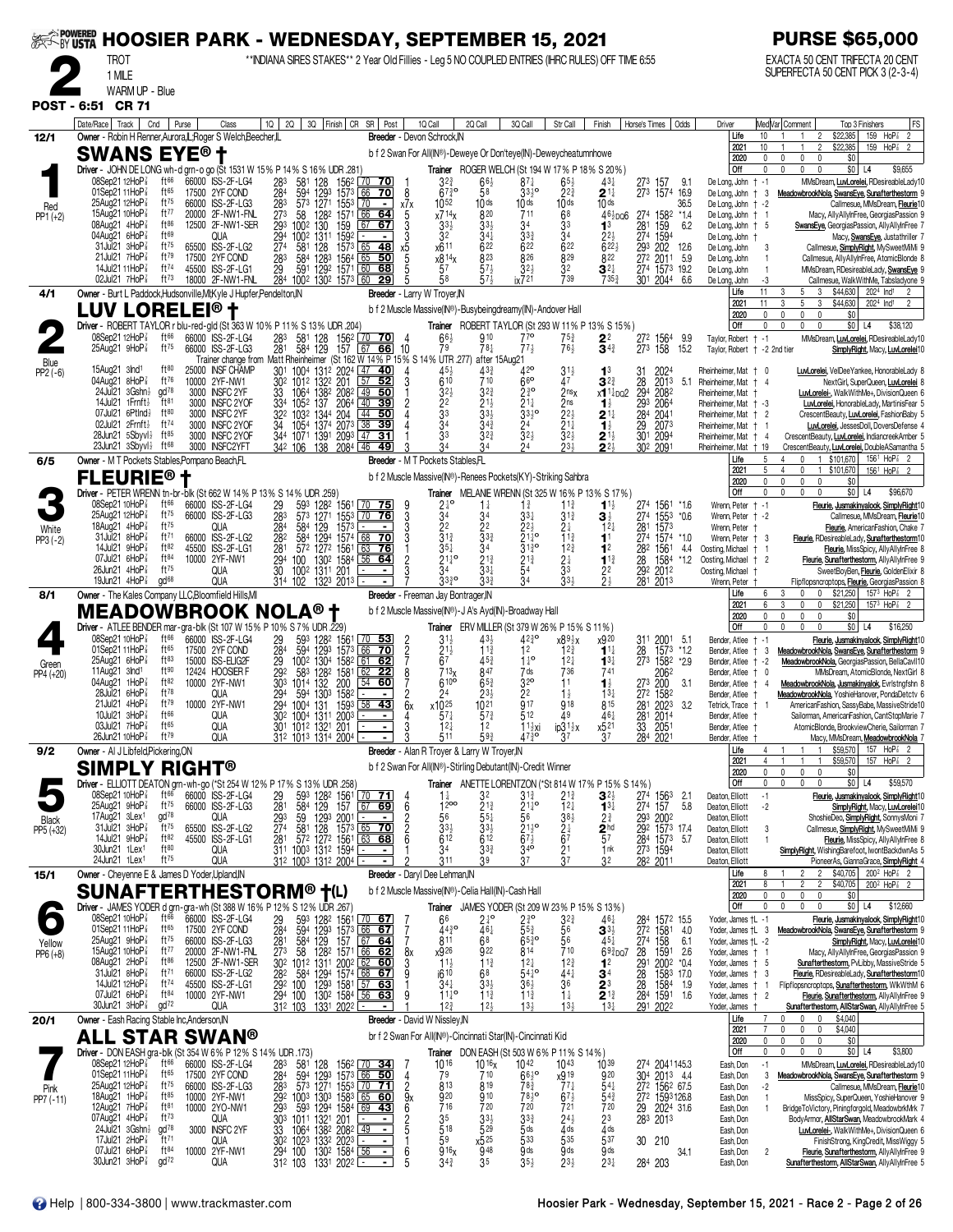| 6/1               | Owner - Devon R Miller, New Paris, IN                                                                                                                                                                                                                                                                      |                                                                                                                            | Breeder - John R Stoll, IN                           |                                                                       |                                    |                                               |                                                                 |                                                                                              |  | \$29,280                                       | $158^1$ HoP <sup><math>7\overline{3}</math></sup> 2                                                                                                                                       |
|-------------------|------------------------------------------------------------------------------------------------------------------------------------------------------------------------------------------------------------------------------------------------------------------------------------------------------------|----------------------------------------------------------------------------------------------------------------------------|------------------------------------------------------|-----------------------------------------------------------------------|------------------------------------|-----------------------------------------------|-----------------------------------------------------------------|----------------------------------------------------------------------------------------------|--|------------------------------------------------|-------------------------------------------------------------------------------------------------------------------------------------------------------------------------------------------|
|                   | <b>JUSMAKINYALOOK®†</b>                                                                                                                                                                                                                                                                                    |                                                                                                                            | b f 2 Pinetucky(IN®)-Beldame Hanover(IN)-S J's Photo |                                                                       |                                    |                                               |                                                                 | 2021                                                                                         |  | \$29,280                                       | $158^1$ HoP $_8^7$ 2                                                                                                                                                                      |
| Gray<br>PP8 (-31) | Driver - JORDAN ROSS (P)pur-yel (St 245 W 4% P 10% S 10% UDR .129)<br>ft66<br>08Sep21 10HoP <sup>7</sup><br>66000 ISS-2F-LG4<br>25Aug21 12HoP <sup>7</sup><br>$ft^{75}$<br>66000 ISS-2F-LG3<br>11Aug21 $5H_0P_8^7$<br>$ft^{88}$<br>10000 2YF-NW1<br>1HoP $\frac{7}{8}$<br>04Aug21<br>ft82<br>10000 2YF-NW1 | 593 1282 1561<br>$70$ 73<br>573 1271<br>283<br>1553<br>70, 74<br>581 1282 1581 57 73<br>282<br>54 59<br>303 1014 132 200 [ | Trainer<br>611<br>3 <sup>3</sup>                     | ROBERT TAYLOR (St 293 W 11% P 13% S 15%)<br>$5^{5^{3}}$<br>612<br>51' | $54\frac{1}{4}$<br>$5^{43}$<br>35, | $2^{11}$<br>$14\frac{3}{4}$<br>2 <sup>1</sup> | 1562 5.1<br>271<br>1561 30.5<br>284 1581 *0.9<br>271 200<br>2.6 | 2020<br>Off<br>Ross. Jordan + -1<br>Ross Jordan + -2<br>Ross. Jordan + 8<br>Ross, Jordan + 4 |  |                                                | \$29,280<br>Fleurie, Jusmakinyalook, SimplyRight10<br>Callmesue, MMsDream, Fleurie10<br>Jusmakinyalook, Everlastingfashion, RethaBabe 8<br>MeadowbrookNola, Jusmakinyalok, Evristngfshn 8 |
|                   | $28$ Jul $21$ $2H$ o $P_8^7$<br>ft78<br>QUA                                                                                                                                                                                                                                                                | 294 1002 1301 1581<br>$\blacksquare$                                                                                       | 593                                                  |                                                                       |                                    | $35\frac{1}{4}$                               | 272 1591                                                        | Ross, Jordan †                                                                               |  | DontBeaJailbird, Alongcamespider, Jusmaknylk 6 |                                                                                                                                                                                           |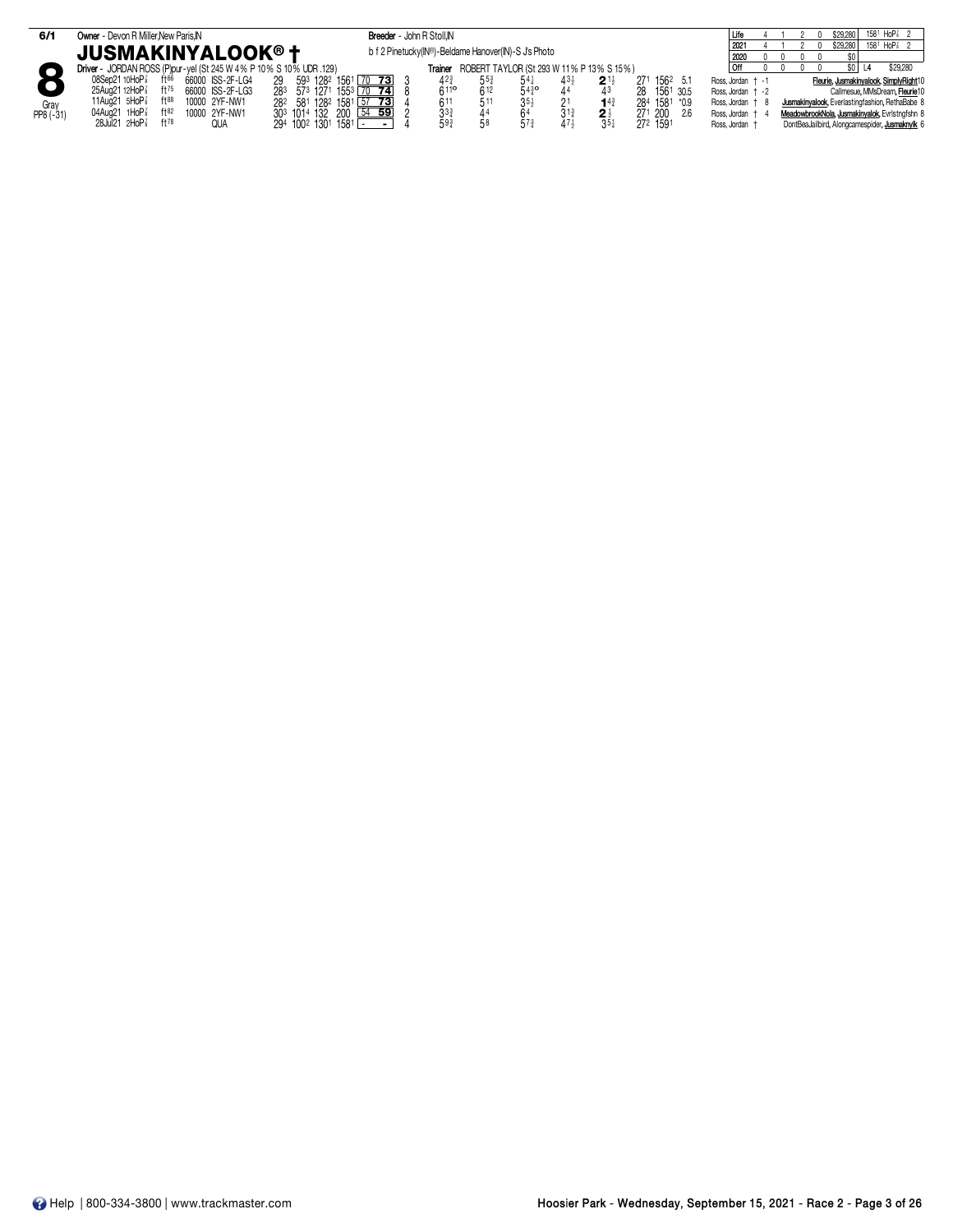|                    | ~BY <b>USTA</b><br><b>TROT</b>                                                       |                                               | <b>HOOSIER PARK - WEDNESDAY, SEPTEMBER 15, 2021</b>                                                    |                                                                                             | Non Winners of 1 Ext PM Race or \$6,500 Lifetime OFF TIME 7:16                                                                                                  |                                       |                                                                                                                 |                                                                     |                                                                                      |                                                               |                                                                    |                                                                              | <b>PURSE \$8,000</b><br>EXACTA 50 CENT TRIFECTA 20 CENT                                                                                                                                                            |
|--------------------|--------------------------------------------------------------------------------------|-----------------------------------------------|--------------------------------------------------------------------------------------------------------|---------------------------------------------------------------------------------------------|-----------------------------------------------------------------------------------------------------------------------------------------------------------------|---------------------------------------|-----------------------------------------------------------------------------------------------------------------|---------------------------------------------------------------------|--------------------------------------------------------------------------------------|---------------------------------------------------------------|--------------------------------------------------------------------|------------------------------------------------------------------------------|--------------------------------------------------------------------------------------------------------------------------------------------------------------------------------------------------------------------|
|                    | 1 MILE<br>WARM UP - White                                                            |                                               |                                                                                                        |                                                                                             |                                                                                                                                                                 |                                       |                                                                                                                 |                                                                     |                                                                                      |                                                               |                                                                    |                                                                              | SUPERFECTA 50 CENT PICK 4 (3-4-5-6)                                                                                                                                                                                |
| <b>POST - 7:12</b> | <b>CR 69</b>                                                                         |                                               |                                                                                                        |                                                                                             |                                                                                                                                                                 |                                       |                                                                                                                 |                                                                     |                                                                                      |                                                               |                                                                    |                                                                              |                                                                                                                                                                                                                    |
| 3/1                | Date/Race   Track  <br>Owner - Charlene K Freppel, Napoleon, OH                      | Cnd                                           | Purse<br>Class                                                                                         | 1Q  <br>2Q                                                                                  | 3Q Finish   CR SR   Post                                                                                                                                        | 1Q Call                               | 2Q Call<br>Breeder - Charlene K Freppel, OH                                                                     | 3Q Call                                                             | Str Call                                                                             | Finish                                                        | Odds<br>Horse's Times                                              | Driver<br>Life<br>2021                                                       | Med Var Comment<br>Top 3 Finishers<br>FS<br>9<br>\$2,730<br>$\mathbf 0$<br>\$1,980<br>4<br>$\mathbf{0}$<br>0<br>$\overline{\phantom{a}}$                                                                           |
|                    |                                                                                      |                                               | <b>KATIE DOODLE DANDY</b><br>Driver - LEWAYNE MILLER red-r blu-wh (St 1143 W 11% P 10% S 11% UDR .202) |                                                                                             |                                                                                                                                                                 |                                       | b f 3 Yankee Glide(KY®)-Katie Katie Katie(OH)-Master Lavec<br>Trainer LEWAYNE MILLER (St 435 W 14% P 14% S 13%) |                                                                     |                                                                                      |                                                               |                                                                    | 2020<br>Off                                                                  | \$750<br>5<br>0<br>$\mathbf{0}$<br>$\mathbf{0}$<br>\$0 <br>\$1,980<br>$\mathbf 0$<br>$\mathbf{0}$<br>$\mathbf 0$<br>0<br>L4                                                                                        |
|                    | 08Sep21 5HoP<br>25Aug21 13HoP 3<br>18Aug21 5HoP <sup>3</sup>                         | ft77<br>$ft^{75}$<br>$ft^{85}$                | 8000 NW1<br>8500 N1/TM-73.5                                                                            | 591<br>1292<br>29<br>28 <sup>3</sup><br>283<br>583 1273<br>574 1283                         | 158<br>68<br><u>59</u><br>156 <sup>2</sup><br>1571<br>74<br>69                                                                                                  | 6<br>$\frac{2}{9}$                    | x6 10 <sub>X</sub><br>815<br>$24^{\circ}$<br>$45\frac{3}{4}$<br>3 <sup>30</sup>                                 | 810<br>11 <sub>3</sub>                                              | $79\frac{3}{4}$<br>$2\frac{3}{4}$                                                    | $75\frac{1}{4}$<br>3 <sup>3</sup>                             | 273<br>159<br>157<br>2.4<br>22.5                                   | Miller, Lewayne<br>Miller, Lewavne                                           | $-1$<br>SelfDistancing, MrTee, SmileHighJesse<br>$-2$<br>IdealJesse, IvanaVinalot, KatieDoodleDandy                                                                                                                |
| Red<br>$PP1 (+2)$  | 11Aug21 12HoP <sup>3</sup><br>$31$ Jul21 $3$ HoP $\frac{7}{8}$                       | ft82<br>$f$ <sup>169</sup>                    | 8000 NW1<br>8500 NW1/TM-73<br>QUA                                                                      | 284<br>30<br>284<br>582<br>1301                                                             | 67<br>- 70<br>1281 1572 73<br>67<br>1583                                                                                                                        | 6                                     | $11\frac{1}{2}$<br>$57\frac{1}{2}$ <sup>o</sup><br>$69\frac{3}{4}$<br>$21\frac{3}{4}$                           | $11\frac{1}{2}$<br>811<br>$32\frac{1}{2}$                           | $1\frac{1}{4}$<br>811                                                                | 3 <sup>2</sup><br>810                                         | 292<br>282<br>282<br>1573 17.6<br>1592 23.4<br>159                 | Miller, Lewayne<br>Lambright, Kevin<br>Lambright, Kevin                      | Alongcamespider, SwansMission, KatieDdlDndy<br>BrookviewBluto, DcQueenOfHearts, Alloutaflight 9<br>8<br>SiddFinch, KatieDoodleDandy, SwandaRhimes                                                                  |
|                    | 19Nov20 12HoP <sup>3</sup><br>11Nov20 4HoP3                                          | ft59<br>ft43<br>ft52                          | 13250 NW1<br>QUA                                                                                       | $\frac{59}{59}$<br>130<br>1003<br>132                                                       | 2001<br>65 62<br>2003                                                                                                                                           | 3                                     | $\frac{2^{2}}{8^{11}}$<br>893<br>$34\frac{1}{2}$<br>$33\frac{1}{2}$                                             | $76^{30}_{4}$<br>36                                                 | $\frac{2}{7}$ <sub>5<sup>3</sup></sub><br>25                                         | $\frac{22}{7}$ <sup>3</sup><br>25                             | 293<br>201<br>16.7<br>282<br>2013                                  | Miller, Lewayne + 11<br>Miller, Lewayne                                      | ExplosiveSwan, ChristiansCourt-, IThankYou+ 9<br>BridgeToHeaven, KatieDoodleDandy, MissGCntb                                                                                                                       |
|                    | 03Nov20 7HoP <sup>3</sup><br>14Oct20 11HoP <sup>7</sup><br>02Oct20 1HoP <sup>3</sup> | ft75<br>ft57                                  | 8000 2YF-NW1<br>8000 2YO-NW1<br>8000 2YO-NW1                                                           | 292<br>301<br>294<br>130<br>$\frac{1001}{592}$<br>1284<br>281<br>59                         | $\sqrt{57}$<br>43<br>158 <sup>3</sup><br>1593<br>58<br>40<br>1284 1581 L59<br>60                                                                                | х6                                    | 721<br>716<br>913<br>915<br>68<br>69                                                                            | 616<br>x1021<br>$68\frac{1}{4}$                                     | $\bar{6}^{21}$<br>924<br>69                                                          | $620\frac{1}{2}$<br>$10^{22}$<br>781P16                       | $\frac{29}{31}$<br>2023<br>16.9<br>204<br>20.0<br>292 1594<br>4.9  | Lambright, Kevin<br>Miller, Lewayne<br>Miller, Lewayne                       | NoParkingZone, LadyLitho, Swandrea<br>BigChucky, SmileHighJesse, TrixMe-10<br>$\overline{4}$<br>SomeYayhoo, Create, WoodsideEmileah 9<br>$\overline{2}$                                                            |
| 9/2                |                                                                                      |                                               | Owner - Theodore Engel, Indianapolis, IN; William D White, Indianapolis, IN<br>SMILE HIGH JESSE® †     |                                                                                             |                                                                                                                                                                 |                                       | Breeder - Daryl Dee Lehman, IN<br>b g 3 Jailhouse Jesse(IN®)-Celia Hall(IN)-Cash Hall                           |                                                                     |                                                                                      |                                                               |                                                                    | Life<br>2021<br>2020                                                         | 33<br>4 \$17,547<br>$\overline{4}$<br>19<br>$\overline{2}$<br>$\mathfrak{D}$<br>\$8,200<br>$\overline{2}$<br>14<br>$\overline{2}$<br>\$9,347                                                                       |
|                    | 08Sep21 5HoP                                                                         | ft $77$                                       | Driver - MICHAEL OOSTING br-o go (St 1385 W 12% P 13% S 13% UDR .236)<br>8000 NW1                      |                                                                                             | <u>68 62</u>                                                                                                                                                    | 8                                     | Trainer DAVE WHITE (St 71 W 4% P 11% S 10%)<br>712<br>58‡                                                       | 3 <sup>3</sup>                                                      |                                                                                      |                                                               | 6.8                                                                | Off<br>Oosting, Michael                                                      | 0<br>$$0$ L <sub>4</sub><br>\$1,360<br>3<br>$\mathbf{0}$<br>$\mathbf{0}$<br>SelfDistancing, MrTee, SmileHighJesse<br>$+ -1$                                                                                        |
| Blue               | 01Sep21 10HoP<br>$25$ Aug $21$ $5$ HoP $\frac{7}{8}$                                 | ft65<br>$ft^{83}$                             | 8500 NW1<br>8000 NW1                                                                                   | $\frac{29}{281}$<br>591<br>582<br>129 <sup>2</sup><br>128 <sup>3</sup><br>284<br>581<br>128 | $\frac{158}{1572}$ $\frac{68}{10}$<br>69<br>1562<br>  72                                                                                                        | 10                                    | 813<br>715<br><b>SCRATCHED - SICK</b>                                                                           | $\mathfrak{g}_{10}$                                                 | $3^{3}_{8^{7}\frac{1}{2}}$                                                           | $3^{23}_{74}$                                                 | 158 <sup>3</sup><br>1581<br>28 <sup>3</sup><br>273<br>16.8         | Oosting, Michael + 3 2nd tier                                                | EchosMayday, Ballerini, SpiceltUp 9<br>-2<br>NorthernRocks, AprilSnow, SelfDistancing 9                                                                                                                            |
| $PP2(-6)$          | 18Aug21 5HoP <sup>3</sup><br>11Aug21 12HoP<br>04Aug21 14HoP <sup>7</sup>             | ft85<br>ft82<br>ft70                          | 8000 NW1<br>8500 NW1/TM-73<br>8500 NW1/TM-73                                                           | $\frac{283}{284}$<br>574<br>1283<br>1281<br>582<br>574 1283                                 | 1571 67<br>67<br>1572 73<br>68<br>1574 71<br><u>69</u>                                                                                                          | 8                                     | $\frac{551}{711}$<br>$67\frac{1}{2}$<br>711<br>717<br>721                                                       | $75\frac{3}{4}$ o<br>$65^{10}$<br>5930                              | $5^{3\frac{1}{2}}$<br>$7^{6\frac{1}{2}}$<br>$4^{6\frac{1}{2}}$<br>$5^{7\frac{3}{4}}$ | 54‡<br>$79\frac{1}{4}$<br>33                                  | 158<br>$\frac{28}{30}$<br>4.1<br>1591 11.1<br>1582 37.0<br>274     | Oosting, Michael †<br>Hiteman, Dale<br>Oosting, Michael                      | Alongcamespider, SwansMission, KatieDdlDndy<br>BrookviewBluto, DcQueenOfHearts, Alloutaflight 9<br>8<br>YankeeStrong, HighIntensity, SmileHighJesse1<br>-4                                                         |
|                    | 28Jul21 7HoP<br>21Jul21 1HoP <sup>3</sup>                                            | $ft^{86}$<br>$ft^{79}$                        | 15000 ISS-ELIG3C<br>8000 NW1                                                                           | 28 <sup>2</sup><br>281<br>281<br>593<br>583<br>1293<br>1281                                 | $\overline{81}$<br>157<br>63<br>1563<br>69<br>64                                                                                                                | $\frac{2}{9}$                         | 561<br>$46\frac{1}{2}$<br>x919<br>918                                                                           | $45\frac{1}{2}$<br>912                                              | <b>914</b>                                                                           | $68\frac{1}{4}$<br>710 <sub>3</sub>                           | 1583 15.1<br>$\frac{28}{281}$<br>1584 15.9                         | Cross, Jay<br>Oosting, Michael                                               | Bodelicious, AbcShowTime, MaylXplain 6<br>0<br>MassiveGirl, JessiesOutlawed, HolyChick 9                                                                                                                           |
| 7/2                | 14Jul21 3HoP <sup>3</sup><br>07Jul21 3HoP <sup>3</sup>                               | ft82<br>ft <sup>84</sup>                      | 8500 NW1/TM-73<br>8500 NW1/TM-73<br>Owner - Peavyhouse Stables Inc, MI; Marotta Investments LLC, MI    | 581<br>293                                                                                  | 1291 1584<br>63<br>63<br>592 1292 200 70 56                                                                                                                     | 8                                     | 510<br>$56\frac{3}{4}$<br>912<br>9 <sub>11</sub> °<br>Breeder - John M Bontrager Jr, IN                         | 32 <sup>o</sup><br>$64^{10}$                                        | $32\frac{1}{2}$                                                                      | 2 ∤<br>$4^{13}$                                               | 291<br>1584<br>3.7<br>301 2002 9.9                                 | Oosting, Michael<br>Cross, Jay<br>Life                                       | JSMissAshley, SmileHighJesse, MEPowerHouse 8<br>-1<br>Merciimeme, JSMissAshley, GeneralTso10<br>$\overline{2}$<br>$\mathfrak{p}$<br>$\mathbf{1}$<br>\$2,000<br>204 <sup>2</sup> Nor <sup>3</sup> 3Q<br>$\mathbf 0$ |
|                    | <b>MR TEE<sup>®</sup> t</b>                                                          |                                               |                                                                                                        |                                                                                             |                                                                                                                                                                 |                                       | b g 3 Whom Shall I Fear(IN®)-Teagan(IN)-S J's Photo                                                             |                                                                     |                                                                                      |                                                               |                                                                    | 2021<br>2020                                                                 | \$2,000<br>$\overline{2}$<br>$\mathbf{1}$<br>0<br>204 <sup>2</sup> Nor <sup>3</sup> 3Q<br>$\mathbf{0}$<br>$\mathbf 0$<br>0<br>\$0<br>0                                                                             |
|                    | 08Sep21 5HoP                                                                         | ft77                                          | Driver - RICKY MACOMBER JR mar-go (St 867 W 9% P 11% S 13% UDR .194)<br>8000 NW1                       | 29<br>591 1292                                                                              | 68 63<br>158<br>Trainer change from Phillip Peavyhouse (St 7 W 14% P 28% S 0% UTR 301) after 25Aug21                                                            |                                       | Trainer KATHLEEN MAROTTA (*St 32 W 13% P 6% S 9%)<br>21 <sub>3</sub><br>22                                      | $2^{2}$                                                             | 23                                                                                   | $2^{\scriptscriptstyle \frac{11}{4}}$                         | 282 1581 16.3                                                      | Off<br>Macomber, R Jr + -1                                                   | \$0<br>0<br>$\mathbf 0$<br>$\mathbf{0}$<br>0<br>L4<br>\$2,000<br>SelfDistancing, MrTee, SmileHighJesse                                                                                                             |
| White<br>PP3 (-2)  | $25$ Aug21 $2$ HoP $\frac{7}{8}$<br>13May21 $9H_0P_8^T$<br>07May21 2Nor <sup>1</sup> | $SV^{75}$<br>ft64<br>ft52                     | QUA<br>7000 NW1                                                                                        | 301 1002 131<br>29<br>130<br>100                                                            | 200<br>Г÷<br>$\overline{158}$<br>$68$ 60                                                                                                                        | 10                                    | 22<br>$\bar{6}9\frac{1}{2}$<br>$\bar{6}$ <sup>7<math>\bar{4}</math></sup>                                       | $66\overline{)}$<br>220                                             | 33<br>663<br>2 <sup>1</sup>                                                          | $3^{4}\frac{1}{2}$<br>67 $\frac{1}{4}$<br>$1\frac{3}{4}$      | $^{293}_{281}$<br>2004<br>1592 33.9<br>301<br>2042                 | Tetrick, Trace<br>Macomber, R Jr +<br>Harmon, Donald                         | HangOn, SpiceltUp, MrTee 5<br>0 2nd tier<br>SisterJean, IvanaVinalot, DnnyByHnvr10<br>MrTee, EstBelle, ClairesFavorite                                                                                             |
|                    | $30$ Apr21 $2$ Nor $\frac{1}{2}$                                                     | $ft^{55}$                                     | QUA                                                                                                    | 31 102 <sup>3</sup> 133 <sup>3</sup> 2044 $\equiv$                                          | QUA 311 1031 1334 2042 - 4 32 32<br>Trainer change from Kathleen Marotta (St 35 W 8% P 8% S 11% UTR 171) after 30Apr21<br>$-1$                                  | x1x                                   |                                                                                                                 | 533                                                                 | 529                                                                                  | 5374                                                          | 32 2121                                                            | Harmon, Donald                                                               | Kristysgingergal, ClairesPirate, TINellson                                                                                                                                                                         |
|                    | 10/1 O Owner - Mr Lynn G Wilfong, Kentland, IN<br><b>MALE MAN®</b>                   |                                               |                                                                                                        |                                                                                             |                                                                                                                                                                 |                                       | Breeder - Mr Lynn G Wilfong, IN<br>br g 3 Ss Poseidon(IN®)-Make Me Pretty(IL)-Designer Lindy                    |                                                                     |                                                                                      |                                                               |                                                                    | Life<br>2021<br>2020                                                         | $\mathbf{0}$<br>\$4,304<br>201 Haw <sup>1</sup> 3<br>\$4,304<br>0<br>201 Haw1 3<br>\$0<br>0<br>$\Omega$<br>$\mathbf 0$<br>$\mathbf{0}$                                                                             |
|                    | 08Sep21 2HoP <sup>3</sup>                                                            | ft $77$                                       | Driver - KYLE WILFONG blk-s red-wh (St 222 W 8% P 12% S 8% UDR .173)<br>6200 NW1/12CL                  | 281<br>594 130                                                                              | 1592                                                                                                                                                            | X1                                    | Trainer BRETT WILFONG (St 130 W 8% P 18% S 11%)<br>657<br>645                                                   | $5$ ds                                                              | $5$ ds                                                                               | 5ds                                                           |                                                                    | Off<br>Wilfong, Kyle + -1                                                    | \$2,900 L4<br>\$310<br>$\mathbf 0$<br>$\mathbf{0}$<br>Goose, Atemybait, MonsoonHanover 6                                                                                                                           |
| Green              | 01Sep21 10HoP <sup>7</sup><br>$25$ Aug21 $2$ HoP $\frac{7}{8}$                       | ft65<br>$SV^{75}$                             | 8500 NW1                                                                                               | 281<br>582<br>1283                                                                          | 1572 70<br>63<br>QUA 301 1002 131 200<br>Trainer change from Nicole Agosti (St 82 W 20% P 12% S 24% UTR 356) after 24Jul21                                      | -6                                    | 712<br>918                                                                                                      | $66^{30}$<br>473                                                    | 76<br>46                                                                             | $98\frac{1}{2}$<br>48                                         | $^{29}_{291}$<br>159<br>6.1<br>2013                                | Wilfong, Kyle + 3<br>Wilfong, Kyle †                                         | EchosMayday, Ballerini, SpiceltUp 9<br>HangOn, SpiceltUp, MrTee 5                                                                                                                                                  |
| PP4 (+20)          | 24Jul21 4Haw <sup>1</sup><br>17Jul21 11Haw <sup>1</sup>                              | gd <sup>78</sup><br>ft71                      | 8300 NW3EXTPM<br>6700 NW2EXTPM                                                                         | 304 1003 130<br>$\frac{30}{284}$<br>$\frac{592}{581}$<br>1294                               | 1582 172<br>  73<br>158<br>159                                                                                                                                  | x1<br>x9x<br>10                       | $56\frac{1}{4}$<br>56<br>$9$ ds $x$<br>9 <sub>ds</sub>                                                          | x513x<br>9 <sub>ds</sub>                                            | 7 ds<br>9 <sub>ds</sub>                                                              | 7 ds<br>9 <sub>ds</sub>                                       | 4.9<br>19.9                                                        |                                                                              | LouPaschal, StormyDngls, RilyRI<br>Wilfong, Kyle + 0 nasty break<br>Wilfong, Kyle + -1 brk b4 start<br>BreezeAtSunset, TingTing, RIIyRI 9                                                                          |
|                    | 03Jul21 6Haw <sup>1</sup><br>26Jun21 4Haw <sup>1</sup><br>11Jun21 1Haw1              | ft82<br>$\frac{1}{2}$<br>$\check{}$ ft $90$   | 6700 NW2EXTPM<br>5800 NW1EXTPM<br>5800 NW1EXTPM                                                        | 1282<br>30 <sup>2</sup> 1014 1321 201                                                       | $\overline{71}$ 63<br>$65$ 59<br>66 60                                                                                                                          |                                       | $10^{14}$<br>1011<br>712<br>530<br>$89\frac{1}{2}$<br>814                                                       | ğ80<br>42°<br>863                                                   | $64\frac{3}{4}$<br>2 <sup>2</sup><br>6 <sup>8</sup>                                  | $3^{21}$<br>$1^{11}$<br>$57\frac{1}{4}$                       | 292 1592<br>4.3<br>282 201<br>4.7<br>5.6                           | Wilfong, Kyle + -3 post hurt                                                 | Wilfong, Kyle + -2 strong finish<br>LuckyValerie, ReallyRaile, MIMn10<br>Wilfong, Kyle + 2 well driven<br>MaleMan, LousFlashyDncr, Hghldl 8<br>IvanaVinalot, SweetDream, Highldol 9                                |
| 5/1                | 03Jun21 3Haw <sup>1</sup><br>Owner - Gary W Wilcox, Urbana, IN                       | $ft^{83}$                                     | QUA 3YO+                                                                                               | 591 1292 1581<br>591 1301 1583<br>294<br>301                                                |                                                                                                                                                                 | - Lavon L Miller, IN                  | $48_{4}^{3}$<br>493                                                                                             |                                                                     |                                                                                      | 281                                                           | 284 1593<br>284 2001                                               | Wilfong, Kyle †<br>Life                                                      | AnnasLuckyStar, MaleMan, JulesCosi 5<br>1 \$6,855<br>13 0 1                                                                                                                                                        |
|                    | <b>MISS G CANTAB®</b>                                                                |                                               | Driver - DALE HITEMAN blu-wh-go (St 335 W 7% P 12% S 10% UDR .170)                                     |                                                                                             |                                                                                                                                                                 |                                       | b f 3 Mr Cantab(IN®)-Bernice G Hanover(IN)-Donato Hanover<br>Trainer GARY WILCOX (*St 49 W 2% P 14% S 8%)       |                                                                     |                                                                                      |                                                               |                                                                    | 2021<br>2020<br>Off                                                          | \$6,105<br>9<br>0<br>$\overline{1}$<br>$\pmb{0}$<br>$\mathbf{0}$<br>\$750<br>4<br>\$2,000<br>\$1,175<br>L4                                                                                                         |
|                    | 08Sep21 5HoP 3<br>01Sep21 10HoP <sup>7</sup>                                         | ft $77$<br>$ft^{65}$                          | 8000 NW1<br>8500 NW1                                                                                   | 29<br>281<br>272<br>591<br>1292<br>$\frac{582}{56}$                                         | $\begin{array}{r} 158 & 68 \\ 1572 & 70 \\ 153 & 68 \\ 1564 & 72 \\ 1574 & 74 \end{array}$<br><u>60  </u><br>63                                                 | χ7<br>5                               | 813<br>710<br>914<br>816                                                                                        | $55\frac{1}{4}$ <sup>o</sup><br>8910                                | $55\frac{1}{2}$<br>98                                                                | 65<br>881                                                     | 283<br>159<br>159<br>12.5<br>283<br>9.1                            | Hiteman, Dale<br>Hiteman, Dale                                               | $-1$<br>SelfDistancing, MrTee, SmileHighJesse<br>EchosMayday, Ballerini, SpiceltUp 9<br>3                                                                                                                          |
| Black<br>PP5 (+32) | 18Aug21 12HoP <sup>z</sup><br>15Aug21 6HoP3<br>04Aug21 14HoP <sup>7</sup>            | ft76<br>ft77<br>ft70                          | 48000 ISS-3F-LG5<br>8500 NW1/TM74                                                                      | $\frac{128}{125}$<br>$\frac{125}{128}$<br>583                                               | $\blacksquare$                                                                                                                                                  |                                       | - SICK<br><b>SCRATCHED</b><br><b>SCRATCHED</b><br>819                                                           | 7 12°                                                               |                                                                                      |                                                               |                                                                    | Hiteman, Dale                                                                | SwiftSwanda, DewtifulsGrace, ShirleyGoodness<br>BrookviewBluto, IdealJesse, MassiveGirl 9<br>YankeeStrong, HighIntensity, SmileHighJesse10                                                                         |
|                    | 28Jul 21 2HoP <sup>3</sup><br>21Jul21 1HoP <sup>3</sup>                              | $ft^{86}$<br>ft79                             | 8500 NW1/TM-73<br>15000 ISS-ELIG3F<br>8000 NW1                                                         | 281<br>282<br>293<br>293<br>273<br>$\frac{574}{57}$<br>$\frac{1283}{1253}$<br>583           | 1574 71 65<br>1543 76 74                                                                                                                                        | $\frac{9}{6}$                         | $8^{23}_{64}$<br>$57\frac{3}{4}$<br>814<br>712                                                                  | 59<br>$68^{10}_{4}$                                                 | $6^{9}\frac{1}{2}$<br>$5^{9}\frac{3}{4}$<br>59                                       | $5^7$<br>$5^{9}\frac{1}{2}$<br>$4^{7}\frac{3}{4}$             | 281<br>29<br>282<br>1591 18.7<br>156 <sup>2</sup> 32.3<br>1581 8.2 | Hiteman, Dale<br>Hiteman, Dale                                               | JustaHintofSpice, FourUnderPar, CindyTheGreat 6<br>MassiveGirl, JessiesOutlawed, HolyChick 9                                                                                                                       |
|                    | 14Jul21 $1H_0P_8^7$<br>07Jul21 1HoP <sup>3</sup><br>30Jun21 4HoP <sup>3</sup>        | ft82<br>$ft^{84}$<br>$\alpha$ d <sup>77</sup> | 8000 NW1<br>15000 ISS-ELIG3F<br>8000 NW1                                                               | 591<br>581<br>282<br>58<br>127                                                              | $\frac{1281}{1291}$ $\frac{1563}{1574}$ $\frac{69}{14}$ <b>66</b><br>$\frac{1291}{1271}$ $\frac{1562}{1562}$ $\frac{15}{129}$ <b>67</b><br>1562 78<br><u>73</u> | 6                                     | $6^{61}_{810}$<br>$69\frac{1}{4}$<br>$\check{8}$ <sup>12</sup><br>46<br>554                                     | $65\frac{3}{4}$ <sup>o</sup><br>811<br>57                           | $\frac{433}{811}$<br>553                                                             | $44\frac{1}{3}$<br>$59\frac{1}{4}$<br>2 <sup>2</sup>          | 281 1583 4.3<br>284 1581 37.0<br>282 1564 51.2                     | Hiteman, Dale<br>Hiteman, Dale<br>Hiteman, Dale                              | GeneralTso, LonestarHerbie, MassiveGirl 8<br>CindyTheGreat, JustaHintofSpice, FourUnderPar &<br>$\overline{2}$<br>$\overline{2}$<br>ErNelson, MissGCantab, MassiveGirl 8                                           |
| 20/1 ი             | Owner - Don Swartzentruber,Loogootee,IN                                              |                                               |                                                                                                        |                                                                                             |                                                                                                                                                                 |                                       | Breeder - Don Swartzentruber, IN<br>bl f 3 Abc Garland(IN®)-Cr Gone Fishin(IN)-Royal Troubador                  |                                                                     |                                                                                      |                                                               |                                                                    | Life<br>2021                                                                 | 10<br>\$1,550<br>$\Omega$<br>$\overline{1}$<br>$\mathbf{0}$<br>\$1,550<br>10<br>$\overline{1}$<br>0                                                                                                                |
|                    | <b>ATEMYBAIT® t</b><br>08Sep21 2HoP <sup>3</sup>                                     | $ft^{77}$                                     | Driver - ANDY SHETLER r blu-gra (St 367 W 9% P 9% S 11% UDR .177)                                      |                                                                                             |                                                                                                                                                                 |                                       | Trainer ROBERT WAGLER (St 119 W 5% P 11% S 11%)                                                                 |                                                                     |                                                                                      |                                                               |                                                                    | 2020<br>Off                                                                  | $\mathbf{0}$<br>$\pmb{0}$<br>\$0<br>0<br>0<br>\$0<br>$\mathbf 0$<br>$\mathbf 0$<br>\$1,550<br>$\Omega$<br>L4                                                                                                       |
| Yellow             | 18Aug21 5HoP <sup>3</sup><br>11Aug21 4HoP <sup>3</sup>                               | $ft^{85}$<br>ft88                             | 6200 NW1/12CL<br>8000 NW1<br>6200 NW1/12CL                                                             | 281<br>283<br>282<br>594<br>574<br>130<br>128 <sup>3</sup><br>574 1283 200                  | 159 <sup>2</sup> 62 57<br>1571 67 57                                                                                                                            | $\begin{array}{c} 4 \\ 5 \end{array}$ | $\frac{410}{811}$<br>45<br>915<br>917<br>9 <sup>17</sup>                                                        | $43\frac{1}{2}$ <sup>o</sup><br>8 <sup>7</sup> $\frac{1}{4}$<br>910 | $2\frac{3}{4}$<br>98 <sup>1</sup><br>$79\frac{1}{2}$                                 | $\frac{2}{8}^{\frac{1}{4}}$<br>$6^{10\frac{3}{4}}$            | 284<br>294<br>1592 28.1<br>1594 120.7<br>313 2021 76.2             | Shetler, Andy<br>Wagler, Robert<br>Wagler, Robert †                          | $+ -1$<br>Goose, Atemybait, MonsoonHanover 6<br>Alongcamespider, SwansMission, KatieDdlDndy<br>Ballerini, SwanfulGrace, Highldol 9<br>8                                                                            |
| PP6 (+8)           | 28Jul 21 4HoP <sup>7</sup><br>21Jul21 9HoP <sup>3</sup><br>14Jul21 3HoP <sup>3</sup> | $ft^{86}$<br>ft72<br>ft82                     | 8000 NW1<br>8500 NW1/TM-73                                                                             | 581<br>58                                                                                   | $\frac{63}{65}$ 32<br>128 <sup>2</sup> 157 <sup>3</sup> 65<br>129 <sup>2</sup> 157 <sup>2</sup> 70<br>$\frac{32}{56}$                                           | $\frac{3}{8}$                         | $8^{30}_{914}$<br>835<br><b>914</b><br>829<br>824                                                               | $8^{30}_{8^{31}_{2}}$<br>813                                        | $\frac{833}{711}$<br>815                                                             | $835\frac{1}{2}$<br>614                                       | 2043 69.2<br>301<br>291<br>2001 67.3                               | Wagler, Robert<br>Wagler, Robert                                             | HighlyAcclaimed, LonestarHerbie, SwansMissin<br>$\mathbf 0$<br>GeneralTso, FoxValleyBritzka, HighIntensity 9                                                                                                       |
|                    | 07Jul21 3HoP <sup>3</sup><br>30Jun21 10HoP <sup>3</sup>                              | $ft^{84}$<br>gd <sup>74</sup>                 | 8500 NW1/TM-73<br>8500 NW1/TM-73<br>8500 NW1/TM-73                                                     | 283<br>283<br>293<br>293<br>581<br>592 1292 200                                             | $1292 1572 116$<br>$1293 1584 163 41$<br>$1291 1584 163 41$<br>$1292 200 170 54$<br>$163 36$<br>$70 52$                                                         | х6<br>10                              | 810<br>1013<br>x825<br>824                                                                                      | 1011<br>822                                                         | $79\frac{1}{2}$<br>826                                                               | $8^{15\frac{3}{4}}$<br>$6^{5\frac{1}{2}}$<br>826 <sup>1</sup> | 301<br>202 42.7<br>201 178.8<br>$\frac{292}{294}$<br>2041 53.7     | Wagler, Robert †<br>Wagler, Robert<br>$\ddot{\phantom{1}}$<br>Wagler, Robert | JSMissAshley, SmileHighJesse, MEPowerHouse 8<br>Merciimeme, JSMissAshley, GeneralTs10<br>2 2nd tier<br>$\overline{2}$<br>DontBeaJailbird, SimplySouthern, Merciimeme 8                                             |
|                    | 23Jun21 5HoP <sup>3</sup><br>$12$ Jun $21$ $3$ HoP $\frac{7}{8}$                     | ft74<br>$ft^{83}$                             | 8000 NW1/TM-73<br>QUA                                                                                  | $\frac{29^2}{29}$                                                                           | 59 1283 1584 70<br>1283 1584 <u>L70</u><br>53                                                                                                                   |                                       | 611<br>713<br>813<br>811                                                                                        | 611<br>812                                                          | 813<br>720                                                                           | 1014<br>7281                                                  | 304 2013 31.8<br>292 2002                                          | Wagler, Robert †<br>Wagler, Robert                                           | 5<br>Willamette, MajorHooligan, TheFourthEstate10<br>EmpressiveHill, ItsAHerbie, BluebirdDeacon 8                                                                                                                  |
| 6/1                | Owner - Kathy D Krusz, Springfield, IL                                               |                                               | <b>SWANS MISSION®</b>                                                                                  |                                                                                             |                                                                                                                                                                 | Breeder - Eugene R Miller, IN         | br m 4 Swan For All(IN®)-Favourite Mission(IN)-Manofmanymissions                                                |                                                                     |                                                                                      |                                                               |                                                                    | Life<br>2021<br>2020                                                         | 22<br>$\overline{2}$<br>$\overline{2}$<br>\$8,150<br>0<br>6<br>\$4,680<br>$\mathbf{0}$<br>$\mathbf{1}$<br>$\mathbf{1}$<br>15<br>\$3,470<br>$\mathbf{1}$                                                            |
|                    | 08Sep21 5HoP                                                                         | ft77                                          | Driver - BRANDON BATES pur-wh-k grn (St 1409 W 12% P 15% S 12% UDR .243<br>8000 NW1                    | 591<br>591 1292<br>582 1283                                                                 | 158<br>68<br><u>_61</u>                                                                                                                                         | $\frac{9}{3}$                         | Trainer<br>$45\frac{3}{4}$ <sup>o</sup><br>46‡                                                                  | JACE SUNDEEN (St 60 W 2% P 2% S 7%)<br>$66\frac{1}{4}$              | $66\frac{3}{4}$                                                                      | 44}                                                           |                                                                    | Off<br>Bates, Brandon                                                        | \$3,720<br>\$1,250<br>3<br>L4<br>$-1$<br>SelfDistancing, MrTee, SmileHighJesse                                                                                                                                     |
| Pink<br>PP7 (-11)  | 01Sep21 10HoP <sup>7</sup><br>25Aug21 5HoP3<br>18Aug21 5HoP                          | ft65<br>$ft^{83}$<br>$ft^{85}$                | 8500 NW1<br>8000 NW1<br>8000 NW1                                                                       | 29<br>281<br>284<br>283<br>581 128<br>574 1283                                              | 1572 70 69<br>1562 72 65<br>1571 67 69                                                                                                                          | $\frac{10}{2}$                        | 461<br>46}<br>$78\frac{1}{2}$<br>711<br>$33\frac{1}{4}$                                                         | 56<br>$67\frac{3}{4}$ <sup>o</sup><br>$43\frac{1}{2}$               | $54\frac{3}{4}$<br>$\frac{58}{43}$                                                   | $43\frac{1}{4}$<br>58 <sub>2</sub>                            | 281 1584 11.9<br>281 158 7.2<br>282 158 10.4<br>281 1572 8.2       | Bates, Brandon<br>Bates, Brandon<br>Bates, Brandon                           | 3<br>EchosMayday, Ballerini, SpiceltUp 9<br>NorthernRocks, AprilSnow, SIfDstncng 9<br>-2 2nd tier<br>Alongcamespider, SwansMission, KatieDdlDndy 9                                                                 |
|                    | 04Aug21 3HoP <sup>7</sup><br>28Jul 21 4HoP                                           | ft82<br>$ft^{86}$                             | 9500 NW1<br>8000 NW1                                                                                   | 1283<br>591<br>581<br>1282                                                                  | 157 <sup>2</sup> 72 65<br>157 <sup>3</sup> 65 67                                                                                                                |                                       | $rac{213}{69}$<br>611<br>$\frac{2^{2\frac{1}{2}}}{3^{4\frac{1}{4}}}$<br>$\frac{2}{2}$ <sup>2</sup>              | $67$ <sup>o</sup><br>$\frac{22}{2^2}$<br>746                        | $67\frac{1}{4}$<br>31 $\frac{3}{4}$                                                  | $\sum_{77\frac{1}{4}}^{1}$<br>$\mathbf{3}^{13}$               | 1584 20.7<br>284<br>291<br>292<br>158<br>18.3                      | Harmon, Donald<br>Bates, Brandon                                             | Alloutaflight, AprilSnow, Alongcamespider 9<br>4<br>HighlyAcclaimed, LonestarHerbie, SwansMissin 8<br>0                                                                                                            |
|                    | 17Jul21 5HoP<br>03Nov20 12HoP <sup>7</sup><br>27Oct20 7HoP <sup>3</sup>              | ft71<br>ft <sup>52</sup><br>$SV^{45}$         | QUA<br>8000 FMNW1<br>8000 NW1                                                                          | 283<br>283<br>283<br>29<br>583<br>1291<br>130<br>100                                        | 1582<br>$\frac{159}{157}$ 65<br>9                                                                                                                               | х8                                    | 849<br>848<br>912<br>916                                                                                        | $x_8^{912}x_8^{712}$                                                | $21\frac{3}{4}$<br>747<br>$x10^{25}$<br>$77\frac{1}{4}$                              | $42\frac{3}{4}$<br>753<br>9ds                                 | 159<br>302 2093 72.0<br>75.5                                       | Bates, Brandon<br>Hiteman, Dale<br>Putnam, Joey                              | CoconutKate, BornToThrive, Ballerini 5<br>$\overline{1}$<br>JustForUs, StillAThrill, ExplosiveSwan 8<br>BluebirdRocky, Itsonlymoneyhoney, KidTyler10                                                               |
|                    | 21Oct20 7HoP <sup>3</sup>                                                            | ft61                                          | 8000 NW1                                                                                               |                                                                                             | 591 1293 1571 64 - 1<br>584 1292 1581 66 55                                                                                                                     | Ö                                     | 912<br><b>915</b>                                                                                               |                                                                     |                                                                                      | 88                                                            | 1594 80.7<br>29                                                    | Putnam, Joey                                                                 | -3<br>AndyOver, Itsonlymoneyhoney, JustForUs10                                                                                                                                                                     |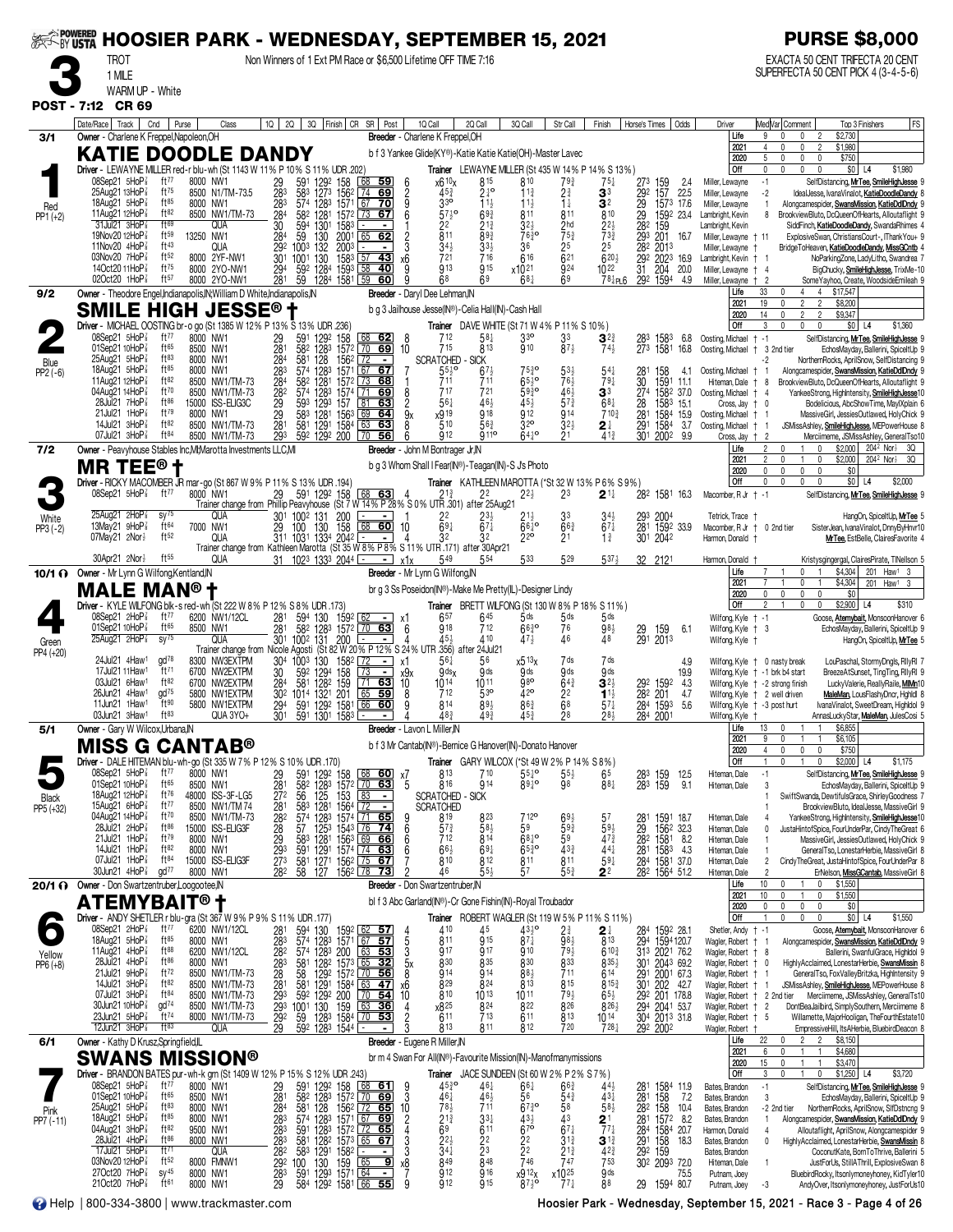| 5/1       | Owner - Marjorie L Polhamus, Ludlow Falls, OH, Kristi L O'Mara, Greenville, OH |                                                                                     | Breeder - Donald E Bolyard, OH                                  |                                                                 |                                       | Life             | $202^2$ Troy $\frac{1}{2}$ 3<br>\$34.120<br>41                                                          |
|-----------|--------------------------------------------------------------------------------|-------------------------------------------------------------------------------------|-----------------------------------------------------------------|-----------------------------------------------------------------|---------------------------------------|------------------|---------------------------------------------------------------------------------------------------------|
|           | LIGHTNING FRENZY                                                               |                                                                                     | b g 3 Dontyouforgetit(OH®)-Stormy Valentine(IN)-American Winner |                                                                 |                                       | 2021<br>2020     | \$20,017<br>$202^2$ Troy $\frac{1}{2}$ 3<br>26<br>205 <sup>4</sup> Cel <sub>2</sub> 2<br>15<br>\$14,103 |
|           |                                                                                |                                                                                     |                                                                 |                                                                 |                                       |                  |                                                                                                         |
| $\Box$    | Driver - SCOTT CISCO blk-red-wht (*St 264 W 11% P 16% S 16% UDR .252)          |                                                                                     |                                                                 | <b>Trainer</b> DAN O'MARA (*St 176 W 18% P 9% S 11%)            |                                       | l off            | \$2,214<br>\$4,636<br>$\mathsf{n}$<br> 4                                                                |
|           | 09Sep21 16Knton <sup>3</sup> gd <sup>72</sup><br>5230 OHFS 3C                  | 30 <sup>2</sup> 103 <sup>3</sup> 1324 205 <sup>3</sup> 68 69<br>-3                  | $54\frac{1}{2}$<br>$1\frac{1}{2}$ <sup>o</sup>                  | 13<br>$1^{3}$                                                   | 324 2053<br>6.4                       | Cisco, Scott     | LightningFrenzy, BoomDynamite, FutureMyp 6                                                              |
|           | gd <sup>79</sup><br>02Sep21 $1$ Find $\frac{1}{2}$<br>9834 OHFS 3C             | 313 1033 1362 206 66 66                                                             | $42^{10}_{2}$                                                   | $41^{\circ}$<br>$3\frac{1}{4}$                                  | 293 2061                              | Cisco, Scott     | LeapingLegend, TigerKing, Wegoforthefront 7                                                             |
| Grav      | gd <sup>87</sup><br>5067 OHFS 3C<br>24Aug21 8Lima <sup>1</sup>                 | 67 65<br>322 1041 1352 206                                                          | $\frac{5}{2}$ <sup>8</sup><br>$2^{2}$                           | $31\frac{1}{4}$<br>$3^{13}$                                     | 303 2062 *1.2                         | Cisco, Scott     | Wegoforthefront, TigerKing, LightningFrenzy 5                                                           |
| PP8 (-31) | 5230 OHFS 3C<br>21Aug21 3Green 3 gd88<br>29                                    | 584 1282 1574 74 71                                                                 | 611<br>$65\frac{1}{2}$ <sup>o</sup>                             | $44^{30}$<br>34 <sub>4</sub><br>$35\frac{1}{4}$                 | 1584 19.7<br>292                      | Cisco, Scott     | StreetGossip, Dontforgetlittlman, LightnngFmzy 7                                                        |
|           | 17Aug21 5Troy} gd <sup>82</sup><br>9559 OHFS 3C                                | 312 1012 132 2022 67 68                                                             |                                                                 | 4130<br>1 <sub>ns</sub>                                         | 2022<br>30<br>6.0                     | Cisco, Scott     | <b>LightningFrenzy, LeapingLegend, TigerKing 5</b>                                                      |
|           | 5280 OHFS 3C<br>12Aug21 8Urbna <sup>3</sup> sy <sup>75</sup>                   | 132 <sup>2</sup> 2021 67 66<br>30 <sup>2</sup> 101                                  | $45\frac{1}{2}$<br>56 <sup>1</sup> / <sub>2</sub><br>64         | $3^{11}_{21}$<br>$41\frac{3}{4}$ <sup>o</sup><br>2 <sup>1</sup> | 293<br>2022 6.0                       | Gillespie, Ronni | LeapingLegend, LightningFrenzy, CaviarsYanke &                                                          |
|           | 9935 OHFS 3C<br>08Aug21 1Chil}<br>gd <sup>87</sup>                             | 303 1001 1313 2021 66 61                                                            | 710                                                             | 63 <sup>o</sup><br>$54\frac{1}{4}$<br>46                        | 2032 53.1<br>311                      | Gillespie, Ronni | TigerKing, LeapingLegend, FirwrksFlsh 8<br>2nd tier                                                     |
|           | 04Aug21 4Wapak 3 gd79<br>5030 OHFS 3C                                          | 32 1033 135<br>204<br>68 68                                                         |                                                                 | $31\frac{1}{2}$ <sup>o</sup><br>$11\frac{1}{4}$                 | 204<br>284<br>- 7.0                   | Nisonger, Jeffre | LightningFrenzy, FireCross, BoomDynamite 5                                                              |
|           | 01Aug21 $9$ Eaton $\frac{1}{2}$ gd <sup>75</sup><br>9759 OHFS 3C               | 311 1044 131 2014 67 64                                                             | $6^{10}$<br>$3^{23}$<br>$5^{41}$<br>$3^{4}_{5^{6}}$             | $\frac{2}{4}$ <sup>1</sup><br>$55\frac{1}{4}$<br>3 <sup>3</sup> | 302 2022 30.9                         | Cisco, Scott     | PoetsNPirates, MalibuKid, LightningFrenzy 7                                                             |
|           | $28$ Jul $21$ $9$ Sid $\frac{1}{2}$<br>gd <sup>90</sup><br>4980 OHFS 3C        | 66<br>333 1054 139<br>207<br>$\sim$ $ \sim$                                         | 520<br>$54\frac{3}{4}$                                          | $\overline{5}$ ds<br>5 <sub>ds</sub><br>x5 ds                   | 4.4                                   | Gillespie, Ronni | LeapingLegend, PoetsNPirates, BoomDynamite 5                                                            |
| 20/1      | Owner - Jerry L & Helen H Logan, Nowata, OK                                    |                                                                                     | Breeder - Jerry L Logan & Helen H Logan, OK                     |                                                                 |                                       | Life             | \$5,779<br>22                                                                                           |
|           |                                                                                |                                                                                     |                                                                 |                                                                 |                                       | 2021             | \$3,209<br>12 <sup>°</sup>                                                                              |
|           | <b>CLASSIC SORCE®</b>                                                          |                                                                                     | b g 3 Class Included(IN®)-Kan Lin(KY)-Sorcerer Hanover          |                                                                 |                                       | 2020             | \$2.570                                                                                                 |
|           | Driver - TRACE TETRICK grn-go (St 1856 W 20% P 14% S 11% UDR .314)             |                                                                                     | Trainer                                                         | TOM T TETRICK (St 242 W 14% P 7% S 10%)                         |                                       | <b>Off</b>       | \$384<br>\$0 <br>L4                                                                                     |
|           | 08Sep21 5HoP<br>ft $^{77}$<br>8000 NW1<br>29                                   | 591 1292 158 68 <b>20</b><br>581 1281 157 69 63<br>3x                               | 944<br>956                                                      | 949<br>945<br>950                                               | 274 207 30.2                          | De Long, John    | SelfDistancing, MrTee, SmileHighJesse 9<br>$-1$                                                         |
|           | $25$ Aug $21$ $3$ HoP $\frac{7}{8}$<br>$ft^{83}$<br>8500 N1/TM-73.5            | 282                                                                                 | 710<br>$79\frac{1}{4}$                                          | 770<br>$75\frac{1}{4}$<br>$96\frac{1}{4}$                       | 283<br>1581 22.8                      | Tetrick. Trace   | Highlntensity, HighlyAcclaimed, DontBeaJailbrd 9<br>-2                                                  |
| Purple    | $ft^{85}$<br>18Aug21 5HoP <sup>3</sup><br>8000 NW1                             | 574 1283 1571 67 56<br>283                                                          | $56\frac{1}{2}$<br>78 <sub>3</sub>                              | $3^{24}$ <sup>o</sup><br>$75\frac{3}{4}$                        | $914\frac{1}{2}$<br>31<br>200<br>29.9 | Tetrick, Trace   | Alongcamespider, SwansMission, KatieDdlDndy 9                                                           |
| PP9 (-34) | ft79<br>03Aug21 1Lex <sup>1</sup><br>4800 NW1PMRL                              | 293<br>1582 61 54<br>581<br>128                                                     | $21\frac{1}{2}$                                                 | $21\frac{3}{4}$<br>36<br>49                                     | 314 2001 12.2                         | Tetrick, Tom     | KaylasPlaymate, PrankMe, DealsOnHeels 7                                                                 |
|           |                                                                                | Trainer change from Kandace Schooley (St 39 W 2% P 5% S 15% UTR .105) after 25Jul21 |                                                                 |                                                                 |                                       |                  |                                                                                                         |
|           | 25Jul21 1Lex1<br>$ft^{86}$<br>5300 NW1PMRL                                     | 294 1001 1294 1583 61 55<br>-6                                                      | 11}<br>$2\frac{3}{4}$                                           | 3 <sup>2</sup><br>$31\frac{1}{4}$<br>$43\frac{1}{4}$            | 1591<br>291<br>14.5                   | Bobbitt, Geremy  | KentuckyGentleman, ShallIFearAll, DontLikSchl 6                                                         |
|           | 20Jul21 11 Lex <sup>1</sup><br>$ft^{85}$<br>5300 NW1PMRL                       | 593 1302 1582 66 51<br>294                                                          | $44\frac{1}{2}$<br>$43\frac{1}{4}$                              | $43^{10}_{2}$<br>68<br>$66\frac{1}{2}$                          | 283<br>1593 8.7                       | Tetrick, Tom     | Itstimetogohome, ZoeDeo, Highldol &                                                                     |
|           | ft76<br>12Jul21 1Lex1<br>4700 NW1PMRL                                          | 573 1271 156<br>292<br>$65$ 62                                                      | 433<br>$44\frac{3}{4}$                                          | 57                                                              | $5^{12}$<br>301<br>1582 37.4          | Shehan, Tyler    | StarRazor, ZsaZsaDabor, DontLikeSchool 6                                                                |
|           | 06Jul21 7Lex1<br>ft86<br>4300 NW1PMRL                                          | 593 1292 1583 60 57<br>294                                                          | 12 <sub>3</sub><br>$11\frac{1}{2}$                              | 12 <sup>3</sup><br>$3^{2^{3}}$<br>12                            | 294<br>1591<br>3.0                    | Shehan, Tyler    | Lawless, DontLikeSchool, ClassicSorce 6                                                                 |
|           | ft91<br>29Jun21 7Lbn}<br>5000 3CGKYPR                                          | 591 1282 1574 67 46<br>293                                                          | $49\frac{1}{4}$                                                 | 416<br>425                                                      | $441\frac{1}{2}$<br>342 206           | Mills, J         | PassKey, UncleAi, WorldsstonecoldAs 5                                                                   |
|           | ft72<br>22Jun21 14Pad}<br>5000 3CGKYPR                                         | 31 <sup>2</sup> 102 <sup>1</sup> 133 <sup>1</sup> 202 70 59                         | $\frac{48}{21}$<br>2 <sup>2</sup>                               | 2 <sub>3</sub><br>25<br>$3^{11\frac{1}{2}}$                     | 30 <sup>2</sup> 2041                  | Mills, J         | Creatarma, TimoKemp, ClassicSorce 5                                                                     |
|           |                                                                                |                                                                                     |                                                                 |                                                                 |                                       |                  |                                                                                                         |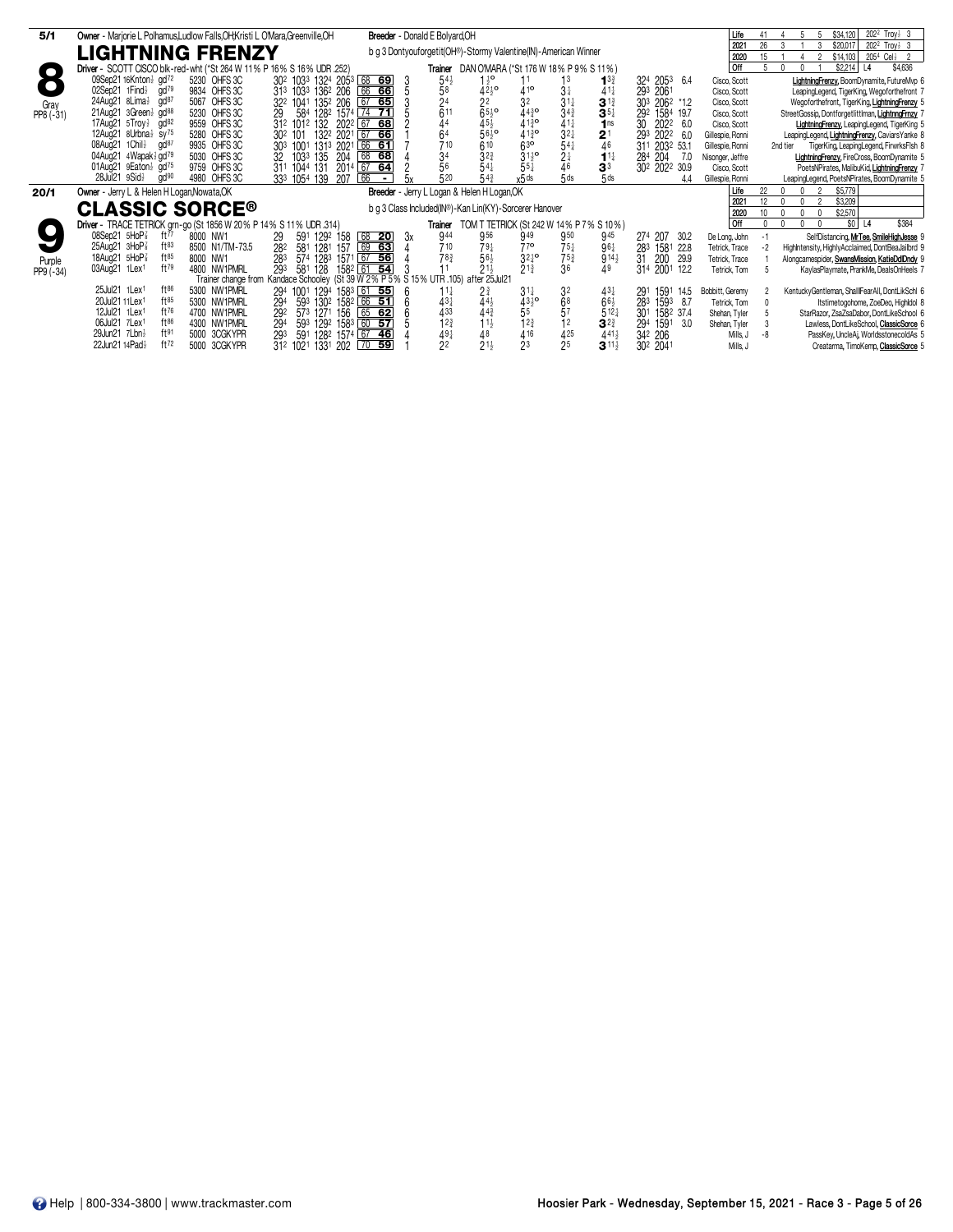|                     | SER TO ME POOSIER PARK - WEDNESDAY, SEPTEMBER 15, 2021                                                                                                                                                                                                                       |                                                                                                        |                                                                                                                                                          |                                                                                                                                       |                                                                                                                                                                                                                                                                                                                                                                                             |                                                                                                                                                                      |                                                                                                                                                                                                                       |                                                                                                                                           |                                                                                                             |                                                                                                                             |                                                                                                                                                           |                                                                       |                                                                                                                                                                                         | <b>PURSE \$7,500</b>                                                                                                                                                                                                                                                                                                                                                                                                                                                                                                                 |
|---------------------|------------------------------------------------------------------------------------------------------------------------------------------------------------------------------------------------------------------------------------------------------------------------------|--------------------------------------------------------------------------------------------------------|----------------------------------------------------------------------------------------------------------------------------------------------------------|---------------------------------------------------------------------------------------------------------------------------------------|---------------------------------------------------------------------------------------------------------------------------------------------------------------------------------------------------------------------------------------------------------------------------------------------------------------------------------------------------------------------------------------------|----------------------------------------------------------------------------------------------------------------------------------------------------------------------|-----------------------------------------------------------------------------------------------------------------------------------------------------------------------------------------------------------------------|-------------------------------------------------------------------------------------------------------------------------------------------|-------------------------------------------------------------------------------------------------------------|-----------------------------------------------------------------------------------------------------------------------------|-----------------------------------------------------------------------------------------------------------------------------------------------------------|-----------------------------------------------------------------------|-----------------------------------------------------------------------------------------------------------------------------------------------------------------------------------------|--------------------------------------------------------------------------------------------------------------------------------------------------------------------------------------------------------------------------------------------------------------------------------------------------------------------------------------------------------------------------------------------------------------------------------------------------------------------------------------------------------------------------------------|
|                     | <b>PACE</b><br>1 MILE<br>WARM UP - Green                                                                                                                                                                                                                                     |                                                                                                        |                                                                                                                                                          |                                                                                                                                       | 2 Year Olds - Indiana Sired Non Winners of 1 Ext PM Race or \$4500 Lifetime to be claimed for \$12,000 (W/A)<br>(purse reflects \$7500 from SBDF) NO. 10 STARTS FROM 2ND TIER OFF TIME 7:37                                                                                                                                                                                                 |                                                                                                                                                                      |                                                                                                                                                                                                                       |                                                                                                                                           |                                                                                                             |                                                                                                                             |                                                                                                                                                           |                                                                       |                                                                                                                                                                                         | EXACTA 50 CENT TRIFECTA 20 CENT<br><b>SUPERFECTA</b>                                                                                                                                                                                                                                                                                                                                                                                                                                                                                 |
| <b>POST - 7:33</b>  | CR 66                                                                                                                                                                                                                                                                        |                                                                                                        |                                                                                                                                                          |                                                                                                                                       |                                                                                                                                                                                                                                                                                                                                                                                             |                                                                                                                                                                      |                                                                                                                                                                                                                       |                                                                                                                                           |                                                                                                             |                                                                                                                             |                                                                                                                                                           |                                                                       |                                                                                                                                                                                         |                                                                                                                                                                                                                                                                                                                                                                                                                                                                                                                                      |
| 4/1<br>\$24,000     | Date/Race   Track  <br>Cnd<br>Owner - Eleven Star Stables.Portland.IN<br>HC COMMANDER® (L)                                                                                                                                                                                   | Purse                                                                                                  | Class                                                                                                                                                    | 10 I<br><b>2Q</b>                                                                                                                     | 3Q Finish CR SR Post                                                                                                                                                                                                                                                                                                                                                                        | 10 Call<br>Breeder - Herman C Miller, IN<br>b g 2 Always A Virgin(IN®)-Yes We Did(IN)-Four Starzzz Shark                                                             | 2Q Call                                                                                                                                                                                                               | 3Q Call                                                                                                                                   | Str Call                                                                                                    | Finish                                                                                                                      | Horse's Times                                                                                                                                             | Odds                                                                  | Driver<br>Life<br>2021<br>2020                                                                                                                                                          | Med Var  Comment<br>FS<br>Top 3 Finishers<br>157 <sup>2</sup> HoP <sup>2</sup> 2Q<br>\$3,675<br>6<br>2<br>\$3,675<br>157 <sup>2</sup> HoP <sup>2</sup> 2Q<br>\$0<br>0<br>$\mathbf{0}$<br>0<br>$\mathbf{0}$                                                                                                                                                                                                                                                                                                                           |
| Red<br>PP1 (+2)     | Driver - JOEY PUTNAM r blu-b go-wh (St 1080 W 9% P 10% S 10% UDR .179)<br>05Sep21 3HoP <sup>7</sup><br>29Aug21 3HoP<br>15Aug21 $2H_0P_8^2$<br>04Aug21 11HoP <sup>3</sup><br>$15$ Jul21 $5$ HoP $\frac{7}{8}$<br>08Jul21 4HoP3<br>26Jun21 5HoP<br>19 $J$ un21 9 $H$ o $P_8^T$ | ft77<br>ft88<br>ft77<br>ft70<br>$sy^{72}$<br>$\frac{d}{d}$<br>ft75<br>ft <sup>68</sup>                 | 7500 2C-N1/14CL<br>7500 2C-N1/14CL<br>7500 2C-N1/14CL<br>10000 2YC-NW1<br>10000 2YC-NW1<br>10000 2YC-NW1<br>qua<br>qua                                   | 274<br>572 1263<br>$\frac{274}{292}$<br>564 1253<br>591<br>281<br>57<br>125<br>283<br>573 1273<br>262<br>564<br>31<br>30 <sup>1</sup> | 155<br>63 66<br>1542 66<br>63<br>1281<br>1562 62<br>60<br>1522 67 62<br>1552<br>68<br><u>60</u><br>1273<br>1544<br>69<br>61<br>592 1281 1573<br>$\blacksquare$<br>591 1292 1572                                                                                                                                                                                                             | 2<br>2<br>2<br>4<br>21}<br>45.<br>213<br>811<br>8<br>814<br>$32\frac{1}{4}$<br>12<br>12                                                                              | Trainer HENRY GRABER JR (St 217 W 9% P 10% S 13%)<br>$21\frac{3}{4}$<br>$44\frac{3}{4}$<br>$21\frac{3}{4}$<br>916<br>811<br>$43+$<br>12<br>$11\frac{1}{2}$                                                            | $3^{2}$<br>$44^{30}_{4}$<br>22}<br>717<br>6630<br>$53\frac{1}{4}$<br>12<br>114                                                            | 22<br>$36\frac{1}{2}$<br>$2^{1\frac{1}{4}}$<br>719<br>$\frac{561}{75}$<br>$11\frac{1}{2}$<br>12             | $\mathbf{3}^{11}$<br>$\mathbf{3}$ 6 $\ddagger$<br>2 ∤<br>821<br>$79\frac{1}{2}$<br>74<br>$21\frac{1}{4}$<br>1 <sub>nk</sub> | 1551<br>281<br>$\frac{29}{274}$<br>1562<br>281 1563 53.7<br>281<br>$\overline{272}$<br>1553<br>293 1574<br>28<br>1572                                     | 9.3<br>1553 20.9<br>3.8<br>1571 34.9<br>7.2                           | <b>Off</b><br>Putnam, Joey<br>Putnam, Joey L -1<br>Putnam, Joey L 1<br>Putnam, Joey L 4<br>Putnam, Joey L 4<br>Bates Brandon L -2<br>Bates, Brandon<br>Bates, Brandon                   | \$0 <br>$\mathbf{0}$<br>2<br>$\Omega$<br>$\Omega$<br>L4<br>\$3,675<br>RocksShiningStar, LtColumbo, HcCommander 9<br>$\overline{2}$<br>L<br>MysticWaze, RocksShiningStar, HcCommander10<br>Eekadeekadu, HcCommander, WesternJenna 7<br>PawPatrol, Whatstrublnudragon, MysticWaze10<br>BbLuckyBoy, ThunderCountry, JaxsonRBrowne 9<br>EverythingZTam, RocknrollGold, RgsRecklessLv 9<br>GoldStarSven, HcCommander, Heidislmage 6<br>HcCommander, EgoTrippin, Itsaportrait 5                                                            |
| 15/1                | Owner - Alvin R Miller, Bunker Hill, N; Twila A Harts, Amboy, IN                                                                                                                                                                                                             |                                                                                                        |                                                                                                                                                          |                                                                                                                                       |                                                                                                                                                                                                                                                                                                                                                                                             | Breeder - Lavon L Miller & John E Mcgill, IN                                                                                                                         |                                                                                                                                                                                                                       |                                                                                                                                           |                                                                                                             |                                                                                                                             |                                                                                                                                                           |                                                                       | Life<br>2021                                                                                                                                                                            | \$900<br>$201^3$ HoP <sup><math>7</math></sup> 2Q<br>n<br>$\mathsf{r}$<br>$\overline{4}$<br>0<br>\$900<br>2013 HoP <sup>2</sup> 2Q<br>0                                                                                                                                                                                                                                                                                                                                                                                              |
| \$24,000            | <b>BLAZING BLACK®</b><br>Driver - LEWAYNE MILLER red-r blu-wh (St 1143 W 11% P 10% S 11% UDR .202                                                                                                                                                                            |                                                                                                        |                                                                                                                                                          |                                                                                                                                       |                                                                                                                                                                                                                                                                                                                                                                                             | bl g 2 Jk Endofanera(IN®)-Dallas Jones(IN)-Sportsmaster                                                                                                              | <b>Trainer</b> ALVIN MILLER (St 229 W 13% P 13% S 14%)                                                                                                                                                                |                                                                                                                                           |                                                                                                             |                                                                                                                             |                                                                                                                                                           |                                                                       | 2020<br>Off                                                                                                                                                                             | $\mathbf{0}$<br>$\mathbf{0}$<br>\$0<br>$\mathbf{0}$<br>$\mathbf{0}$<br>\$0 L4<br>\$900<br>0<br>U<br>0<br>$\mathbf{0}$                                                                                                                                                                                                                                                                                                                                                                                                                |
| Blue<br>PP2 (-6)    | 05Sep21 3HoP <sup>3</sup><br>22Aug21 1HoP<br>11Aug21 3HoP<br>08Aug21 1HoP<br>31Jul21 2HoP<br>25Jul21 2HoP<br>14Jul21 3HoP <sup>3</sup>                                                                                                                                       | ft $77$<br>ft90<br>ft83<br>ft86<br>ft69<br>ft87<br>ft74                                                | 7500 2C-N1/14CL<br>7500 2C-N1/14CL<br>QUA<br>7500 2C-N1/14CL<br>qua<br>7500 2C-N1/14CL<br>QUA                                                            | 274<br>284<br>100<br>$^{284}_{29}$<br>57<br>564<br>294<br>28<br>312 1032 133 2001                                                     | 572 1263 155<br>  63<br>58<br>1301<br>47<br>1573<br>  60<br>1251<br>1261<br>1524  <br>1572  <br>54 54<br>1013 1323 2013<br>$\blacksquare$<br>582 1274 1553<br>57<br>$\overline{a}$                                                                                                                                                                                                          | 814<br>6<br>34<br>4<br>413<br>4<br>6<br>613<br>21}<br>725<br>$2^{2}$                                                                                                 | 913<br>34<br>514<br>619<br>22<br>726<br>22                                                                                                                                                                            | 911<br>35<br>525<br>x719<br>2 <sup>3</sup><br>$be735$ <sub>pu</sub><br>$45+$                                                              | 910<br>36<br>542<br>712<br>$11\frac{1}{2}$<br>412                                                           | $910\frac{1}{2}$<br>$34\frac{1}{2}$<br>$443\frac{1}{4}$<br>66<br>1 <sup>3</sup><br>dnf<br>$414\frac{1}{2}$                  | 281<br>271 1582<br>311 2012<br>283 1583 19.4<br>284 2013<br>29<br>203                                                                                     | 157 16.8<br>6.8<br>31.7                                               | Miller, Lewayne<br>Miller, Lewayne<br>Miller, Alvin<br>Miller, Lewayne<br>Miller, Alvin<br>Widger, Sam<br>Miller, Alvin                                                                 | $\overline{2}$<br>RocksShiningStar, LtColumbo, HcCommander 9<br>JksValentine, RamblinReck, BlazingBlack 8<br>-1<br>SoaringNow, AlwaysAWarrior, BrookviewCadillc 5<br>-5<br>KeepUsHappy, RunForrest, Eekadeekadu 8<br><b>BlazingBlack, RockinPulse, Sareme 5</b><br>AlwaysALook, RockinRebellion, RunForrest<br>$-2$<br>RocksShiningStar, RipWheeler, BullyBirch                                                                                                                                                                      |
| 20/1<br>\$24,000    | Owner - Lavern M Hostetler, Anderson, IN; Judith S May, Charleston, IL<br><b>RUNAWAY FLOYD®</b>                                                                                                                                                                              |                                                                                                        |                                                                                                                                                          |                                                                                                                                       |                                                                                                                                                                                                                                                                                                                                                                                             | Breeder - Christy A Yoder Jr, IN<br>bl g 2 Real Desire(IN®)-Caviart Cara(IN)-Western Ideal                                                                           |                                                                                                                                                                                                                       |                                                                                                                                           |                                                                                                             |                                                                                                                             |                                                                                                                                                           |                                                                       | Life<br>2021                                                                                                                                                                            | 2<br>$\Omega$<br>\$0<br>\$0<br>2<br>0<br>0<br>n                                                                                                                                                                                                                                                                                                                                                                                                                                                                                      |
| White<br>$PP3 (-2)$ | Driver - SAM WIDGER mar-1 blu (St 1624 W 14% P 12% S 12% UDR 247)<br>29Aug21 3HoP <sup>3</sup><br>22Aug21 1HoP<br>14Aug21 4HoP <sup>3</sup><br>07Aug21 3HoP <sup>3</sup>                                                                                                     | ft88<br>ft90<br>ft71<br>$ft^{73}$                                                                      | 7500 2C-N1/14CL<br>7500 2C-N1/14CL<br>QUA<br><b>QUA</b>                                                                                                  | 274<br>284<br>100<br>284<br>283                                                                                                       | 564 1253 1542 66<br><u>49</u><br>130 <sup>1</sup><br>157 <sup>3</sup><br><u>36 </u><br>581 1271 155<br>$\overline{\phantom{0}}$<br>581 1282 1564                                                                                                                                                                                                                                            | 816<br>713<br>7<br>48 <sup>3</sup><br>4<br>719                                                                                                                       | Trainer LAVERN HOSTETLER (*St 87 W 7% P 5% S 10%)<br>918<br>711<br>411<br>627                                                                                                                                         | 921<br>711<br>4 19<br>528                                                                                                                 | 924<br>712<br>424<br>551                                                                                    | 920<br>7153<br>4304<br>5 <sub>ds</sub>                                                                                      | 283 1582 68.5<br>28 <sup>2</sup><br>30<br>201                                                                                                             | 2004 29.3                                                             | 2020<br>Off<br>Widger, Sam<br>Widger, Sam<br>Hostetler, Laver<br>Oosting, Michael                                                                                                       | \$0<br>$\mathbf{0}$<br>0<br>$\mathbf{0}$<br>0<br>\$0 <br>\$0<br>0<br>$\mathbf{0}$<br>$\theta$<br>L4<br>MysticWaze, RocksShiningStar, HcCommander10<br>$-1$<br>$-1$<br>JksValentine, RamblinReck, BlazingBlack 8<br>JkLadyStar, Kamara, RockinRumsEra 5<br>ComeOnSpankMe, PagingDocdorDeo, DelCache 7                                                                                                                                                                                                                                 |
|                     | Owner - Wilson Racing Stable Inc, Martinsville, IL; Ann E Calvert, Poinciana, FL                                                                                                                                                                                             |                                                                                                        |                                                                                                                                                          |                                                                                                                                       |                                                                                                                                                                                                                                                                                                                                                                                             | <b>Breeder</b> - Alvin R Fry.IN                                                                                                                                      |                                                                                                                                                                                                                       |                                                                                                                                           |                                                                                                             |                                                                                                                             |                                                                                                                                                           |                                                                       | Life                                                                                                                                                                                    | \$3,185                                                                                                                                                                                                                                                                                                                                                                                                                                                                                                                              |
| 10/1<br>\$24,000    | <b>RAMBLIN RECK®(L)</b><br>Driver - TRACE TETRICK grn-go (St 1856 W 20 % P 14 % S 11 % UDR 314)                                                                                                                                                                              |                                                                                                        |                                                                                                                                                          |                                                                                                                                       |                                                                                                                                                                                                                                                                                                                                                                                             | b g 2 Always A Virgin(IN®)-Ultimate Best(IN)-Cambest                                                                                                                 | <b>Trainer</b> TIMOTHY WILSON JR (St 89 W 13% P 13% S 11%)                                                                                                                                                            |                                                                                                                                           |                                                                                                             |                                                                                                                             |                                                                                                                                                           |                                                                       | 2021<br>2020<br>Off                                                                                                                                                                     | \$3,185<br>0<br>$\mathbf{0}$<br>0<br>$\theta$<br>\$0<br>0<br>\$0<br>$\mathbf{0}$<br>\$2,250<br>$\theta$<br>L <sub>4</sub>                                                                                                                                                                                                                                                                                                                                                                                                            |
| Green<br>PP4 (+20)  | $05$ Sep21 $3$ HoP $\frac{7}{8}$<br>29Aug21 3HoP<br>22Aug21 1HoP<br>08Aug21 1HoP<br>01Aug21 3HoP<br>25Jul21 2HoPi<br>$18$ Jul21 $2H$ o $P_8^2$<br>30Jun21 11HoP <sup>3</sup>                                                                                                 | ft77<br>ft88<br>ft90<br>ft86<br>ft76<br>ft87<br>ft81<br>$\alpha$ d <sup>72</sup>                       | 7500 2C-N1/14CL<br>7500 2C-N1/14CL<br>7500 2C-N1/14CL<br>7500 2C-N1/14CL<br>7500 2C-N1/14CL<br>7500 2C-N1/14CL<br>7000 2C-N1/12CL<br>qua                 | $^{274}_{274}$<br>564<br>284<br>100<br>$\frac{29}{283}$<br>564 1261<br>591 1303<br>591<br>28<br>582<br>294<br>593<br>294              | 572 1263 155<br><u>60</u><br>66<br>1542<br>-57<br>1253<br>1301<br>$157^3$ 60 51<br>54<br>55<br>1572<br>59<br>49<br>1581<br>1274<br>1553<br>42<br>-57<br>129<br>1574<br>68<br>-51<br>591 1283 1561                                                                                                                                                                                           | $3^{31}_{2}$<br>7 13<br>8<br>3<br>22<br>1 <sup>3</sup><br>3<br>$\overline{3}$<br>$\frac{21}{35}$<br>11<br>483                                                        | 712<br>22<br>$14\frac{1}{2}$<br>$34\frac{1}{4}$<br>36<br>$11\frac{3}{4}$<br>411                                                                                                                                       | $5^{5}_{4}$<br>714<br>22<br>$13\frac{1}{4}$<br>$53\frac{1}{2}$<br>$47\frac{1}{2}$<br>$11\frac{1}{2}$<br>415                               | $77\frac{1}{4}$<br>715<br>21<br>$\frac{2\frac{3}{4}}{5^{4\frac{3}{4}}}$<br>614<br>2 <sup>1</sup><br>520     | 88}<br>712<br>$\mathbf{2}$ 1 $\ddagger$<br>$55\frac{1}{2}$<br>55<br>619<br>42<br>5304                                       | 284<br>282<br>271<br>32 <sup>1</sup><br>28<br>1591<br>30 <sup>1</sup><br>1592<br>1581<br>291<br>303<br>2021                                               | 1563 14.9<br>1564 15.2<br>1574 12.5<br>1582 15.0<br>4.1<br>7.1<br>7.6 | Tetrick, Trace L 2<br>Cross, Jay L -1<br>Tetrick, Trace L -1<br>Tetrick, Trace L 5<br>Tetrick, Trace<br>Tetrick, Trace<br>Tetrick, Trace<br>Wilson, T Jr                                | RocksShiningStar, LtColumbo, HcCommander 9<br>MysticWaze, RocksShiningStar, HcCommander10<br>JksValentine, RamblinReck, BlazingBlack 8<br>KeepUsHappy, RunForrest, Eekadeekadu 8<br>$\Delta$<br>FlyingImage, RockinRebellion, RunForrest<br>$-2$<br>AlwaysALook, RockinRebellion, RunForrest<br>$\mathbf{1}$<br>KeepUsHappy, RockinRebellion, RunForrest<br>MysticWaze, OddsOnBlockchain, RocksOnFire 5                                                                                                                              |
| 8/1                 | Owner - Perry W Smith, Crete, IL                                                                                                                                                                                                                                             |                                                                                                        |                                                                                                                                                          |                                                                                                                                       |                                                                                                                                                                                                                                                                                                                                                                                             | Breeder - Ernie Lambright, IN                                                                                                                                        |                                                                                                                                                                                                                       |                                                                                                                                           |                                                                                                             |                                                                                                                             |                                                                                                                                                           |                                                                       | Life<br>2021                                                                                                                                                                            | 3<br>\$6,315<br>$\overline{7}$<br>$\Omega$<br>3<br>\$6,315                                                                                                                                                                                                                                                                                                                                                                                                                                                                           |
| \$24,000            | <b>RUN FORREST®</b><br>Driver - JOHN DE LONG wh-d grn-o go (St 1531 W 15% P 14% S 16% UDR .281                                                                                                                                                                               |                                                                                                        |                                                                                                                                                          |                                                                                                                                       |                                                                                                                                                                                                                                                                                                                                                                                             | b g 2 Always A Virgin(IN®)-Simplyirresistible(IN)-Richess Hanover                                                                                                    | Trainer PERRY SMITH (St 209 W 14% P 10% S 12%)                                                                                                                                                                        |                                                                                                                                           |                                                                                                             |                                                                                                                             |                                                                                                                                                           |                                                                       | 2020<br>Off                                                                                                                                                                             | $\mathbf{0}$<br>$\Omega$<br>$\mathbf{0}$<br>\$0<br>0<br>\$0 <br>\$3,675<br>$\mathbf{0}$<br>$\mathbf{0}$<br>L4                                                                                                                                                                                                                                                                                                                                                                                                                        |
| Black<br>PP5 (+32)  | 29Aug21 3HoP<br>22Aug21 1HoP<br>15Aug21 2HoP <sup>3</sup><br>08Aug21 1HoP<br>01Aug21 3HoP3<br>25Jul 21 2HoP <sup>3</sup><br>18Jul21 2HoP <sup>3</sup><br>10Jul21 4Haw <sup>1</sup><br>26Jun21 5Haw1                                                                          | $ft^{88}$<br>ft90<br>ft77<br>ft86<br>ft76<br>$ft^{87}$<br>ft <sup>81</sup><br>ft72<br>SV <sup>77</sup> | 7500 2C-N1/14CL<br>7500 2C-N1/14CL<br>7500 2C-N1/14CL<br>7500 2C-N1/14CL<br>7500 2C-N1/14CL<br>7500 2C-N1/14CL<br>7000 2C-N1/12CL<br>QUA 2YO<br>QUA 2YO+ | 27 <sup>4</sup><br>284<br>100<br>$\frac{29}{29}$<br>$\frac{591}{564}$<br>283<br>591<br>$^{28}_{294}$<br>30 <sup>2</sup><br>303        | 564 1253 1542 66<br>61<br>1301<br>1573 60<br>47<br>1562 62<br>1281<br>1261<br>-59<br>57<br>1572<br>54<br>1303<br>1581 59<br>53<br>58 <sup>2</sup> 1274 1553 57 55<br>593 129 1574 68 51<br>58 <sup>2</sup> 1264 1542<br>$\overline{\phantom{0}}$<br>$\blacksquare$                                                                                                                          | $5^{73}$<br>10<br>2<br>$58\frac{3}{4}$<br>$\frac{4}{7}$<br>461<br>716<br>110<br>ĥ<br>$47\frac{1}{2}$<br>57 $\frac{3}{4}$<br>$\frac{4}{5}$<br>$11\frac{3}{4}$<br>4430 | $5^{7}$<br>$45\frac{3}{4}$<br>723<br>22<br>$48\frac{1}{6}$<br>58 <sup>1</sup><br>$\frac{23}{45}$                                                                                                                      | 58<br>6 <sup>9</sup><br>464<br>5130<br>$31\frac{1}{2}$<br>$3^{7\frac{1}{4}^{\circ}}$<br>6 <sup>91</sup> / <sub>2</sub><br>$\frac{25}{45}$ | $59\frac{1}{4}$<br>$57\frac{1}{2}$<br>45<br>464<br>42<br>$3^{8}\frac{1}{4}$<br>45 <sup>1</sup><br>27<br>411 | 494<br>443<br>$41\frac{1}{4}$<br>$2^{2}$<br>31<br>36<br>$\bar{3}^{13}$<br>$3^{13\frac{3}{4}}$<br>4114                       | 29<br>1561<br>1583<br>263<br>27 <sup>1</sup><br>1563<br>29<br>1574<br>272<br>1581<br>273 1564<br>272 1581<br>29 <sup>2</sup> 1571<br>29 <sup>2</sup> 1593 | 13.7<br>2.7<br>3.5<br>*1.3<br>3.4<br>*1.7<br>2.1                      | Oosting, Michael<br>Oosting, Michael<br>Oosting, Michael<br>Oosting, Michael<br>Oosting, Michael<br>Oosting, Michael<br>Oosting, Michael<br>Seekman, Travis<br>Seekman, Travis          | MysticWaz, RcksShnngStr, HcCmmndr10<br>-1 2nd tier<br>JksValentine, <b>RamblinReck, BlazingBlack</b> 8<br>-1<br>Eekadeekadu, HcCommander, WesternJenna 7<br>5<br>KeepUsHappy, RunForrest, Eekadeekadu 8<br>FlyingImage, RockinRebellion, RunForrest 9<br>4<br>$-2$<br>AlwaysALook, RockinRebellion, RunForrest<br>KeepUsHappy, RockinRebellion, RunForrest 6<br>1<br>TopvilleRocknluck, JudgeForYourself, RunFrrst 5<br>InfiniteWarrior, VintageChrome, Hondo                                                                        |
| \$24,000            | 15/1 ( Lessee - Nathan A Yoder, Odon, IN<br>CHRIS STABLETON®                                                                                                                                                                                                                 |                                                                                                        |                                                                                                                                                          |                                                                                                                                       |                                                                                                                                                                                                                                                                                                                                                                                             | Breeder - Victor D Brenner, MI<br>b c 2 Luck Be Withyou(IN®)-Easy Miss(MI)-Big Towner                                                                                |                                                                                                                                                                                                                       |                                                                                                                                           |                                                                                                             |                                                                                                                             |                                                                                                                                                           |                                                                       | Life<br>2021                                                                                                                                                                            | \$522<br>0<br>\$522<br>4<br>0<br>0<br>$\mathbf 0$<br>$\mathbf{0}$<br>$\mathbf{0}$<br>0<br>$\mathbf{0}$                                                                                                                                                                                                                                                                                                                                                                                                                               |
| Yellow<br>PP6 (+8)  | Driver - ATLEE BENDER mar-gra-blk (St 107 W 15% P 10% S 7% UDR .229)<br>01Sep21 4HoP <sup>7</sup><br>23Aug21 4Hart}<br>26Jul21 6Fwvl}<br>17Jul21 5Hstng $\frac{1}{2}$ gd <sup>81</sup>                                                                                       | $ft^{72}$<br>gd <sup>82</sup><br>gd <sup>88</sup>                                                      | QUA-2YO<br>7807 MIFS 2CP<br>4063 MIFS 2CP<br>4023 MIFS 2CP                                                                                               | 284 100 1302 158                                                                                                                      | $\blacksquare$<br>$\begin{array}{rrrrrr}\n & 26 & 104 & 104 & 104 & 104 \\  & 304 & 1034 & 1341 & 2044 & 157 & 222 \\  & 304 & 1021 & 1321 & 2024 & 155 & 369 \\  & 302 & 102 & 1324 & 2024 & 155 & - \\  & 322 & 106 & 1374 & 208 & 160 & - \\ \end{array}$                                                                                                                                | $3^{3}\frac{1}{2}$<br>3<br>$\frac{3}{2}$<br>12                                                                                                                       | Trainer KEVIN SLABAUGH (*St 38 W 0% P 18% S 13%)<br>$2^2$<br>54 <sup>3</sup><br>$2\frac{1}{2}$                                                                                                                        | $2^4$<br>5 <sup>2</sup><br>32                                                                                                             | $^{25}_{610}$<br>56}                                                                                        | $2^{10\frac{3}{4}}$<br>836<br>$622\frac{1}{2}$<br>5                                                                         | $\frac{29}{372}$<br>2001<br>212<br>343 2071                                                                                                               |                                                                       | 2020<br>Off<br>Lambright, Kevin<br>Smith, Larry<br>Smith, Larry<br>Smith, Larry                                                                                                         | \$0<br>\$0<br>\$522<br>$\mathbf{0}$<br>0<br>$\mathbf 0$<br>$\mathbf 0$<br>L4<br>BigTimeBarbie, ChrisStableton, AwesomeTmsTw 3<br>Rb, MemoryMakin, ThornToad 8<br>VirginHonor, ThornToad, DanielsSon 6<br>MemoryMakin, ThornToad, Dreaminaboutyou 6                                                                                                                                                                                                                                                                                   |
| 4/5                 | 12Jul21 6BgRpd} gd72<br>Owner - Alan J Beals, Berwyn, IL                                                                                                                                                                                                                     |                                                                                                        | 4023 MIFS 2CP                                                                                                                                            |                                                                                                                                       |                                                                                                                                                                                                                                                                                                                                                                                             | Breeder - Lyle Dean Slabach, IN                                                                                                                                      |                                                                                                                                                                                                                       |                                                                                                                                           |                                                                                                             | 4                                                                                                                           |                                                                                                                                                           |                                                                       | Smith, Larry<br>Life                                                                                                                                                                    | DanielsSon, VirginHonor, CreeksideJohnny 5<br>\$7,460<br>201 <sup>1</sup> Haw <sup>1</sup> 2Q<br>g<br>3<br>n                                                                                                                                                                                                                                                                                                                                                                                                                         |
| \$24,000            | <b>BLAZIN MOOSS®</b>                                                                                                                                                                                                                                                         |                                                                                                        |                                                                                                                                                          |                                                                                                                                       |                                                                                                                                                                                                                                                                                                                                                                                             | bl g 2 Always A Virgin(IN®)-Blazing Blaire(IN)-McArdle                                                                                                               |                                                                                                                                                                                                                       |                                                                                                                                           |                                                                                                             |                                                                                                                             |                                                                                                                                                           |                                                                       | 2021<br>2020                                                                                                                                                                            | 9<br>\$7,460<br>201 <sup>1</sup> Haw <sup>1</sup> 2Q<br>3<br>0<br>1<br>$\pmb{0}$<br>\$0<br>$\mathbf{0}$<br>0<br>$\mathbf 0$                                                                                                                                                                                                                                                                                                                                                                                                          |
| Pink<br>PP7 (-11)   | Driver - MICHAEL OOSTING br-o go (St 1385 W 12% P 13% S 13% UDR .236)<br>09Sep21 4HoP <sup>3</sup><br>29Aug21 9HoP <sup>7</sup><br>18Aug21 11HoP<br>11Aug21 10HoP <sup>3</sup><br>04Aug21 11HoP3<br>25Jul21 6HoP<br>18Jul21 9HoP <sup>3</sup><br>11Jul21 8HoP <sup>3</sup>   | $ft^{73}$<br>$ft^{78}$<br>$ft^{76}$<br>ft82<br>ft70<br>ft84<br>$ft^{79}$<br>ft71                       | 10000 2YC-NW1<br>10500 2YC-NW1<br>10000 2YC-NW1<br>10000 2YC-NW1<br>10000 2YC-NW<br>11000 2YC-NW1<br>15000 ISS-ELIG2C<br>47500 ISS-2C-LG1                | $\frac{273}{274}$<br>$282$<br>574 127<br>582 1264<br>582 1264<br>274<br>$\frac{281}{273}$<br>283<br>27 <sup>4</sup>                   | 154<br>$68$ 69<br>$\frac{154}{153}$<br>$71$ 67<br>$\boxed{76}$ 70<br>$571$ $1262$ $1553$ $\overline{72}$ $\overline{67}$<br>$57$ $126$ $152$ $\overline{67}$ $\overline{72}$<br>$57$ $125$ $1524$ $\overline{70}$ $\overline{63}$<br>$571$ $1254$ $\overline{152}$ $\overline{68}$ $\overline{66}$<br>$571$ $1254$ $\overline{152}$ $\overline{153}$ $\overline{72}$ $\overline{65}$<br>$5$ | $21$<br>$213$<br>$33$<br>$\overline{4}$<br>5<br>$\frac{4}{7}$<br>$2^{13}_{4}$<br>$7^{91}_{2}$<br>$5^{51}_{2}$<br>$\frac{9}{5}$<br>715<br>611                         | <b>Trainer</b> MELISSA ESSIG (St 262 W 17% P 13% S 15%)<br>$3^{3\frac{1}{2}}$<br>2 <sup>13</sup> / <sub>4</sub> 3<br>3 <sup>33</sup> / <sub>4</sub><br>$\frac{333}{714}$<br>$77\frac{1}{2}$<br>615<br>$69\frac{1}{2}$ | $443$<br>$22$<br>$35\frac{1}{4}$<br>433<br>$614$ o<br>86<br>57 <sup>o</sup><br>712                                                        | $36\frac{1}{4}$<br>$\frac{2^{23}}{3^{63}}$<br>43<br>$5^{13}$<br>$76\frac{1}{2}$<br>59<br>716                | 34<br>33<br>$3^{53}$<br>44<br>4123<br>861P17<br>$5^{11\frac{3}{4}}$<br>$715\frac{1}{2}$                                     | 264 1544<br>272 1543<br>263 1542 17.7<br>291<br>27 <sup>1</sup><br>155<br>155<br>271<br>28 1551 24.1<br>264 1543 43.7                                     | $*2.1$<br>4.7                                                         | Off<br>Oosting, Michael<br>Miller, Lewayne<br>Smith, Tyler<br>1562 15.7 Krueger, Matthew<br>76.1 Krueger, Matthew<br>70.4 Krueger, Matthew<br>1551 24.1 Krueger, Matthew<br>Widger, Sam | \$0 <br>$\mathbf 0$<br>\$4,460<br>0<br>$\Omega$<br>0<br>L4<br>$\overline{2}$<br>Imalwaysclassy, JksOnTheMove, BlazinMooss10<br>ThunderCountry, MayorOfthemoment, BlazinMss 8<br>$-1$<br>TopvilleSomrocket, BowieRocks, BlazinMooss 9<br>$\mathbf{1}$<br>VirginBoy, AyyTrevor, RockinRebellion 8<br>8<br>$\Delta$<br>PawPatrol, Whatstrublnudragon, MysticWaze10<br>$-2$<br>Rockindude, Ultralmage, BbLuckyBoy 9<br>PremierOnStage, Luckonurside, Rockindude 7<br>$\mathbf{1}$<br>$-1$<br>PondaWarrior, TheLongestYard, GentleGiant 8 |
|                     | 02Jul21 4Haw <sup>1</sup><br>17Jun21 2Haw <sup>1</sup>                                                                                                                                                                                                                       | $ft^{68}$<br>ft <sup>81</sup>                                                                          | Trainer change from<br>5800 2YONW1<br>QUA 2 YO                                                                                                           | 302<br>59<br>32 1014 1312 2011                                                                                                        | Gary Rath (St 99 W 3% P 14% S 13% UTR 152) after 02Jul21<br>1284 1574 53 57<br>$\sim$                                                                                                                                                                                                                                                                                                       | $\frac{3}{3}$<br>$43\frac{1}{2}$<br>34 <sup>1</sup>                                                                                                                  | $45\frac{1}{4}$<br>21 <sup>o</sup>                                                                                                                                                                                    | $34\frac{1}{2}$ <sup>o</sup><br>2hd <sup>o</sup>                                                                                          | 421<br>$1\frac{3}{4}$                                                                                       | $2\frac{1}{2}$<br>11                                                                                                        | 281 1574 16.3<br>294 2011                                                                                                                                 |                                                                       | Rath, Gary<br>Rath, Gary                                                                                                                                                                | SnnyAndEghty, <b>BlznMss</b> , Mrshll10<br>0 gameno cover<br>BlazinMooss, IdealPoppy, RoyaleRyan 4                                                                                                                                                                                                                                                                                                                                                                                                                                   |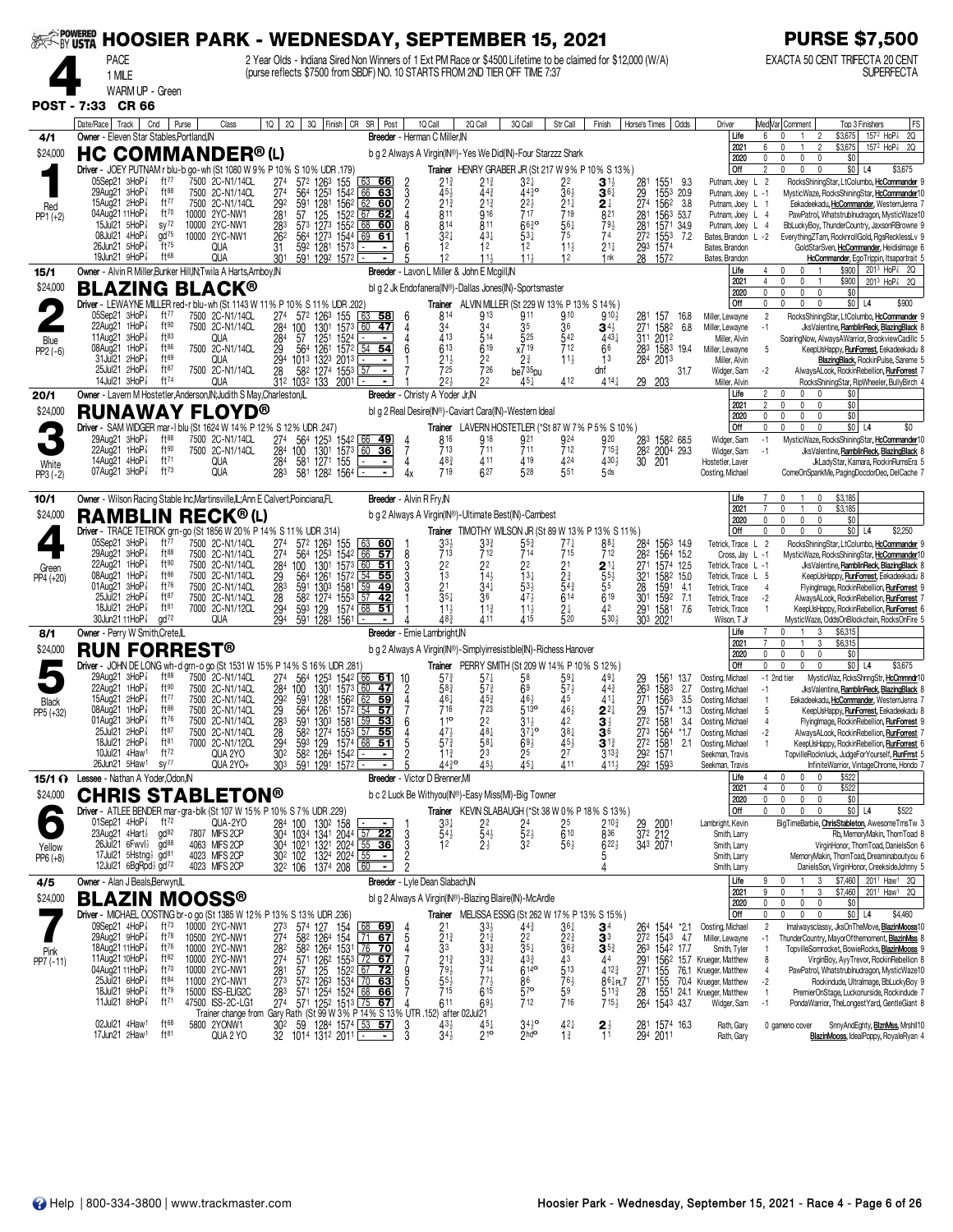| $20/1 \Omega$   | Owner - Scott C Linville.Goshen.IN                                                          |                                                                                  | Breeder - Alvin L B Schwartz, N                                      |                                            |                                                                              |                                     | Life<br>13                                      | 201<br>Ind <sup>1</sup><br>\$8,690<br>$\overline{2}$<br>2                                                                             |
|-----------------|---------------------------------------------------------------------------------------------|----------------------------------------------------------------------------------|----------------------------------------------------------------------|--------------------------------------------|------------------------------------------------------------------------------|-------------------------------------|-------------------------------------------------|---------------------------------------------------------------------------------------------------------------------------------------|
| \$24,000        | <b>VEL SCOTTY BOY®(L)</b>                                                                   |                                                                                  | b c 2 Straight Shooting(IN®)-Nova Scotia(IN)-Artiscape               |                                            |                                                                              |                                     | 13<br>2021<br>2020<br>0                         | $\overline{3}$<br>\$8,690<br>$\mathfrak{p}$<br>201 Ind <sup>1</sup><br>$\overline{2}$<br>\$0<br>$\Omega$<br>$\mathbf{0}$<br>$\Omega$  |
|                 | Driver - JORDAN ROSS (P)pur-yel (St 245 W 4% P 10% S 10% UDR .129)                          |                                                                                  |                                                                      |                                            | Trainer SCOTT LINVILLE (*St 65 W 8% P 17% S 9%)                              |                                     | l Off<br>$\mathbf{0}$                           | $$0$ L <sub>4</sub><br>\$6,230<br>$\mathbf{0}$<br>$\mathbf{0}$<br>$\overline{0}$                                                      |
|                 | ft80<br>07Sep21 3lnd1<br>3000 INSFC 2YOC                                                    | 272 554 1252 1541 62 -                                                           | <b>SCRATCHED - SICK</b>                                              |                                            |                                                                              |                                     | $\mathfrak{p}$                                  | EverythingZTam, TownlineLuckyYou, ErRookie 8                                                                                          |
| $\bullet$       | 24Aug21 4Sbyvl}<br>ft $86$<br>3000 INSFC 2YOC                                               | 32 <sup>2</sup> 104 <sup>2</sup> 134 203 <sup>3</sup> 54 47                      | 5<br>$55\frac{1}{2}$<br>$54^{\circ}$                                 | $5^{3}$                                    | $5^{2\frac{3}{4}}$<br>3 <sup>1</sup> <sup>4</sup><br>$45\frac{3}{4}$         | 2044<br>30                          | Ross Jordan L 5                                 | FlyingImage, VelGorgeousforeal, FamilyFourEvr 6                                                                                       |
| Gray            | $ft^{82}$<br>18Aug21 16Cnvr <sup>1</sup><br>3000 INSFC 2YOC                                 | $53$ 56<br>303 102<br>1313 201                                                   | Š.<br>$21\frac{1}{2}$<br>$21\frac{1}{4}$                             | $3^{13}$                                   | $2^{11}$                                                                     | 291<br>201                          | Ross, Jordan L                                  | Flyinglmage, VelScottyBoy, VelWemissUDean 6                                                                                           |
| PP8 (-31)       | ft90<br>12Aug21 2Ind1<br>10000 INSF CON 2<br>07Aug21 1Ptlnd}<br>$ft^{80}$<br>3000 INSFC 2YC | $52$ 48<br>282 100<br>131<br>201                                                 | $\bar{5}5\frac{1}{2}$<br>561                                         | 52 <sup>o</sup><br>$53\frac{1}{4}$         | 34<br>$11\frac{1}{2}$                                                        | 293<br>201                          | Ross, Jordan L 13                               | VelScottyBoy, FamilyFourEver, VelWemissUDen 8                                                                                         |
|                 | ft $78$<br>3000 INSFC 2YOC<br>02Aug21 5Cnsv <sup>1</sup>                                    |                                                                                  | $33\frac{1}{2}$<br>43<br>$2^{10}$<br>34                              | 610                                        | $54\frac{1}{4}$<br>$47\frac{3}{4}$<br>$69\frac{1}{2}$<br>$6^{19\frac{1}{2}}$ | 292 2042<br>32 <sup>4</sup><br>2072 | Craib, Clay L 5<br>Craib, Clay L                | DpRealordeal, MidnightPrayer, VelWemissUDen 5<br>CachesMiracle, VelBitterChip, VelGorgeousforl 7                                      |
|                 | $26$ Jul $21$ $3Gshn\frac{1}{2}$ $qd^{78}$<br>3000 INSFC 2YC                                | 312 1041 1342 2024 55 41<br>302 1012 1323 2033 56 40<br>291 1011 1313 200 61 44  | 37<br>312                                                            | 34 <sup>1</sup>                            | 38 <sup>1</sup><br>$3^{22}$                                                  | 32<br>2042                          | Craib, Clay L                                   | Luckychris, DpRealordeal, VelScottyBoy 5                                                                                              |
|                 |                                                                                             | Trainer change from Larry King (St 417 W 14% P 13% S 12% UTR 266) after 19Jul21  |                                                                      |                                            |                                                                              |                                     |                                                 |                                                                                                                                       |
|                 | 19Jul21 4Sbyvl} ft79<br>3000 INSFC2YCP                                                      | 59<br>29<br>128 <sup>3</sup> 158 58 50                                           | $3^{2}$<br>433                                                       | $57\frac{1}{4}$                            | 512<br>630                                                                   | 34<br>204                           | Ross, Jordan                                    | DpRealordeal, Luckychris, TownlineLuckyYou 6                                                                                          |
|                 | 10Jul21 5Kendl} gd73<br>3000 INSFC 2YC                                                      | 322 1054 1382 208<br>$49$ 41                                                     | $32\frac{1}{2}$<br>$32\frac{1}{2}$                                   | $2^{30}$                                   | $33\frac{1}{2}$<br>3 <sup>9</sup>                                            | 311<br>2094                         | Udell, Alexander                                | VelBitterChip, VelGorgeousforeal, VelScottyBoy 4                                                                                      |
|                 | 03Jul21 4Frnft}<br>$ft^{75}$<br>3000 INSFC 2YOC                                             | 132 <sup>3</sup> 2014 53<br>304 102<br>46                                        | $2^{2}$<br>$21\frac{1}{2}$                                           | 22 <sub>3</sub>                            | 24<br>$2^{10\frac{1}{2}}$                                                    | 30 <sup>4</sup><br>2034             | Ross, Jordan                                    | CachesMiracle, VelScottyBoy, Cornicello 5                                                                                             |
| 12/1            | Owner - Eash Racing Stable Inc, Anderson, IN                                                |                                                                                  | Breeder - Eash Racing Stable Inc.IN                                  |                                            |                                                                              |                                     | 10<br>Life                                      | 2<br>\$3.170<br>$201^2$ Cnvr $\frac{1}{2}$ 2                                                                                          |
| \$24,000        | <b>ER ROOKIE<sup>®</sup></b>                                                                |                                                                                  | b g 2 Hypnotic Blue Chip(IN®)-Rock Ann Rolling(IN)-Rocknroll Hanover |                                            |                                                                              |                                     | 10 <sup>1</sup><br>2021<br>$\mathbf{0}$<br>2020 | $\overline{2}$<br>\$3,170<br>0<br>201 <sup>2</sup> Cnvr <sup>1</sup> <sub>2</sub> 2<br>\$0<br>$\Omega$<br>$\mathbf 0$<br>$\mathbf{0}$ |
|                 | Driver - DON EASH gra-blk (St 354 W 6% P 12% S 14% UDR .173)                                |                                                                                  |                                                                      | Trainer DON EASH (St 503 W 6% P 11% S 14%) |                                                                              |                                     | <b>Off</b><br>0                                 | $$0$ L4<br>\$2,220<br>$\mathbf{0}$<br>$\mathbf{0}$<br>$\mathbf{0}$                                                                    |
|                 | 07Sep21 3Ind <sup>1</sup><br>ft $80$<br>3000 INSEC 2YOC                                     | 27 <sup>2</sup><br>554 1252 1541 62 71                                           | $\overline{2}$<br>12<br>1 <sup>3</sup>                               | 14                                         | 31                                                                           |                                     | Eash, Don                                       | EverythingZTam, TownlineLuckyYou, ErRookie 8                                                                                          |
|                 | 24Aug21 3Sbyvl}<br>ft $86$<br>3000 INSFC 2YOC                                               | 301 1002 1311 2002 54 63                                                         | $43\frac{1}{2}$<br>$43\frac{1}{2}$<br>$\overline{c}$                 | 42 <sup>o</sup>                            | $42\frac{3}{4}$<br>$3^{51}$                                                  | 294<br>2012                         | Eash, Don<br>-5                                 | Luckbewithalex, JetWills, ErRookie 5                                                                                                  |
| Purple          | 18Aua21 15Cnvr}<br>ft82<br>3000 INSFC 2YOC<br>$ft^{86}$<br>08Aug21 1HoP <sup>3</sup>        | 293 101<br>1313 2012 54 54                                                       | 47}<br>45                                                            | $3^{230}_{821}$                            | $3^{2}$<br>$1^{11}$<br>815                                                   | 291<br>2012                         | Eash, Don                                       | ErRookie, ShadyJustice, TownlineLuckyYou 5                                                                                            |
| $PP9(-34)$      | 7500 2C-N1/14CL<br>ft76<br>01Aug21 $3HOP\frac{7}{8}$<br>7500 2C-N1/14CL                     | 564<br>$157^2$ $\boxed{54}$ 50<br>29<br>1261<br>283<br>591<br>1303<br>1581 59 49 | x827<br>$8^{18}$<br>$\overline{9}15$<br>$\frac{1}{9}$ 14             | 991                                        | 810<br>983<br>$65\frac{1}{4}$                                                | 29<br>1592 20.5<br>264<br>1591 34.5 | Eash, Don<br>Eash, Don<br>$\overline{4}$        | KeepUsHappy, RunForrest, Eekadeekadu 8<br>FlyingImage, RockinRebellion, RunForrest 9                                                  |
|                 | ft87<br>25Jul21 $2HOP$ <sup>7</sup><br>7500 2C-N1/14CL                                      | 28<br>1553 57 54<br>582 1274                                                     | 2 <sup>3</sup><br>$2^{2^{3}}$                                        |                                            | $27\frac{1}{2}$<br>$47\frac{1}{4}$                                           | 282<br>157<br>5.6                   | $-2$<br>Eash, Don                               | AlwaysALook, RockinRebellion, RunForrest 7                                                                                            |
|                 | ft <sup>81</sup><br>18Jul21 2HoP<br>7000 2C-N1/12CL                                         | 294<br>1574 68 44                                                                | $\overline{6}10$<br>$\bar{6}^{11}$<br>6                              | $\frac{24}{5}$ <sup>42</sup>               | $\bar{5}8$<br>583                                                            | 284<br>1593<br>3.3                  | Eash, Don                                       | KeepUsHappy, RockinRebellion, RunForrest 6                                                                                            |
|                 | $ft^{73}$<br>08Jul21 10HoP <sup>3</sup><br>10000 2YC-NW1                                    | 593 129<br>583 127<br>154<br>68 52<br>281                                        | 817<br>813<br>10                                                     | 821                                        | 823<br>819 <sub>1</sub>                                                      | 263<br>1574 84.0                    | Eash, Don                                       | -2 2nd tier<br>TopvilleAlexander, ThndrCntry, LtOdds10                                                                                |
|                 | ft <sup>81</sup><br>01Jul21 2HoP <sup>3</sup><br>10000 2C-NW1-CON                           | 572 1262 1524 64 29<br>27 <sup>3</sup>                                           | 715 <sub>x</sub><br>727<br>8x                                        | 736                                        | 746<br>850                                                                   | 291<br>2024 73.2                    | Eash, Don                                       | PondaHawk, Yourwishisgranted, Ultralmage 8                                                                                            |
|                 | ft79<br>24Jun21 5HoP <sup>3</sup><br>8500 2C-NW1-SER                                        | 29<br>591 1272 1532 67 50                                                        | 714<br>714                                                           | 715                                        | R <sub>22</sub><br>$826\frac{1}{2}$                                          | 1583 62.2<br>281                    | Eash, Don<br>3                                  | PondaWarrior, EverythingZTam, DpRealordeal 8                                                                                          |
| 15/1            | Owner - M E P'pool, IN: Dolne Fm Services LLC, IN: T L Defabis, IN                          |                                                                                  | Breeder - Legacy Acres, IN                                           |                                            |                                                                              |                                     | Life                                            | \$1,350<br>$\Omega$<br>0                                                                                                              |
| \$24,000        | <b>JUST CALL ME ART®</b>                                                                    |                                                                                  | b c 2 Tellitlikeitis(IN®)-Jnb N Me(IN)-Dream Work                    |                                            |                                                                              |                                     | 2021<br>2020                                    | \$1,350<br>$\Omega$<br>$\mathbf{0}$<br>$\mathbf{0}$<br>\$0<br>$\Omega$<br>$\mathbf{0}$<br>$\mathbf{0}$                                |
|                 | Driver - BRANDON BATES pur-wh-k grn (St 1409 W 12% P 15% S 12% UDR 243)                     |                                                                                  |                                                                      |                                            | Trainer MARK PPOOL (St 117 W 7% P 11% S 17%)                                 |                                     | <b>Off</b><br>$\mathbf{0}$                      | $$0$ L4<br>$\Omega$<br>$\mathbf{0}$<br>$\mathbf{0}$<br>\$1,350                                                                        |
| 10              | 05Sep21 3HoP <sup>3</sup><br>ft $77$<br>7500 2C-N1/14CL                                     | 274<br>57 <sup>2</sup> 126 <sup>3</sup> 155 63 66                                | 916<br>812<br>8                                                      | 66                                         | $66\frac{1}{4}$<br>$5^{2}$                                                   | 273 1552 28.0                       | Bates, Brandon<br>2                             | RocksShiningStar, LtColumbo, HcCommander 9                                                                                            |
|                 | $ft^{88}$<br>29Aug21 $3HOP\frac{7}{8}$<br>7500 2C-N1/14CL                                   | 27 <sup>4</sup><br>564<br>1253 1542 66 60                                        | 9170<br>815<br>9                                                     | 817                                        | 817<br>$69\frac{3}{4}$                                                       | 272 1562 41.8                       | Bates, Brandon<br>$-1$                          | MysticWaze, RocksShiningStar, HcCommander10                                                                                           |
| <b>Blue-Red</b> | ft90<br>22Aug21 $1$ HoP $\frac{7}{8}$<br>7500 2C-N1/14CL                                    | 284<br>1301 1573 60 45<br>100                                                    | 611<br>693                                                           | $46\frac{3}{4}$ o                          | $57\frac{1}{4}$<br>$68\frac{1}{2}$                                           | 159<br>12.8<br>272                  | $-1$<br>Macomber, R Jr                          | JksValentine, RamblinReck, BlazingBlack 8                                                                                             |
| PP10 (-28)      | $ft^{75}$<br>18Aug21 3HoP <sup>3</sup><br>QUA                                               | 283<br>572 1251 1513 -<br>$\blacksquare$                                         | 616<br>624                                                           | 643                                        | 653<br>655                                                                   | 284<br>2023                         | Finn, Jared                                     | PondaWarrior, GooGooWonDH, JksOnTheMove 6                                                                                             |
|                 | $ft^{86}$<br>08Aug21 1HoP3<br>7500 2C-N1/14CL                                               | 1261<br>1572 54 54<br>29<br>564                                                  | $47\frac{3}{4}$<br>412                                               | 411                                        | 45<br>x693                                                                   | 30<br>1582<br>3.8                   | Bates, Brandon<br>- 5                           | KeepUsHappy, RunForrest, Eekadeekadu 8                                                                                                |
|                 | ft78<br>$28$ Jul $21$ $3H$ o $P_8^7$<br><b>QUA</b>                                          | 29<br>593 1283 1551<br>$\sim$                                                    | 610<br>616                                                           | 615                                        | $622\frac{1}{2}$<br>617                                                      | 28<br>1593                          | Bates, Brandon                                  | Iwannabewithyou, MysticWaze, WeBeJammin 6                                                                                             |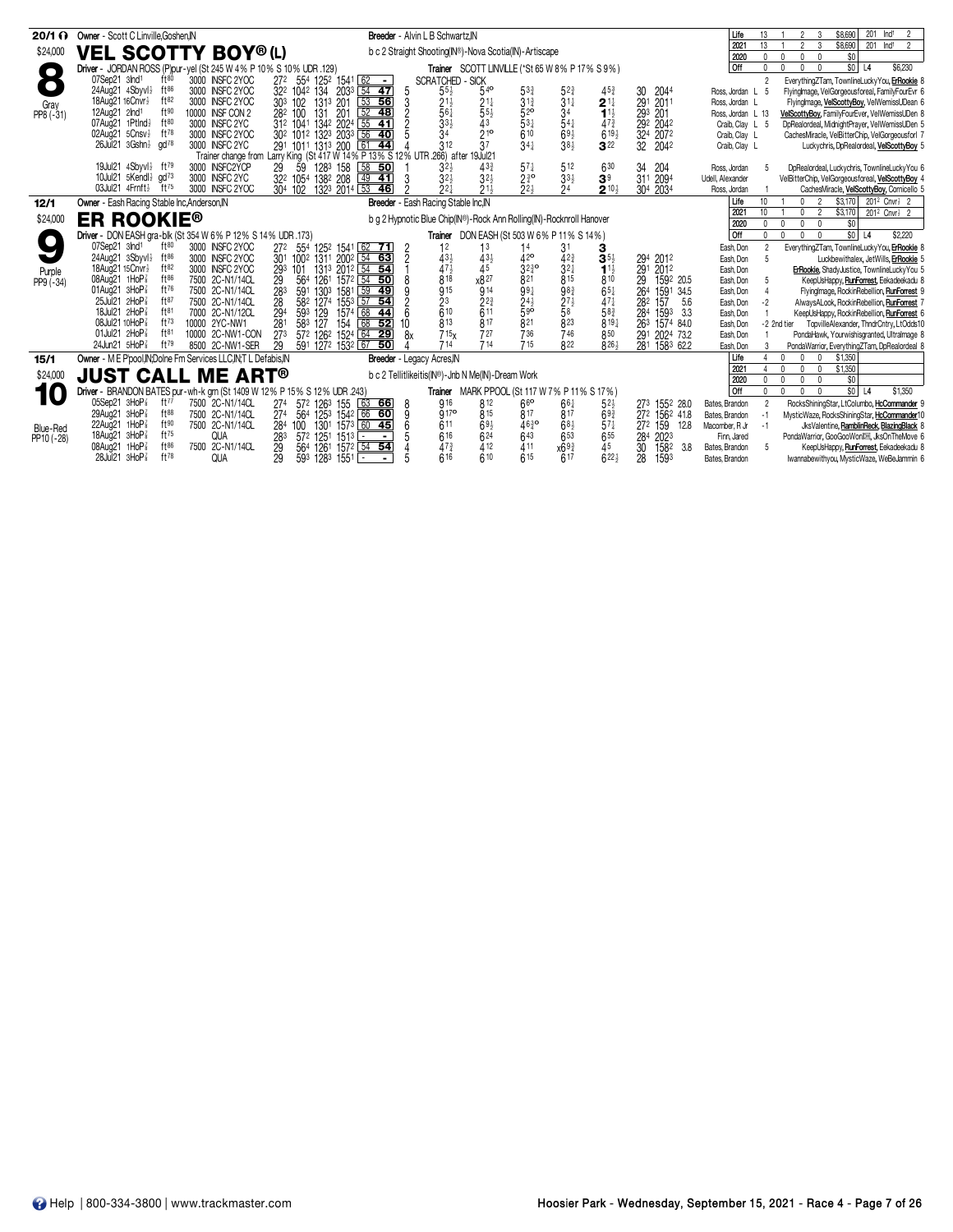| <b>EXAMPOWERED</b>  |                                                                                                                                                                                 |                               | <b>HOOSIER PARK - WEDNESDAY, SEPTEMBER 15, 2021</b>                                         |                                   |                                                                                                                                     |                                                                    |                                |                                          |                                                                 |                                                 |                                                                                           |                                                          |                                                                     |                                       |                                                                                    |                                          |                     | <b>PURSE \$65,000</b>                                                                                                                                     |
|---------------------|---------------------------------------------------------------------------------------------------------------------------------------------------------------------------------|-------------------------------|---------------------------------------------------------------------------------------------|-----------------------------------|-------------------------------------------------------------------------------------------------------------------------------------|--------------------------------------------------------------------|--------------------------------|------------------------------------------|-----------------------------------------------------------------|-------------------------------------------------|-------------------------------------------------------------------------------------------|----------------------------------------------------------|---------------------------------------------------------------------|---------------------------------------|------------------------------------------------------------------------------------|------------------------------------------|---------------------|-----------------------------------------------------------------------------------------------------------------------------------------------------------|
|                     | <b>TROT</b><br>1 MILE                                                                                                                                                           |                               |                                                                                             |                                   | ** INDIANA SIRES STAKES** 2 Year Old Fillies - Leg 5 NO COUPLED ENTRIES (IHRC RULES) OFF TIME 7:58                                  |                                                                    |                                |                                          |                                                                 |                                                 |                                                                                           |                                                          |                                                                     |                                       |                                                                                    |                                          |                     | EXACTA 50 CENT TRIFECTA 20 CENT<br><b>SUPERFECTA</b>                                                                                                      |
|                     | WARM UP - Black                                                                                                                                                                 |                               |                                                                                             |                                   |                                                                                                                                     |                                                                    |                                |                                          |                                                                 |                                                 |                                                                                           |                                                          |                                                                     |                                       |                                                                                    |                                          |                     |                                                                                                                                                           |
|                     | POST - 7:54 CR 71                                                                                                                                                               |                               |                                                                                             |                                   |                                                                                                                                     |                                                                    |                                |                                          |                                                                 |                                                 |                                                                                           |                                                          |                                                                     |                                       |                                                                                    |                                          |                     |                                                                                                                                                           |
| 6/5                 | Date/Race   Track  <br>Owner - Eleven Star Stbs.IN:F D Baldachino.NJ:Hillside Stbs.IN                                                                                           | Cnd                           | Purse<br>Class                                                                              |                                   | 10 20 30 Finish CR SR Post                                                                                                          |                                                                    |                                | 1Q Call<br>Breeder - Mervin J Miller, IN | 2Q Call                                                         |                                                 | 3Q Call                                                                                   | Str Call                                                 | Finish                                                              |                                       | Horse's Times   Odds                                                               | Driver<br>Life                           | 5                   | FS<br>Med Var  Comment<br>Top 3 Finishers<br>156 <sup>2</sup> HoP <sup>2</sup> 2<br>\$78,462<br>3<br>0<br>$\mathbf{1}$                                    |
|                     | <b>M-M'S DREAM®</b>                                                                                                                                                             |                               |                                                                                             |                                   |                                                                                                                                     |                                                                    |                                |                                          |                                                                 |                                                 | br f 2 Swan For All(IN®)-Trading Places(IN)-Classic Photo                                 |                                                          |                                                                     |                                       |                                                                                    | 2021<br>2020                             | 5<br>$\mathsf{0}$   | $156^2$ HoP $\frac{7}{8}$ 2<br>$\mathbf 0$<br>\$78,462<br>$\mathbf{0}$<br>0<br>$\mathbf{0}$<br>\$0                                                        |
|                     | Driver - SAM WIDGER mar-I blu (St 1624 W 14% P 12% S 12% UDR .247)<br>08Sep21 12HoP                                                                                             | ft <sup>66</sup>              | 66000 ISS-2F-LG4                                                                            | 283                               | 581<br>128                                                                                                                          | 156 <sup>2</sup> 70 72                                             |                                | - 6                                      | $44^{10}$                                                       | $1\frac{1}{2}$ <sup>o</sup>                     | $1\frac{3}{4}$                                                                            | 12                                                       | Trainer HENRY GRABER JR (St 217 W 9% P 10% S 13%)<br>1 <sup>2</sup> | 282                                   | 1562<br>*1.0                                                                       | Off<br>Widger, Sam                       | 0<br>$-1$           | $\Omega$<br>$\mathbf{0}$<br>\$0<br>$\mathbf{0}$<br>L4<br>\$55,712<br>MMsDream, LuvLorelei, RDesireableLady10                                              |
|                     | 25Aug21 12HoP <sup>7</sup><br>11Aug21 3Ind1                                                                                                                                     | $ft^{75}$<br>ft90             | 66000 ISS-2F-LG3<br>12424 HOOSIER F                                                         | $\frac{283}{3}$<br>292            | 1271<br>573<br>583 1282                                                                                                             | $\frac{1553}{1581}$ $\frac{70}{62}$ 63                             |                                |                                          | $47\frac{1}{4}$<br>$59\frac{1}{2}$                              | 511<br>413                                      | $66\frac{3}{4}$<br>48}                                                                    | 54‡<br>3 <sub>2</sub>                                    | 2 <sub>ns</sub><br>$1^{11}$                                         | 27 1553<br>281 1581                   | 1553<br>4.6                                                                        | Widger, Sam                              | $-2$<br>$\mathbf 0$ | Callmesue, MMsDream, Fleurie10<br>MMsDream, AtomicBlonde, NextGirl 8                                                                                      |
| Red<br>$PP1 (+2)$   | 31Jul21 8HoP3                                                                                                                                                                   | ft <sup>71</sup><br>ft 74     | 66000 ISS-2F-LG2                                                                            | 28 <sup>2</sup>                   | 584<br>1294                                                                                                                         | 1574 68                                                            | 60                             |                                          | x917                                                            | 824                                             | 816                                                                                       | 814                                                      | $710\frac{1}{2}$                                                    | 264                                   | 1594<br>2.4                                                                        | Widger, Sam<br>Widger, Sam               | 3                   | Fleurie, <b>RDesireableLady</b> , Sunafterthestorm10                                                                                                      |
|                     | 14Jul21 11HoP <sup>3</sup><br>03Jul21 10HoP <sup>3</sup>                                                                                                                        | ft65                          | 45500 ISS-2F-LG1<br>QUA                                                                     |                                   | 29 591 1292 1571<br>294 1003 1312 1591                                                                                              | 1571<br>60                                                         | <u>71</u><br>$\blacksquare$    | 3                                        | $2\frac{3}{4}$<br>$11\frac{1}{2}$ <sup>o</sup>                  | 12<br>$11\frac{1}{2}$                           | $11\frac{3}{4}$<br>12 <sub>3</sub>                                                        | $^{2\frac{1}{4}}$                                        | $12\frac{1}{4}$<br>18                                               | 274 1571<br>274 1591                  | 1571<br>1.8                                                                        | Widger, Sam<br>Tetrick, Trace            | $\overline{1}$      | MMsDream, RDesireableLady, SwansEye 9<br>MMsDream, SassyBabe, LateNiteHawk 5                                                                              |
| 20/1                | 26Jun21 10HoP <sup>3</sup><br>Owner - M P'pool, IN; J Barnard, FL; Dolne Fm Services, IN; T Defabis, IN                                                                         | $ft^{79}$                     | QUA                                                                                         |                                   | 312 1013 1314 2004                                                                                                                  |                                                                    |                                |                                          | 35 <sub>3</sub><br>Breeder - Alan L White & Carol Ann White, IN | 36                                              | 361                                                                                       | 23                                                       | $21\frac{3}{4}$                                                     | 281 2011                              |                                                                                    | Tetrick, Trace<br>Life                   |                     | Macy, MMsDream, MeadowbrookNola<br>$\mathbf{0}$<br>3 \$17,535<br>$^{2}$                                                                                   |
|                     | <b>ALLY ALLY IN FREE®(L)</b>                                                                                                                                                    |                               |                                                                                             |                                   |                                                                                                                                     |                                                                    |                                |                                          |                                                                 |                                                 | b f 2 Jailhouse Jesse(IN®)-Rally Ally Rally(IN)-Swan For All                              |                                                          |                                                                     |                                       |                                                                                    | 2021<br>2020                             |                     | 3<br>\$17,535<br>\$0<br>$\mathbf{0}$<br>$\mathbf{0}$<br>$\mathbf{0}$                                                                                      |
|                     | Driver - BRANDON BATES pur-wh-k grn (St 1409 W 12% P 15% S 12% UDR .243)<br>08Sep21 12HoP <sup>3</sup>                                                                          | ft66                          | 66000 ISS-2F-LG4                                                                            |                                   |                                                                                                                                     |                                                                    | $\frac{70}{56}$                | 5                                        | $2\frac{3}{4}$                                                  | 44                                              | <b>Trainer</b> MARK PPOOL (St 117 W 7% P 11% S 17%)<br>$65\frac{1}{2}$                    | 910                                                      | $915\frac{1}{2}$                                                    |                                       | 30 <sup>2</sup> 159 <sup>2</sup> 40.3                                              | Off<br>Bates, Brandon                    | 0<br>$L - 1$        | $\mathbf{0}$<br>$$0$ L <sub>4</sub><br>\$6,500<br>$\sqrt{ }$<br>0<br>MMsDream, LuvLorelei, RDesireableLady10                                              |
|                     | 01Sep21 1HoP<br>$25$ Aug $21$ 9HoP $\frac{7}{8}$                                                                                                                                | ft $76$<br>ft75               | 10000 2YF-NW1<br>66000 ISS-2F-LG3                                                           | 283<br>283<br>281<br>273<br>293   | 581<br>592<br>128<br>129<br>129<br>584                                                                                              | 156 <sup>2</sup><br>158 <sup>3</sup><br>67<br>157                  | $\overline{\phantom{a}}$<br>56 |                                          | <b>SCRATCHED - SICK</b><br>$56\frac{1}{4}$                      | 45,                                             |                                                                                           | 66x                                                      | x714                                                                | 294                                   | 1594<br>29.8                                                                       | Bates, Brandon L -2                      |                     | Canterawishing, GeorgiasPassion, TntLady 8<br>SimplyRight, Macy, LuvLorelei10                                                                             |
| Blue<br>$PP2(-6)$   | 15Aug21 10HoP<br>08Aug21 4HoP                                                                                                                                                   | ft77<br>$ft^{86}$             | 20000 2F-NW1-FNL<br>12500 2F-NW1-SER                                                        |                                   | 1282<br>58<br>1002<br>130                                                                                                           | $\frac{66}{67}$<br>1571<br>159                                     | 65<br>62                       | 6                                        | $13\frac{1}{4}$<br>$11\frac{3}{4}$                              | $11\frac{3}{4}$<br>$11\frac{1}{2}$              | $11\frac{3}{4}$                                                                           | $\frac{21}{12}$                                          | $2^{5\frac{3}{4}}$<br>3 $^{3\frac{3}{4}}$                           | $\frac{30}{294}$                      | 1582 3.1<br>1594 *1.4                                                              | Bates, Brandon                           |                     | Macy, AllyAllyInFree, GeorgiasPassion 9                                                                                                                   |
|                     | 21Jul21 7HoP3                                                                                                                                                                   | ft79                          | 17500 2YF COND                                                                              | 283                               | 584 1283                                                                                                                            | 1564<br>65                                                         | <u>69</u>                      |                                          | $2^{1\frac{3}{4}}$                                              | 21}                                             | $2^2$<br>44 <sup>3</sup>                                                                  |                                                          | $2^{4}_{3^{3}_{4}}$                                                 |                                       | 283 1573 4.6                                                                       | Bates, Brandon<br>Bates, Brandon         |                     | SwansEye, GeorgiasPassion, AllyAllyInFree<br>Callmesue, AllyAllyInFree, AtomicBlonde 8                                                                    |
|                     | 14Jul21 9HoP3<br>07Jul21 6HoP                                                                                                                                                   | ft82<br>ft <sup>84</sup>      | 45500 ISS-2F-LG1<br>10000 2YF-NW1                                                           |                                   | 281 572<br>294 100<br>572 1272 1561<br>130 <sup>2</sup>                                                                             | 63<br>1584<br>56                                                   | 71<br>61                       |                                          | $\overline{4}8$<br>33                                           | 461<br>$33\frac{1}{2}$                          | $3^{3}_{4}$                                                                               | $2^{3}\frac{1}{2}$<br>3 <sup>41</sup><br>4 <sup>41</sup> | $3^{3}$                                                             |                                       | 283 157 28.6<br>282 1593 16.1                                                      | Bates, Brandon<br>Bates, Brandon         |                     | Fleurie, MissSpicy, AllyAllyInFree 8<br>Fleurie, Sunafterthestorm, AllyAllyInFree                                                                         |
| 8/1                 | $30$ Jun21 $3$ HoP $\frac{7}{8}$<br>Owner - Stephan C & Elizabeth K Ray, Middletown, IN                                                                                         | $\frac{1}{2}$                 | QUA                                                                                         |                                   | 312 103 1331 2022 -                                                                                                                 |                                                                    |                                | Breeder - Steven E Mast, IN              | 463                                                             |                                                 | 47 <sup>1</sup>                                                                           | 454                                                      |                                                                     | 284 2032                              |                                                                                    | Bates, Brandon<br>Life                   |                     | Sunafterthestorm, AllStarSwan, AllyAllyInFree<br>$\overline{c}$<br>$\mathbf 0$<br>\$35,425<br>1571 HoP <sup>2</sup> <sub>8</sub> 2                        |
|                     | MACY®†                                                                                                                                                                          |                               |                                                                                             |                                   |                                                                                                                                     |                                                                    |                                |                                          |                                                                 |                                                 | br f 2 Muscle Massive(IN®)-Move Over Darling(IN)-Andover Hall                             |                                                          |                                                                     |                                       |                                                                                    | 2021<br>2020                             | 0                   | 1571 HoP <sup>2</sup> 2<br>0<br>\$35,425<br>$\mathbf{0}$<br>$\mathbf{0}$<br>0<br>\$0                                                                      |
|                     | Driver - JARED SEEKMAN s red-wh-gra (St 150 W 12% P 7% S 15% UDR .209)<br>08Sep21 12HoP <sup>7</sup>                                                                            | $ft^{66}$                     | 66000 ISS-2F-LG4                                                                            |                                   | 581<br>128                                                                                                                          | 1562                                                               | <u>70 68</u>                   | 9                                        | $77\frac{1}{2}$ <sup>o</sup>                                    | 33}°                                            | Trainer JAMES YODER (St 209 W 23% P 15% S 13%)                                            | 22                                                       | 56                                                                  |                                       |                                                                                    | Off<br>Miller, Lewayne                   | 0<br>$+ -1$         | 0<br>$\mathbf{0}$<br>\$0<br>0<br>\$30,425<br>L4<br>MMsDream, LuvLorelei, RDesireableLady10                                                                |
|                     | 25Aug21 9HoP<br>15Aug21 10HoP <sup>7</sup>                                                                                                                                      | $ft^{75}$<br>ft $^{77}$       | 66000 ISS-2F-LG3<br>20000 2F-NW1-FNL                                                        | $^{283}_{281}$<br>27 <sup>3</sup> | 584<br>129<br>58<br>1282                                                                                                            | 157<br>67<br>66<br>1571                                            | 65<br>71                       | 2<br>4                                   | $67\frac{1}{4}$<br>$58\frac{1}{2}$                              | 56                                              | $\frac{2\frac{3}{4}\mathbf{0}}{4\frac{33}{4}\mathbf{0}}$<br>$42\frac{1}{4}$ <sup>o</sup>  | $33\frac{1}{4}$<br>11                                    | $2^{3}{}^{1}$<br>$1^{5^3}$                                          |                                       | 29 <sup>2</sup> 157 <sup>3</sup> 17.2<br>274 157 <sup>3</sup> *0.9<br>282 1571 5.6 | Miller, Lewayne<br>Miller, Lewayne       | + -2                | SimplyRight, Macy, LuvLorelei10<br>Macy, AllyAllyInFree, GeorgiasPassion 9                                                                                |
| White<br>$PP3 (-2)$ | 11Aug21 5HoP                                                                                                                                                                    | ft83<br>$ft^{86}$             | QUA                                                                                         | 31                                | 1011<br>132                                                                                                                         | 201                                                                |                                |                                          |                                                                 |                                                 |                                                                                           |                                                          |                                                                     | 29 201<br>314 2023                    |                                                                                    | Yoder, James                             |                     | Macy, N/aDH, N/a                                                                                                                                          |
|                     | 08Aug21 4HoP<br>04Aug21 6HoP                                                                                                                                                    | ft69                          | 12500 2F-NW1-SER<br>QUA                                                                     | 293<br>294<br>274                 | 130<br>1002<br>1002<br>1311                                                                                                         | 159<br>67<br>1592                                                  | 48<br>$\overline{\phantom{0}}$ | 6                                        | $69\frac{1}{2}$<br>21 <sup>o</sup>                              | $5^{5^{3}_{4}}$<br>22                           | x44 <sup>1</sup> °x<br>$\frac{2^2}{7}$ ds                                                 | 520<br>$21\frac{1}{2}$                                   | 518<br>$12\frac{1}{2}$                                              | 274 1592                              | 1.8                                                                                | Yoder, James † 5<br>Yoder, James         |                     | SwansEye, GeorgiasPassion, AllyAllyInFree<br>Macy, SwansEye, Justathriller 7                                                                              |
|                     | 31Jul21 3HoP3<br>14Jul21 11HoP                                                                                                                                                  | ft75<br>$ft^{74}$             | 65500 ISS-2F-LG2<br>45500 ISS-2F-LG1                                                        | 29                                | 581<br>128<br>591<br>1292                                                                                                           | 65<br>1573<br>60<br>1571                                           | Ξ<br>47                        | 8                                        | $x\overline{7}$ 21<br>$1^{30}$                                  | 7 ds<br>34 <sup>o</sup>                         | xi811                                                                                     | 7 ds<br>ip727                                            | 7 ds<br>724 <sub>DQ</sub> 8                                         | 302 202                               | 13.4<br>*0.9                                                                       | Seekman, Jared + 3<br>Yoder, James       |                     | Callmesue, SimplyRight, MySweetMiMi 9<br><b>MMsDream, RDesireableLady, SwansEye 9</b>                                                                     |
|                     | 02Jul21 $2H_0P_8^7$<br>26Jun21 10HoP                                                                                                                                            | $ft^{73}$<br>ft79             | 10000 2YF-NW1<br>QUA                                                                        | 281                               | 312 1013 1314 2004 -                                                                                                                | 58 <sup>2</sup> 129 <sup>2</sup> 1574 56                           | 65                             |                                          | $35\frac{1}{4}$<br>14                                           | $34\frac{1}{2}$<br>143                          | $21\frac{1}{4}$ <sup>o</sup><br>144                                                       | 1 <sup>3</sup><br>13                                     | $14\frac{1}{2}$<br>$11\frac{3}{4}$                                  | 281 1574<br>29                        | *0.9<br>2004                                                                       | Yoder, James<br>Yoder, James             | $+ -3$              | Macy, MySweetMiMi, Crecia 9<br>Macy, MMsDream, MeadowbrookNola                                                                                            |
| 20/1                | Owner - Taylor Racing LLC, Middletown, IN; Donnie Ray Taylor, Bolivar, TN                                                                                                       |                               |                                                                                             |                                   |                                                                                                                                     |                                                                    |                                | Breeder - Taylor Racing LLC, IN          |                                                                 |                                                 |                                                                                           |                                                          |                                                                     |                                       |                                                                                    | Life<br>2021                             | 5<br>5              | 0<br>\$17,300<br>$\mathbf{1}$<br>$\overline{1}$<br>0<br>$\mathbf{1}$<br>\$17,300<br>$\mathbf{1}$                                                          |
|                     | <b>MY SWEET MI MI®</b><br>Driver - ROBERT TAYLOR r blu-red-gld (St 363 W 10% P 11% S 13% UDR .204)                                                                              |                               |                                                                                             | t                                 |                                                                                                                                     |                                                                    |                                |                                          |                                                                 |                                                 | b f 2 Muscle Massive(IN®)-Little Ms Chrissy(TN)-Southwind Breeze                          |                                                          | Trainer ROBERT TAYLOR (St 293 W 11% P 13% S 15%)                    |                                       |                                                                                    | 2020<br>Off                              | 0                   | 0<br>0<br>$\mathbf{0}$<br>\$0<br>\$0<br>L4<br>\$14,800                                                                                                    |
|                     | 08Sep21 10HoP<br>01Sep21 5HoP                                                                                                                                                   | ft $66$<br>ft76               | 66000 ISS-2F-LG4<br>10000 2YF-NW1                                                           | 29<br>292                         | 593 1282<br>1002<br>1304                                                                                                            | 1561                                                               | 63                             | 6                                        | 912<br>722                                                      | $\frac{993}{719}$                               | $\frac{9910}{712}$                                                                        | 79‡<br>$69\frac{3}{4}$                                   | $5^{10\frac{1}{2}}$<br>$67\frac{3}{4}$                              | 28<br>28                              | 1581<br>49.7<br>2011 3.1                                                           | Taylor, Robert                           | $+ -1$              | Fleurie, Jusmakinyalook, SimplyRight10                                                                                                                    |
| Green               | 08Aug21 2HoP<br>$31$ Jul21 $3H_0P_8^7$                                                                                                                                          | $ft^{86}$                     | 12500 2F-NW1-SER                                                                            |                                   | 302 1012 1311 2002                                                                                                                  | 1593<br>59<br>62                                                   | 53<br>$\overline{\phantom{a}}$ | x1                                       | <b>SCRATCHED - SICK</b>                                         |                                                 |                                                                                           |                                                          |                                                                     |                                       |                                                                                    | Taylor, Robert + 3                       |                     | MassiveStride, SwanTrixie, LoveKitten 9<br>Sunafterthestorm, PvLibby, MassiveStride 5                                                                     |
| PP4 (+20)           | 14Jul21 11HoP <sup>3</sup>                                                                                                                                                      | $ft^{75}$<br>$ft^{74}$        | 65500 ISS-2F-LG2<br>45500 ISS-2F-LG1                                                        | $^{274}_{29}$                     | 581<br>128<br>591<br>1292                                                                                                           | 1573 65<br>1571 60                                                 | <u>69 </u><br>63               | 9                                        | 45}<br>710                                                      | 45<br>$69\frac{1}{2}$                           | $45\frac{1}{4}$                                                                           | $45\frac{3}{4}$                                          | 3 <sup>2</sup><br>$48\frac{1}{4}$                                   |                                       | 291 158 43.1<br>28 <sup>2</sup> 1584 27.4                                          | Taylor, Robert † 3<br>Taylor, Robert + 1 |                     | Callmesue, SimplyRight, MySweetMiMi 9<br>MMsDream, RDesireableLady, SwansEye 9                                                                            |
|                     | 02Jul21 2HoP<br>23Jun21 $6H_0P_8^T$                                                                                                                                             | $ft^{73}$<br>ft <sup>64</sup> | 10000 2YF-NW1<br>QUA                                                                        | 281                               | 582 1292 1574<br>311 101 1311 200                                                                                                   | 56                                                                 | <u>59 </u>                     | $\overline{c}$                           | $47\frac{1}{4}$<br>22                                           | 46}<br>22 <sub>1</sub>                          | $43\frac{1}{2}$<br>22                                                                     | 451<br>22 <sub>1</sub>                                   | $2^{4\frac{1}{2}}$<br>23 <sub>3</sub>                               | 291 2004                              | 283 1583 10.0                                                                      | Taylor, Robert + -3<br>Taylor, Robert    |                     | Macy, MySweetMiMi, Crecia 9<br>Griffey, MySweetMiMi, ChiefRingMaster 8                                                                                    |
| 5/2                 | Owner - Cheyenne E & James D Yoder, Upland, IN                                                                                                                                  |                               |                                                                                             |                                   |                                                                                                                                     |                                                                    |                                | Breeder - Richard L Frey, IN             |                                                                 |                                                 |                                                                                           |                                                          |                                                                     |                                       |                                                                                    | Life<br>2021                             |                     | 5<br>0<br>0<br>\$87,750<br>$155^3$ HoP $\frac{7}{8}$<br>$\overline{2}$<br>5<br>0<br>0<br>\$87,750<br>1553 HoP <sup>2</sup> 2                              |
|                     | <b>CALLMESUE® t</b><br>Driver - JAMES YODER d grn-gra-wh (St 388 W 16% P 12% S 12% UDR 267)                                                                                     |                               |                                                                                             |                                   |                                                                                                                                     |                                                                    |                                |                                          | br f 2 Dover Dan(IN®)-Lisas Mission(IN)-Mr Lavec                |                                                 | Trainer JAMES YODER (St 209 W 23% P 15% S 13%)                                            |                                                          |                                                                     |                                       |                                                                                    | 2020<br>Off                              | 0                   | $\Omega$<br>0<br>$\Omega$<br>\$0<br>0<br>\$0<br>0<br>0<br>L4<br>\$74,500                                                                                  |
|                     | 08Sep21 12HoP 3<br>25Aug21 12HoP                                                                                                                                                | ft66<br>$ft^{75}$             | 66000 ISS-2F-LG4<br>66000 ISS-2F-LG3                                                        | 283<br>283                        | 581<br>128<br>573<br>1271                                                                                                           | $\frac{156^2}{155^3}$ $\frac{70}{79}$ 75                           |                                | $\frac{2}{5}$                            | $1\frac{3}{4}$ <sup>o</sup><br>$21\frac{3}{4}$                  | 2½<br>$2^{11}$                                  | $3^{2}$                                                                                   | $3^{2^{3}}$<br>$11\frac{1}{4}$                           | $664$ DH<br>1 <sub>ns</sub>                                         | 291 1573<br>281 1553                  | -1.7<br>3.8                                                                        | Yoder, James<br>Yoder, James             | $+ -1$<br>$+ -2$    | MMsDream, LuvLorelei, RDesireableLady10<br>Callmesue, MMsDream, Fleurie10                                                                                 |
| Black               | $31$ Jul21 $3$ HoP $\frac{7}{8}$<br>21Jul21 7HoP3                                                                                                                               | $ft^{75}$<br>$ft^{79}$        | 65500 ISS-2F-LG2<br>17500 2YF COND                                                          |                                   | 581<br>584<br>$\frac{128}{1283}$                                                                                                    |                                                                    |                                |                                          | $\frac{2}{10}$<br>$\frac{13}{4}$<br>$\frac{3}{4}$               | $21\frac{3}{4}$<br>$11\frac{1}{2}$              | $\frac{21\frac{1}{4}}{3\frac{2}{2}}$                                                      | $1\frac{1}{4}$                                           | 1 <sub>hd</sub>                                                     | 291 1573<br>281 1564                  | $*0.6$                                                                             | Yoder, James                             | -3                  | Callmesue, SimplyRight, MySweetMiMi 9                                                                                                                     |
| PP5 (+32)           | 14Jul21 9HoP<br>02Jul21 7HoP                                                                                                                                                    | ft82                          | 45500 ISS-2F-LG1                                                                            | 274<br>283<br>281                 | 572 1272                                                                                                                            | $\frac{1573}{1564}$ $\frac{65}{65}$ 71<br>1564 65 72               |                                | 8                                        | 816                                                             | 816                                             | 812                                                                                       | $13\frac{1}{2}$<br>$x78\frac{3}{4}x$                     | 1 <sup>4</sup><br>$8^{17}\frac{1}{2}$                               | 294                                   | $*0.4$<br>1593 *0.5                                                                | Yoder, James<br>Yoder, James             |                     | Callmesue, AllyAllyInFree, AtomicBlonde 8<br>Fleurie, MissSpicy, <b>AllyAllyInFree</b> 8                                                                  |
|                     | 25Jun21 12HoP <sup>3</sup>                                                                                                                                                      | $ft^{73}$<br>ft77             | 18000 2F-NW1-FNL<br>8500 2F-NW1-SER                                                         | $\frac{284}{283}$                 | 100 <sup>2</sup><br>594                                                                                                             | 130 <sup>2</sup> 1573 60 65<br>1311 2001 56 61                     |                                | հ                                        | $46\frac{1}{4}$ <sup>o</sup><br>x410                            | $11\frac{1}{2}$ <sup>o</sup><br>$56\frac{1}{4}$ | $12\frac{1}{4}$<br>$1\frac{1}{2}$                                                         | 1 <sup>5</sup><br>$11\frac{1}{2}$                        | $17\frac{1}{2}$<br>$\mathbf{1}_{2}^{1}$                             | $\frac{271}{29}$                      | 1573 *0.6<br>2001 *1.3                                                             | Yoder, James + -3<br>Yoder, James        | 6<br>$\pm$          | Callmesue, WalkWithMe, Tabsladyone 9<br>Callmesue, SocialSwan, SwansEye 6                                                                                 |
|                     | 19Jun21 7HoP3<br>05Jun21 2HoP <sup>3</sup>                                                                                                                                      | ft <sup>68</sup><br>ft75      | QUA<br>QUA                                                                                  |                                   | 311 1011 1312 200<br>304 1012 1303 1592                                                                                             | $\overline{\phantom{a}}$                                           | $\blacksquare$                 |                                          | 13<br>33 <sup>1</sup>                                           | 16 <sub>3</sub><br>461                          | 110<br>$48^{10}$                                                                          | 114<br>264                                               | $119\frac{3}{4}$<br>$2^{5^3}$                                       | 283 200<br>282 2003                   |                                                                                    | Yoder, James<br>Yoder, James             |                     | Callmesue, GustavoFlight, Advertise 4<br>StyleAndSpeed, Callmesue, MassiveGirl 5                                                                          |
| 7/2                 | Owner - S& R Racing Stables, IN; The Kales Company LLC, MI                                                                                                                      |                               |                                                                                             |                                   |                                                                                                                                     |                                                                    |                                |                                          | Breeder - Michael Bennett Wilt, MO                              |                                                 |                                                                                           |                                                          |                                                                     |                                       |                                                                                    | Life<br>2021                             |                     | $\overline{2}$<br>\$48,803<br>159 Ind <sup>1</sup><br>2<br>\$48,803<br>2<br>$\overline{2}$<br>$\overline{c}$<br>159<br>Ind <sup>1</sup><br>$\overline{2}$ |
|                     | <b>R DESIREABLE LADY®</b>                                                                                                                                                       |                               |                                                                                             |                                   |                                                                                                                                     |                                                                    |                                |                                          | Trainer                                                         |                                                 | br f 2 Swan For All(IN®)-Happy Place(MO)-Muscles Yankee<br>ERV MILLER (St 379 W 26% P 15% |                                                          | S 11%                                                               |                                       |                                                                                    | 2020<br>Off                              | $\Omega$<br>0       | $\mathbf{0}$<br>$\mathbf 0$<br>$\mathbf{0}$<br>\$0<br>$$0$ L4<br>\$30,632<br>0<br>0<br>0                                                                  |
|                     | Driver - TRACE TETRICK grn-go (St 1856 W 20 % P 14% S 11% UDR 314)<br>108Sep21 12HoP <sup>3</sup> ft <sup>66</sup> 66000 ISS-2F-LG4 283 581 128 1<br>25Aug21 12HoP <sup>3</sup> | $ft^{75}$                     | 66000 ISS-2F-LG3                                                                            | $\frac{283}{283}$                 | 581 128<br>573 1271                                                                                                                 | 156 <sup>2</sup> 70 71<br>$155^3$ $\sqrt{20}$                      | <u>72 </u>                     | $\begin{matrix} 8 \\ 6 \end{matrix}$     | 911<br>$11\frac{3}{4}$ <sup>o</sup>                             | 883<br>$11\frac{1}{4}$                          | 55 <sup>o</sup><br>$11\frac{1}{4}$                                                        | 44<br>$21\frac{1}{4}$                                    | 3 <sup>2</sup><br>$64\frac{1}{4}$                                   |                                       | 274 1564 16.9<br>1562 7.9                                                          | Tetrick, Trace<br>Tetrick, Trace         | $-1$<br>$-2$        | MMsDream, LuvLorelei, RDesireableLady10                                                                                                                   |
| Yellow<br>PP6 (+8)  | 11Aug21 4Ind <sup>1</sup><br>31Jul21 8HoP <sup>3</sup>                                                                                                                          | ft90<br>ft <sup>71</sup>      | 12424 HOOSIER F<br>66000 ISS-2F-LG2                                                         | $\frac{293}{282}$                 |                                                                                                                                     | 100 <sup>2</sup> 130 <sup>2</sup> 159 58 59<br>584 1294 1574 68 69 |                                | 8                                        | $3^{2^{3}}$<br>$1\frac{3}{4}$ <sup>o</sup>                      | $\frac{3^4}{2^2}$                               | 12                                                                                        | 12                                                       | $1^{4^3}$                                                           | 291<br>28 <sup>3</sup> 159<br>274 158 |                                                                                    | Tetrick, Trace                           | $\mathbf{0}$        | Callmesue, MMsDream, Fleurie10<br>RDesireableLady, YoshieHanover, Crecia 8                                                                                |
|                     | 25Jul21 10HoP                                                                                                                                                                   | $ft^{84}$                     | 11000 2YO-NW1                                                                               |                                   |                                                                                                                                     |                                                                    |                                |                                          | $21\frac{1}{4}$                                                 | $12\frac{1}{4}$                                 | 32<br>14                                                                                  | $2^{13}_{4}$<br>15 <sup>1</sup>                          | $2^{1}_{13\frac{1}{2}}$                                             | $\overline{28}^2$                     | 4.5<br>1591<br>1.4                                                                 | Tetrick, Trace<br>Tetrick, Trace         | 3<br>$-2$           | Fleurie, RDesireableLady, Sunafterthestorm10<br>RDesireableLady, MissSpicy, DannyDancer10                                                                 |
|                     | 14Jul21 11HoP <sup>3</sup><br>28Jun21 6PcD <sup>5</sup>                                                                                                                         | $ft^{74}$<br>ft90             | 45500 ISS-2F-LG1<br>10800 NW1PM FM                                                          |                                   | 304 1004 1304 1591 65 58<br>29 591 1292 1571 60 69<br>281 582 1273 1572 62 66                                                       |                                                                    |                                |                                          | 3 <sup>3</sup><br>$55\frac{3}{4}$                               | $\frac{2^2}{4^3}$                               | $2^{13}_{44}$                                                                             | $1\frac{1}{4}$<br>44                                     | $2^{2\frac{1}{4}}$<br>$34\frac{1}{4}$                               | 274 1573<br>294 1581                  | 4.7<br>3.8                                                                         | Tetrick, Trace<br>Miller, Marcus         | -3                  | MMsDream, RDesireableLady, SwansEye 9<br>Prasiolite, AmbersChampion, RDesireableLady 7                                                                    |
|                     | 16Jun21 7PcD <sup>§</sup><br>20/1 O Owner - Joe D Yoder, Howe, IN; Daryl D Yoder, Shipshewana, IN                                                                               | ft65                          | QUA 2YR F                                                                                   |                                   | 303 1021 1324 2022                                                                                                                  |                                                                    |                                | 5                                        | $21\frac{1}{4}$<br>Breeder - Joe D Yoder & Daryl D Yoder, IN    | 11.1                                            | $11\frac{1}{4}$                                                                           | $11+$                                                    | 16 <sub>3</sub>                                                     | 293 2022                              |                                                                                    | Miller, Marcus<br>Life                   | 5                   | RDesireableLady, LatifahHanover, SunTemple 7<br>0 $$11,550$ 158 <sup>1</sup> HoP <sup>3</sup> 2<br>$\overline{1}$<br>$\overline{2}$                       |
|                     | <b>SUPER QUEEN®</b>                                                                                                                                                             |                               |                                                                                             |                                   |                                                                                                                                     |                                                                    |                                |                                          |                                                                 |                                                 | br f 2 Even Better Odds(IN®)-Queen Mum(IN)-Giant Hit                                      |                                                          |                                                                     |                                       |                                                                                    | 2021<br>2020                             | 5<br>0              | $158^1$ HoP $\frac{7}{8}$ 2<br>0<br>\$11,550<br>2<br>$\mathbf{0}$<br>0<br>$\mathbf 0$<br>\$0                                                              |
|                     | Driver - LEWAYNE MILLER red-r blu-wh (St 1143 W 11% P 10% S 11% UDR .202)<br>08Sep21 6HoP                                                                                       | ft77                          | 15000 ISS-ELIG2F                                                                            |                                   |                                                                                                                                     |                                                                    |                                |                                          |                                                                 |                                                 | 6930                                                                                      |                                                          | Trainer LEWAYNE MILLER (St 435 W 14% P 14% S 13%)                   |                                       |                                                                                    | Off                                      | 0<br>$-1$           | $$0$ L4<br>$\mathbf{0}$<br>$\mathbf 0$<br>$\mathbf 0$<br>\$9,050<br>MissSpicy, Everlastingfashion, BellaCavalla10                                         |
|                     | 25Aug21 1HoP <sup>7</sup>                                                                                                                                                       | $ft^{83}$<br>$ft^{85}$        | 10000 2YF-NW1                                                                               |                                   |                                                                                                                                     |                                                                    |                                | 3                                        | $7^{12}_{2^0}$<br>$\overline{1}$ <sup>20</sup>                  | 614<br>$11\frac{1}{2}$                          | $11\frac{1}{4}$                                                                           | $47\frac{1}{2}$<br>$1\frac{3}{4}$                        | $5^{2}_{1^{2}\frac{3}{4}}$                                          | 274 1583<br>292 1581                  | 3.5<br>$*0.6$                                                                      | Miller, Lewayne<br>Miller, Lewayne       | $-2$                | SuperQueen, Everlastingfashion, Tabsladyone10                                                                                                             |
| Pink<br>PP7 (-11)   | 18Aug21 $1H_0P_8^T$<br>11Aug21 5HoP <sup>3</sup>                                                                                                                                | $ft^{88}$                     | 10000 2YF-NW1<br>10000 2YF-NW1                                                              |                                   | 29 583 1284 1581 64 62<br>29 581 1284 1581 64 62<br>29 1003 1303 1583 65 63<br>282 581 1282 1581 57 663<br>302 1012 1322 201 57 682 |                                                                    |                                | 6<br>6                                   | 5930                                                            | 21}<br>$\bar{6}^{13}$                           | $3^{230}$<br>$69^{10}$                                                                    | $2^{2}$<br>48<br>57                                      | $2^{11}$<br>$46\frac{1}{2}$                                         |                                       | 273 1584 4.8<br>291 1592 14.8<br>282 2013 34.1                                     | Miller, Lewayne<br>Lambright, Kevin      | 8                   | MissSpicy, SuperQueen, YoshieHanover 9<br>Jusmakinyalook, Everlastingfashion, RethaBabe 8                                                                 |
|                     | 04Aug21 8HoP                                                                                                                                                                    | ft76                          | 10000 2YF-NW1<br>Trainer change from Joe Yoder (St 5 W 0% P 20% S 0% UTR 111) after 17Jul21 |                                   |                                                                                                                                     |                                                                    |                                |                                          | $34\frac{1}{4}$                                                 | $34\frac{1}{4}$                                 | 34                                                                                        |                                                          | $2^{2^{3}}$                                                         |                                       |                                                                                    | Miller, Lewayne                          | $\overline{4}$      | NextGirl, SuperQueen, LuvLorelei 8                                                                                                                        |
|                     | 17Jul21 7HoP $\frac{7}{8}$                                                                                                                                                      | ft $^{71}$                    | QUA                                                                                         |                                   | $30$ 100 <sup>3</sup> 131 <sup>2</sup> 201 <sup>1</sup> -                                                                           |                                                                    |                                |                                          | 38                                                              | 38                                              | 410                                                                                       | 410                                                      | 412                                                                 | 301 2033                              |                                                                                    | Miller, Lewayne                          |                     | Swanstrofthemidway, StillOnGap, TanyasJoy 5                                                                                                               |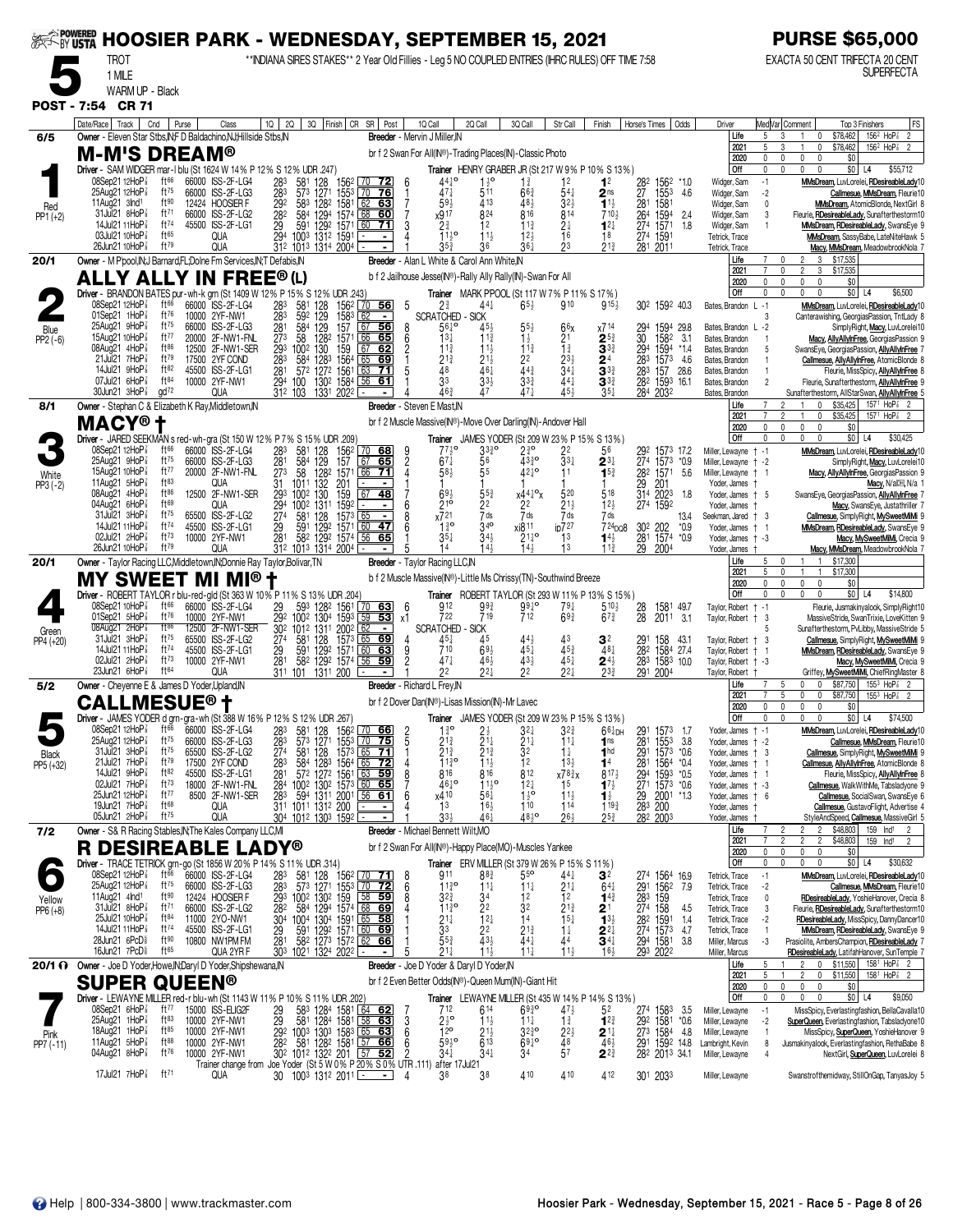| 20/1        | Owner - John R Merkel, Shelbyville, IN; Daniel R Smith, Fountaintown, IN |                  |                                     | Breeder - Double A Acres, IN                         |                 |                                                 |                                                      |                                        |                  |                 |                       | $158^3$ $\ln d$ <sup>1</sup><br>\$11,875       |
|-------------|--------------------------------------------------------------------------|------------------|-------------------------------------|------------------------------------------------------|-----------------|-------------------------------------------------|------------------------------------------------------|----------------------------------------|------------------|-----------------|-----------------------|------------------------------------------------|
|             | <b>DOUBLE A SAMANTHA® +</b>                                              |                  |                                     | b f 2 Muscle Massive(IN®)-Lyrical G(IN)-Andover Hall |                 |                                                 |                                                      |                                        |                  |                 | 2021<br>2020          | $158^3$ Ind <sup>1</sup><br>\$11,875<br>\$O    |
| $\Box$      | Driver - RICKY MACOMBER JR mar-go (St 867 W 9% P 11% S 13% UDR 194)      |                  |                                     |                                                      | Trainer         |                                                 |                                                      | JOHN MERKEL (*St 56 W 13% P 14% S 13%) |                  |                 | l Off<br>$^{\circ}$   | \$6,125<br>\$O I<br>$\Omega$                   |
|             | 08Sep21 12HoP <sup>3</sup><br>$ft^{66}$                                  | 66000 ISS-2F-LG4 | 283 581 128<br>1562                 | $70$ 67                                              | 88              | $56\frac{1}{4}$ <sup>o</sup>                    | $42^{36}$                                            | 54                                     | $664$ DH         | 1573 51.0<br>29 | Macomber, R Jr $+ -1$ | MMsDream, LuvLorelei, RDesireableLady10        |
|             | 30Aug21 4lnd <sup>1</sup><br>$ft^{81}$                                   | 6850 ELITE 2YF   | 30 <sup>2</sup> 100<br>1294<br>1583 | 44 59                                                | $\frac{43}{22}$ | $43^{10}_{2}$<br>21 <sup>1</sup> / <sub>2</sub> | $\frac{21}{25}$<br>$\frac{1}{27}$<br>67 <sup>o</sup> |                                        |                  | 1583<br>284     | Tetrick. Trace + -2   | DoubleASamantha, FirstNLine, HonorableLady 5   |
| Gray        | 24Aug21 7Sbyvl} ft88                                                     | 3000 INSFC 2YOF  | 313 102<br>2034<br>134              | 44 63                                                |                 |                                                 |                                                      |                                        | $18^{3}_{4}$     | 294 2034        | Merkel, John † 5      | DoubleASamantha, AbcTucky, CsMassiveGem 6      |
| $PP8 (-31)$ | 18Aug21 $9HOP$<br>ft $76$                                                | 10000 2YF-NW1    | 293 100<br>1301                     | $1594\overline{60}$ 56                               | 812             | $68\frac{3}{4}$ <sup>o</sup>                    |                                                      | 33<br>$3^{11}$                         |                  | 282 200<br>7.6  | Macomber, R Jr +      | MassiveDelight, SocialSwan, DoubleASamantha 8  |
|             | 11Aug21 $41$<br>$f$ † $90$                                               | 12424 HOOSIER F  | 293 1002 1302 159 58 45             | .hv                                                  |                 | 712                                             | 7610                                                 | 710                                    | $714\frac{1}{2}$ | 301 2014        | Macomber, $RJr + 0$   | RDesireableLady, YoshieHanover, Crecia 8       |
|             | 07Aug21 9PtInd}<br>$ft^{80}$                                             | 3000 INSFC 2YF   | 140<br>354 109                      | $210^2$ 39 23                                        | $3^{3}$         | $21\frac{1}{4}$ <sup>o</sup>                    |                                                      |                                        |                  | 302 2102        | Merkel, John † 5      | DoubleASamantha, IncredableStar, DivisionQun 5 |
|             | $31$ Jul21 $3H$ o $P_8^7$<br>$ft^{75}$                                   | 65500 ISS-2F-LG2 | 1573 <sub>1</sub><br>274<br>581 128 | 65<br>x7x<br>$\overline{\phantom{a}}$                | x9 ds           | 9 <sub>ds</sub>                                 | 9 ds                                                 | 9 <sub>ds</sub>                        | 9 <sub>ds</sub>  | 52.             | Bates Brandon + 3     | Callmesue, SimplyRight, MySweetMiMi 9          |
|             | 21Jul21 7HoP <sup>3</sup><br>$ft^{79}$                                   | 17500 2YF COND   | 584 1283 1564 65 65<br>283          |                                                      | 611             | 691                                             | 57 <sup>o</sup>                                      | 68 <sub>4</sub>                        | $57\frac{1}{4}$  | 281 1581 23.1   | Tetrick. Trace + 1    | Callmesue, AllyAllyInFree, AtomicBlonde 8      |
|             | 14Jul21 11HoP <sup>7</sup><br>ft74                                       | 45500 ISS-2F-LG1 | 29<br>1292 1571 60 61<br>591        |                                                      | 812             | 812                                             |                                                      | 58 <sub>2</sub>                        | $59^{3}$         | 282 1591 67.7   | Oosting Michael + 1   | MMsDream, RDesireableLady, SwansEye 9          |
|             | 07Jul21 6HoP <sup>3</sup><br>ft84                                        | 10000 2YF-NW1    | $130^2$ 1584 56 54<br>294 100       |                                                      |                 | 712                                             |                                                      | 611<br>59                              |                  | 28 2003 15.0    | Tetrick. Trace + 2    | Fleurie, Sunafterthestorm, AllyAllyInFree 9    |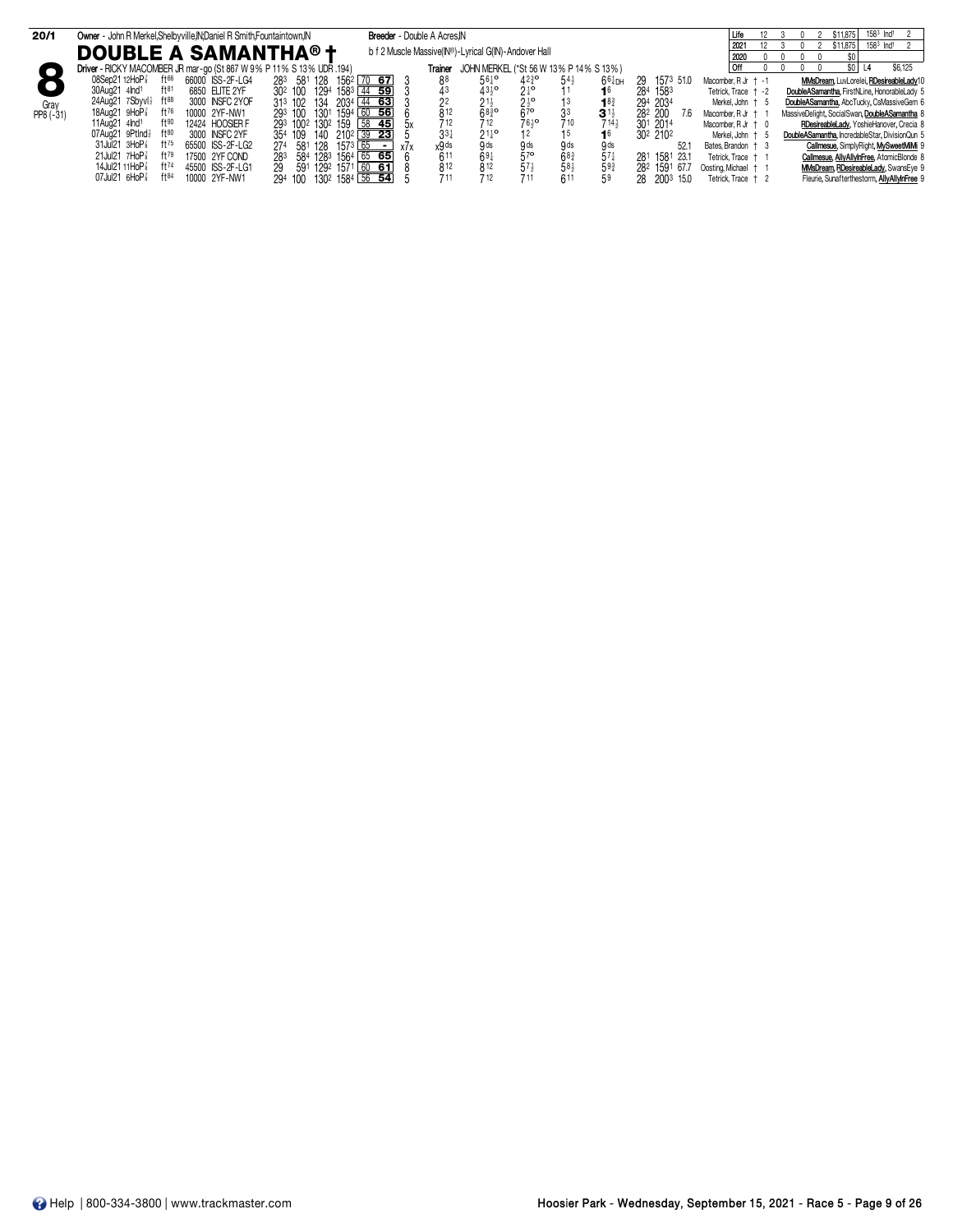| <b>EXAMPOWERED</b>   | <b>HOOSIER PARK - WEDNESDAY, SEPTEMBER 15, 2021</b><br><b>TROT</b><br>1 MILE                                           |                                 |                                                          |                                     |                                              | (IHRC RULES) OFF TIME 8:19                                                                             |                                                                                                                                                 |         | ** INDIANA SIRES STAKES ELIGIBLE** 2 Year Old Fillies (purse reflects \$15,000 from SBDF) NO COUPLED ENTRIES                       |                                                        |                                                      |                                                          |                                                                     |                                    |                                            |               |                                                            |                                    | <b>PURSE \$15,000</b><br>EXACTA 50 CENT TRIFECTA 20 CENT<br>SUPERFECTA 50 CENT PICK 3 (6-7-8)                                                                                        |
|----------------------|------------------------------------------------------------------------------------------------------------------------|---------------------------------|----------------------------------------------------------|-------------------------------------|----------------------------------------------|--------------------------------------------------------------------------------------------------------|-------------------------------------------------------------------------------------------------------------------------------------------------|---------|------------------------------------------------------------------------------------------------------------------------------------|--------------------------------------------------------|------------------------------------------------------|----------------------------------------------------------|---------------------------------------------------------------------|------------------------------------|--------------------------------------------|---------------|------------------------------------------------------------|------------------------------------|--------------------------------------------------------------------------------------------------------------------------------------------------------------------------------------|
| <b>POST - 8:15</b>   | WARM UP - Yellow<br><b>CR 65</b>                                                                                       |                                 |                                                          |                                     |                                              |                                                                                                        |                                                                                                                                                 |         |                                                                                                                                    |                                                        |                                                      |                                                          |                                                                     |                                    |                                            |               |                                                            |                                    |                                                                                                                                                                                      |
| 8/1                  | Date/Race   Track  <br>Owner - Simon Schmucker, Spencerville, IN                                                       | Cnd<br>Purse                    | Class                                                    |                                     |                                              |                                                                                                        | 10   20   30   Finish   CR SR   Post                                                                                                            |         | 1Q Call<br>Breeder - Freeman Jay Miller, IN                                                                                        | 2Q Call                                                | 3Q Call                                              | Str Call                                                 | Finish                                                              | Horse's Times                      |                                            | Odds          | Driver<br>Life<br>2021                                     | 5<br>5                             | Med Var Comment<br>FS<br>Top 3 Finishers<br>$159^3$ HoP <sup>2</sup><br>\$8,750<br>$\overline{2}$<br>$\mathbf{1}$<br>0<br>$159^3$ HoP $\frac{7}{8}$<br>\$8,750<br>0                  |
|                      | AMERICAN FASHION®<br>Driver - RICKY MACOMBER JR mar-go (St 867 W 9% P 11% S 13% UDR .194)<br>08Sep21 6HoP <sup>7</sup> | ft $77$                         | 15000 ISS-ELIG2F                                         | 29                                  | 583                                          | 1284                                                                                                   | 1581 64 54                                                                                                                                      |         | b f 2 Crescent Fashion(IN®)-American Breeze(IN)-American Winner<br>219 <sub>x</sub>                                                | 827                                                    | 818                                                  | 816                                                      | Trainer HENRY GRABER JR (St 217 W 9% P 10% S 13%)<br>88}            | 273                                | 200                                        | *2.2          | 2020<br>Off<br>Macomber, R Jr                              | $\mathbf{0}$<br>$\Omega$<br>$-1$   | $\mathbf 0$<br>\$0<br>0<br>$\mathbf{0}$<br>$\mathbf{0}$<br>$\mathbf 0$<br>$$0$ L4<br>\$3,750<br>MissSpicy, Everlastingfashion, BellaCavalla10                                        |
| Red                  | 01Sep21 11HoP <sup>3</sup><br>25Aug21 9HoP <sup>3</sup><br>18Aug21 4HoP3                                               | ft $65$<br>ft75<br>ft75         | 17500 2YF COND<br>66000 ISS-2F-LG3<br>QUA                | $\frac{28}{28}$ <sup>4</sup><br>284 | 594<br>584<br>584                            | 129 <sup>3</sup><br>129<br>129<br>1573                                                                 | $\frac{1573}{157}$ 66 65                                                                                                                        | 6       | 811<br>913<br>34                                                                                                                   | 812<br>810                                             | 8930<br>$87\frac{3}{4}$<br>$35\frac{1}{2}$           | $78\frac{3}{4}$<br>x925 <sub>X</sub><br>3½               | $65\frac{3}{4}$<br>$9^{28}$<br>$2^{2}$                              | $\overline{272}$<br>28             | 1584 18.1<br>321 2024 23.2<br>158          |               | Macomber, R Jr<br>Macomber, R Jr<br>Miller, Lewayne        | 3<br>-2                            | MeadowbrookNola, SwansEye, Sunafterthestorm 9<br>SimplyRight, Macy, LuvLorelei10<br>Fleurie, <b>AmericanFashion</b> , Chake 7                                                        |
| $PP1 (+2)$           | 29Jul21 2HoP<br>21Jul21 4HoP <sup>3</sup><br>10Jul21 3HoP3                                                             | ft82<br>ft79<br>ft66            | 15000 ISS-ELIG2F<br>10000 2YF-NW1<br>QUA                 | 28 <sup>4</sup><br>294              | 591 129<br>1004 131                          | 1581<br>1593<br>30 <sup>2</sup> 100 <sup>4</sup> 131 <sup>1</sup> 200 <sup>3</sup>                     | $\frac{64}{58}$ 58                                                                                                                              |         | 33 <sub>3</sub><br>$2\frac{3}{4}$<br>$3^{3^{3}}$                                                                                   | $34\frac{3}{4}$<br>$34\frac{1}{2}$                     | 38<br>$33\frac{3}{4}$<br>37                          | 38<br>$33\frac{1}{4}$<br>33                              | $2^{3}\frac{1}{2}$<br>$1\frac{1}{4}$<br>$2^{2}$                     | 282 201                            | 281 1584<br>274 1593                       | 2.5<br>5.7    | Widger, Sam<br>Widger, Sam<br>Widger, Sam                  | 0                                  | AtomicBlonde, AmericanFashion, CrescentBeaty 6<br>AmericanFashion, SassyBabe, MassiveStride10<br>Sailorman, <b>AmericanFashion</b> , CantStopMarie 7                                 |
|                      | 03Jul21 $7H_0P_8^7$<br>7/2 () Owner - M Miller, IN; J Yoder, MI; R Miller, IN; J Slabach, IN<br>ATOMIC BLONDE®         | ft65                            | QUA                                                      |                                     |                                              | 301 1012 1321 201                                                                                      | $\blacksquare$                                                                                                                                  |         | <sub>x</sub> 7 ds<br>Breeder - Karl Dean Miller, IN<br>b f 2 Class Included(IN®)-Lady Lois(IN)-Conway Hall                         | 6ds                                                    | fids                                                 | 6 <sub>ds</sub>                                          | 6ds                                                                 |                                    |                                            |               | Bates, Brandon<br>Life<br>2021                             | 6                                  | AtomicBlonde, BrookviewCherie, Sailorman 7<br>\$20,206<br>$158^{\frac{1}{2}}$ HoP $\frac{7}{8}$<br>\$20,206<br>$\mathfrak{p}$<br>158 <sup>1</sup> HoP <sup>2</sup><br>$\overline{2}$ |
|                      | Driver - JOEY PUTNAM r blu-b go-wh (St 1080 W 9% P 10% S 10% UDR .179)                                                 |                                 |                                                          |                                     |                                              |                                                                                                        |                                                                                                                                                 |         |                                                                                                                                    |                                                        | Trainer JOE PUTNAM (St 352 W 16% P 14% S 9%)         |                                                          |                                                                     |                                    |                                            |               | 2020<br><b>Off</b>                                         | $\mathbf{0}$<br>$\mathbf{0}$       | $\mathbf 0$<br>\$0<br>0<br>$\Omega$<br>0<br>$$0$   L4<br>\$10,606                                                                                                                    |
|                      | 08Sep21 12HoP∛<br>$25$ Aug $21$ 9HoP $\frac{7}{8}$<br>11Aug21 $3nd1$                                                   | ft 66<br>ft75<br>ft90           | 66000 ISS-2F-LG4<br>66000 ISS-2F-LG3<br>12424 HOOSIER F  | 283<br>281                          | 581<br>584<br>583 1282                       | 128<br>1562<br>129<br>157<br>1581                                                                      | 70 66<br>67<br><u>6З</u><br>62                                                                                                                  | -10     | $54\frac{1}{2}$<br>33}<br>22                                                                                                       | 781<br>$11\frac{3}{4}$<br>22                           | 99<br>11‡<br>$21\frac{1}{4}$                         | 89‡<br>22‡                                               | $88\frac{1}{4}$<br>66                                               | 281<br>291                         | 158<br>1581                                | 50.8<br>6.3   | Putnam, Joey<br>Putnam, Joey<br>Putnam, Joey               | -1 2nd tier<br>-2<br>$\mathbf{0}$  | MMsDream, LuvLorelei, RDesireablLdy10<br>SimplyRight, Macy, LuvLorelei10<br>MMsDream, AtomicBlonde, NextGirl 8                                                                       |
| Blue<br>$PP2(-6)$    | 29Jul21 2HoP <sup>3</sup><br>21Jul21 7HoP3<br>14Jul21 2HoP <sup>3</sup>                                                | ft82<br>ft79<br>ft82            | 15000 ISS-ELIG2F<br>17500 2YF COND<br>15000 ISS-ELIG2F   | $\frac{292}{284}$<br>283            | 591<br>584 1283                              | 129<br>1581<br>1564 65<br>583 1284 1582 58                                                             | $\frac{62}{64}$<br>65<br><u>68</u><br>64                                                                                                        |         | $\overline{1}$ 2 <sup>o</sup><br>$33^{10}_{2}$<br>34                                                                               | 12 <sub>3</sub><br>$33\frac{1}{2}$<br>$11\frac{3}{4}$  | 1 <sup>3</sup><br>$33\frac{1}{4}$<br>$11\frac{1}{2}$ | $\frac{1}{4}$ <sup>1</sup> $\frac{3}{4}$<br>34<br>11     | $2^{11}_{32}$<br>35<br>$1\frac{1}{4}$                               | 283<br>293                         | 294 1582<br>291 1581<br>1574 10.8<br>1582  | $*0.9$<br>1.9 | Putnam, Joey<br>Putnam, Joey<br>Putnam, Joey               |                                    | AtomicBlonde, AmericanFashion, CrescentBeaty 6<br>Callmesue, AllyAllyInFree, AtomicBlonde 8<br>AtomicBlonde, RainbowsDream, GeorgiasPassin 8                                         |
|                      | 03Jul21 7HoP<br>26Jun21 $4HOP\frac{7}{8}$                                                                              | ft65<br>ft75                    | QUA<br>QUA                                               | $\frac{28}{30}$ <sup>3</sup><br>30  | 1012 1321                                    | 201<br>1002 1311 201                                                                                   | $\blacksquare$                                                                                                                                  |         | 22}<br>6110                                                                                                                        | 22<br>69                                               | $21\frac{1}{2}$<br>65}°                              | 11<br>$65\frac{1}{4}$                                    | $13\frac{1}{2}$<br>$55\frac{1}{2}$                                  | 283                                | 201<br>293 202                             |               | Putnam, Joey<br>Putnam, Joey                               |                                    | AtomicBlonde, BrookviewCherie, Sailorman 7<br>SweetBoyBen, Fleurie, GoldenElixir 8                                                                                                   |
| 4/1                  | Owner - Ernest Gaskin Stbs Inc, IN; R M Krodel, IN; D R Shore, IN<br>EVERLASTINGFASHION®(L)                            |                                 |                                                          |                                     |                                              |                                                                                                        |                                                                                                                                                 |         | Breeder - S H Stewart, KY; Black Creek Fm, IN; D E Robinson, OH<br>b f 2 Crescent Fashion(IN®)-Armbro Everlasting(IN)-Andover Hall |                                                        |                                                      |                                                          |                                                                     |                                    |                                            |               | Life<br>2021<br>2020                                       | 8<br>8<br>$\mathbf{0}$             | 3<br>\$11,825<br>0<br>$\mathbf{0}$<br>3<br>$\mathbf{1}$<br>\$11,825<br>0<br>$\mathbf 0$<br>0<br>\$0                                                                                  |
|                      | Driver - TRACE TETRICK grn-go (St 1856 W 20 % P 14 % S 11 % UDR .314)<br>08Sep21 6HoP <sup>7</sup>                     | ft 77                           | 15000 ISS-ELIG2F                                         |                                     |                                              | 583 1284 1581                                                                                          |                                                                                                                                                 | 8       | $11^{\circ}$                                                                                                                       | $14\frac{1}{2}$                                        | $14\frac{1}{4}$                                      |                                                          | Trainer ERNEST GASKIN (St 164 W 12% P 16% S 14%)<br>$\mathbf{2}$ hd | 292                                | 1581 54.4                                  |               | Off<br>Hiteman, Dale L -1                                  | $\mathbf{0}$                       | $$0$ L <sub>4</sub><br>$\mathbf 0$<br>U.<br>$\Omega$<br>\$7,125<br>MissSpicy, Everlastingfashion, BellaCavalla10                                                                     |
| White                | 01Sep21 11HoP<br>$25$ Aug21 1HoP $\frac{7}{8}$                                                                         | ft65<br>$ft^{83}$               | 17500 2YF COND<br>10000 2YF-NW1                          | $\frac{29}{284}$                    | 594 1293                                     | 1573<br>581 1284 1581 58<br>1003 1303 1583 65                                                          | $\begin{array}{ c c c }\n\hline\n64 & 64 \\ \hline\n66 & 66\n\end{array}$<br>60                                                                 |         | $33\frac{1}{4}$<br>$1\frac{1}{2}$                                                                                                  | 21}                                                    | 441<br>$21\frac{1}{4}$                               | $\frac{1^{2}}{4^{5}}$<br>$2\frac{3}{4}$                  | $55\frac{1}{4}$<br>$2^{2^{3}}$                                      | 281<br>294<br>274                  | 1583 18.8<br>1584                          | 5.4           | Hiteman, Dale L 3<br>Hiteman, Dale L -2                    |                                    | MeadowbrookNola, SwansEye, Sunafterthestorm 9<br>SuperQueen, Everlastingfashion, Tabsladyone10                                                                                       |
| $PP3 (-2)$           | 18Aug21<br>1HoP <sub>8</sub><br>11Aug21 5HoP                                                                           | $ft^{85}$<br>$ft^{88}$<br>ft82  | 10000 2YF-NW1<br>10000 2YF-NW1                           |                                     | 29 581 1284<br>292 1003 1303<br>282 581 1282 | 1583<br>1581                                                                                           | 59<br>68<br>l 57                                                                                                                                |         | 814<br>12<br>712                                                                                                                   | 78‡<br>11 <sub>3</sub>                                 | $\bar{5}$ 70<br>Ī5                                   | $56\frac{1}{4}$<br>11                                    | $65\frac{3}{4}$<br>$\mathbf{2}^{4\frac{3}{4}}$                      | 304                                | 1594<br>1591                               | 7.8<br>10.1   | Hiteman, Dale L<br>Hiteman, Dale L 8                       |                                    | MissSpicy, SuperQueen, YoshieHanover 9<br>Jusmakinyalook, Everlastingfashion, RethaBabe 8                                                                                            |
|                      | 04Aug21 1HoP <sup>3</sup><br>28Jul21<br>9HoP <sub>8</sub><br>21Jul21 4HoP                                              | $ft^{78}$<br>$ft^{79}$          | 10000 2YF-NW1<br>10000 2YF-NW1<br>10000 2YF-NW1          | 303                                 | 1014 132<br>294 1001 1311<br>294 1004 131    | 200<br>1594<br>1593                                                                                    | l 54<br>57<br>$\overline{58}$<br>52<br>$\overline{58}$<br>51                                                                                    |         | 870<br>55}                                                                                                                         | $77\frac{3}{4}$<br>$57\frac{1}{2}$ <sup>o</sup><br>510 | $5^{330}$<br>$\frac{211}{774}$                       | 21<br>$\bar{3}^{1\frac{1}{4}}$<br>$77\frac{3}{4}$        | 33<br>$55\frac{1}{2}$<br>$56\frac{3}{4}$                            | 274<br>292<br>283                  | 2003 10.7<br>2004 8.1<br>201               | 38.4          | Oosting, Michael L<br>Oosting, Michael<br>Oosting, Michael | -4<br>0                            | MeadowbrookNola, Jusmakinyalok, Evristngfshn 8<br>SugarShoppe, RefinedDestiny, BellaCavalla10<br>AmericanFashion, SassyBabe, MassiveStride10                                         |
|                      | 14Jul 21 $4H_0P_8^7$<br>07Jul21 7HoP <sup>3</sup>                                                                      | ft74<br>ft79                    | QUA<br>QUA                                               | 31                                  |                                              | 323 1033 1332 2022<br>1014 1321 2002                                                                   |                                                                                                                                                 |         | 474<br>220                                                                                                                         | 481<br>243                                             | 48<br>25                                             | 48<br>210                                                | $48\frac{1}{2}$<br>$215\frac{1}{4}$                                 | 29<br>301                          | 204<br>2032                                |               | Bender, Atlee<br>Widger, Sam                               |                                    | JusticeFashion, PineRocket, BluebirdBishop 4<br>Flipflopsncroptops, Everlastingfashion, ShihGld 5                                                                                    |
| 7/5                  | Owner - Ervin Miller Stable Inc, Wind Gap, PA; Randy J Wilt, Savannah, MO<br><b>MISS SPICY® †</b> (L)                  |                                 |                                                          |                                     |                                              |                                                                                                        |                                                                                                                                                 |         | Breeder - Michael Bennett Wilt, MO<br>br f 2 Swan For All(IN®)-Saucy(MO)-Muscle Hill                                               |                                                        |                                                      |                                                          |                                                                     |                                    |                                            |               | Life<br>2021                                               | 8                                  | \$31,946<br>$158^1$ HoP <sup>2</sup> <sub>8</sub> 2<br>0<br>$\overline{c}$<br>$\overline{2}$<br>$\mathbf{0}$<br>\$31,946<br>158 <sup>1</sup> HoP <sup>2</sup> <sub>8</sub> 2         |
|                      | Driver - MICHAEL OOSTING br-o go (St 1385 W 12% P 13% S 13% UDR .236)<br>08Sep21 6HoP                                  | ft $77$                         | 15000 ISS-ELIG2F                                         |                                     |                                              |                                                                                                        | 64<br><u>64</u>                                                                                                                                 |         |                                                                                                                                    |                                                        | <b>Trainer</b> ERV MILLER (St 379 W 26% P 15% S 11%) |                                                          | 1 <sub>hd</sub>                                                     |                                    |                                            |               | 2020<br>Off                                                | $\mathbf{0}$                       | \$0<br>0<br>0<br>$\theta$<br>$$0$ L4<br>\$13,900<br>$\mathbf{0}$                                                                                                                     |
|                      | 01Sep21 11HoP $\frac{7}{8}$<br>25Aug21 12HoP                                                                           | ft $65$<br>ft75                 | 17500 2YF COND<br>66000 ISS-2F-LG3                       | $\frac{29}{284}$<br>283             | 583 1284<br>594                              | 1581<br>1293<br>1573<br>573 1271 1553                                                                  | 66<br>67<br>$\sqrt{70}$<br>68                                                                                                                   | 3<br>10 | $44\frac{1}{2}$<br>$1\frac{1}{2}$<br>510                                                                                           | 37<br>$21\frac{3}{4}$<br>410                           | $2^{41}_{2}$ <sup>o</sup><br>443                     | $2^{2\frac{1}{2}}_{3^{3\frac{1}{4}}}$<br>66              | 44<br>$79\frac{1}{4}$                                               | 282                                | 1581<br>1582<br>291 1572 64.3              | 2.4<br>3.9    | Oosting, Michael +L -1<br>Oosting, Michael +L -2 2nd tier  |                                    | MissSpicy, Everlastingfashion, BellaCavalla10<br>Oosting, Michael +L 3 MeadowbrookNola, SwansEye, Sunafterthestorm 9<br>Callmesue, MMsDream, Fleurie10                               |
| Green<br>PP4 (+20)   | 18Aug21 1HoP<br>11Aug21 $3nd1$                                                                                         | $ft^{85}$<br>ft90               | 10000 2YF-NW1<br>12424 HOOSIER F                         | 292                                 | 292 1003 1303<br>583 1282                    | 1583<br>1581 62                                                                                        | 65<br><u>64</u><br>46                                                                                                                           |         | 34<br>471                                                                                                                          | 32<br>310                                              | 12<br>$x32\frac{1}{2}$                               | $12\frac{1}{2}$<br>513                                   | $1^{11}$<br>517                                                     | $\frac{28}{324}$                   | 1583<br>2013                               | *1.1          | Oosting, Michael +L 1<br>Oosting, Michael +L 0             |                                    | MissSpicy, SuperQueen, YoshieHanover 9<br>MMsDream, AtomicBlonde, NextGirl 8                                                                                                         |
|                      | 31Jul21 8HoP3<br>25Jul21 10HoP                                                                                         | ft $71$<br>$ft^{84}$            | 66000 ISS-2F-LG2<br>11000 2YO-NW1                        | 282<br>304                          | 584 1294<br>1004 1304                        | 1574 68<br>1591                                                                                        | 62<br>65<br>54                                                                                                                                  |         | $21^{30}_{4}$<br>56}                                                                                                               | 12<br>510                                              | $11\frac{1}{4}$<br>$46\frac{1}{4}$ <sup>o</sup>      | $31\frac{3}{4}$<br>$2^{5\frac{1}{4}}$<br>22 <sup>3</sup> | 57<br>$2^{3}\frac{1}{2}$                                            | 292<br>274                         | 1591<br>1594 *1.1                          | 7.8           | Oosting, Michael +L 3<br>Oosting, Michael +L -2            |                                    | Fleurie, RDesireableLady, Sunafterthestorm10<br>RDesireableLady, MissSpicy, DannyDancer10                                                                                            |
|                      | 14Jul21 $9H_0P_8^T$<br>30Jun21 1PcD <sup>§</sup>                                                                       | ft82<br>ft79                    | 45500 ISS-2F-LG1<br>QUA 2YR F                            | 281<br>293                          |                                              | 572 1272 1561<br>593 1292 159                                                                          | 63<br>74                                                                                                                                        |         | 231                                                                                                                                | $2^{2}$                                                | $21\frac{1}{2}$                                      | 21}                                                      | $\overline{2}$ <sup>2</sup><br>$23\frac{1}{4}$                      | $\overline{29}$<br>294             | 1563 10.0<br>1593                          |               | Tetrick, Trace † 1<br>Miller, Marcus<br>Life               | 8                                  | Fleurie, MissSpicy, AllyAllyInFree 8<br>PureWow, MissSpicy, WeCouldBeHeros 8<br>\$12,140<br>$159^3$ HoP <sup>7</sup> <sub>8</sub> 2<br>$\mathbf 0$<br>$\overline{2}$                 |
|                      | 8/1 () Owner - R S Reeser, DE; J J Johannsen, DE; Dolne Fm Services LLC, N<br><b>MASSIVE STRIDE®(L)</b>                |                                 |                                                          |                                     |                                              |                                                                                                        |                                                                                                                                                 |         | Breeder - Victory Hill Farm Inc, IN<br>b f 2 Muscle Massive(IN®)-Hernameissylvia(IN)-Cantab Hall                                   |                                                        |                                                      |                                                          |                                                                     |                                    |                                            |               | 2021<br>2020                                               | 8<br>0                             | $\mathbf 0$<br>$\overline{2}$<br>\$12,140<br>$159^3$ HoP $\frac{7}{8}$<br>0<br>0<br>\$0                                                                                              |
|                      | Driver - DALE HITEMAN blu-wh-go (St 335 W 7% P 12% S 10% UDR .170)                                                     | ft $66$                         | 66000 ISS-2F-LG4                                         |                                     |                                              |                                                                                                        |                                                                                                                                                 |         | 810                                                                                                                                | 773                                                    | $88\frac{1}{2}$                                      | 993                                                      | Trainer ROBERT REESER (St 116 W 14% P 16% S 16%)<br>612             |                                    | 1583 24.3                                  |               | Off<br>Hiteman, Dale L -1                                  | 0                                  | $$0$ L4<br>\$6,500<br>0<br>$\mathbf 0$<br>Fleurie, Jusmakinyalook, SimplyRight10                                                                                                     |
| <b>Black</b>         | 01Sep21 5HoP <sup>3</sup><br>25Aug21 12HoP                                                                             | ft $^{76}$<br>$ft^{75}$         | 10000 2YF-NW1<br>66000 ISS-2F-LG3                        | 283                                 |                                              |                                                                                                        | 29 593 1282 1561 70 61<br>292 1002 1304 1593 59 60<br>573 1271 1553 70 62                                                                       | 9       | $22+$<br><b>712°</b>                                                                                                               | 12<br>717                                              | $11\frac{5}{4}$<br>912                               | $11\frac{1}{4}$<br>814                                   | $\ddot{\mathbf{1}}$<br>$814\frac{1}{2}$                             | 28 <sup>3</sup><br>28 <sup>4</sup> | 1593 5.2<br>284 1582 84.7                  |               | Hiteman, Dale L 3<br>Hiteman, Dale L -2                    |                                    | MassiveStride, SwanTrixie, LoveKitten 9<br>Callmesue, MMsDream, Fleurie10                                                                                                            |
| PP5 (+32)            | 15Aug21 10HoP <sup>7</sup><br>08Aug21 2HoP3<br>31Jul21 8HoP                                                            | ft $^{77}$<br>$ft^{86}$<br>ft71 | 20000 2F-NW1-FNL<br>12500 2F-NW1-SER<br>66000 ISS-2F-LG2 |                                     |                                              | 282 584 1294 1574 68                                                                                   | 273 58 1282 1571 66 -<br>302 1012 1311 2002 62 53<br>15                                                                                         |         | SCRATCHED -<br>34<br>x816                                                                                                          | SICK<br>$3^{3}_{4}$<br>926                             | $49\frac{1}{2}$<br>932                               | $5^{12}$<br>1058                                         | $\mathbf{3}$ 63<br>1055                                             |                                    | 284 2014 6.0<br>323 2084 52.0              |               | Hiteman, Dale<br>Hiteman, Dale                             | -5<br>3                            | Macy, AllyAllyInFree, GeorgiasPassion 9<br>Sunafterthestorm, PvLibby, MassiveStride 5<br>Fleurie, RDesireableLady, Sunafterthestorm10                                                |
|                      | 21Jul21 4HoP3<br>14Jul21 12HoP <sup>3</sup>                                                                            | ft <sup>79</sup><br>ft74        | 10000 2YF-NW1<br>45500 ISS-2F-LG1                        |                                     |                                              |                                                                                                        | 294 1004 131 1593 58 58<br>292 100 1293 1581 57 57                                                                                              | 5       | $44\frac{1}{2}$<br>58 <sup>1</sup>                                                                                                 | $11\frac{3}{4}$ <sup>o</sup><br>$5^{7}$                | $11\frac{1}{2}$<br>511                               | $\frac{11}{4}$<br>413                                    | 31<br>48                                                            | $\frac{28}{28}$                    | 1594<br>1594 14.8                          | 4.2           | Hiteman, Dale<br>Hiteman, Dale                             |                                    | AmericanFashion, SassyBabe, MassiveStride10<br>Flipflopsncroptops, Sunafterthestorm, WIkWthM 6                                                                                       |
|                      | 02Jul21 2HoP3<br>16Jun21 5HoP <sup>3</sup>                                                                             | $ft^{73}$<br>ft <sup>69</sup>   | 10000 2YF-NW1<br>QUA-2YO                                 |                                     |                                              | 313 1023 1322 201                                                                                      | 281 582 1292 1574 56 58                                                                                                                         |         | 612<br>613                                                                                                                         | 611<br>614                                             | 78 <sup>1</sup> °<br>6140                            | $66\frac{3}{4}$<br>513                                   | $46\frac{1}{2}$<br>512 <sup>3</sup>                                 | 28                                 | 159 40.2<br>282 2033                       |               | Hiteman, Dale<br>Tetrick, Trace                            | -3                                 | Macy, MySweetMiMi, Crecia 9<br>BlueSkiesShining, Disclosure, LandOfFreedom 7                                                                                                         |
| $20/1 \Omega$        | Owner - Julie E Rideout, Winchester, IN; Peter Schmucker Jr, Harlan, IN<br><b>CRESCENT BEAUTY®</b>                     |                                 |                                                          |                                     |                                              |                                                                                                        |                                                                                                                                                 |         | Breeder - Peter Schmucker Jr, IN<br>b f 2 Crescent Fashion(IN®)-Overt(IN)-Valley Victor                                            |                                                        |                                                      |                                                          |                                                                     |                                    |                                            |               | Life<br>2021                                               | 13<br>13                           | \$14,350 204 Ptlnd <sup>3</sup> 2<br>6<br>$\overline{2}$<br>0<br>6<br>\$14,350<br>204 Ptlnd <sup>3</sup> 2<br>0<br>$\overline{2}$                                                    |
|                      | Driver - DOUG RIDEOUT br-go (St 200 W 4% P 8% S 10% UDR .118)                                                          |                                 |                                                          |                                     |                                              |                                                                                                        |                                                                                                                                                 |         |                                                                                                                                    |                                                        | Trainer DOUG RIDEOUT (St 230 W 6% P 9% S 10%)        |                                                          |                                                                     |                                    |                                            |               | 2020<br>Off                                                | $\mathbf{0}$<br>0                  | \$0<br>$\mathbf{0}$<br>$\mathbf 0$<br>$\mathbf 0$<br>$\mathbf 0$<br>$$0$ L4<br>0<br>$\mathbf 0$<br>\$2,000                                                                           |
|                      | 08Sep21 1HoP <sup>3</sup><br>01Sep21 1HoP<br>$25$ Aug $21$ 6HoP $\frac{7}{8}$                                          | ft $^{77}$<br>ft76<br>ft $83$   | 10000 2YF-NW1<br>10000 2YF-NW1<br>15000 ISS-ELIG2F       | 29<br>28 <sup>3</sup>               | 1001 130<br>592 129                          |                                                                                                        | $158^4$ 58 41<br>$158^3$ 62 52                                                                                                                  | 8       | $43\frac{3}{4}$<br>$21^{10}$<br>$3^{210}$                                                                                          | 463<br>$21\frac{3}{4}$                                 | $35\substack{3}{4}$ °<br>22}<br>44                   | $36\frac{1}{4}$ x<br>$33\frac{1}{4}x$                    | $6^{19}$<br>$614\frac{1}{4}$<br>59                                  |                                    | 313 2024 23.9<br>32 2012                   |               | Rideout, Doug<br>Rideout, Doug                             | $-1$<br>-3                         | SwanTrixie, PvLibby, LoveKitten10<br>Canterawishing, GeorgiasPassion, TntLady 8                                                                                                      |
| Yellow<br>$PP6 (+8)$ | 15Aug21 3Ind1<br>29Jul21 2HoP3                                                                                         | ft80<br>$ft^{82}$               | 25000 INSF CHAMP<br>15000 ISS-ELIG2F                     |                                     |                                              |                                                                                                        |                                                                                                                                                 | 4<br>6x | 822<br>2 <sup>2</sup>                                                                                                              | $3^{3}$<br>$8^{24}$<br>$2^{2}$                         | 811<br>2 <sup>3</sup>                                | 3 <sup>8</sup><br>76<br>$24\frac{3}{4}$                  | $5^{7}$<br>$3^{4}$                                                  |                                    | 283 2001 26.0<br>303 2041<br>293 1591 15.8 |               | Rideout, Doug<br>Coy, Donald<br>Rideout, Doug              | $-2$<br>0<br>0                     | MeadowbrookNola, GeorgiasPassion, BellaCavII10<br>LuvLorelei, VelDeeYankee, HonorableLady 8<br>AtomicBlonde, AmericanFashion, CrescentBeaty 6                                        |
|                      | 21Jul21 $4H_0P_8^7$<br>14Jul21 9HoP <sup>3</sup>                                                                       | $ft^{79}$<br>ft82               | 10000 2YF-NW1<br>45500 ISS-2F-LG1                        |                                     |                                              |                                                                                                        | $29 \t301 \t1002 \t1304 \t1532 \t1533$<br>29 1002 1304 1532 61 533<br>284 591 129 1581 64 61<br>294 1004 131 1593 58 52<br>281 572 1272 1561 63 | 3       | 32}<br><b>SCRATCHED</b>                                                                                                            | 47 <sub>3</sub><br><b>SICK</b>                         | $\bar{5}5\frac{1}{2}$                                | $65\frac{3}{4}$                                          | $46\frac{1}{2}$                                                     |                                    | 284 2004 *1.6                              |               | Rideout, Doug                                              |                                    | AmericanFashion, SassyBabe, MassiveStride10<br>Fleurie, MissSpicy, AllyAllyInFree 8                                                                                                  |
|                      | 07Jul21 6Ptlnd}<br>02Jul21 1 $F$ rnft $\frac{1}{2}$                                                                    | $ft^{80}$<br>$ft^{74}$          | 3000 INSFC 2YF<br>3000 INSFC 2YOF<br>3000 INSFC 2YOF     |                                     |                                              | 322 1032 1344 204<br>32 <sup>2</sup> 106 <sup>4</sup> 135 <sup>4</sup> 206 45<br>344 1071 1391 2093 47 | $\frac{44}{4}$<br><u>52 </u><br>$\frac{47}{33}$                                                                                                 | 3       | $1\frac{11}{2}$<br>1 ∛°                                                                                                            | 12<br>$11\frac{1}{2}$<br>$11\frac{1}{2}$               | 1 <sup>3</sup><br>12                                 | $12\frac{1}{2}$<br>12                                    | $1^{11}$<br>$1^{19}$                                                |                                    | 291 204<br>301 206<br>302 2093             |               | Rideout, Doug<br>Rideout, Doug                             |                                    | CrescentBeauty, LuvLorelei, FashionBaby 5<br>CrescentBeauty, VelDeeYankee, HonorableLady 5                                                                                           |
| 12/1                 | 28Jun21 5Sbyvl} ft <sup>85</sup><br>Owner - Matthew A Miller, Ligonier, IN                                             |                                 |                                                          |                                     |                                              |                                                                                                        |                                                                                                                                                 |         | 21.5<br>Breeder - Karl Dean Miller, IN                                                                                             |                                                        | 1 <sub>ns</sub>                                      | $1\frac{1}{2}$                                           | $1^{11}$                                                            |                                    |                                            |               | Rideout, Doug<br>Life                                      | 11                                 | CrescentBeauty, LuvLorelei, IndiancreekAmber 5<br>\$22,435<br>202 Cnvr <sup>1</sup> <sub>2</sub> 2<br>3<br>$\overline{2}$<br>$\overline{1}$                                          |
|                      | <b>WALK WITH ME®</b><br>Driver - JOHN DE LONG wh-d grn-o go (St 1531 W 15% P 14% S 16% UDR .281)                       |                                 |                                                          |                                     |                                              |                                                                                                        |                                                                                                                                                 |         | br f 2 Striking Lindsey(IN®)-Youlneverwalkalone(IN)-Kadabra                                                                        |                                                        | <b>Trainer</b> DOUG RIDEOUT (St 230 W 6% P 9% S 10%) |                                                          |                                                                     |                                    |                                            |               | 2021<br>2020<br>Off                                        | 11<br>$\mathbf{0}$<br>$\mathbf{0}$ | \$22,435<br>202 Cnvr <sup>1</sup> <sub>2</sub> 2<br>3<br>$\overline{2}$<br>$\mathbf{1}$<br>0<br>$\mathbf 0$<br>\$0<br>0<br>0<br>$$0$ L4<br>\$1,200<br>$\mathbf{0}$<br>$\theta$       |
|                      | $08$ Sep21 6HoP $\frac{7}{8}$<br>01Sep21 11HoP <sup>7</sup>                                                            | ft77<br>ft65                    | 15000 ISS-ELIG2F<br>17500 2YF COND                       | $\frac{29}{28^4}$                   |                                              |                                                                                                        | 583 1284 1581 64 63 10                                                                                                                          | 5       | $56\frac{3}{4}$<br>57                                                                                                              | 49<br>$68\frac{1}{4}$                                  | 36°<br>$77\frac{1}{2}$                               | 34}<br>$67\frac{3}{4}$                                   | $4^{13}$<br>76                                                      | 283                                | 1583 32.4                                  |               | Rideout, Doug<br>Rideout, Doug                             | -1 2nd tier<br>3                   | MissSpicy, Everlastingfashion, BIICvII10<br>MeadowbrookNola, SwansEye, Sunafterthestorm 9                                                                                            |
| Pink<br>PP7 (-11)    | 25Aug21 6HoP <sup>3</sup><br>15Aug21 8HoP <sup>7</sup>                                                                 | $ft^{83}$<br>ft $77$            | 15000 ISS-ELIG2F<br>11000 2YO-NW2                        |                                     |                                              |                                                                                                        | 594 1293 1573 66 64<br>100 <sup>2</sup> 1304 1582 61 54<br>293 1001 1294 1582 67 34                                                             |         | $10^{120}$<br>$45\frac{1}{2}$                                                                                                      | 912 <sup>o</sup><br>461                                | $87\frac{1}{2}$ o<br>$47\frac{1}{2}$                 | 710<br>x718                                              | 6 <sup>9</sup><br>$731\frac{1}{2}$                                  |                                    | 274 1584 38.5<br>332 2043                  | 7.2           | Widger, Sam<br>Rideout, Doug                               | -2<br>-1                           | MeadowbrookNola, GeorgiasPassion, BellaCavII10<br>RacerDan, TopTuxedo, GustavoFlight 7                                                                                               |
|                      | 31Jul21 3HoP <sup>3</sup><br>24Jul21 $3Gshn\frac{1}{2}$                                                                | $ft^{75}$<br>$gd^{78}$          | 65500 ISS-2F-LG2<br>3000 INSFC 2YF                       | $\frac{274}{33}$                    | 581<br>1064                                  | $\frac{128}{138^2}$ $\frac{1573}{138^2}$ $\frac{65}{149}$                                              | 1573 65 66<br>48                                                                                                                                | 6       | $57\frac{1}{4}$<br>$11\frac{1}{4}$                                                                                                 | 563<br>$11\frac{1}{2}$                                 | 57<br>$1\frac{3}{4}$                                 | 56<br>1 <sub>ns</sub>                                    | $54\frac{3}{4}$<br>$211$ <sub>2</sub> n <sub>1</sub>                |                                    | 291 1583<br>301 2083<br>1583               | 8.5           | Rideout, Doug<br>Rideout, Doug                             | 3                                  | Callmesue, SimplyRight, MySweetMiMi 9<br>LuvLorelei-, WalkWithMe+, DivisionQueen 6                                                                                                   |
|                      | 14Jul21 12HoP <sup>3</sup><br>02Jul21 7HoP <sup>3</sup>                                                                | ft74<br>$ft^{73}$               | 45500 ISS-2F-LG1<br>18000 2F-NW1-FNL                     |                                     |                                              |                                                                                                        | 292 100 1293 1581 57 62<br>284 1002 1302 1573 60 58<br>294 102 1322 2021 56 51                                                                  |         | $2^{2}$<br>$\frac{2}{3}$ <sup>2</sup> $\frac{1}{3}$                                                                                | 22<br>$\bar{3}^{3\frac{1}{2}}$<br>$3^{3\frac{1}{2}}$   | $\frac{2^3}{3^{4^1}}$                                | 24<br>$\bar{3}6\frac{1}{2}$<br>$33\frac{1}{2}$           | 3 <sup>3</sup><br>$2^{7\frac{1}{2}}$                                |                                    | 283 1584<br>274 159<br>284 2021            | 4.0<br>10.4   | Rideout, Doug<br>Rideout, Doug                             | -3                                 | Flipflopsncroptops, Sunafterthestorm, WIkWthM 6<br>Callmesue, WalkWithMe, Tabsladyone 9                                                                                              |
|                      | 25Jun21 4HoP <sup>3</sup><br>17 Jun $21$ 3 Cnvr $\frac{1}{2}$                                                          | ft77<br>$ft^{85}$               | 8500 2F-NW1-SER<br>3000 INSFC 2YOF                       |                                     |                                              | 292 593 1302 202 16                                                                                    | <u>46</u>                                                                                                                                       |         | 26                                                                                                                                 | 215                                                    | 25                                                   | 2∛                                                       | 1nk                                                                 |                                    | 303 202                                    | 3.4           | Rideout, Doug<br>Rideout, Doug                             | 6                                  | WalkWithMe, Tabsladyone, GeorgiasPassion 6<br>WalkWithMe, SassyBabe, AbcTucky 5                                                                                                      |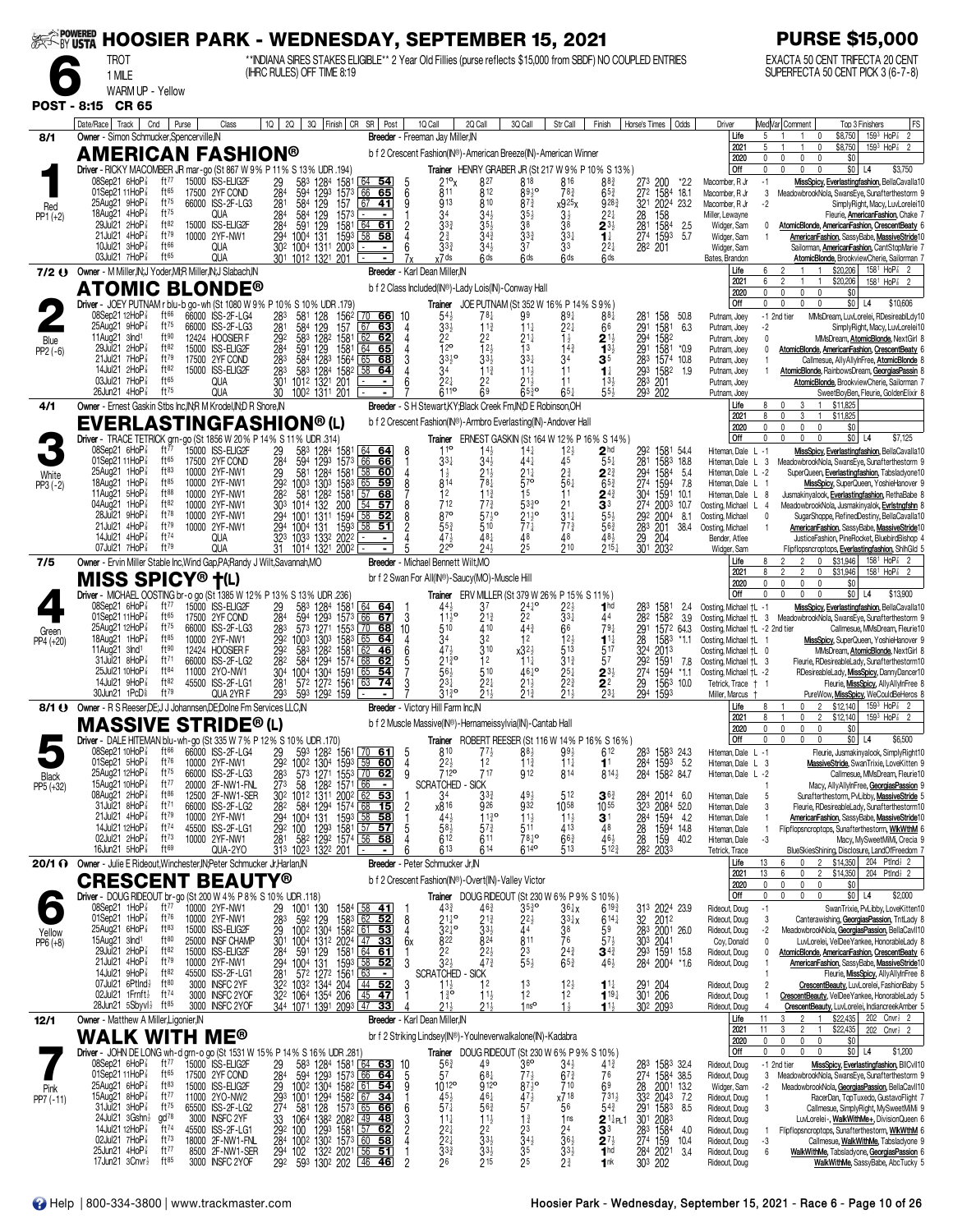| 10/1              | Owner - John R Stoll, Loogootee, IN; Taylor Racing LLC, Middletown, IN  | Breeder - John R Stoll, IN                                     |                                 |                                                                                                                                                                                                                                                   |                                                                  |                    | Life                    | \$15,875                                        |
|-------------------|-------------------------------------------------------------------------|----------------------------------------------------------------|---------------------------------|---------------------------------------------------------------------------------------------------------------------------------------------------------------------------------------------------------------------------------------------------|------------------------------------------------------------------|--------------------|-------------------------|-------------------------------------------------|
|                   |                                                                         |                                                                |                                 |                                                                                                                                                                                                                                                   |                                                                  |                    | 2021                    | \$15,875                                        |
|                   | <b>GEORGIAS PASSION® †(L)</b>                                           |                                                                |                                 | b f 2 Bluto(IN®)-Passionate Fury(IN)-Like A Prayer                                                                                                                                                                                                |                                                                  |                    | 2020                    | \$0                                             |
| $\Box$            | Driver - JORDAN ROSS (P) pur-yel (St 245 W 4 % P 10 % S 10 % UDR 129)   |                                                                | Trainer                         | ROBERT TAYLOR (St 293 W 11 % P 13 % S 15 %)                                                                                                                                                                                                       |                                                                  |                    | l Off                   | \$0 <br>\$8,650<br>L <sub>4</sub>               |
|                   | 08Sep21 6HoP <sup>3</sup><br>15000 ISS-ELIG2F<br>ft $77$                | 29<br>$64$ 33<br>583 1284 1581                                 | x928                            | 935<br>934                                                                                                                                                                                                                                        | 932<br>$9^{30}$ <sup>1</sup>                                     | 283 2041 6.2       | Ross, Jordan †L -1      | MissSpicy, Everlastingfashion, BellaCavalla10   |
|                   | ft76<br>01Sep21 1HoP<br>10000 2YF-NW1                                   | 283<br>$158^3$ 62 64<br>592 129                                | 43                              | $45\frac{1}{4}$                                                                                                                                                                                                                                   |                                                                  | 284<br>1584<br>4.0 | Ross, Jordan † L 3      | Canterawishing, GeorgiasPassion, TntLady 8      |
| Gray              | 25Aug21 6HoP <sup>3</sup><br>$ft^{83}$<br>15000 ISS-ELIG2F              | 100 <sup>2</sup> 130 <sup>4</sup> 158 <sup>2</sup> 61 59<br>29 |                                 |                                                                                                                                                                                                                                                   |                                                                  | 28<br>159<br>5.4   | Ross, Jordan †L -2      | MeadowbrookNola, GeorgiasPassion, BellaCavII10  |
| PP8 (-31)         | ft77<br>15Aug21 10HoP <sup>3</sup><br>20000 2F-NW1-FNL                  | 66 65<br>273 58<br>1282 1571                                   | $\frac{21}{35}$                 | $\frac{3}{5}$ <sup>1</sup> $\frac{1}{2}$                                                                                                                                                                                                          | $\frac{2^3}{2^2}$<br>32 <sup>3</sup><br>$2^{11}_{31}_{31}_{361}$ | 291<br>1582 34.7   | Ross, Jordan †L 1       | Macy, AllyAllyInFree, GeorgiasPassion 9         |
|                   | $ft^{86}$<br>08Aug21 4HoP <sup>3</sup><br>12500 2F-NW1-SER              | 67 63<br>293 1002 130<br>159                                   |                                 |                                                                                                                                                                                                                                                   | 2 <sup>3</sup>                                                   | 291<br>1593 45.4   | Ross, Jordan † L 5      | SwansEye, GeorgiasPassion, AllyAllyInFree 7     |
|                   | 29Jul21 2HoP <sup>3</sup><br>ft82<br>15000 ISS-ELIG2F                   | $64$ 55<br>591 129<br>1581<br>284                              | $2^{13}_{4}$<br>58 <sup>1</sup> | $\frac{2}{6}$ <sup>13</sup> <sub>40</sub>                                                                                                                                                                                                         | $\frac{23}{510}$<br>$69\frac{1}{2}$                              | 29<br>200<br>18.0  | Taylor, Robert + 0      | AtomicBlonde, AmericanFashion, CrescentBeaty 6  |
|                   | 14Jul21 2HoP <sup>3</sup><br>ft82<br>15000 ISS-ELIG2F                   | 283 583 1284 1582 58 62                                        | $12\frac{1}{4}$                 | $234\n\n243\n\n434\n\n143\n\n144\n\n145\n\n145\n\n145\n\n145\n\n145\n\n145\n\n145\n\n145\n\n145\n\n146\n\n147\n\n148\n\n149\n\n149\n\n149\n\n149\n\n149\n\n149\n\n149\n\n149\n\n149\n\n149\n\n149\n\n149\n\n149\n\n149\n\n149$<br>$21\frac{1}{2}$ | 3 <sup>3</sup>                                                   | 30<br>159<br>6.4   | Taylor, Robert + 1      | AtomicBlonde, RainbowsDream, GeorgiasPassin 8   |
|                   | 07Jul21 6HoP <sup>3</sup><br>ft84<br>10000 2YF-NW1                      | 130 <sup>2</sup> 1584 56 59<br>294 100                         |                                 |                                                                                                                                                                                                                                                   |                                                                  | 282<br>1594 15.0   | Taylor, Robert + 2      | Fleurie, Sunafterthestorm, AllyAllyInFree 9     |
|                   | ft77<br>25Jun21 4HoP <sup>3</sup><br>8500 2F-NW1-SER                    | 132 <sup>2</sup> 202 <sup>1</sup> 56 50<br>294 102             | $443$<br>$113$                  | $45\frac{1}{2}$<br>21 $\frac{1}{2}$<br>$\frac{4}{3}$ <sup>5</sup>                                                                                                                                                                                 | $\frac{21}{3^3}$                                                 | 291<br>2021 43.7   | Taylor, Robert + 6      | WalkWithMe, Tabsladyone, GeorgiasPassion 6      |
|                   | 19Jun21 4HoP <sup>3</sup><br>gd <sup>68</sup><br>QUA                    | 1323 2013 ⊡<br>314 102                                         | 22                              | $21\frac{3}{4}$                                                                                                                                                                                                                                   | $x^{45\frac{1}{2}}_{3^{7\frac{1}{2}}}$<br>2 <sup>2</sup>         | 30<br>203          | Taylor, Robert +        | Flipflopsncroptops, Fleurie, GeorgiasPassion 8  |
| 20/1 <sup>0</sup> | Owner - Michael R Bishop, Nicholasville, KY                             |                                                                | Breeder - Michael R Bishop, KY  |                                                                                                                                                                                                                                                   |                                                                  |                    | Life                    | \$4,500                                         |
|                   |                                                                         |                                                                |                                 | br f 2 Text Me(IN®)-Jessi Lind(KY)-Jailhouse Jesse                                                                                                                                                                                                |                                                                  |                    | 2021                    | \$4,500                                         |
|                   | <b>TEXT C LIND® t</b>                                                   |                                                                |                                 |                                                                                                                                                                                                                                                   |                                                                  |                    | 2020                    | \$0                                             |
|                   | Driver - BRANDON BATES pur-wh-k grn (St 1409 W 12% P 15% S 12% UDR 243) |                                                                | Trainer                         | HENRY LUNSFORD (St 172 W 6% P 5% S 11%)                                                                                                                                                                                                           |                                                                  |                    | l Off                   | so I<br>\$1,600<br> 4                           |
|                   | 08Sep21 10HoP <sup>7</sup><br>66000 ISS-2F-LG4<br>ft $66$               | 593 1282 1561 70 62<br>29                                      | 54                              | $88\frac{1}{2}$<br>76                                                                                                                                                                                                                             | $57\frac{1}{4}$<br>$712\frac{1}{4}$                              | 1583 29.6<br>29    | Oosting, Michael + -1   | Fleurie, Jusmakinyalook, SimplyRight10          |
|                   | ft65<br>01Sep2111HoP <sup>3</sup><br>17500 2YF COND                     | 594 1293 1573 66 64                                            | 913                             | $\bar{9}$ 13<br>911                                                                                                                                                                                                                               | $89\frac{3}{4}$<br>$87\frac{3}{4}$                               | 272 1591 55.8      | Tetrick. Trace + 3      | MeadowbrookNola, SwansEye, Sunafterthestorm 9   |
| Purple            | $ft^{75}$<br>25Aug21 9HoP <sup>3</sup><br>66000 ISS-2F-LG3              | $\frac{284}{281}$<br>$\sqrt{67}$<br>584 129<br>157<br>$-47$    | 45xi                            | 924<br>914                                                                                                                                                                                                                                        | 817<br>822                                                       | 293 2012 81.0      | Oosting, Michael + -2   | SimplyRight, Macy, LuvLorelei10                 |
| PP9 (-34)         | ft77<br>15Aug21 10HoP <sup>3</sup><br>20000 2F-NW1-FNL                  | 66 62<br>27 <sup>3</sup><br>1282 1571<br>58                    | $\frac{2^{3\frac{1}{4}}}{4^6}$  | $\frac{32}{511}$                                                                                                                                                                                                                                  | $53\frac{1}{4}$<br>584P14                                        | 30<br>1584 42.2    | Tetrick, Trace<br>$+$ 1 | Macy, AllyAllyInFree, GeorgiasPassion 9         |
|                   | $ft^{86}$<br>08Aug21 2HoP <sup>3</sup><br>12500 2F-NW1-SER              | 30 <sup>2</sup> 101 <sup>2</sup> 1311 200 <sup>2</sup> 62 51   |                                 | $2^{13}_{4}$<br>45 <sup>3</sup><br>79 <sup>3</sup>                                                                                                                                                                                                | $58\frac{1}{4}$                                                  | 283 202<br>9.6     | Tetrick, Trace + 5      | Sunafterthestorm, PvLibby, MassiveStride 5      |
|                   | 31Jul21 8HoP<br>ft71<br>66000 ISS-2F-LG2                                | 282 584 1294 1574 68 60                                        | 714                             | 77                                                                                                                                                                                                                                                | $78\frac{3}{4}$<br>811                                           | 284<br>200<br>80.4 | Deaton, Elliott + 3     | Fleurie, RDesireableLady, Sunafterthestorm10    |
|                   | 21Jul21 7HoP <sup>7</sup><br>ft79<br>17500 2YF COND                     | 584 1283 1564 65 62<br>283                                     | 47                              | $^{46}_{46}$<br>$45\frac{1}{4}$<br>49 <sup>3</sup>                                                                                                                                                                                                | $47\frac{1}{3}$<br>513<br>$69\frac{3}{4}$<br>$59\frac{1}{2}$     | 1584 90.6<br>291   | Oosting, Michael        | Callmesue, AllyAllyInFree, AtomicBlonde 8       |
|                   | ft74<br>14Jul21 12HoP <sup>3</sup><br>45500 ISS-2F-LG1                  | 1293 1581 57 56<br>292 100                                     | 46                              |                                                                                                                                                                                                                                                   |                                                                  | 282 200<br>8.1     | Oosting, Michael †      | Flipflopsncroptops, Sunafterthestorm, WIkWthM 6 |
|                   | 03Jul21 9HoP <sup>3</sup><br>ft65<br><b>QUA</b>                         | 294 1012 1321 1594 -                                           | 34                              | $3^{3}$<br>$3^{3}$                                                                                                                                                                                                                                | $3^{3}\frac{1}{2}$<br>$33\frac{1}{2}$                            | 272 2002           | Ross, Jordan +          | PondaAdventure, TugAndCoop, TextCLind 8         |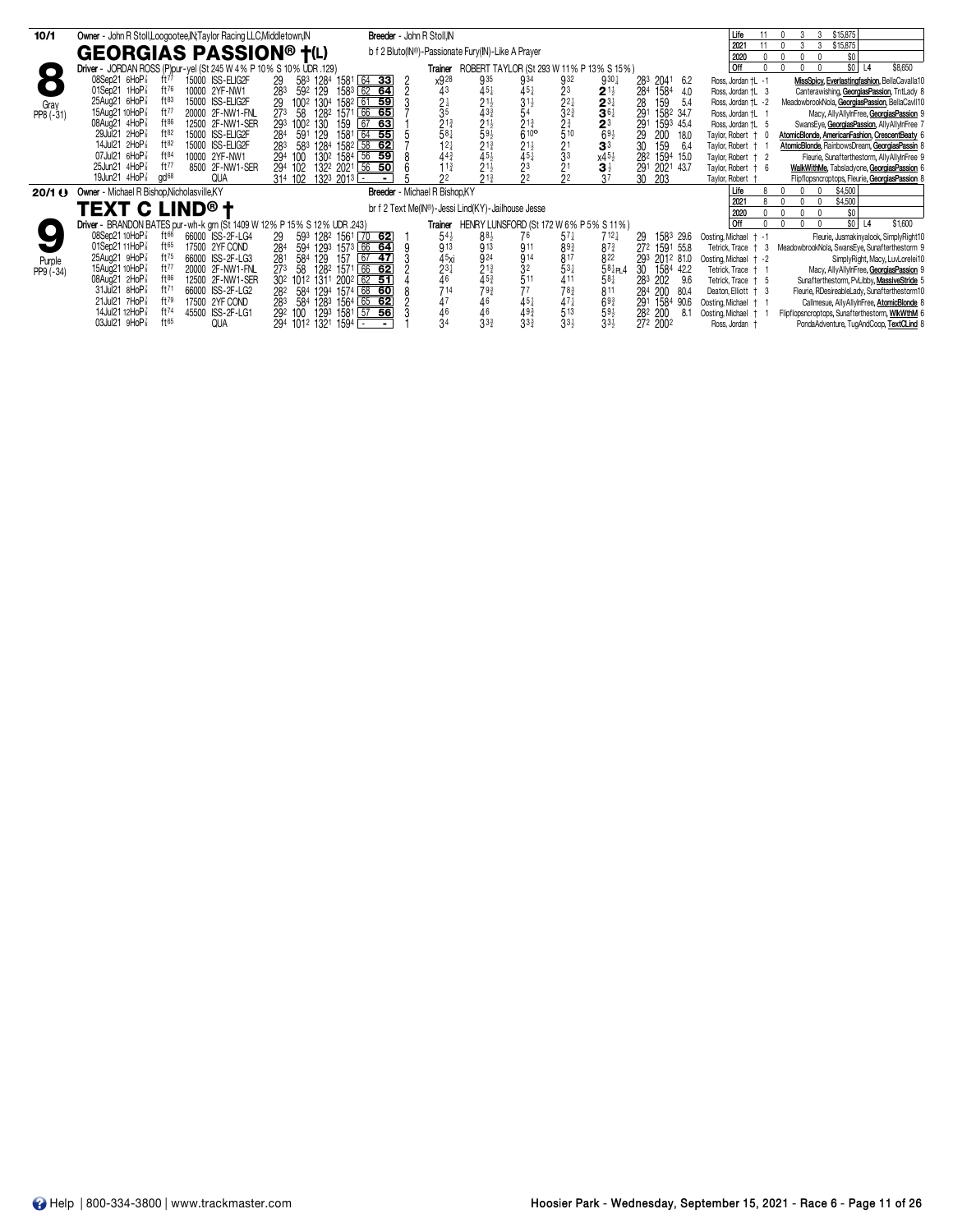|                           |                                                                                                                                                     |                                                     | &<ొ బొందు HOOSIER PARK - WEDNESDAY, SEPTEMBER 15, 2021                                                                                                                                                          |                                                                                                 |                                                                         |                                                                                     |                                                             |                                                                          |                                                                                | <b>PURSE \$6,200</b>                                                                                                                                            |
|---------------------------|-----------------------------------------------------------------------------------------------------------------------------------------------------|-----------------------------------------------------|-----------------------------------------------------------------------------------------------------------------------------------------------------------------------------------------------------------------|-------------------------------------------------------------------------------------------------|-------------------------------------------------------------------------|-------------------------------------------------------------------------------------|-------------------------------------------------------------|--------------------------------------------------------------------------|--------------------------------------------------------------------------------|-----------------------------------------------------------------------------------------------------------------------------------------------------------------|
|                           | <b>PACE</b><br>1 MILE                                                                                                                               |                                                     | Non Winners of 1 Ext PM Race or \$6,000 Lifetime to be claimed for \$12,000 (W/A) OFF TIME 8:40                                                                                                                 |                                                                                                 |                                                                         |                                                                                     |                                                             |                                                                          |                                                                                | EXACTA 50 CENT TRIFECTA 20 CENT<br><b>SUPERFECTA</b>                                                                                                            |
|                           | <b>WARM UP - Pink</b><br>POST - 8:36 CR 66                                                                                                          |                                                     |                                                                                                                                                                                                                 |                                                                                                 |                                                                         |                                                                                     |                                                             |                                                                          |                                                                                |                                                                                                                                                                 |
| $8/5$ $\Theta$            | Date/Race   Track   Cnd<br>Owner - Spectacle Stable, Anderson, IN                                                                                   | Purse<br>Class                                      | 2Q 3Q Finish CR SR Post<br>1Q                                                                                                                                                                                   | 1Q Call<br>Breeder - David Wayne Yoder, IN                                                      | 2Q Call<br>3Q Call                                                      | Str Call                                                                            | Finish                                                      | Odds<br>Horse's Times                                                    | Driver<br>Life<br>2021                                                         | FS<br>Med Var Comment<br>Top 3 Finishers<br>\$7,814<br>16<br>3<br>3<br>3<br>3<br>\$7,814<br>16<br>0                                                             |
| \$18,000                  | <b>MOTORING MICHAEL®(L)</b><br>Driver - MICHAEL OOSTING br-o go (St 1385 W 12% P 13% S 13% UDR .236)                                                |                                                     |                                                                                                                                                                                                                 | bl g 3 Jk Endofanera(IN®)-Dynamic Star(IN)-Always A Virgin                                      | Trainer ERNEST GASKIN (St 164 W 12% P 16% S 14%)                        |                                                                                     |                                                             |                                                                          | 2020<br>Off                                                                    | \$0<br>0<br>0<br>0<br>0<br>2<br>$$0$ L4<br>\$3,132<br>$\theta$                                                                                                  |
| Red                       | 08Sep21 4HoP3<br>ft $77$<br>01Sep21 4HoP<br>ft76<br>25Aug21 4HoP3<br>ft83                                                                           | 6200 NW2/10CL<br>6700 NW1/12CL<br>6200 NW2/10CL     | 56<br>264<br>1521<br>$\begin{vmatrix} 77 & 69 \end{vmatrix}$<br>125<br>$\frac{27}{27}$ <sup>1</sup><br>57 <sup>2</sup><br>$\frac{1281}{1254}$<br>$\boxed{70}$<br>$155^{2}$<br>$\overline{72}$ 64<br>562<br>1544 | 914<br>8<br>$\frac{3}{8}$<br>66<br>711<br>813                                                   | 911<br>713<br>810                                                       | 1012<br>1013<br>$64^{10}_{2}$<br>44<br>$\tilde{6}6\overline{3}$ <sup>o</sup><br>433 | $611\frac{1}{4}$<br>2 <sup>1</sup><br>$5^{2}$               | 27<br>1542 18.7<br>26 <sup>3</sup><br>281<br>1553<br>*1.5<br>1551<br>7.9 | Oosting, Michael L -1<br>Oosting, Michael L 3<br>Oosting, Michael L -2         | AlwaysAPanther, WalFinest, LakesideBuddy10<br>PinotBlanc, MotoringMichael, MyPanther 8<br>MilfordShmilford, SimplyOatstanding, Bludhavn 9                       |
| $PP1 (+2)$                | $ft^{85}$<br>18Aug21 4HoP3<br>ft82<br>04Aug21 $4H_0P_8^7$<br>21Jul21 5HoP <sup>3</sup><br>ft79                                                      | 6200 NW1/12CL<br>6200 NW1/12CL<br>6200 NW1/12CL     | 68<br>282<br>574 1272 1561<br>$\frac{27}{273}$<br>1551<br>1534 65<br>571<br>$\frac{126}{125^4}$<br>571                                                                                                          | 3<br>$34\frac{1}{2}$<br>62<br>$\frac{2}{8}$<br>$\frac{3^{27}}{7^{18}}$<br>69<br>65              | $34\frac{1}{2}$<br>341<br>613                                           | 32<br>$1\frac{1}{4}$<br>$34\frac{3}{4}$<br>$\frac{2^{13}}{7^{14}}$<br>613           | $2nk$ DH<br>2 <sup>nk</sup><br>3 <sup>9</sup>               | 282<br>1561<br>2.5<br>$\frac{28}{271}$<br>1551<br>4.7<br>1553<br>2.9     | Oosting, Michael L 1<br>Oosting, Michael<br>$\mathsf{L}$<br>Oosting, Michael L | LLGram, MotoringMichaelDH, JackWacker 7<br>SimplyOatstanding, MotoringMichael, JackWckr 8<br>-4<br>DisHardCider, MyPanther, MotoringMichael 8                   |
|                           | ft82<br>14Jul21 4HoP3<br>07Jul21 7HoP3<br>ft <sup>84</sup><br>$\alpha$ d $74$<br>30Jun21 8HoP <sup>3</sup>                                          | 6700 NW1/12CL<br>5200 NW1/6CL                       | 273<br>127<br>572<br>1554<br>  74<br>$\frac{28}{272}$<br>573<br>128<br>1561<br>156<br>$\frac{66}{67}$                                                                                                           | 815<br>6<br>63<br>60<br>$67\frac{1}{4}$<br>x6x<br>912                                           | 815<br>69                                                               | $52\frac{3}{4}$<br>7630<br>$\frac{54}{74}$<br>68<br>87°                             | $\mathbf{3}^{\ddagger}$<br>$3^{2\frac{1}{2}}$               | 272<br>1554<br>15.8<br>27 1563<br>273 1571<br>5.0                        | Oosting, Michael L<br>Oosting, Michael L 2                                     | TimetoCommunicate, WalFinest, MotoringMichal 9<br>CincoSenorita, Illtellmom, MotoringMichael 7                                                                  |
| 12/1                      | $23$ Jun $21$ 1HoP $\frac{7}{8}$<br>ft64<br>Owner - Bart M Seales, Mason, IL                                                                        | 5200 NW1/6CL<br><b>QUA</b>                          | 1281<br>581<br>293<br>592 1282 1541                                                                                                                                                                             | 58<br>8<br>610<br>Breeder - Bart M Seales, L                                                    | $98\frac{3}{4}$<br>69                                                   | 613<br>69                                                                           | 86<br>719                                                   | 7.0<br>274 158                                                           | Oosting, Michael L 2<br>Macomber, R Jr<br>Life                                 | WalFinest, CincoSenorita, JackWacker10<br>SectionlineBigry, Tellitsabb, Keeneldyllic 8<br>\$341<br>3<br>$\mathbf{0}$<br>0 <sub>2</sub>                          |
| \$18,000                  | <b>OVERFLOW®</b><br>Driver - JARED FINN c red-blk-b go (St 146 W 12% P 10% S 11% UDR .212)                                                          |                                                     |                                                                                                                                                                                                                 | b c 3 Always A Virgin(IN®)-Incredible Kitty(IL)-Incredible Finale                               | Trainer JD FINN (St 156 W 11% P 12% S 13%)                              |                                                                                     |                                                             |                                                                          | 2021<br>2020<br>Off                                                            | 3<br>$\mathbf{0}$<br>$\overline{2}$<br>\$341<br>$\mathbf 0$<br>\$0<br>0<br>$\mathbf 0$<br>0<br>$\mathbf 0$<br>$\mathbf 0$<br>$$0$ L4<br>\$341<br>0<br>$\Omega$  |
|                           | 01Sep21 4HoP <sup>3</sup> ft <sup>76</sup>                                                                                                          | 6700 NW1/12CL                                       | 271 572 1281 1552 70 61<br>Trainer change from Bart Seales (St 3 W 0% P 33% S 33% UTR 296) after 06Aug21                                                                                                        | $11\frac{3}{4}$                                                                                 | 343                                                                     | $4^{2^{3}}$<br>$55\frac{1}{2}$                                                      | $76\frac{1}{4}$                                             | 274 1563 35.3                                                            | Finn, Jared                                                                    | 3<br>PinotBlanc, MotoringMichael, MyPanther 8                                                                                                                   |
| Blue<br>PP2 (-6)          | 06Aug21 8Altmt} ft78<br>04Aug21 $6$ Altmt $\frac{1}{2}$ ft <sup>79</sup><br>24Jul21 3Haw <sup>1</sup><br>$sy^{78}$                                  | 1245 MDN PACE<br>1600 NW3500LT<br>QUA 3YO           | 101 <sup>3</sup> 1321 2012 55 49<br>1034 1344 2041 55 41<br>30<br>302<br>594 1293 1572<br>30                                                                                                                    | 3<br>$33\frac{1}{4}$<br>5<br>$\frac{216}{611}$<br>5                                             | $44\frac{1}{4}$<br>$33\frac{1}{4}$ °<br>611                             | 32<br>311<br>311<br>6110<br>612                                                     | $3^{8}$<br>$3^{15}$<br>$616\frac{1}{4}$                     | 30 <sup>2</sup> 203<br>301 2071<br>284 2003                              | Patton, F Jr<br>Patton, F Jr<br>Patton, Jordan                                 | RockingRetirement, SageNFra, Overflow 6<br>Alien, DropsOfDesire, Overflow 5<br>SweetSinsation, Yungfrau, AraDash 7                                              |
| $20/1 \Omega$<br>\$24,000 | Owner - Alton N & Debra M & Brackton N Miller, Middlebury, IN<br><b>ROCKINWITHARYTHM®</b>                                                           |                                                     |                                                                                                                                                                                                                 | Breeder - Menno Lengacher, IN<br>b g 2 Rockin Image(IN®)-Canamerica(IN)-American Ideal          |                                                                         |                                                                                     |                                                             |                                                                          | Life<br>2021                                                                   | \$3,180<br>203 <sup>2</sup> Sbyvl <sup>3</sup> 2<br>\$3,180<br>203 <sup>2</sup> Sbyvl} 2<br>5<br>1                                                              |
|                           | 02Aug21 $4$ Cnsv $\frac{1}{2}$<br>ft <sup>78</sup>                                                                                                  | 3000 INSFC 2YOC                                     | Driver - MATT RHEINHEIMER (P)wh-go-blk (*St 125 W 6% P 22% S 20% UDR .249)<br>304 1022 1321 2014 58                                                                                                             | $\overline{\phantom{a}}$                                                                        | Trainer MATT RHEINHEIMER (St 124 W 15% P 10% S 12%)<br>SCRATCHED - SICK |                                                                                     |                                                             |                                                                          | 2020<br>Off                                                                    | $\mathbf{0}$<br>$\mathbf{0}$<br>$\mathbf{0}$<br>\$0<br>$\mathbf{0}$<br>\$2,940<br>0<br>$$0$   L4<br>0<br>0<br>0<br>DpRealordeal, RigginsRevenge, OneLuckyDude 5 |
| White                     | $26$ Jul $21$ 1 Gshn $\frac{1}{2}$ ad <sup>78</sup><br>19Jul21 6Sbyvl} ft79<br>13Jul21 3Frnft} gd76                                                 | 3000 INSFC 2YC<br>3000 INSFC2YCP<br>3000 INSFC 2YOC | 294<br>1004<br>1303 2014<br><u>  54</u><br>2032 57 53<br>31<br>102 <sup>2</sup> 134<br>1021 131<br>3011021                                                                                                      | 5<br>46<br>$55\frac{1}{4}$<br>$\frac{21}{3}$<br>3                                               |                                                                         | $21\frac{1}{4}$<br>$\frac{2}{3}$ <sup>ns</sup><br>$38\frac{1}{2}$                   | 410 <sub>1</sub><br>1 <sup>hd</sup><br>$3^{8}$              | 323<br>2034<br>291 2032<br>292 202                                       | Rheinheimer, Mat<br>Rheinheimer, Mat                                           | RigginsRevenge, VelBitterChip, VelMark 5<br>Rockinwitharythm, OneLuckyDude, ShadyJustic 4<br>-5<br>3                                                            |
| $PP3(-2)$                 | 07Jul21 3Ptlnd}<br>$ft^{80}$<br>03Jul21 $5$ Frnft $\frac{1}{2}$<br>ft <sup>75</sup>                                                                 | 3000 INSFC 2YC<br>3000 INSFC 2YOC                   | 313 1032 134 2041 55<br>31 1032 1342 2024 54                                                                                                                                                                    | 32 <sub>3</sub><br>58<br>$3^{2^{3}}$<br>43                                                      | 3 <sub>2</sub><br>33                                                    | 26<br>33 <sub>2</sub><br>441<br>43                                                  | $2\frac{1}{2}$<br>$49\frac{1}{4}$                           | 292 2041<br>293 2043                                                     | Rheinheimer, Mat<br>Rheinheimer, Mat<br>Rheinheimer, Mat                       | Luckychris, FamilyFourEver, Rockinwitharythm 4<br>ShadyJustice, Rockinwitharythm, BeALuckyStar 3<br>19<br>TownlineLuckyYou, VelBitterChip, RigginsRevng 4       |
| 10/1<br>\$17,400          | Owner - Nathan A Yoder, Odon, IN<br><b>SUNSHINE QUEEN</b>                                                                                           |                                                     |                                                                                                                                                                                                                 | Breeder - Terry E Fritz, ON, CA<br>b m 4 Sunshine Beach(ON®)-Underground Queen(ON)-Apaches Fame |                                                                         |                                                                                     |                                                             |                                                                          | Life<br>2021<br>2020                                                           | 2014 Clntn} 3<br>20<br>\$6,195<br>0<br>\$2,920<br>0<br>$\overline{c}$<br>0<br>13<br>$\mathbf 0$<br>\$3,275<br>2014 Clntn} 3                                     |
|                           | 09Sep21 $7H$ o $P_8^7$<br>ft $67$                                                                                                                   | 5200 FMNW1/6CL                                      | Driver - LEWAYNE MILLER red-r blu-wh (St 1143 W 11% P 10% S 11% UDR 202)<br>273<br>571 1271 1554 68 62                                                                                                          | $68\frac{3}{4}$                                                                                 | Trainer KEVIN SLABAUGH (*St 38 W 0% P 18% S 13%)<br>610                 | $4^{13}_{4}$<br>710<br>$65\frac{3}{4}$                                              | $2^{13}_{58}$                                               | 274 1561<br>272 157<br>3.0                                               | Off<br>Miller, Lewayne                                                         | \$2,404<br>3<br>$\mathbf{0}$<br>\$982<br>L4<br>$\overline{2}$<br>GeorgiaDesire, SunshineQueen, SkywayBeach 6                                                    |
| Green<br>PP4 (+20)        | 01Sep21 $1HoP\bar{s}$<br>ft72<br>14Aug21 1Sar <sup>§</sup><br>ft $^{77}$                                                                            | QUA<br>3680 F-NW5000LCD                             | 29<br>59<br>1272 1552<br>Trainer change from Brad Moore (St 47 W 4% P 4% S 12% UTR 108) after 14Aug21<br>28<br>562<br>1553 57                                                                                   | $45+$<br>$\blacksquare$<br>46<br>8<br>811                                                       | 473<br>816                                                              | 611<br>816<br>918                                                                   | 920}                                                        | 301<br>1593111.2                                                         | Miller, Lewayne<br>Moore, Brad                                                 | SirMammo, TopvilleRustler, MarthaBigrig 7<br>$-5$<br>PLOrchid, BetterWatchlt, StLadsExpresso 9                                                                  |
|                           | 08Aug21 3Clntn <sup>3</sup> gd <sup>82</sup><br>11Jul21 $7$ Clntn $\frac{1}{2}$<br>ft $68$                                                          | 3680 F-NW4000LCD<br>3680 F-NW2500LCD                | 1261 1553<br>1292 2001<br>58<br>283<br>583<br>Trainer change from Terry Fritz (St 60 W 11% P 10% S 10% UTR .205) after 11Jul 21<br>302 1022<br>204<br>$54$ 41<br>1333                                           | 511<br>49                                                                                       | $57\frac{3}{4}$ <sup>o</sup>                                            | 59<br>68                                                                            | 511<br>2 <sup>3</sup>                                       | 312 2022 57.6<br>301 2041 3.8                                            | Moore, Brad<br>Fritz, Terry                                                    | 0<br>GreystoneTreasure, YourTimeDolly, Havartiwon 8<br>ReminisceRoad, SunshineQueen, Needingffthgrd 7                                                           |
|                           | $ft^{78}$<br>04Jul21 $4$ Clntn $\frac{1}{2}$<br>20Jun21 5Clntn}<br>ft82                                                                             | 3969 NW2500LCD<br>3969 NW2500LCD                    | 159<br>583<br>1291<br>284<br>55<br>1314 2004<br>$\begin{array}{ c c }\n\hline\n66 & \textbf{55} \\ \hline\n56 & \textbf{49}\n\end{array}$<br>302<br>101                                                         | $\bar{3}$ <sup>7</sup> $\frac{1}{2}$<br>54<br>$33\frac{1}{4}$                                   | $\frac{2^{13}}{3^6}$<br>$3^{3+}$                                        | $\frac{2^{2\frac{1}{2}}}{5^{7}}$<br>$2^{2\frac{1}{2}}$<br>512<br>431<br>45}         | $5^{13}$<br>46                                              | 311 2014 11.2<br>293 202<br>14.4                                         | Fritz, Terry<br>Fritz, Terry                                                   | $\overline{2}$<br>Combatant, BettorsJetRay, LarjonLena 8<br>$\overline{4}$<br>SportsZipper, YsDelight, Toughsonofabeach 8                                       |
|                           | $ft^{78}$<br>12Jun21 $8$ Hnvr $\frac{1}{2}$<br>ft <sub>53</sub><br>29May21 6Hnvr $\frac{1}{2}$<br>28Oct20 3Lon <sup>3</sup><br>$ft^{48}$            | 3936 NW6000LCD<br>QUA<br>4940 F-NW5000LCD           | 593<br>158<br>283<br>129<br>301 1012 1312 202<br>294 594 1293 1594 57 39                                                                                                                                        | 816<br>510<br>$56\frac{3}{4}$                                                                   | 811<br>583<br>$57\frac{3}{4}$                                           | 815<br>811<br>59<br>511<br>613<br>710 <sup>o</sup>                                  | 820<br>$58\frac{3}{4}$<br>6164                              | 304 202<br>42.5<br>301 2034<br>312 203<br>46.2                           | Fritz, Terry<br>Fritz, Terry<br>Fritz, Terry                                   | $-1$<br>BetOnJack, LittleWilly, PrettyBoyDuke 8<br>SosNostoppinmenow, MarlboroSeelster, Ceslss 5<br>-9<br>LiterallyHanover, DazzlinRosie, LadyInLace 8          |
| \$18,000                  | 8/1 O Owner - Kenneth W Briggs, Dayton, OH; Gary A Loy, Bryant, IN<br><b>COUNTY LINE REBEL</b>                                                      |                                                     |                                                                                                                                                                                                                 | Breeder - Lori A Davis, OH<br>b g 3 Ghee's House(OH®)-Precious Alibi(MI)-His Alibi              |                                                                         |                                                                                     |                                                             |                                                                          | Life<br>2021<br>2020                                                           | 12<br>\$2,835<br>$\mathbf 0$<br>$\overline{2}$<br>0<br>$\overline{2}$<br>\$641<br>0<br>0<br>8<br>\$2,194<br>0<br>0<br>0                                         |
|                           |                                                                                                                                                     |                                                     | DALE HITEMAN blu-wh-go (St 335 W 7% P 12% S 10% UDR .170)<br>Trainer change from Christopher Hope (St 30 W 13% P 3% S 16% UTR 207) after 21Aug21                                                                |                                                                                                 | Trainer ROBERT REESER (St 116 W 14% P 16% S 16%)                        |                                                                                     |                                                             |                                                                          | $\bigcap_{i=1}^{n}$                                                            | \$641<br>¢n I<br>$\sqrt{2}$                                                                                                                                     |
| Black                     | 21Aug21 1Green gd <sup>88</sup><br>15Aug21 10Cel <sup>1</sup><br>$\alpha$ d $^{74}$<br>26Jul 21 $4$ Mary $\frac{1}{2}$<br>gd <sup>81</sup>          | 1000 INV<br>600 2Y OPENCD<br>5255 OHFS 3P           | 284 582 1281 1571 72<br>291 100 1292 1594 57 <b>52</b><br>291 100 1292 1594 57 <b>52</b><br>281 584 1263 1553 82 <b>57</b><br>281 571 127 1584 88 54                                                            | $\frac{21}{37\frac{1}{2}}$<br>$58\frac{1}{4}$                                                   | 34                                                                      | $3^{2}$<br>$3^{3\frac{1}{4}}$<br>36<br>36<br>514<br>511                             | $\mathbf{3}$ $\frac{9}{2}$<br>$\mathbf{3}^{53}$<br>$5^{24}$ | 30 <sup>2</sup> 159<br>30 <sup>2</sup> 201<br>23.6<br>6.1<br>314 2003    | Hope, Christophe<br>Hope, Christophe<br>Hope, Christophe                       | DreamingDragon, FmsShms, CntyLnRbl 7<br>2nd tier<br>HoosierHypnotic, StRoadTropper, CountyLinRbl 6<br>CalvinL, SirCharlesOfSky, ProfessorPatrick 5              |
| PP5 (+32)                 | 20Jul21 $7$ OHbr $\frac{1}{2}$<br>gd <sup>84</sup><br>29Jun21 13Mrion 3 gd <sup>87</sup>                                                            | 3745 OHFS 3C<br>3209 OHFS 3C                        |                                                                                                                                                                                                                 | $\check{4}^{4\ddot{\circ}}$                                                                     | $5\frac{5}{2}$<br>46 <sup>1</sup><br>SCRATCHED - PERSONAL               | 513<br>526                                                                          | 517                                                         | 30<br>2021<br>7.1                                                        | Hope, Christophe                                                               | RacingRenegade, Bubbybeach, WhiskiPlayer 6<br>SirCharlesOfSky, CycloneUnnJck, TggnOnMyHrt 6                                                                     |
|                           | 01Sep20 1VnWrt} gd <sup>82</sup><br>25Aug20 $4$ Hick $\frac{1}{2}$<br>$qd^{82}$                                                                     | 5656 OHFS 2C<br>3771 OHFS 2C                        | Trainer change from Chad Williamson (St 49 W 0% P 4% S 20% UTR .090) after 01Sep20<br>301 102 1312 203 55 45<br>301 583 1283 158 57 -<br>291 100 1313 2052 57 54<br>311 1013 1323 2022 44 42                    | 5<br>5<br>2 <sup>1</sup>                                                                        | 33}                                                                     | 45}<br>529<br>$57\frac{3}{4}$                                                       | $4^{15}$<br>5 <sub>ds</sub>                                 | 334 206                                                                  | De Mull, Skip<br>Henry, Pierce                                                 | CalvinL, HotFever, BurninRubber 6<br>RockNRepublic, Rally YourCrew, SmErnest 5                                                                                  |
|                           | 18Aug20 $8$ Npln $\frac{1}{2}$<br>gd <sup>73</sup><br>28Jul20 $1$ Tiff $\frac{1}{2}$<br>gd <sup>88</sup><br>21 Jul 20 1 OH br $\frac{1}{2}$ gd $83$ | 3921 OHFS 2C<br>5444 OHFS 2C<br>5594 OHFS 2C        | 313 1034 1352 2054 43 42                                                                                                                                                                                        | $43\frac{1}{4}$<br>$21\frac{1}{2}$<br>8<br>89                                                   | $42\frac{3}{4}$<br>$3^{13}$<br>$87\frac{1}{4}$                          | $47\frac{1}{2}$<br>41 <sup>1</sup><br>$5^{41}_{311}$<br>3100<br>411                 | $43\frac{3}{4}$<br>42<br>42}                                | 334 2061<br>30 2024 12.7<br>303 2061                                     | Henry, Pierce<br>Henry, Pierce<br>Henry, Pierce                                | NotPlayinNice, ArthurArthur, Royhill 6<br>WhiskiPlayer, RedCamo, HotFever 6<br>AndlQuote, WhiskiPlayer, CaballEspcl 8<br>2nd tier                               |
| 9/5<br>\$18,000           | <b>MY PANTHER® (L)</b>                                                                                                                              |                                                     | Owner - Eleven Star Stbs & H GraberJr. & Blue Water Rcg, N.Lucky Five Stbs, OH                                                                                                                                  | Breeder - Henry L Graber, IN<br>b g 3 Panther Hanover(IN®)- Yank My Rope(IN)-Electric Yankee    |                                                                         |                                                                                     |                                                             |                                                                          | Life<br>2021                                                                   | \$3,415<br>11<br>0<br>$\mathbf{1}$<br>\$3,415<br>9<br>0<br>$\mathbf{1}$<br>$\mathbf{1}$                                                                         |
|                           | Driver - SAM WIDGER mar-I blu (St 1624 W 14% P 12% S 12% UDR 247)<br>01Sep21 4HoP<br>ft76                                                           | 6700 NW1/12CL                                       |                                                                                                                                                                                                                 | $45\frac{1}{4}$                                                                                 | Trainer HENRY GRABER JR (St 217 W 9% P 10% S 13%)<br>58                 |                                                                                     | $3^{11}$                                                    | 3.4<br>1553                                                              | 2020<br>Off<br>Widger, Sam L 3                                                 | 0<br>\$0<br>0<br>0<br>\$2,664<br>2<br>\$416<br>L4<br>0<br>PinotBlanc, MotoringMichael, MyPanther 8                                                              |
| Yellow                    | 18Aug21 4HoP <sup>3</sup><br>$ft^{85}$<br>04Aug21 4HoP<br>ft82<br>$ft^{79}$<br>21Jul21 $5H_0P_8^7$                                                  | 6200 NW1/12CL<br>6200 NW1/12CL                      | 271<br>282<br>57 <sup>2</sup> 128 <sup>1</sup> 155 <sup>2</sup> 70 65<br>57 <sup>4</sup> 127 <sup>2</sup> 156 <sup>1</sup> 68 59<br>271<br>571 1261 1551 70 62                                                  | $\frac{5}{2}$<br>5x<br>$11\frac{3}{4}$<br>837                                                   | $12\frac{1}{2}$<br>812                                                  | $3^{21}_{24}$ o<br>21<br>711<br>$^{2^{2\ddagger}}_{3^{3\ddagger}}$<br>591           | $62\frac{1}{2}$<br>$56\frac{3}{4}$                          | $^{27}_{291}$<br>1563<br>2.4<br>281 1563 *1.0                            | Widger, Sam L 1<br>Tetrick, Trace L 4                                          | LLGram, MotoringMichaelDH, JackWacker 7<br>SimplyOatstanding, MotoringMichael, JackWckr 8                                                                       |
| PP6 (+8)                  | ft82<br>14Jul 21 $4H_0P_8^7$<br>07Jul21 7HoP3<br>$ft^{84}$                                                                                          | 6200 NW1/12CL<br>6700 NW1/12CL<br>5200 NW1/6CL      | $\frac{273}{273}$<br>$\frac{1534}{1554} \frac{\overline{65} \ \overline{70}}{\overline{65} \ \overline{14} \ \overline{60}}$<br>1554 74 60<br>1561 66 -<br>571 1254<br>572 127<br>282<br>573 128                | 6<br>$11\frac{1}{2}$<br>2 <sup>2</sup><br>$be\overline{7}$ 15°<br>5                             | $11\frac{3}{4}$<br>2 <sup>2</sup><br>pu7 ds                             | $11\frac{1}{4}$<br>$11\frac{1}{2}$<br>$1^{1\frac{5}{4}}$<br>2 <sup>1</sup>          | $2^{2\frac{1}{2}}_{5^{2\frac{1}{2}}}$<br>dnf                | 1541 4.7<br>28 <sup>2</sup><br>291<br>1561 10.5<br>*1.1                  | Tetrick, Trace L 1<br>Tetrick, Trace L 1<br>Tetrick, Trace L 2                 | DisHardCider, MyPanther, MotoringMichael 8<br>TimetoCommunicate, WalFinest, MotoringMichal 9<br>CincoSenorita, Illtellmom, MotoringMichael 7                    |
|                           | 30Jun21 8HoP <sup>3</sup><br>gd <sup>74</sup><br>23Jun21 12HoP <sup>3</sup><br>ft72<br>09Jun21 5HoP3<br>ft79                                        | 5200 NW1/6CL<br>9000 NW1<br>9000 NW1                | $\frac{272}{282}$<br>581 1281 156<br>571 1241 153<br>$\begin{array}{ c c c }\hline 67 & \textbf{62} \\ \hline 80 & \textbf{63} \\ \hline \end{array}$<br>282<br>581 1261 1532 80 69                             | $21\frac{1}{2}$<br>79 <sup>3</sup> <sup>o</sup><br>45}                                          | $\frac{2^2}{78}$<br>46}                                                 | $5^{2\frac{3}{4}}$<br>8 <sup>17</sup><br>8140<br>46<br>$46\frac{3}{4}$              | 42<br>1018<br>$67\frac{1}{2}$                               | 273 1562 3.3<br>293 1563 48.2<br>1563 48.2<br>272 1544 18.8              | Tetrick, Trace L 2<br>Widger, Sam L 5<br>Putnam, Joey L 3                      | WalFinest, CincoSenorita, JackWacker10<br>TislndyPacer, JetAce, Ultimaroca10<br>ErRufus <sup>DH</sup> , ShowboatShooting, ImTheCandyman 6                       |
| 5/1                       | 29May21 5HoP <sup>3</sup><br>$ft^{48}$<br>Owner - Ronald K Shade, Miamisburg, OH                                                                    | QUA                                                 | 282<br>592 1292 1561 ∟                                                                                                                                                                                          | $34\frac{1}{4}$<br>Breeder - Ronald K Shade, OH                                                 | 33                                                                      | 3 <sup>3</sup><br>42 <sub>3</sub>                                                   | $57\frac{1}{4}$                                             | 273 1573                                                                 | Putnam, Joey L<br>Life                                                         | AlwaysASpinster, OddsOnDeadHeat, LesCrkFlsh 6<br>$\mathbf{0}$<br>$0\quad 0$<br>\$560<br>8                                                                       |
| \$15,000                  | <b>MAXIMUM APPLE</b><br>Driver - BRADLEY FERGUSON (P) (St 168 W 2% P 5% S 11% UDR .084)                                                             |                                                     |                                                                                                                                                                                                                 | b g 4 Mr Apples(OH®)-Dallas Alice(OH)-Landslide                                                 | <b>Trainer</b> RANDY HATTON (St 92 W 11 % P 13 % S 12 %)                |                                                                                     |                                                             |                                                                          | 2021<br>2020<br>  Off                                                          | 8<br>0<br>$\mathbf 0$<br>0<br>\$560<br>\$0<br>0<br>0<br>0<br>$$0$ L4<br>\$310<br>n<br>0<br>0                                                                    |
|                           | 01Sep21 4HoP 3<br>$ft^{76}$<br>18Aug21 4HoP <sup>7</sup><br>$ft^{85}$                                                                               | 6700 NW1/12CL<br>6200 NW1/12CL                      | 271 572 128 <sup>1</sup> 1552 70 <b>58</b><br>282 574 1272 1561 68 60<br>Trainer change from Ronald Shade (St 18 W 0% P 0% S 0% UTR .000) after 04Aug21                                                         | $57\frac{1}{4}$<br>$\frac{2}{6}$<br>711                                                         | 610<br>712                                                              | 89<br>$76\frac{3}{4}$<br>710<br>$68\frac{3}{4}$                                     | 883<br>$51\frac{3}{4}$                                      | 273 1571 8.6 Ferguson, Bradle<br>271<br>1563 11.8                        | Ferguson, Bradle                                                               | 3<br>PinotBlanc, MotoringMichael, MyPanther 8<br>LLGram, MotoringMichaelDH, JackWacker 7                                                                        |
| Pink<br>PP7 (-11)         | 04Aug21 4HoP3<br>$ft^{82}$<br>14Jul21 4HoP3<br>$ft^{82}$                                                                                            | 6200 NW1/12CL<br>6700 NW1/12CL                      | 571 1261 1551 70 54<br>572 127 1554 74 59<br>271<br>273<br>572 127                                                                                                                                              | 3<br>x428<br>9<br>917                                                                           | $46^{10}$<br>917                                                        | 8 <sub>11</sub> o<br>815<br>$77\frac{1}{2}$<br>893                                  | $715\frac{3}{4}$<br>$75\frac{1}{4}$                         | 30<br>1582 57.6<br>1564 83.4<br>274                                      | Taubert, Ronald<br>Taubert, Ronald                                             | SimplyOatstanding, MotoringMichael, JackWckr 8<br>TimetoCommunicate, WalFinest, MotoringMichal 9                                                                |
|                           | 30Jun21 8HoP3<br>gd <sup>74</sup><br>19Jun21 1HoP <sup>3</sup><br>$ft^{81}$<br>09Jun21 8HoP<br>ft <sup>74</sup>                                     | 5200 NW1/6CL<br>5000 NW1/6CL<br>4500 NW1/6CL        | $\frac{272}{273}$<br>581 1281 156 67 55<br>572 128 1563 66 56<br>573 1263 155 68 56<br>$\bar{27}$ <sup>3</sup>                                                                                                  | $79^{10}_{4}$<br>6<br>$57\frac{1}{4}$<br>6<br>813<br>6                                          | 770<br>$56\frac{1}{2}$<br>813                                           | $10^{80}$<br>$10^{8}$<br>56<br>$54\frac{3}{4}$<br>815<br>817                        | $\frac{108}{5^{5\frac{1}{4}}}$<br>813                       | 274 1573128.4<br>282 1573 16.7<br>28<br>1573 39.7                        | Taubert, Ronald<br>Taubert, Ronald<br>Taubert, Ronald                          | WalFinest, CincoSenorita, JackWacker10<br>2<br>CletosBet, RiggedAccount, MightyLilJoe 6<br>3<br>3<br>ErSheila, MilfordShmilford, MightyLilJoe 9                 |
|                           | ft72<br>$26$ May21 8HoP $\frac{7}{8}$<br>21Apr21 8MVR <sup>§</sup><br>ft41                                                                          | 4500 NW1/6CL<br>QUA                                 | $\frac{1264}{1273}$ $\frac{1551}{1553}$ $\frac{65}{1553}$ $\frac{47}{1553}$<br>28<br>284<br>$\frac{57}{584}$<br>Trainer change from Randy Hatton (St 54 W 3% P 3% S 9% UTR                                      | 713<br>69i                                                                                      | 716<br>58<br>.088) after 02Sep20                                        | 922<br>924<br>517<br>6 <sup>ds</sup>                                                | $9^{18}$<br>$6^{26}$                                        | $\frac{273}{30}$<br>158 <sup>4</sup> 44.7<br>201                         | Taubert, Ronald<br>Taubert, Ronald                                             | $\Omega$<br>Onoitsmymothernlaw, VelDaisy, DirtyTalk10<br>WhatsYourBeef, OddsOnShaggy, Pullingthstrngs 7                                                         |
| $\bigoplus$ Help          | 02Sep20 $3HoP_8^7$ sy <sup>74</sup><br>800-334-3800   www.trackmaster.com                                                                           | QUA                                                 | 301 1001 1301 1583                                                                                                                                                                                              | $45\frac{3}{4}$ <sup>o</sup><br>$\sim$<br>- 5                                                   | 1100                                                                    | 12<br>1 <sub>hd</sub>                                                               | $2^{1\frac{3}{4}}$                                          | 284 159                                                                  | Hiteman, Dale                                                                  | GoldiesLegacy, MaximumApple, Tellitlikelynn 5<br>Hoosier Park - Wednesday, September 15, 2021 - Race 7 - Page 12 of 26                                          |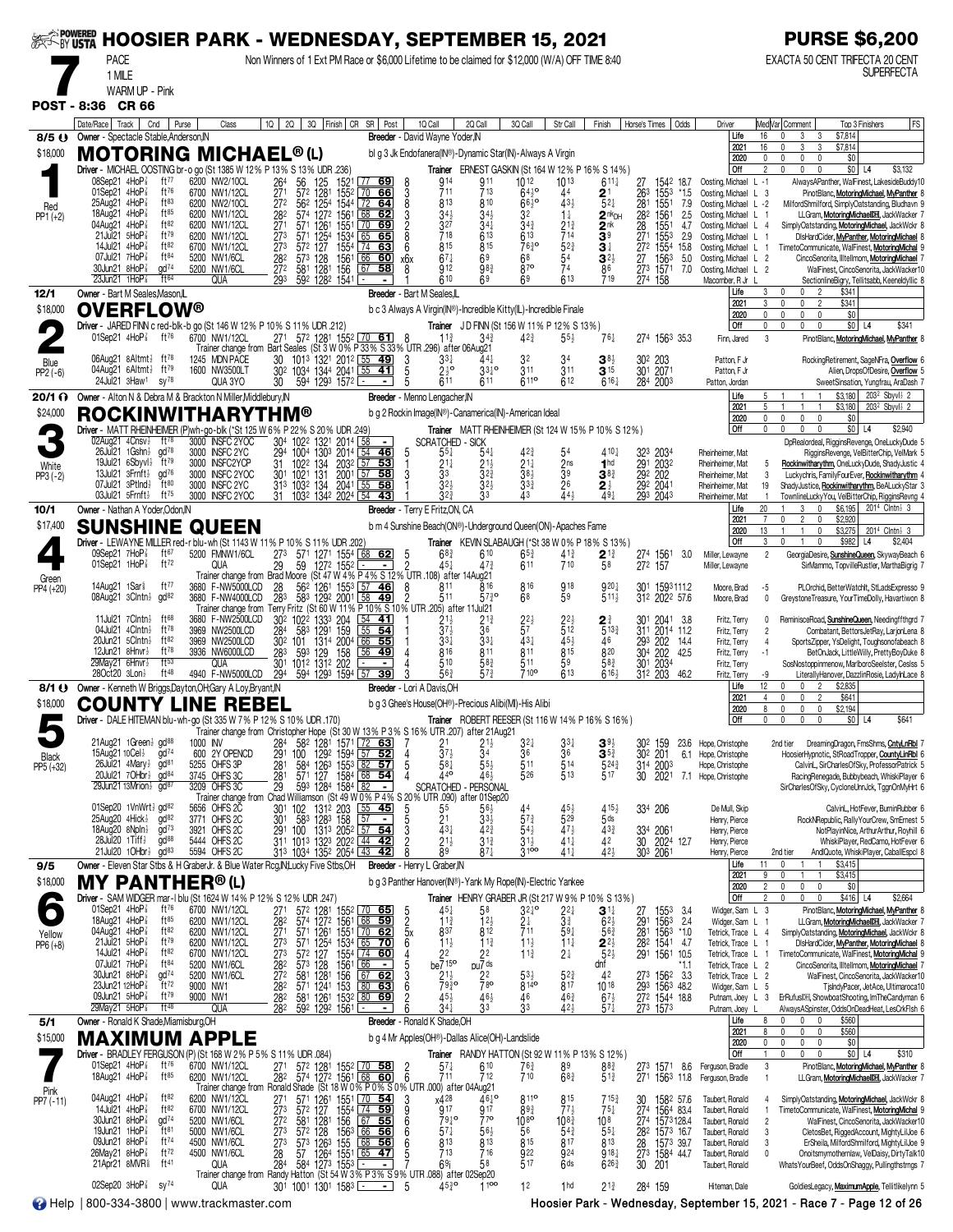| <b>EXAMPOWERED</b>  |                                                                                                                                     |                                                                                                                                                                                                                             | <b>HOOSIER PARK - WEDNESDAY, SEPTEMBER 15, 2021</b>                                                                                                                                                                                           | <b>PURSE \$66,500</b>                                                                                                                                                                                                                                                          |
|---------------------|-------------------------------------------------------------------------------------------------------------------------------------|-----------------------------------------------------------------------------------------------------------------------------------------------------------------------------------------------------------------------------|-----------------------------------------------------------------------------------------------------------------------------------------------------------------------------------------------------------------------------------------------|--------------------------------------------------------------------------------------------------------------------------------------------------------------------------------------------------------------------------------------------------------------------------------|
|                     | <b>TROT</b><br>1 MILE                                                                                                               | C/O if no single winner) OFF TIME 9:01                                                                                                                                                                                      | **INDIANA SIRES STAKES** 2 Year Old Colts & Geldings - Leg 5 NO. 10 STARTS FROM 2ND TIER (25% of net pool                                                                                                                                     | EXACTA & 50 CENT TRIFECTA 20 CENT<br>SUPERFECTA HOOSIER HEARTLAND PICK 6                                                                                                                                                                                                       |
|                     | WARM UP - Gray                                                                                                                      |                                                                                                                                                                                                                             |                                                                                                                                                                                                                                               | (8-9-10-11-12-13) (JACKPOT PICK 6)(.20 min)                                                                                                                                                                                                                                    |
|                     | POST - 8:57 CR 74<br>Date/Race   Track  <br>Cnd<br>Purse                                                                            | 10   20   30   Finish   CR SR   Post<br>Class                                                                                                                                                                               | 10 Call<br>2Q Call<br>3Q Call<br>Str Call<br>Horse's Times   Odds<br>Finish                                                                                                                                                                   | Med Var  Comment<br>FS<br>Driver<br>Top 3 Finishers                                                                                                                                                                                                                            |
| 20/1                | Owner - F Wittmer, IN, Mr D Graber, IN, Eleven Star Stbs, IN, Macomber Rcg, IN                                                      |                                                                                                                                                                                                                             | Breeder - Steven E Mast, IN                                                                                                                                                                                                                   | $158^2$ HoP <sup>2</sup> 2<br>Life<br>\$22,070<br>$\overline{7}$<br>0<br>$\overline{1}$<br>$158^2$ HoP <sup>2</sup> 2<br>2021<br>0<br>\$22,070                                                                                                                                 |
|                     | <b>MUSCLE VALLEY®</b>                                                                                                               | Driver - RICKY MACOMBER JR mar-go (St 867 W 9% P 11% S 13% UDR .194)                                                                                                                                                        | br g 2 Muscle Massive(IN®)-Little Bitty Lies(IN)-Deweycheatumnhowe<br>Trainer JAMIE MACOMBER (St 471 W 9% P 12% S 12%)                                                                                                                        | 0<br>2020<br>0<br>0<br>0<br>\$0<br>Off<br>$\mathbf{0}$<br>$\mathbf 0$<br>$$2,325$ L4<br>$\mathbf{0}$<br>\$19,320                                                                                                                                                               |
|                     | 08Sep21 9HoP <sup>3</sup><br>ft66<br>25Aug21 10HoP <sup>7</sup><br>ft $^{75}$                                                       | 45000 ISS-2C-LG4<br>28<br>574 1271<br>1551<br>$ 74$ 72<br>45000 ISS-2C-LG3<br>1293 1574 71<br>59<br>64<br>5                                                                                                                 | $59\frac{1}{4}$<br>58‡<br>1563 29.5<br>$58\frac{1}{4}$<br>45<br>463<br>274<br>$55^{10}$<br>271 1574 12.8<br>3230<br>581<br>533<br>31                                                                                                          | Macomber, R Jr<br>$-1$<br>PondaAdventure, SwanCaptain, DiDan 8<br>Macomber, R Jr<br>$-2$<br>SwanCaptain, LandOfFreedom, MuscleValley 7                                                                                                                                         |
| Red<br>$PP1 (+2)$   | 19Aug21 $9H_0P_8^T$<br>$ft^{75}$<br>30Jul21 6HoP <sup>3</sup><br>ft77                                                               | 29<br>29<br>28<br>593 1302 1582 69 66<br>3<br>10000 2YO-NW1<br>582 1274 1551<br>66500 ISS-2C-LG2<br><u>72 </u><br>10<br>  71                                                                                                | $2^{1\frac{3}{4}}$<br>21}<br>$2^{1\frac{3}{4}}$<br>273 1582 1.9<br>24<br>$\mathbf{1}^{\frac{3}{4}}$<br>783<br>613 <sup>o</sup><br>413<br>611<br>411<br>27<br>1572 71.2                                                                        | Macomber, R Jr<br>MuscleValley, MuscleDan, Muscledover10<br>$\mathbf{1}$<br>Macomber, R Jr<br>PondaAdventure, YoMister, DiDan10<br>1 2nd tier                                                                                                                                  |
|                     | 16Jul21 12HoP <sup>3</sup><br>$\alpha$ d <sup>71</sup><br>02Jul21 12HoP <sup>3</sup><br>ft66                                        | 282<br>49290 ISS-2C-LG1<br>581<br>128<br>$156^3$ 62<br>$\overline{12}$<br>11<br>$\overline{58}$<br>18000 2C-NW1-FNL<br>594 1302 1582<br>284<br>56<br>10                                                                     | 581<br>57<br>$34\frac{1}{4}$<br>$21\frac{3}{4}$<br>281 157 58.0<br>274 1594 25.6<br>$32$ pos<br>$78^{3}$<br>$97\frac{3}{4}$<br>$8^{73}$<br>98}<br>77                                                                                          | Macomber, R Jr<br>1 2nd tier<br>wontBackdownAs, Griffey, MusclVIIv-11<br>Macomber, R Jr<br>YoMister, SummitCitySonny, LnstrFshn10<br>-3 2nd tier                                                                                                                               |
|                     | 25Jun21 7HoP <sup>3</sup><br>ft79<br>16Jun21 $5H_0P_8^T$<br>$ft^{69}$                                                               | 8500 2C-NW1-SER<br>314 1012 132 2001<br><u>34</u><br>  57<br>QUA-2YO<br>313 1023 1322 201                                                                                                                                   | 33 <sup>3</sup><br>$43\frac{3}{4}$<br>$527\frac{1}{4}$<br>$3^{73}$<br>324 2053 14.8<br>$x4^7x$<br>48}<br>48 <sup>3</sup><br>471<br>283<br>2022<br>46 <sup>3</sup><br>471                                                                      | YoMister, SummitCitySonny, LonestarFashion 5<br>Macomber, R Jr<br>6<br>BlueSkiesShining, Disclosure, LandOfFreedom 7<br>Macomber, R Jr                                                                                                                                         |
| 20/1                | Owner - Judith N Lunsford, Burgin, KY<br><b>FINISH STRONG®</b>                                                                      |                                                                                                                                                                                                                             | <b>Breeder</b> - Judith N Lunsford, KY<br>br g 2 Text Me(IN®)-Double Ivory(KY)-Dream Vacation                                                                                                                                                 | Life<br>0<br>0<br>$$3,100$ 202 <sup>3</sup> HoP <sub>s</sub> 2Q<br>5<br>0<br>2021<br>0<br>0<br>0<br>\$3,100<br>2023 HoP <sup>2</sup> 2Q<br>2020<br>0<br>$\mathbf 0$<br>$\mathbf 0$<br>$\mathbf 0$<br>\$0                                                                       |
|                     | 08Sep21 7HoP <sup>7</sup><br>ft $77$                                                                                                | Driver - ROBERT TAYLOR r blu-red-gld (St 363 W 10% P 11% S 13% UDR .204)                                                                                                                                                    | Trainer HENRY LUNSFORD (St 172 W 6% P 5% S 11%)                                                                                                                                                                                               | <b>Off</b><br>0<br>0<br>$$0$ L4<br>\$3,100<br>1<br>$\mathbf{0}$                                                                                                                                                                                                                |
|                     | 01Sep21 $2HoP\frac{7}{8}$<br>ft $76$<br>$26$ Aug21 $2$ HoP $\frac{7}{8}$<br>$SV^{76}$                                               | 44500 ISS-2C-LG4<br>284 583 1274 1552 73 66<br>$\frac{2}{5}$<br>17500 2YC COND<br>282 100<br>1294<br>1572 L <u>71</u><br><u>63 </u><br>284<br>52<br>10000 2YO-NW1<br>591                                                    | $69\frac{1}{2}$<br>$5^{11}$<br>$44\frac{3}{4}$<br>453<br>283 1573 716<br>56}<br>$3^{3+}$<br>$33\frac{1}{2}$<br>33}<br>$3^{4^{3}}$<br>$58\frac{1}{4}$<br>283<br>159<br>38.4<br>33)<br>763<br>710}                                              | Taylor, Robert<br>$-1$<br>DoverInMotion, <b>IwontBackdownAs</b> , SwanHarbor 7<br>Taylor, Robert<br>3<br>Kaboomski, SwanHarbor, SummitCitySonny 6<br>Taylor, Robert<br>$-5$<br>Muscledover, SwanTrixie, Chake 8                                                                |
| Blue<br>$PP2(-6)$   | $ft^{78}$<br>08Aug21 10HoP <sup>7</sup><br>ft82<br>29Jul21 10HoP <sup>3</sup>                                                       | 130 <sup>2</sup> 158 01<br>1301 1582 09<br>593<br>284<br>12500 2C-NW1-SER<br>57<br>10000 2YO-NW1<br>29<br>157<br>$\overline{55}$<br>59<br>129<br>$\blacksquare$                                                             | $\frac{21\frac{1}{2}}{713}$<br>284 200 15.4<br>294 2004 30.4<br>$5^{4\frac{1}{2}}$<br>$77\frac{1}{4}$<br>812<br>711<br><b>SCRATCHED</b><br>- SICK                                                                                             | 5<br>Tetrick, Trace<br>DiDan, LandOfFreedom, SwanCaptain 8<br>JackRabbitSlims, BridgeToVictory, BlubrdBshp 8                                                                                                                                                                   |
|                     | 23Jul21 4HoP <sup>3</sup><br>ft82<br>17Jul21 2HoP <sup>3</sup><br>$ft^{71}$                                                         | 281<br>582 1274 1572 67 60<br>5<br>10000 2YO-NW1<br>302<br>1023 1332 2023<br>QUA                                                                                                                                            | 712<br>813<br>79}<br>710<br>$79\frac{1}{2}$<br>293<br>1591 15.0<br>15<br>17 <sub>3</sub><br>$18\frac{3}{4}$<br>12<br>$11\frac{3}{4}$<br>291<br>2023                                                                                           | Miller, Lewayne<br>TugAndCoop, DjDan, StarlitDandy10<br>FinishStrong, KingCredit, MissWiggy 5<br>Krueger, Matthew                                                                                                                                                              |
| 8/1                 | Owner - Keith A & Anthony L Roth, Shipshewana, IN; A jk Racing, Shipshewana, IN                                                     |                                                                                                                                                                                                                             | Breeder - John D Wagler, IN                                                                                                                                                                                                                   | \$26,260<br>$158^4$ HoP $\frac{7}{8}$ 2<br>11<br>$\mathbf{0}$<br>$\overline{4}$<br>Life<br>\$26,260<br>2021<br>11<br>0<br>$\overline{4}$<br>1584 HoP <sup>2</sup> <sub>8</sub> 2                                                                                               |
|                     | <b>STARLIT RAMBO® t</b>                                                                                                             | Driver - LEWAYNE MILLER red-r blu-wh (St 1143 W 11% P 10% S 11% UDR .202)                                                                                                                                                   | b g 2 Jailhouse Jesse(IN®)-Greathearted(IN)-Cantab Hall<br>Trainer KEITH ROTH (*St 64 W 13% P 14% S 23%)                                                                                                                                      | 2020<br>0<br>0<br>0<br>0<br>\$0<br>$\mathbf 0$<br>\$3,680 L4<br>Off<br>0<br>0<br>\$10,200                                                                                                                                                                                      |
|                     | 08Sep21 13HoP $\frac{7}{8}$<br>$ft^{66}$<br>$ft^{83}$<br>25Aua21 7HoP <sup>7</sup>                                                  | 45000 ISS-2C-LG4<br>272<br>564 127<br>1551<br>  74<br>6<br>45000 ISS-2C-LG3<br>7567<br>29<br>584 1272 1544<br>8                                                                                                             | 710<br>711<br>$76\frac{1}{4}$<br>75<br>441<br>274<br>156<br>50.5<br>713<br>714<br>715<br>273 1573 68.6<br>711<br>$713\frac{3}{4}$                                                                                                             | HeadGames, Kaboomski, SummitCitySonny 8<br>Yoder, James † -1<br>Miller, Lewayne + -2<br>DoverInMotion, YoMister, GustavoFlight 8                                                                                                                                               |
| White<br>$PP3 (-2)$ | $ft^{76}$<br>18Aug21 7HoP <sup>3</sup><br>20000 2YO<br>$ft^{88}$<br>11Aug21 $1$ HoP $\frac{7}{8}$                                   | 283<br>584 1284<br>156 <sup>2</sup> 72 69<br>6<br>10000 2YO-NW1<br>30<br>130<br>1584 69<br>69<br>101                                                                                                                        | 34 <sup>o</sup><br>68 <sup>3</sup><br>$69\frac{1}{4}$<br>$34\frac{1}{4}$<br>45}<br>274 1572 12.1<br>$11\frac{3}{4}$<br>1 <sub>5</sub><br>110<br>12<br>$115\frac{3}{4}$<br>284 1584 *0.1                                                       | Miller, Lewayne + 1<br>DoverInMotion, BuckNome, SummitCitySonny 6<br>StarlitRambo, StarlitDandy, SwanProdigy 7<br>Bates, Brandon + 8                                                                                                                                           |
|                     | 30Jul21 9HoP <sup>3</sup><br>ft $72$<br>23Jul21 12HoP <sup>3</sup><br>$ft^{78}$<br>$\alpha$ d <sup>71</sup>                         | 281<br>572 1262<br>1541<br>$\boxed{70}$ 77<br>70490 ISS-2C-LG2<br>8<br>28 <sup>2</sup><br>583 1282<br>157<br>17500 2YC COND<br>66<br>-71                                                                                    | $24^{\circ}$<br>$2^{2\frac{1}{4}}$ 6 <sup>61</sup><br>$26\frac{1}{4}$<br>292<br>$11\frac{1}{4}$<br>$3^{10}$<br>1561 79.9<br>32<br>273<br>56}<br>583<br>$\mathbf{3}^{11}$<br>1571 20.3<br>79 <sub>3</sub><br>$56^{10}$                         | Miller, Lewayne + 1<br>DoverInMotion, Kaboomski, StarlitRambo11<br>Miller, Lewayne +<br>SummitCitySonny, MassiveProfit, StarlitRambo 8<br>-1                                                                                                                                   |
|                     | 16Jul21 $9HoP\frac{7}{8}$<br>09Jul21 8HoP <sup>3</sup><br>ft70<br>02Jul21 4HoP <sup>3</sup><br>$ft^{73}$                            | 46000 ISS-2C-LG1<br>29<br>581 1274 1551<br>60<br>67<br>$\sqrt{59}$<br>292 102<br>1332 2004<br>10000 2YO-NW1<br>52<br>10<br>591<br>58<br>284<br>1301 1581<br>58<br>10000 2YO-NW1                                             | $48\frac{1}{2}$<br>513<br>$4^{13}\frac{1}{4}$<br>284<br>1574 10.8<br>$42\frac{1}{2}$<br>55<br>610<br>55 <sup>o</sup><br>610<br>$\mathbf{3}^{2\ddagger}$<br>264 2011 10.7<br>$58^{10}$<br>79}<br>711<br>$53\frac{1}{2}$<br>27 1584 60.0        | PondaAdventure, YoMister, DiDan 9<br>Miller, Lewayne † 1<br>Miller, Lewayne   1 2nd tier<br>PondaAdventure, TopTuxedo, StritRmb 9<br>Miller, Lewayne + -3<br>MassiveProfit, Griffey, Kaboomski 9                                                                               |
|                     | 23Jun21 $6HOP$ <sup>7</sup><br>ft64<br>Owner - Verlin D Yoder, Bell, FL                                                             | QUA<br>311 101 1311 200                                                                                                                                                                                                     | 716<br>712<br>718<br>715<br>$414\frac{1}{2}$<br>283 2024<br>Breeder - Noah M Wickey & Amos S Schwartz, N                                                                                                                                      | Griffey, MySweetMiMi, ChiefRingMaster 8<br>Miller, Lewayne<br>\$52,625<br>$158^2$ HoP $\frac{7}{8}$ 2<br>$\mathbf 0$<br>Life<br>3                                                                                                                                              |
| 7/2                 | YO MISTER®                                                                                                                          |                                                                                                                                                                                                                             | b g 2 Dover Dan(IN®)-My Lady Lindy(IN)-Conway Hall                                                                                                                                                                                            | \$52,625<br>158 <sup>2</sup> HoP <sup>2</sup> 2<br>2021<br>2<br>3<br>0<br>2020<br>0<br>0<br>$\mathbf 0$<br>0<br>\$0                                                                                                                                                            |
|                     |                                                                                                                                     | Driver - JAMES YODER d grn-gra-wh (St 388 W 16% P 12% S 12% UDR .267)<br>Trainer change from Verlin Yoder (St 108 W 12% P 13% S 17% UTR 265) after 08Sep21                                                                  | <b>Trainer</b> JAMES YODER (St 209 W 23% P 15% S 13%)                                                                                                                                                                                         | \$11,500<br><b>Off</b><br>$\mathbf{0}$<br>$\mathbf 0$<br>\$39,375<br>L4                                                                                                                                                                                                        |
| Green               | 08Sep21 13HoP $\frac{7}{8}$<br>$ft^{66}$<br>$ft^{83}$<br>25Aug21 7HoP <sup>3</sup>                                                  | 45000 ISS-2C-LG4<br>272<br>564 127 1551 74<br><u>72 </u><br>-3<br>000 ISS-2C-LG3 29 584 1272 1544 275 722 5 22} 35}<br>Trainer change from James Yoder (St 197 W 20% P 16% S 15% UTR 344) after 30Jul21<br>45000 ISS-2C-LG3 | 34 <sup>3</sup><br>$2^{30}_{4}$<br>464<br>29 <sup>2</sup><br>28<br>1563<br>3.0<br>$2^{2\frac{1}{4}}$<br>25}<br>$35\frac{1}{4}$<br>$2^{73}$<br>1562<br>9.4                                                                                     | HeadGames, Kaboomski, SummitCitySonny 8<br>Yoder, Verlin † -1<br>DoverInMotion, YoMister, GustavoFlight 8<br>Yoder, Verlin † -2                                                                                                                                                |
| PP4 (+20)           | 30Jul21 6HoP <sup>3</sup><br>ft $^{77}$                                                                                             | 66500 ISS-2C-LG2<br>28<br>58 <sup>2</sup> 1274 1551 71 72<br>6                                                                                                                                                              | 25<br>28<br>29<br>281 157<br>*0.8                                                                                                                                                                                                             | PondaAdventure, YoMister, DiDan10<br>Yoder, James † 1                                                                                                                                                                                                                          |
|                     | 16Jul21 $9HOP$ <sup>7</sup><br>gd <sup>71</sup><br>ft66                                                                             | Trainer change from Verlin Yoder (St 105 W 18% P 11% S 18% UTR 304) after 16Jul21<br>46000 ISS-2C-LG1<br>29<br>581 1274 1551 60 80<br>6                                                                                     | $21^{10}_{2}$<br>46 <sup>1</sup> °i<br>36<br>24<br>$2^{\frac{3}{4}}$<br>272 1552 *0.5                                                                                                                                                         | PondaAdventure, YoMister, DiDan 9<br>Yoder, Verlin † 1                                                                                                                                                                                                                         |
|                     | 02Jul21 12HoP $\frac{7}{8}$<br>ft79<br>25Jun21 $7HOP$ $\frac{7}{8}$<br>12Jun21 $7H_0P_8^T$<br>ft83                                  | 594 1302 1582 58 61<br>18000 2C-NW1-FNL<br>284<br>х2<br>$57$ 60<br>314 1012 132 2001<br>8500 2C-NW1-SER<br>5<br>QUA<br>304 1021 1323 200                                                                                    | $53\frac{1}{2}$ <sup>o</sup><br>810<br>763<br>$^{2\frac{1}{2}}$<br>272 1582 *0.3<br>1 <sup>nk</sup><br>$11\frac{3}{4}$<br>281 2001 *0.4<br>12<br>$13\frac{1}{4}$<br>$12\frac{1}{4}$<br>220<br>13<br>22<br>27<br>21}<br>$16\frac{3}{4}$<br>200 | Yoder, Verlin + -3<br>YoMister, SummitCitySonny, LonestarFashion10<br>Yoder, Verlin + 6<br>YoMister, SummitCitySonny, LonestarFashion 5                                                                                                                                        |
| 20/1                | Owner - Pollack Racing LLC, Venetia, PA; Jeffrey W Cullipher, Middletown, IN                                                        |                                                                                                                                                                                                                             | Breeder - Pond- A- Acres.IN                                                                                                                                                                                                                   | YoMister, Griffey, SocialSwan 8<br>Yoder, Verlin<br>$157^2$ HoP <sup><math>7\overline{8}</math></sup> 2<br>Life<br>\$8,399<br>6<br>0<br>$\mathbf{0}$<br>2021<br>6<br>$\mathbf{1}$<br>$\mathbf 0$<br>$\mathbf 0$<br>\$8,399<br>157 <sup>2</sup> HoP <sup>2</sup> <sub>8</sub> 2 |
|                     | TUG AND COOP®†<br>Driver - SAM WIDGER mar-1 blu (St 1624 W 14% P 12% S 12% UDR 247)                                                 |                                                                                                                                                                                                                             | br g 2 Dover Dan(IN®)-Dandelion Dust(IN)-Ken Warkentin<br>Trainer JEFF CULLIPHER (St 650 W 16% P 11% S 12%)                                                                                                                                   | 2020<br>0<br>0<br>0<br>\$0<br>Off<br>\$0 L4<br>\$3,399<br>0<br>0<br>0                                                                                                                                                                                                          |
|                     | 08Sep21 9HoP<br>$ft^{66}$<br>25Aug21 2HoP <sup>3</sup><br>$ft^{83}$                                                                 | 45000 ISS-2C-LG4<br>$\frac{28}{28}$<br>574 1271 1551 74 69<br>561 126 1542 73 70<br>44500 ISS-2C-LG3                                                                                                                        | 33 <sup>10</sup><br>46<br>55‡<br>$69\frac{3}{4}$<br>284 1571 53.7<br>284 157 15.4<br>611<br>68 <sup>1</sup><br>612<br>614<br>$612\frac{3}{4}$                                                                                                 | Widger, Sam + -1<br>PondaAdventure, SwanCaptain, DjDan 8<br>PondaAdventure, WordsAsWpnsS, SmmtCtySnny 7<br>Widger, Sam + -2                                                                                                                                                    |
| Black<br>PP5 (+32)  | ft <sup>90</sup><br>11Aug21 $8nd1$<br>30Jul21 6HoP <sup>3</sup><br>ft77                                                             | 28<br>582 1273 1564 70 69<br>42492 WILFONG<br>66500 ISS-2C-LG2                                                                                                                                                              | 32 <sup>o</sup><br>433<br>454<br>$2\frac{1}{2}x$<br>x3 <sup>1}</sup> <sub>DQ4</sub><br>-29<br>157<br>x68<br>1019<br>1018<br>924                                                                                                               | SweetBoyBen, MuscleDan, TugAndCoop- 8<br>Miller, David + 0<br>PondaAdventure, YoMister, DjDan10<br>Widger, Sam + 1                                                                                                                                                             |
|                     | 23Jul21 4HoP <sup>3</sup><br>ft82<br>16Jul21 9HoP <sup>3</sup><br>gd <sup>71</sup>                                                  | 582 1274 1551 71 55<br>582 1274 1572 67 70<br>28<br>281<br>29<br>2<br>3<br>10000 2YO-NW1<br>46000 ISS-2C-LG1<br>581 1274 1551 60 44                                                                                         | $8^{25\frac{1}{4}}$ PL7 283 2001 15.4<br>11 <sup>1</sup> <sub>2</sub> 293 1572 2.8<br>12 <sub>1</sub><br>12<br>12<br>12 <sup>3</sup> / <sub>4</sub><br>829<br>832<br>837<br>7363 <sub>PL6</sub> 282 2023 22.1<br>$ix34\frac{1}{2}x$           | Widger, Sam $\dagger$ 1<br>TugAndCoop, DjDan, StarlitDandy10<br>PondaAdventure, YoMister, DjDan 9<br>Widger, Sam † 1                                                                                                                                                           |
|                     | $\mathrm{H}$ <sup>65</sup><br>03Jul21 9HoP <sup>3</sup><br>26Jun21 6HoP <sup>3</sup><br>$ft^{75}$                                   | 294 1012 1321 1594<br>311 1001 1312 2021<br>qua<br>QUA                                                                                                                                                                      | 12<br>$11\frac{3}{4}$<br>12<br>$21\frac{1}{2}$<br>2001<br>2022<br>$2^{2}$<br>$\frac{28}{30}$<br>$\bar{3}$ 1 $\bar{4}$<br>35}<br>$21\frac{1}{2}$<br>35<br>36                                                                                   | PondaAdventure, TugAndCoop, TextCLind 8<br>Widger, Sam<br>ChuckyTady, TugAndCoop, PondaAdventure 8<br>Widger, Sam                                                                                                                                                              |
| 15/1                | Owner - Jeff Fought Racing, OH; Brian K Carsey, IN; John E Mcgill, IN<br><b>MUSCLE</b><br><b>DAN®</b>                               |                                                                                                                                                                                                                             | Breeder - M Lehman & O Bontrager & J Lengacher Jr, N; etc.<br>b g 2 Dover Dan(IN®) - Windsongmusclelady(IN) - Muscle Mass                                                                                                                     | Life<br>10<br>$\overline{2}$<br>$\mathbf{1}$<br>\$19,788<br>0<br>\$19,788<br>2021<br>10<br>0<br>$\overline{\mathbf{2}}$<br>$\mathbf{1}$<br>0<br>0                                                                                                                              |
|                     | $ft^{66}$<br>$08$ Sep21 9HoP $\frac{7}{8}$                                                                                          | Driver - BRANDON BATES pur-wh-k grn (St 1409 W 12% P 15% S 12% UDR .243)                                                                                                                                                    | Trainer WALTER HAYNES JR (St 472 W 17% P 17% S 12%)                                                                                                                                                                                           | 2020<br>0<br>\$0<br>0<br>\$3,900<br>Off<br>\$930<br>$\theta$<br>L4                                                                                                                                                                                                             |
|                     | 01Sep21 2HoP <sup>7</sup><br>ft76<br>25Aug21 7HoP <sup>3</sup><br>ft83                                                              | 45000 ISS-2C-LG4<br>28<br>574 1271 1551 74<br>$\frac{28}{29}$<br>29<br>17500 2YC COND<br>00 1294 1572 71 64<br>584 1272 1544 75 45<br>3<br>100<br>45000 ISS-2C-LG3                                                          | 8 <sub>ds</sub><br>611<br>610<br>x8 14x<br>x8 <sup>33</sup> x<br>114.2<br>57<br>$68\frac{1}{4}$<br>$67\frac{1}{4}$<br>48<br>3.3<br>$56\frac{1}{2}$<br>274 159<br>264 202<br>839<br>843<br>832<br>8353<br>xi8 <sup>15</sup> x<br>27.7          | Bates, Brandon<br>$-1$<br>PondaAdventure, SwanCaptain, DjDan 8<br>Oosting, Michael<br>Kaboomski, SwanHarbor, SummitCitySonny 6<br>3<br>Oosting, Michael<br>$-2$<br>DoverInMotion, YoMister, GustavoFlight 8                                                                    |
| Yellow<br>PP6 (+8)  | 19Aug21 9HoP <sup>3</sup><br>$ft^{75}$<br>11Aug21 8lnd <sup>1</sup><br>ft90                                                         | 000 2YO-NW1 29 593 1302 1582 69 65 9<br>492 WILFONG 28 582 1273 1564 70 69 8<br>Trainer change from John Butenschoen (St 413 W 15% P 16% S 12<br>10000 2YO-NW1<br>42492 WILFONG                                             | $11\frac{3}{4}$<br>$11\frac{3}{4}$<br>$11\frac{3}{4}$<br>$1\frac{1}{4}$<br>2∛<br>281 1583<br>*1.0<br>43°<br>2 <sup>1</sup><br>55}<br>31<br>284<br>157<br>$56\frac{3}{4}$                                                                      | Oosting, Michael<br>$\overline{1}$<br><b>MuscleValley, MuscleDan, Muscledover10</b><br>De Long, John<br>$\mathbf{0}$<br>SweetBoyBen, MuscleDan, TugAndCoop- 8                                                                                                                  |
|                     | $30$ Jul21 $9$ HoP $\frac{7}{8}$<br>ft $72$                                                                                         | 70490 ISS-2C-LG2<br>281<br>57 <sup>2</sup> 126 <sup>2</sup> 1541 70 74                                                                                                                                                      | % UTR .285)<br>after 30Jul21<br>$1^{10}$<br>$21\frac{1}{4}$<br>33, 0<br>37‡<br>$611\frac{1}{4}$<br>292<br>1562 12.0                                                                                                                           | De Long, John<br>DoverInMotion, Kaboomski, StarlitRambo11                                                                                                                                                                                                                      |
|                     | 23Jul21 12HoP <sup>3</sup><br>$ft^{78}$<br>16Jul21 12HoP <sup>3</sup><br>gd <sup>71</sup>                                           | 583 1282 157 66 68<br>581 128 1563 62 67<br>282<br>17500 2YC COND<br>49290 ISS-2C-LG1<br>282                                                                                                                                | $\overline{7}$ 12<br>274 1574<br>272 1574<br>813<br>881<br>$76\frac{1}{4}$<br>$64\frac{1}{2}$<br>8.0<br>$109\frac{3}{4}$<br>$76\frac{1}{4}$<br>x11 <sup>18</sup><br>$11^{19}$<br>1012<br>8.3                                                  | De Long, John<br>SummitCitySonny, MassiveProfit, StarlitRambo 8<br>Miller, Lewayne<br>wontBackdownAs, Griffey, MuscleValley-11                                                                                                                                                 |
|                     | 04Jul21 3PcD <sup>§</sup><br>ft79<br>$21$ Jun $21$ 8 $PCD\frac{5}{8}$<br>$ft^{87}$                                                  | 291<br>11700 NW2PM 2YRC<br>591 129<br>1581   61<br><u>63 </u><br>29<br>11700 NW2PM 2YRC<br>1003 1302 1594 59 56                                                                                                             | 45<br>$33\frac{1}{2}$<br>33<br>36<br>$34\frac{1}{2}$<br>292<br>159<br>9.0<br>294 2001<br>$21\frac{1}{4}$<br>$11\frac{1}{4}$<br>$11\frac{1}{4}$<br>$1\frac{1}{2}$<br>42<br>3.8                                                                 | Aggiornamento, DonzelHanover, MuscleDan 5<br>Buter, Tyler<br>-1<br>Buter, Tyler<br>$-2$<br>VelvetStyle, DonzelHanover, BarCoins 6                                                                                                                                              |
| 10/1                | Owner - C J & H J Hochstetler, NC; R J Buddig, IL; A N Schwartz, IL<br><b>DAN®</b><br>DJ                                            |                                                                                                                                                                                                                             | Breeder - Homer J Hochstetler, NC; Robert J Buddig, IL<br>br g 2 Swan For All(IN®)-Persuasive Look(KY)-Powerful Emotion                                                                                                                       | Life<br>\$36,210<br>$158^2$ HoP <sup>7</sup> <sub>8</sub> 2<br>3<br>2<br>\$36,210<br>2021<br>$\overline{2}$<br>3<br>$158^2$ HoP $\frac{7}{8}$ 2                                                                                                                                |
|                     | Driver - MICHAEL OOSTING br-o go (St 1385 W 12% P 13% S 13% UDR .236)                                                               |                                                                                                                                                                                                                             | Trainer JAY HOCHSTETLER (St 135 W 16% P 16% S 18%)                                                                                                                                                                                            | $\mathbf 0$<br>$\mathbf 0$<br>\$0<br>2020<br>$\Omega$<br>0<br>$$5,520$ L4<br><b>Off</b><br>0<br>\$20,210                                                                                                                                                                       |
|                     | 08Sep21 9HoP <sup>3</sup><br>$ft^{66}$<br>$25$ Aug $21$ $2$ HoP $\frac{7}{8}$<br>$ft^{83}$<br>15Aug21 12HoP <sup>3</sup><br>ft $77$ | $\frac{28}{10}$<br>45000 ISS-2C-LG4<br>574 1271<br>1551 74 73<br>28<br>281<br>284<br>$\overline{c}$<br>44500 ISS-2C-LG3<br>561<br>126<br>$154^2$ $73$ <b>74</b><br>10<br>20000 2C-NW1-FNL                                   | $\mathbf{3}^{53}$<br>$12\frac{1}{4}$<br>21}<br>284<br>1562 10.0<br>$\frac{2^{2}}{5^{7}}$<br>58<br>$57\frac{3}{4}$<br>56}<br>$47\frac{1}{4}$<br>282<br>1554<br>5.0<br>710<br>$5^{3}_{4}$<br>*1.8                                               | Oosting, Michael<br>PondaAdventure, SwanCaptain, DjDan 8<br>PondaAdventure, WordsAsWpnsS, SmmtCtySnny 7<br>Oosting, Michael<br>-2<br>1 2nd tier                                                                                                                                |
| Pink<br>PP7 (-11)   | 08Aug21 10HoP <sup>3</sup><br>$ft^{78}$<br>$30$ Jul21 6HoP $\frac{7}{8}$<br>ft77                                                    | $\frac{157}{158^2}$ $\frac{69}{69}$ 73<br>591 129<br>593 1301<br>12500 2C-NW1-SER<br>66500 ISS-2C-LG2<br>58 <sup>2</sup> 1274 1551 71 71                                                                                    | $\frac{216}{43}$<br>274 157<br>272 1582<br>$2\frac{1}{4}$<br>43 <sup>3</sup><br>$33\frac{3}{4}$<br>$3^{3}_{4}$<br>1 <sup>hd</sup><br>2.3<br>311<br>$44\frac{3}{4}$<br>461<br>$3^{73}$<br>$3^{10}$<br>28<br>1572 17.6                          | Oosting, Michael<br>LandOfFreedom, DiDan, PapppsClssAct10<br>Oosting, Michael<br>5<br>DiDan, LandOfFreedom, SwanCaptain 8<br>Oosting, Michael<br>PondaAdventure, YoMister, DjDan10                                                                                             |
|                     | 23Jul21 4HoP <sup>3</sup><br>ft82<br>16Jul21 9HoP <sup>3</sup><br>gd <sup>71</sup>                                                  | 28<br>281<br>291<br>582 1274 1572 67 68<br>10000 2YO-NW1<br>581<br>1274 1551 60 68<br>46000 ISS-2C-LG1                                                                                                                      | 3 <sup>4</sup><br>34<br>$3^{31}_{29}$<br>29 1573 3.3<br>283 1573 46.6<br>$34\frac{1}{4}$<br>$\mathbf{2}_{12}^{11}_{21}$<br>$57\frac{1}{2}$<br>410<br>$45\frac{3}{4}$                                                                          | Oosting, Michael<br>TugAndCoop, DiDan, StarlitDandy10<br>Oosting, Michael<br>PondaAdventure, YoMister, DiDan 9                                                                                                                                                                 |
|                     | ft79<br>07Jul21 $5H_0P_8^7$<br>30Jun21 7HoP <sup>3</sup><br>$\alpha$ d <sup>72</sup>                                                | QUA<br>1593<br>1001 131<br>302 1014 133 2013<br>QUA<br>$\blacksquare$                                                                                                                                                       | 12<br>12<br>2½<br>$2^{3}\frac{1}{4}$<br>291<br>$12$ ip<br>2001<br>361<br>$25\frac{1}{2}$<br>$24\frac{3}{4}$<br>284 2023<br>35<br>$3^{3}_{4}$                                                                                                  | DoverInMotion, DiDan, CowboyGeorge 7<br>Bates, Brandon<br>Bates, Brandon<br>TomsAce, DiDan, CowboyGeorge 6                                                                                                                                                                     |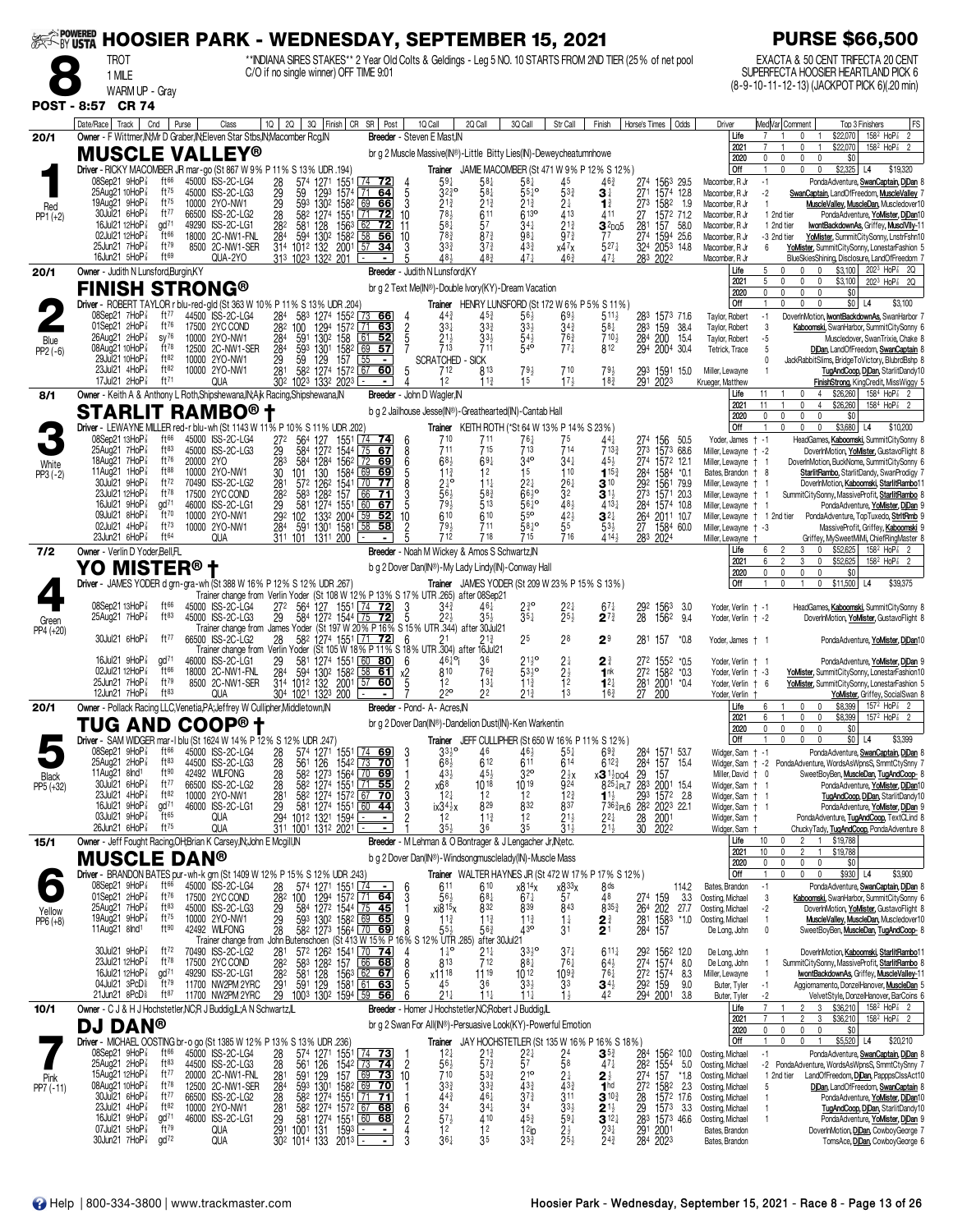| 4/1        | Owner - Ira Steinberg, Arlington Hts, IL                                                                                         | Breeder - John D Wagler, IN                                                                                                                                                                                        | Life                           | $157^2$ HoP <sup>2</sup> <sub>8</sub> 2<br>\$43,250<br>3                                      |
|------------|----------------------------------------------------------------------------------------------------------------------------------|--------------------------------------------------------------------------------------------------------------------------------------------------------------------------------------------------------------------|--------------------------------|-----------------------------------------------------------------------------------------------|
|            |                                                                                                                                  |                                                                                                                                                                                                                    | $202 -$                        | \$43,250<br>$157^2$ HoP <sup>2</sup> <sub>3</sub> 2<br>$\mathcal{R}$                          |
|            | <b>KABOOMSKI®</b>                                                                                                                | b g 2 Whom Shall I Fear(IN®)-Funny Fashion(IN)-Broadway Hall                                                                                                                                                       | 2020                           | \$0<br>$\Omega$<br>$\mathbf{0}$<br><sup>n</sup>                                               |
| $\bullet$  | Driver - TRACE TETRICK grn-go (St 1856 W 20 % P 14 % S 11 % UDR 314)                                                             | DARYL BONTRAGER (*St 28 W 11% P 11% S 7%)<br>Trainer                                                                                                                                                               | <b>Off</b>                     | \$23,125<br>\$2,300<br>L4<br>n.                                                               |
| n          | 08Sep21 13HoP<br>$ft^{66}$<br>45000 ISS-2C-LG4                                                                                   | $64^{10}$<br>68<br>$42\frac{3}{4}$<br>$2^{2}$<br>272 564 127<br>$ 74$ 76<br>$69\frac{1}{2}$<br>27 <sup>4</sup><br>1551<br>1553<br>6.1                                                                              | De Long, John                  | HeadGames, Kaboomski, SummitCitySonny &<br>-1                                                 |
|            | ft76<br>01Sep21 2HoP3<br>17500 2YC COND                                                                                          | 1294 1572 71 <b>71</b><br>$2^{11}_{5}$<br>510<br>$11\frac{3}{4}$<br>282 100<br>$2^{11}_{5}$<br>510<br>$1^{2^{3}}$<br>272 1572 4.4<br>$11\frac{1}{2}$                                                               | De Long, John                  | 3<br>Kaboomski, SwanHarbor, SummitCitySonny 6                                                 |
| Gray       | ft83<br>25Aug21 7HoP<br>45000 ISS-2C-LG3                                                                                         | $57\frac{1}{4}$<br>613<br>$612\frac{1}{2}$<br>584 1272 1544 75 68<br>29<br>274<br>1571 38.8                                                                                                                        | Putnam, Joey                   | $-2$<br>DoverInMotion, YoMister, GustavoFlight &                                              |
| PP8 (-31)  | $ft^{78}$<br>08Aug21 8HoP3<br>12500 2C-NW1-SER                                                                                   | 46<br>$1\frac{1}{2}$ <sup>o</sup><br>11 <sup>3</sup><br>291<br>592 1292 1582 67<br>$\overline{70}$<br>$11\frac{1}{4}$<br>2 <sup>1</sup><br>29<br>1582 *1.0                                                         | Putnam, Joey                   | SwanHarbor, Kaboomski, PappapsClassAct &                                                      |
|            | 30Jul21 9HoP<br>ft72<br>70490 ISS-2C-LG2                                                                                         | $\frac{54}{2}$<br>$48\frac{1}{3}$<br>33 <sup>3</sup><br>$45\frac{3}{4}$<br>31 $\frac{3}{4}$<br>572 1262 1541 70 78<br>$\frac{281}{554}$<br>281<br>46<br>281<br>1554 41.0                                           | Putnam, Joey                   | DoverInMotion, Kaboomski, StarlitRambo11                                                      |
|            | gd71<br>16Jul21 5HoP<br>46000 ISS-2C-LG1                                                                                         | $33\frac{1}{2}$<br>572 1271<br>27 <sup>4</sup><br>$156^3$ 58 67<br>30<br>1574<br>5.8                                                                                                                               | Bontrager, Daryl               | DoverInMotion, RacerDan, SweetBoyBen10                                                        |
|            | 09Jul21 12HoP<br>ft64<br>10000 2YO-NW1                                                                                           | 925<br>$69\frac{3}{4}xi$<br>912<br>912<br>59<br>$-57$<br>$79\frac{1}{4}$<br>130<br>1581<br>283<br>59<br>273 200<br>10.5                                                                                            | Bontrager, Daryl               | MagicOfSpeed, SummitCitySonny, SwanHarbor 9                                                   |
|            | 02Jul21 4HoP<br>ft73<br>10000 2YO-NW1                                                                                            | $2^{13}_{4}$<br>45 <sup>3</sup><br>32 <sub>3</sub><br>1301<br>284<br>$^{23}_{46}$<br>3 <sup>2</sup><br>591<br>1581<br>$58$ 60<br>274 1583 48.5<br>$2\frac{1}{4}$<br>45}                                            | Bontrager, Daryl               | $-3$<br>MassiveProfit, Griffey, Kaboomski 9                                                   |
|            | 19Jun21 4HoP3<br>gd <sup>68</sup><br><b>QUA</b>                                                                                  | 1323 2013<br>58<br>491<br>31 <sup>4</sup><br>293 2032<br>102                                                                                                                                                       | Bontrager, Daryl               | Flipflopsncroptops, Fleurie, GeorgiasPassion &                                                |
| 9/2        | Owner - Acl Stuteri Ab, Paris, KY; Kjell Johansson, Sosdala, SD                                                                  | Breeder - Acl Stuteri Ab.KY                                                                                                                                                                                        | Life                           | $156^3$ HoP $\frac{7}{8}$ 2<br>\$47,775                                                       |
|            | <b>IWON'T BACKDOWN AS®</b>                                                                                                       | br q 2 Lionhunter(IN®)-Fortunes Dream(KY)-Cantab Hall                                                                                                                                                              | 2021                           | $156^3$ HoP $\frac{7}{8}$ 2<br>\$47,775<br>2                                                  |
|            |                                                                                                                                  |                                                                                                                                                                                                                    | 2020                           | \$0<br>$\Omega$<br>$\mathbf{0}$<br><sup>n</sup><br><sup>2</sup>                               |
|            | Driver - ELLIOTT DEATON grn-wh-go (*St 254 W 12% P 17% S 13% UDR .258)                                                           | ANETTE LORENTZON (*St 814 W 17% P 15% S 14%)<br>Trainer                                                                                                                                                            | Off                            | \$28,250<br>\$24,525<br> 4                                                                    |
|            | 08Sep21 7HoP <sup>7</sup><br>ft $77$<br>44500 ISS-2C-LG4                                                                         | 583 1274 1552 73 74<br>33<br>$3^{3}$<br>$34\frac{1}{2}$<br>284<br>$2^{5^3}$<br>27 <sup>2</sup><br>$2^3$<br>156<br>12.4                                                                                             | Deaton, Elliott                | DoverInMotion, IwontBackdownAs, SwanHarbor 7<br>-1                                            |
|            | ft75<br>25Aug21 10HoP <sup>3</sup><br>45000 ISS-2C-LG3                                                                           | 29<br>$11\frac{3}{4}$ <sup>o</sup><br>59<br>1293 1574 71 63<br>12<br>$11\frac{1}{4}$<br>158<br>$*0.7$<br>$41\frac{1}{2}$<br>282                                                                                    | Deaton, Elliott                | $-2$<br>SwanCaptain, LandOfFreedom, MuscleValley 7                                            |
| Purple     | gd72<br>15Aug21 10Lex <sup>1</sup><br>20000 KYCOMMSER<br>ft80                                                                    | 55 <sup>o</sup><br>$3^{3\frac{1}{2}}$<br>$3^{5}$<br>$5^{4}$<br>28<br>561<br>$\frac{2^{4\frac{1}{2}}}{3^{5\frac{1}{4}}}$<br>1254<br>$\overline{72}$<br>28<br>154<br> 71<br>1544<br>6.4                              | Deaton, Elliott                | BrandedByLindy, IwontBackdownAs, Jetborne &                                                   |
| $PP9(-34)$ | 01Aug21 9Lex1<br>40000 KYCHAMPSER<br>gd <sup>71</sup><br>16Jul21 12HoP <sup>3</sup>                                              | $43\frac{1}{2}$<br>$77\frac{3}{4}$<br>282<br>1261<br>57<br>274<br>1533 77<br>$\overline{71}$<br>1543<br>7.2                                                                                                        | Tetrick, Tim                   | $-5$<br>KegStand, MajesticJ, IwontBackdownAs &                                                |
|            | 49290 ISS-2C-LG1<br>$\mathrm{H}^{80}$<br>30Jun21 1Lex1                                                                           | $\frac{54\frac{1}{2}}{53\frac{3}{4}}$<br>$\frac{33}{46}$<br>$\frac{46}{59}$<br>$5^{4^{3}_{4}}$<br>33<br>45<br>58 <sup>3</sup><br>1563 62 74<br>128<br>11<br>27<br>282<br>581<br>1563 12.3<br>$44\frac{1}{2}$<br>46 | Deaton, Elliott                | IwontBackdownAs, Griffey, MuscleValley-11                                                     |
|            | <b>QUA</b><br>24Jun21 2Lex1<br>ft75<br><b>QUA</b>                                                                                | 311 1003 1312 1594<br>3 <sup>1</sup><br>272 200<br>$\blacksquare$<br>$1^{10}$<br>22 <sub>1</sub><br>333 1031 1343 2034<br>13                                                                                       | Shehan, Tyler                  | SimplyRight, WishingBarefoot, wontBackdwnAs 5<br>IwontBackdownAs, JustForTrix, WordsAsWpnsS 4 |
|            |                                                                                                                                  | 291 2034                                                                                                                                                                                                           | Shehan, Tyler                  | $157^4$ HoP <sup>2</sup> <sub>8</sub> 2                                                       |
| 3/1        | Owner - W C De Long, WI; W P De Long, IL; G C Wright, MI                                                                         | Breeder - Oakwood Farms, IN                                                                                                                                                                                        | Life<br>$202 -$                | \$36,850<br>1574 HoP <sup>2</sup> <sub>8</sub> 2<br>\$36,850                                  |
|            | <b>SWAN CAPTAIN®</b>                                                                                                             | b g 2 Swan For All(IN®)-Yoga(IN)-Muscles Yankee                                                                                                                                                                    | 2020                           | \$0<br>$\Omega$                                                                               |
|            |                                                                                                                                  | Trainer ROGER WELCH (St 194 W 17% P 18% S 20%)                                                                                                                                                                     | <b>Off</b>                     | $s$ <sub>0</sub><br>L4<br>\$36,850<br>$\Omega$<br>$\Omega$<br>$\mathbf{0}$<br>$\sqrt{2}$      |
|            | Driver - JOHN DE LONG wh-d grn-o go (St 1531 W 15% P 14% S 16% UDR .281)<br>08Sep21 9HoP<br>ft <sup>66</sup><br>45000 ISS-2C-LG4 |                                                                                                                                                                                                                    |                                |                                                                                               |
|            | 25Aug21 10HoP <sup>3</sup><br>$ft^{75}$<br>45000 ISS-2C-LG3                                                                      | $2^{210}$<br>$74$ 75<br>274 1554 22.0<br>28<br>574 1271 1551<br>$3^{3}$<br>34<br>$2^3$<br>$34\frac{1}{2}$<br>29<br>2∛<br>59<br>451<br>$43\frac{1}{4}$<br>1293<br>1574 71 65<br>441<br>1nk<br>272 1574 7.1          | De Long, John                  | PondaAdventure, SwanCaptain, DjDan 8<br>-1                                                    |
|            | ft77<br>15Aug21 12HoP <sup>3</sup><br>20000 2C-NW1-FNL                                                                           | $35\frac{1}{4}$<br>$43\frac{3}{4}$<br>$55\frac{1}{4}$<br>$54\frac{1}{4}$<br>69<br>281<br>591<br>129<br>70<br>$41\frac{1}{4}$<br>157<br>27 <sup>1</sup><br>1571<br>5.6                                              | De Long, John<br>De Long, John | SwanCaptain, LandOfFreedom, MuscleValley 7<br>$-2$<br>LandOfFreedom, DiDan, PappapsClassAct10 |
| Blue-Red   | $ft^{78}$<br>08Aug21 10HoP <sup>3</sup><br>12500 2C-NW1-SER                                                                      | 284<br>1582 69 68<br>593 1301<br>1582<br>6.7<br>28                                                                                                                                                                 | De Long, John                  | DiDan, LandOfFreedom, SwanCaptain 8<br>-5                                                     |
| PP10 (-28) | ft69<br>31Jul21 7HoP<br><b>QUA</b>                                                                                               | $\frac{57\frac{1}{2}}{48}$<br>$\frac{57\frac{1}{2}}{39\frac{1}{2}}$<br>$\frac{211}{354}$<br>$\frac{2^2}{3^5}$<br>$3\frac{1}{2}$<br>$3\frac{1}{4}$<br>30<br>283<br>1594<br>593<br>1301<br>1592<br>$\sim$            | De Long, John                  | MelonysBeauty, TWoodley, SwanCaptain 6                                                        |
|            | ft78<br>28Jul21 4HoP<br><b>QUA</b>                                                                                               | 47x<br>623<br>5323<br>629<br>531<br>294<br>30 <sup>1</sup><br>1321<br>$2011$ $-$<br>2074<br>101                                                                                                                    | De Long, John                  | RethaBabe, TntLady, CnToottootfrdan 6                                                         |
|            |                                                                                                                                  |                                                                                                                                                                                                                    |                                |                                                                                               |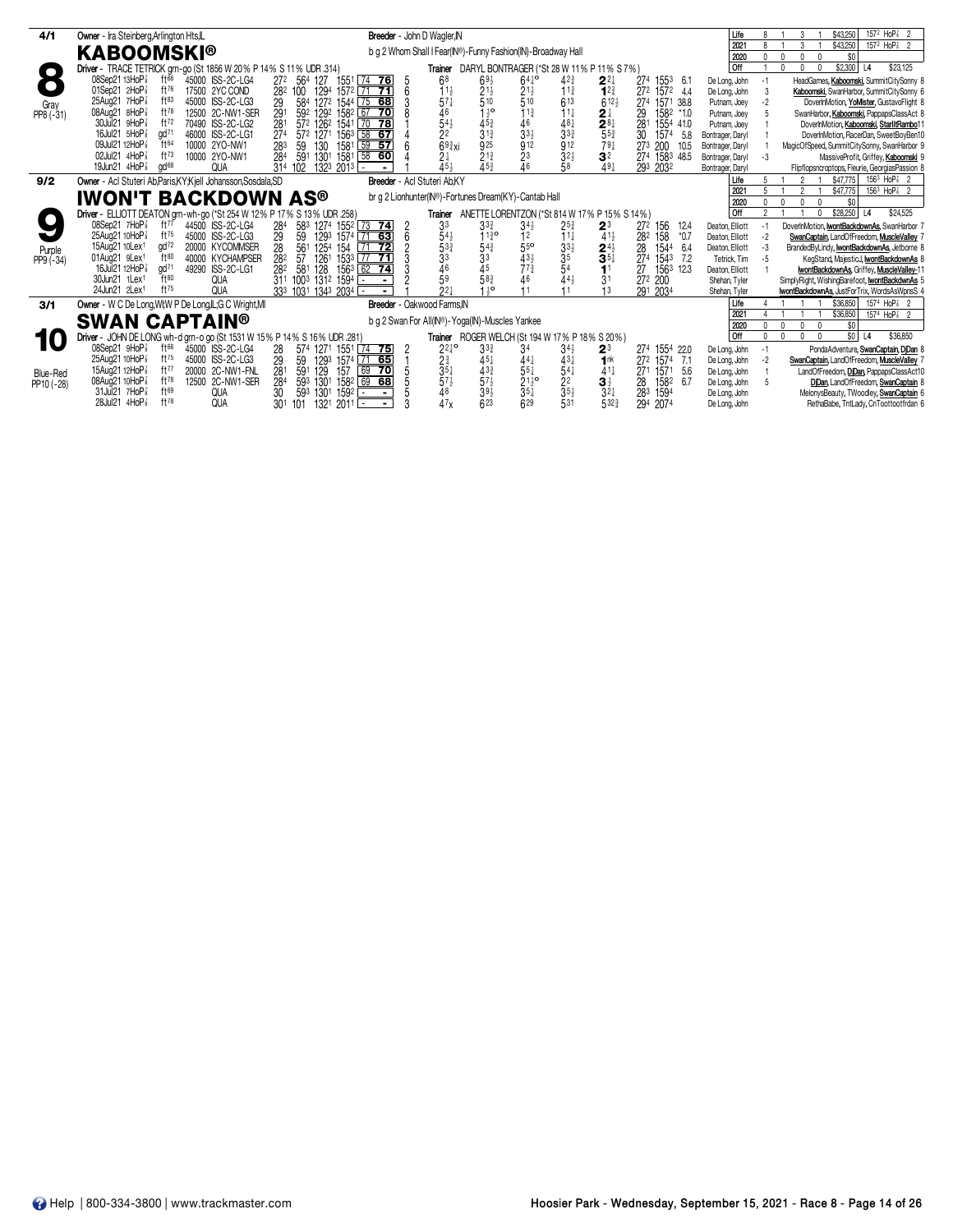|                      | <i>‱</i> powered HOOSIER PARK - WEDNESDAY, SEPTEMBER 15, 2021                                                          |                                     |                                                 |                  |                                                               |                                              |                                                                                                                                                                          |                                               |                                                               |                                                                                                                |                                                           |                                                          |                                                                       |                                                          |                                                      |                                                                  | <b>PURSE \$7,200</b>                                                                                                                                                                                                         |                                                       |
|----------------------|------------------------------------------------------------------------------------------------------------------------|-------------------------------------|-------------------------------------------------|------------------|---------------------------------------------------------------|----------------------------------------------|--------------------------------------------------------------------------------------------------------------------------------------------------------------------------|-----------------------------------------------|---------------------------------------------------------------|----------------------------------------------------------------------------------------------------------------|-----------------------------------------------------------|----------------------------------------------------------|-----------------------------------------------------------------------|----------------------------------------------------------|------------------------------------------------------|------------------------------------------------------------------|------------------------------------------------------------------------------------------------------------------------------------------------------------------------------------------------------------------------------|-------------------------------------------------------|
|                      | <b>PACE</b><br>1 MILE                                                                                                  |                                     |                                                 | <b>TIME 9:22</b> |                                                               |                                              | Non Winners of 2 Ext PM Races or \$16,000 Lifetime to be claimed for \$15,000 (W/A) (nw last 3 allow 1 win) OFF                                                          |                                               |                                                               |                                                                                                                |                                                           |                                                          |                                                                       |                                                          |                                                      |                                                                  | EXACTA 50 CENT TRIFECTA 20 CENT<br>SUPERFECTA 50 CENT PICK 3 (9-10-11)                                                                                                                                                       |                                                       |
|                      | WARM UP - Purple<br>POST - 9:18 CR 81                                                                                  |                                     |                                                 |                  |                                                               |                                              |                                                                                                                                                                          |                                               |                                                               |                                                                                                                |                                                           |                                                          |                                                                       |                                                          |                                                      |                                                                  |                                                                                                                                                                                                                              |                                                       |
| 20/1                 | Date/Race   Track   Cnd   Purse<br>Owner - Amilcar L Moore, Fayetteville, TN                                           |                                     |                                                 | Class            |                                                               |                                              | 1Q 2Q 3Q Finish CR SR Post                                                                                                                                               |                                               | 1Q Call<br>Breeder - Ernie Lambright, IN                      | 2Q Call                                                                                                        | 3Q Call                                                   | Str Call                                                 | Finish                                                                | Horse's Times                                            | Odds                                                 | Driver<br>Life                                                   | MedVar Comment<br>Top 3 Finishers<br>1544 HoP <sup>2</sup><br>\$12,094<br>17<br>2<br>3                                                                                                                                       | FS<br>3Q                                              |
| \$22,500             | <b>SIMPLY OATSTANDING®(L)</b><br>Driver - JD LEWIS blu-go-wh (*St 0 W 0% P 0% S 0% UDR .000)                           |                                     |                                                 |                  |                                                               |                                              |                                                                                                                                                                          |                                               |                                                               | b g 3 Jk Endofanera(IN®)-Simplyirresistible(IN)-Richess Hanover<br>Trainer JD LEWIS (*St 9 W 11% P 33% S 11%)  |                                                           |                                                          |                                                                       |                                                          |                                                      | 2021<br>2020<br>Off                                              | \$8,494<br>3<br>\$3,600<br>158 <sup>1</sup> Haw <sup>1</sup><br>10<br>0<br>$\mathbf{0}$<br>$\mathfrak{p}$<br>\$300<br>$\mathbf{0}$<br>$\mathbf{0}$<br>L <sub>4</sub>                                                         | 1544 HoP <sup>2</sup> 3Q<br>$\overline{2}$<br>\$3,844 |
|                      | 08Sep21 4HoP3<br>01Sep21 9HoP                                                                                          | ft77<br>ft65                        | 6200 NW2/10CL<br>6200 NW2/10CL                  |                  | 264<br>56<br>27<br>564                                        | 125<br>$\frac{126}{125^4}$                   | 1521<br> 7764 <br>1542 73 70                                                                                                                                             |                                               | 33<br>$\frac{213}{710}$                                       | 33}<br>$21\frac{3}{4}$                                                                                         | 44<br>32                                                  | 59}<br>321                                               | $10^{14}$<br>2 <sup>2</sup>                                           | 291<br>$\frac{28}{281}$                                  | 155<br>18.2<br>1544<br>155<br>2.4                    | Shetler, Andy L -1<br>Shetler, Andy L 3                          | AlwaysAPanther, WalFinest, LakesideBuddy10<br>ArmbroArya, SimplyOatstanding, BabesShooter 9                                                                                                                                  |                                                       |
| Red<br>$PP1 (+2)$    | 25Aug21 4HoP <sup>3</sup><br>18Aug21 2HoP<br>11Aug21 $3H_0P_8^7$                                                       | $ft^{83}$<br>$ft^{85}$<br>ft88      | 6200 NW2/10CL<br>6200 NW2/10CL<br>6200 NW2/10CL |                  | 272<br>271<br>56                                              | 562<br>125 <sup>3</sup>                      | 80<br>72<br>154                                                                                                                                                          |                                               | $21\frac{3}{4}$                                               | 68<br>33<br>$31\frac{3}{4}$                                                                                    | $54^{30}$<br>$3^{2^{3}}$<br>$31\frac{1}{4}$               | $31\frac{3}{4}$<br>$21\frac{1}{4}$                       | $\overline{\mathbf{2}}_{\frac{3}{2}}^{\frac{3}{4}}$<br>2 <sup>1</sup> | 274                                                      | 5.4<br>154<br>$*1.3$<br>3.4                          | Shetler, Andy L -2<br>Taylor, Robert L 1<br>Tavlor, Robert L 8   | MilfordShmilford, SimplyOatstanding, Bludhavn 9<br>WhosNegan, SkippingStone, SimplyOatstanding 6<br>InseguendoFred, SimplyOatstanding, SkppngStn 7                                                                           |                                                       |
|                      | 04Aug21 4HoP3<br>28Jul21 5HoP <sup>3</sup>                                                                             | ft82<br>$ft^{86}$                   | 6200 NW1/12CL<br>8000 NW1                       |                  | $\frac{274}{271}$<br>263                                      | 561<br>571<br>1251<br>553                    | 1253 1551 77 73<br>1261 1551 70 69<br>1521<br>76<br>71                                                                                                                   |                                               | $\frac{2}{123}$<br>613                                        | $12\frac{1}{4}$<br>68 <sup>3</sup>                                                                             | $13\frac{3}{4}$<br>56 <sup>o</sup>                        | $\frac{21\frac{1}{2}}{11\frac{3}{4}}$<br>$56\frac{3}{4}$ | 1 <sup>nk</sup><br>$69\frac{1}{4}$                                    | 29 <sup>2</sup><br>29<br>27 <sup>3</sup>                 | $\frac{155}{155}$ <sup>1</sup><br>3.5<br>154<br>10.3 | Taylor, Robert L 4<br>Taylor, Robert L 0                         | SimplyOatstanding, MotoringMichael, JackWckr 8<br>RoyalTang, SealOneill, JkRockinRoll 7                                                                                                                                      |                                                       |
|                      | $21$ Jul $21$ $2$ HoP $\frac{7}{8}$<br>29Oct20 1HoP3                                                                   | $f$ <sup>167</sup><br>$sy^{44}$     | QUA<br>6000 2C-NW1/12C                          |                  | 281<br>273                                                    | 1263 1544<br>572<br>581                      | $\blacksquare$<br>Trainer change from Thomas Simmons (St 382 W 15% P 13% S 11% UTR 269)<br>1273 1552 L63<br>52                                                           |                                               | 22<br>814                                                     | $21\frac{1}{2}$<br>after 29Oct20<br>810                                                                        | $21\frac{1}{2}$<br>810 <sup>o</sup>                       | 12 <sub>3</sub><br>912                                   | $15\frac{1}{4}$<br>911                                                | 28<br>28                                                 | 1544<br>1573 40.0                                    | Lewis, Jd L<br>Bates, Brandon                                    | SimplyOatstanding, AllRockin, GrandSwan 5<br>VelLetsrollSouth, MyLittleBuddy-, BlissfullShr+10<br>$-1$                                                                                                                       |                                                       |
| 6/1                  | 150ct20 $8HoP\frac{7}{8}$<br>Owner - Kenneth M Rucker, IN; Rock & Roll Stable Inc, IL; Michael I Shan, IL              | gd <sup>46</sup>                    | 6000 2YO-N1/6CL                                 |                  | 274                                                           |                                              | 581 1282 1581 59 54                                                                                                                                                      |                                               | 33 <sup>1</sup>                                               | $43\frac{3}{4}$<br>Breeder - William C De Long, WI; William P De Long, IL                                      | 44                                                        | $43\frac{1}{2}$                                          | $51\frac{1}{2}$                                                       |                                                          | 291 1582 7.1                                         | Bates, Brandon<br>Life<br>2021                                   | BrookviewBryant, BlissfullShore, Jose 9<br>6<br>26<br>5<br>\$34,634<br>$152^3$ HoP $\frac{7}{8}$<br>2<br>6<br>13<br>3<br>$\overline{2}$<br>\$12,479<br>$152^3$ HoP $\frac{7}{8}$                                             | 3                                                     |
| \$22,500             | <b>MIDNIGHT MOOD®(L)</b><br>Driver - MICHAEL OOSTING br-o go (St 1385 W 12% P 13% S 13% UDR .236)                      |                                     |                                                 |                  |                                                               |                                              |                                                                                                                                                                          |                                               |                                                               | b g 3 Jk Endofanera(IN®)-La Diabla(WI)-Rockin Image<br><b>Trainer</b> KEN RUCKER (St 245 W 10% P 11% S 16%)    |                                                           |                                                          |                                                                       |                                                          |                                                      | 2020<br>Off                                                      | 13<br>3<br>3<br>\$22,155<br>$154^3$ HoP <sup>2</sup> 2<br>$\mathbf{0}$<br>\$900 L4                                                                                                                                           | \$4,705                                               |
| $\blacktriangledown$ | 08Sep21 8HoP3<br>01Sep21 6HoP $\frac{7}{8}$<br>25Aug21 8HoP3                                                           | ft 66<br>ft71<br>ft75               | 7200 NW2/15CL<br>7200 NW2/15CL<br>8500 NW2/15CL |                  | 264<br>281                                                    | 561<br>572 127                               | 125 <sup>2</sup> 153 <sup>2</sup> 80 70<br>1544<br>80<br>70                                                                                                              | 3                                             | $79\frac{1}{2}$<br>813<br>461                                 | $76\frac{3}{4}$<br>78<br>$44\frac{3}{4}$                                                                       | 65 <sup>o</sup><br>5330<br>32 <sup>o</sup>                | $54\frac{1}{4}$<br>$3^{2}$<br>41                         | $2^3$<br>2 <sup>nk</sup><br>$5^{2^{3}}$                               | 273 154<br>27                                            | 12.3<br>1544 25.9                                    | Oosting, Michael L -1<br>Oosting, Michael L 3                    | SchwartzBrosPat, MidnightMood, JksPilot 9<br>ShockWave, MidnightMood, JksPilot 9                                                                                                                                             |                                                       |
| Blue<br>$PP2(-6)$    | 18Aug21 6HoP<br>11Aug21 6HoP3                                                                                          | ft76<br>$ft^{84}$                   | 8500 NW2/15CL<br>7200 NW2/15CL                  |                  | 27 <sup>2</sup><br>561<br>263<br>561<br>274                   | $\frac{125}{125}$<br>564<br>126              | $\frac{153}{152^4}$<br>$\frac{80}{78}$<br><u>72 </u><br>$\overline{76}$<br>1542 79<br>75                                                                                 |                                               | 47<br>812                                                     | 45<br>79                                                                                                       | 4310<br>$64^{6}$                                          | $3\frac{3}{4}$<br>$63\frac{1}{4}$                        | $43\frac{1}{4}$<br>$6^{2}$                                            | 28                                                       | 281 1533 6.5<br>273 1532 2.8<br>1544 12.7            | Widger, Sam L -2<br>Widger, Sam L 1<br>Hiteman, Dale L 8         | AzaDiamonds, ShockWave, Alwaysshowfaith 8<br>PartyboyHeff, AzaDiamonds, DrBravestone 9<br>BrotherDick, <b>AlwaysAPanther</b> , PartyboyHeff 9                                                                                |                                                       |
|                      | 28Jul21 3HoP3<br>17Jul21 1HoP <sup>3</sup><br>10Jul21 3HoP <sup>3</sup>                                                | $ft^{86}$<br>ft79<br>ft72           | 7200 NW2/15CL<br>8700 NW4/17CL<br>8700 NW4/17CL |                  | 261<br>263<br>264<br>56                                       | 1244<br>543<br>553<br>1244<br>1243 1531      | 1524 80<br>1523 80<br>76<br>71<br>$\lfloor 81$<br><u>72</u>                                                                                                              | $\frac{9}{2}$                                 | 1017<br>$45\frac{1}{4}$<br>914                                | 1016<br>$55\frac{1}{4}$<br>911                                                                                 | 96 <sup>o</sup><br>86<br>9930                             | $43\frac{1}{2}$<br>74<br>$97\frac{1}{2}$                 | $3^{2}$<br>$64\frac{1}{2}$<br>96                                      | 271<br>272<br>28                                         | 1531<br>18.3<br>1532 15.7<br>1542 21.0               | Miller, Lewayne L 0<br>Miller, Lewayne L -2<br>Miller, Lewayne L | ShockWave, TimetoCommunicate, MidnightMood10<br>AlwaysWindy, DirtyJudge, YankeeCaptain 8<br>BigSee, FarmersOnly, YankeeCaptain 9                                                                                             |                                                       |
|                      | 02Jul21 1HoP <sup>3</sup><br>25Jun21 6HoP <sup>7</sup>                                                                 | $ft^{73}$<br>ft77                   | 8700 NW4/17CL<br>8500 NW4-5/CL                  |                  | $\frac{26}{26}$<br>$\frac{55}{55}$                            |                                              | 1234 1521 81<br>1232 1522 81<br>63<br>84                                                                                                                                 |                                               | $2\frac{1}{2}$ <sup>o</sup>                                   | $11^{19}$<br>46                                                                                                | 33 <sup>3</sup><br>010                                    | $87\frac{3}{4}$                                          | $8^{14}$<br>$\mathbf{3}^{1\frac{1}{2}}$                               | 303<br>29                                                | 1551<br>5.4<br>1523<br>3.5                           | Oosting, Michael L -3<br>Oosting, Michael                        | LazyJane, AlwaysWindy, DirtyJudge 8<br>6<br>RollWithJr, TownlineJated, MidnightMood 8                                                                                                                                        |                                                       |
| 8/5<br>\$22,500      | Owner - Eleven Star Stables, Portland, IN: Bob L Bixler, Geneva, IN<br><b>ALWAYS A PANTHER®(L)</b>                     |                                     |                                                 |                  |                                                               |                                              |                                                                                                                                                                          |                                               | Breeder - Bob L Bixler, N                                     | ro g 3 Panther Hanover(IN®)-Always A Robin(IN)-Always A Virgin                                                 |                                                           |                                                          |                                                                       |                                                          |                                                      | Life<br>2021<br>2020                                             | 15<br>\$15,075<br>152 <sup>1</sup> HoP <sup>2</sup> <sub>8</sub> 3<br>$\mathfrak{p}$<br>3<br>$\overline{1}$<br>15<br>\$15,075<br>3<br>152 <sup>1</sup> HoP <sup>2</sup><br>$\mathbf{1}$<br>$\mathbf 0$<br>0<br>0<br>0<br>\$0 |                                                       |
|                      | Driver - TRACE TETRICK grn-go (St 1856 W 20% P 14% S 11% UDR .314)<br>08Sep21 4HoP <sup>3</sup>                        | ft77                                | 6200 NW2/10CL                                   |                  |                                                               |                                              | 200 NW2/10CL 264 56 125 1521 177 78 5 11 <sup>1 0</sup> 1 <sup>1</sup><br>Trainer change from Henry Graber Jr (St 220 W 9% P 10% S 13% UTR 192) after 18Aug21            |                                               |                                                               |                                                                                                                | 1 <sup>2</sup>                                            | $15\frac{3}{4}$                                          | Trainer TYLER GEORGE (St 324 W 28% P 18% S 11%)<br>$1^{5^3}$          |                                                          | 271 1521 *0.2                                        | Off<br>Tetrick, Trace L -1                                       | $$0$ L4<br>$\mathbf 0$<br>$\mathbf 0$<br>0<br><sup>n</sup><br>AlwaysAPanther, WalFinest, LakesideBuddy10                                                                                                                     | \$4,900                                               |
| White<br>$PP3 (-2)$  | 18Aug21 $6H_0P_8^7$<br>11Aug21 $6H_0P_8^7$                                                                             | ft $76$<br>$ft^{84}$                | 8500 NW2/15CL<br>7200 NW2/15CL                  |                  | 263<br>561<br>274<br>564                                      | 1251<br>126                                  | 1524 78 72<br>1542 79<br>77                                                                                                                                              | 8                                             | 816<br>22                                                     | 78}<br>21}                                                                                                     | $8^{73}$<br>32                                            | $85\frac{3}{4}$<br>$41\frac{3}{4}$                       | $87\frac{1}{4}$<br>$2\frac{1}{2}$                                     | 28                                                       | 272 1541 15.4<br>1542 19.8                           | Ross, Jordan L 1<br>Ross, Jordan L 8                             | PartyboyHeff, AzaDiamonds, DrBravestone 9<br>BrotherDick, AlwaysAPanther, PartyboyHeff 9                                                                                                                                     |                                                       |
|                      | 17Jul21 10HoP <sup>7</sup><br>08Jul21 14HoP <sup>3</sup><br>01Jul21 $6H$ o $P_8^7$                                     | ft79<br>ft70<br>$ft^{81}$           | 9500 NW2CD<br>9500 NW2                          |                  | 27<br>551<br>261                                              | 1233 1502<br>564                             | 83 67<br>1252 1521 82 72                                                                                                                                                 | 8                                             | 913<br>34 <sup>o</sup><br>712                                 | 915<br>33 <sup>3</sup><br>813                                                                                  | <b>916</b><br>$44_4$                                      | 920<br>45<br>76}                                         | $921\frac{1}{4}$<br>$76\frac{1}{4}$<br>$76\frac{1}{4}$                |                                                          | 274 1543 59.2<br>271 1532 10.2                       | Widger, Sam L -2<br>Widger, Sam L -2                             | RockWithJk, AlwaysRockin, JksPilot 9<br>RockWithJk, HighwayStar, Rockinstorm10                                                                                                                                               |                                                       |
|                      | 24Jun21 13HoP <sup>7</sup><br>17Jun21 10HoP <sup>7</sup>                                                               | ft72<br>$ft^{79}$                   | 11000 NW2<br>8500 NW2<br>10000 NW2              |                  | 262<br>561<br>283<br>272                                      | 544 1232 1504 82<br>1254 1533<br>1253<br>564 | 82<br>$81$ 74<br>153<br>$\sqrt{81}$<br>75                                                                                                                                | 6                                             | 46<br>912                                                     | 47<br>910                                                                                                      | $77\frac{1}{2}$<br>56<br>$10^{8}$                         | $55\frac{1}{2}$<br>$10^{7\frac{1}{2}}$                   | 53}<br>10 <sup>7</sup>                                                | 271 152<br>271 1541                                      | 26.2<br>38.2<br>271 1542 57.3                        | Widger, Sam<br>De Long, John<br>De Long, John                    | JosShooter, BigGulp, JustKiddingKatie10<br>$\overline{1}$<br>3<br>GoWithJoe, IkesPanther, BigChiefArrow 9<br>JksChamp, HighwayStar, JustKiddingKatie10                                                                       |                                                       |
|                      | 10Jun21 13HoP <sup>7</sup><br>04Jun21 13HoP <sup>3</sup>                                                               | ft82<br>ft77                        | 8500 NW2<br>12500 ISS-ELIG3C                    |                  | 272<br>273<br>56                                              | 126<br>563                                   | 1523<br>$\lfloor 81$<br>$\overline{\phantom{0}}$<br>1243 1513 84                                                                                                         |                                               | <sub>x</sub> 931<br><b>SCRATCHED - SICK</b>                   | 930                                                                                                            | x922x                                                     | x9 <sup>ds</sup> x                                       | 9 <sub>ds</sub>                                                       |                                                          | 4.8                                                  | Widger, Sam<br>Life                                              | HighwayStar, JustKiddingKatiel JosShooter 9<br>RollEm, PlayMeRock, BigGulp 9<br>35<br>\$16,760<br>155 HoP <sup>7</sup> 3<br>$\overline{2}$<br>$\overline{4}$                                                                 |                                                       |
| 15/1<br>\$15,000     | Owner - Jace L Sundeen, Anderson, IN<br><b>LAKESIDE BUDDY®</b>                                                         |                                     |                                                 |                  |                                                               |                                              |                                                                                                                                                                          |                                               | Breeder - David R Miller, IN                                  | b g 5 Tellitlikeitis(IN®)-Queen Spartan(IN)-Keystone Sanford                                                   |                                                           |                                                          |                                                                       |                                                          |                                                      | 2021<br>2020                                                     | 6<br>0<br>0<br>\$1,550<br>$\overline{1}$<br>14<br>$\mathbf 0$<br>3<br>$\mathbf 0$<br>\$6,175                                                                                                                                 |                                                       |
|                      | Driver - BRANDON BATES pur-wh-k grn (St 1409 W 12% P 15% S 12% UDR .243)<br>08Sep21 4HoP <sup>3</sup><br>01Sep21 9HoP3 | ft $77$<br>ft65                     | 6200 NW2/10CL<br>6200 NW2/10CL                  |                  | $\frac{26}{4}$<br>$\frac{56}{56}$                             | $\frac{125}{1261}$                           | 1521 LZZ<br>70                                                                                                                                                           | 4                                             | $2^{11}_{13}$                                                 | Trainer JACE SUNDEEN (St 60 W 2% P 2% S 7%)<br>$11\frac{3}{4}$                                                 | $11\frac{3}{4}$                                           | 25}                                                      | 39<br>$54\frac{1}{2}$                                                 | 29                                                       | $154$<br>$1551$<br>71.5<br>7.8                       | Off<br>Bates, Brandon<br>Bates, Brandon                          | 5<br>\$225<br>$\mathbf{0}$<br>$\mathbf 0$<br>$\mathbf{0}$<br>L4<br>$-1$<br>AlwaysAPanther, WalFinest, LakesideBuddy10<br>3<br>ArmbroArya, SimplyOatstanding, BabesShooter 9                                                  | \$1,550                                               |
| Green<br>PP4 (+20)   | 25Aug21 4HoP3<br>18Aug21 2HoP                                                                                          | $ft^{83}$<br>$ft^{85}$              | 6200 NW2/10CL<br>6200 NW2/10CL                  |                  | $\bar{2}7^2$<br>271<br>56                                     | 562                                          | 1542 73 67<br>1254 1544 72<br>65<br>125 <sup>3</sup> 154 80<br>1254 1542 74<br>70                                                                                        | $\begin{array}{c}\n10 \\ 2 \\ 5\n\end{array}$ | 3 <sup>2</sup><br>$43+$                                       | 34<br>$44\frac{3}{4}$                                                                                          | $44\frac{1}{2}$<br>45                                     | $\frac{21}{5}$<br>$43\frac{3}{4}$                        | $6^{2}$<br>$41\frac{1}{2}$                                            |                                                          | 283 1551 14.1<br>273 1541 59.0                       | Bates, Brandon<br>Bates, Brandon                                 | MilfrdShmlfrd, SmplyOtstndng, Bldhvn 9<br>-2 2nd tier<br>WhosNegan, SkippingStone, SimplyOatstanding 6                                                                                                                       |                                                       |
|                      | 10Aug21 3ScD <sup>§</sup><br>04Aug21 2HoP <sup>3</sup><br>24Jul 21 2HoP <sup>7</sup>                                   | ft84<br>$ft^{82}$<br>ft74           | 5500 HGNW2CDCL<br>6200 NW2/10CL<br>QUA          |                  | 273<br>57<br>27<br>264                                        | 553                                          | 70<br>1244 1533 79 66                                                                                                                                                    |                                               | $66\frac{3}{4}$<br>$68\frac{1}{4}$<br>411                     | 77<br>$6^{73}$<br>411                                                                                          | $65\frac{1}{2}$<br>710<br>511                             | 76<br>710<br>411                                         | 67<br>$6^{11}\frac{1}{4}$<br>$419\frac{1}{4}$                         | 29<br>29<br>313 1574                                     | 1554<br>35.1<br>1554 57.5                            | Lough, Tylor<br>Harmon, Donald<br>Harmon, Donald                 | McMan, NobHillFlash, HoosierChip 8<br>3<br>MilfordShmilford, InseguendoFred, WhosNegan 7<br>FanOfTerror, LucRocks, DooWopWest 5                                                                                              |                                                       |
|                      | 02Nov20 9DTN§<br>19Oct20 7DTN§                                                                                         | ft47<br>gd <sub>50</sub>            | 6800 HG NW4-CLM<br>6800 HGNW4-CLM               |                  | $\overline{27}$ <sup>2</sup><br>274                           |                                              | 544 124 154 - - - - - 554 1242 155 77 62<br>554 1242 155 77 62<br>571 1253 1543 75 61                                                                                    |                                               | 42 <sub>3</sub><br>$55\frac{1}{2}$                            | $43\frac{1}{2}$<br>$53\frac{1}{2}$                                                                             | $65\frac{1}{2}$<br>$64\frac{1}{2}$                        | $86\frac{3}{4}$<br>$77\frac{1}{2}$                       | $915\frac{3}{4}$<br>$8^{16}$                                          |                                                          | 324 1581 47.6<br>312 1574 45.9                       | Kauffman, Kayne<br>Kauffman, Kayne                               | PlaylistHanover, IlliniForce, HayswoodRon 9<br>PlaylistHanover, Babyface, CherokeesGorgeous 8<br>$\mathbf{0}$                                                                                                                |                                                       |
| 5/2                  | 18Sep20 10Haw <sup>1</sup><br>Owner - Ervin Miller Stable Inc.PA:Robert R Mc Cormick.FL                                | $\mathsf{H}^{53}$                   | 3300 9000CL OP                                  |                  | 29                                                            |                                              | 572 1264 1553 71 62                                                                                                                                                      |                                               | 32 <sub>1</sub><br>Breeder - Jake G Schwartz, IN              | $1\overline{4}$                                                                                                | $11\frac{1}{2}$                                           | 533                                                      | 773                                                                   |                                                          | 30 <sup>2</sup> 1571 5.5                             | Warren, Todd<br>Life<br>2021                                     | 1 first over<br>MajorHart, BeatTheDevil, HiHoJulio 9<br>25<br>\$25,375 1542 Haw1 3<br>$\overline{c}$<br>3<br>5 <sub>5</sub><br>16<br>4<br>\$15,570<br>154 <sup>2</sup> Haw <sup>1</sup> 3<br>$\overline{1}$<br>$\mathbf{1}$  |                                                       |
| \$22,500             | ALWAYSSHOWFAITH®<br>Driver - ATLEE BENDER mar-gra-blk (St 107 W 15% P 10% S 7% UDR .229)                               |                                     |                                                 |                  |                                                               |                                              |                                                                                                                                                                          |                                               |                                                               | br g 3 Always A Virgin(IN®)-Show Faith(IN)-Real Artist<br><b>Trainer</b> ERV MILLER (St 379 W 26% P 15% S 11%) |                                                           |                                                          |                                                                       |                                                          |                                                      | 2020<br>Off                                                      | 155 HoP <sup>2</sup> 2<br>9<br>\$9,805<br>\$425<br>0<br>0<br>L4<br>$\mathbf{0}$                                                                                                                                              | \$3,060                                               |
|                      | 08Sep21 8HoP <sup>3</sup><br>01Sep21 6HoP<br>25Aug21 8HoP <sup>3</sup>                                                 | $ft^{66}$<br>$ft^{71}$<br>$ft^{75}$ | 7200 NW2/15CL<br>7200 NW2/15CL<br>8500 NW2/15CL |                  | $\frac{264}{281}$<br>56 <sup>1</sup>                          | 572 127<br>561                               | 1252 1532 80 67<br>1544 80 67                                                                                                                                            | 5<br>250                                      | $2^{1\frac{3}{4}}$<br>$11\frac{1}{4}$                         | 14<br>32                                                                                                       | 32‡<br>42                                                 | $4^{3}$<br>$42\frac{3}{4}$<br>52                         | 55<br>423<br>3 <sup>hd</sup>                                          | 283                                                      | 1542<br>- 1.8<br>274 1551 *1.1                       | Bender, Atlee<br>Bender, Atlee<br>Bender, Atlee                  | SchwartzBrosPat, MidnightMood, JksPilot 9<br>$-1$<br>3<br>ShockWave, MidnightMood, JksPilot 9<br>AzaDiamonds, ShockWave, Alwaysshowfaith 8<br>$-2$                                                                           |                                                       |
| Black<br>PP5 (+32)   | 20Aug21 1Haw1<br>12Aug21 10HoP 3                                                                                       | $ft^{86}$<br>$ft^{73}$              | 9200 NW4EXTPM<br>11000 NW2                      |                  | $\frac{272}{274}$<br>27                                       | $\frac{125}{123}$<br>544<br>553              | 153 80 74<br>1511 81 85<br>1233 1504 84 83                                                                                                                               | 4                                             | $\frac{216}{55}$<br>$45\frac{3}{4}$                           | $2^{13}_{4}$<br>56 <sup>3</sup><br>461                                                                         | $2^{13}_{4}$ o<br>46}                                     | $45\frac{1}{4}$<br>$65\frac{3}{4}$                       | $34\frac{1}{2}$<br>$55\frac{1}{2}$                                    | 27                                                       | 273 153 *0.4<br>272 152 11.3<br>1514 10.8            | Bender, Atlee<br>Bender, Atlee                                   | BetNintn, RckWthJk, Alwysshwfth 9<br>-2 parkdno-cvr<br>PrimaryColors, RoyalTang, MidnightRebel 6                                                                                                                             |                                                       |
|                      | 06Aug21 7Haw1<br>29Jul21 6HoP<br>22Jul21 10HoP <sup>3</sup>                                                            | $ft^{79}$<br>ft82<br>ft72           | 8300 NW3EXTPM<br>9500 NW2<br>9500 NW2           |                  | 28<br>26 <sup>2</sup><br>263                                  | 562<br>542<br>543 1232 151                   | 1254 1534 79 75<br>1231 1501 83 82<br>83 84                                                                                                                              | $\Lambda$                                     | $44\frac{3}{4}$<br>915<br>610                                 | $43\frac{3}{4}$<br><b>915</b><br>611                                                                           | $43\frac{3}{4}$ °<br>89‡°<br>$55\frac{3}{4}$ <sup>o</sup> | 32<br>1011<br>$53\frac{1}{2}$                            | 43<br>$99\frac{3}{4}$<br>42 <sub>4</sub>                              | 27                                                       | 274 1542 *1.8<br>271 1521 27.8<br>1513 13.1          | Bender, Atlee<br>Bender, Atlee<br>Bender, Atlee                  | 0 used twice HesGonnGty, ErnThMss, RckThsTwn 8<br>IkesPanther, MidnightRebel, Powerbet10<br>$\Omega$<br>GoWithJoe, MidnightRebel, WesternReady 8                                                                             |                                                       |
|                      | 16Jul21 9Haw1<br>10Jul21 1HoP <sup>3</sup>                                                                             | $ft^{68}$<br>$ft^{66}$              | 8300 NW3EXTPM<br>QUA                            |                  | $\frac{28}{29}$ 1<br>59 <sup>1</sup>                          | 561                                          | 1242 1522 78 79<br>1292 1562 - -                                                                                                                                         | 10                                            | $610$ <sup>o</sup><br>56}                                     | $67\frac{1}{4}$<br>$57\frac{1}{2}$                                                                             | 55 <sup>o</sup><br>$57+$                                  | 451<br>34 <sup>3</sup>                                   | $3^{3+}$<br>$35\frac{1}{4}$                                           |                                                          | 273 153 11.4<br>263 1572                             | Bender, Atlee<br>Bender, Atlee                                   | -2 big effort Imarealrknbgtt, BtNntn, Alwysshwfth10<br>WhosNegan, SassyCindy, Alwaysshowfaith 6                                                                                                                              |                                                       |
| 8/1 O<br>\$22,500    | Owner - Vernon Schmucker Jr, Coldwater, MI<br><b>PINOT BLANC (L)</b>                                                   |                                     |                                                 |                  |                                                               |                                              |                                                                                                                                                                          |                                               | Breeder - Midland Acres Inc, OH                               | b g 3 Pet Rock(OH®)-Pinot Grigio(OH)-Tell All                                                                  |                                                           |                                                          |                                                                       |                                                          |                                                      | Life<br>2021<br>2020                                             | \$30,649<br>$155^2$ HoP <sup>2</sup> 3<br>25<br>5<br>$\overline{2}$<br>6<br>12<br>$\mathfrak{p}$<br>$\overline{2}$<br>\$8,213<br>$155^2$ HoP <sup>2</sup> 3<br>0<br>\$22,436<br>13<br>$\overline{c}$<br>4<br>3               | 158 <sup>1</sup> ScD <sub>1</sub> 2Q                  |
|                      | Driver - JOHN DE LONG wh-d grn-o go (St 1531 W 15% P 14% S 16% UDR .281)<br>01Sep21 $4HoP\bar{s}$                      | ft $76$                             | 6700 NW1/12CL                                   |                  |                                                               |                                              | 700 NW1/12CL 271 572 1281 1552 [70 67] 6 213 <sup>o</sup> 223 13 <sup>c</sup><br>Trainer change from Thomas Blankenship (St 197 W 15% P 10% S 12% UTR 258) after 10Aug21 |                                               |                                                               |                                                                                                                | $1\frac{3}{4}$ <sup>o</sup>                               | $12\frac{1}{4}$                                          | Trainer SAMUEL EICHER (*St 114 W 11% P 9% S 14%)<br>11                |                                                          | 271 1552 2.3                                         | Off<br>Miller, Lewayne L 3                                       | $\mathbf{0}$<br>\$0<br>L4<br>0<br>$\mathbf{0}$<br>0<br>PinotBlanc, MotoringMichael, MyPanther 8                                                                                                                              | \$3,750                                               |
| Yellow<br>$PP6 (+8)$ | 10Aug21 $1$ ScD <sup>§</sup><br>03Aug21 8ScD <sup>§</sup>                                                              | $ft^{85}$<br>ft82                   | 8000 HGNW1PMRLT<br>8000 HGNW1PMRLT              |                  | $\frac{264}{274}$                                             |                                              | 56 <sup>2</sup> 124 <sup>4</sup> 154 <sup>3</sup> 75 65<br>57 <sup>3</sup> 126 <sup>1</sup> 155 <sup>3</sup> 75 66                                                       | 3                                             | $11\frac{3}{4}$<br>32                                         | $11\frac{1}{2}$<br>$3^{2}$                                                                                     | $2\frac{1}{4}$<br>$\bar{5}2\frac{1}{2}$ <sup>o</sup>      | $39\frac{1}{2}$<br>$72\frac{1}{2}$                       | $5^{11}\frac{1}{2}$<br>$73\frac{3}{4}$                                | $\frac{32}{294}$                                         | 1564 *1.1<br>1562<br>6.3                             | Sutton, Joshua L 3<br>Sutton, Joshua L                           | VelocityChipRock, ManhattanJack, JumpnJmFnn 7<br>RaveReviews, NuzzleLoader, VelocityChipRock 9                                                                                                                               |                                                       |
|                      | 27Jul21 11ScD <sup>§</sup><br>21Jul21 1WasCH gd75<br>12Jul21 $8$ Wilm $\frac{1}{2}$                                    | ft $^{78}$<br>gd <sup>82</sup>      | 5500 HGNW2CDCL<br>4083 OHFS 3C                  |                  | $\frac{273}{301}$<br>57<br>102                                |                                              | 1244 154 77 71<br>1324 2013 80 73                                                                                                                                        |                                               | $\frac{33}{3^5}$                                              | $5^{33}_{4}$<br>43 <sup>1</sup>                                                                                | 54<br>54<br>1 <sup>1</sup>                                | $64\frac{3}{4}$<br>$5^{2}$                               | $6^{43}_{47}$                                                         | $\frac{292}{292}$ $\frac{155}{293}$<br>$\frac{333}{159}$ | 11.6<br>7.9                                          | Hanners, Austin L 0<br>Hanners, Austin L                         | ItsLikeThis, Mackysbackntown, HesGratisN 9<br>KingsCruiser, ColdDecked, YankeeSparkle 6                                                                                                                                      |                                                       |
|                      | 04Jul21 11ScD <sup>§</sup><br>21Jun21 4Circ <sup>1</sup>                                                               | $ft^{89}$<br>$\mathsf{qd}^{81}$     | 3288 OHFS 3C<br>8000 HGNW1PMRLT<br>3213 OHFS 3C |                  | 284<br>553<br>27 <sup>2</sup><br>57<br>30 <sup>1</sup><br>101 | 1252 159                                     | $76$ 76<br>1253 1542 76 65<br>1314 2021 71 70                                                                                                                            |                                               | 2 <sub>ns</sub><br>$\bar{3}^{3\frac{1}{4}}$<br>3 <sup>3</sup> | 25<br>$42\frac{3}{4}$<br>3 <sup>2</sup>                                                                        | $62\frac{1}{2}$<br>$\frac{3}{4}$                          | $12\frac{1}{2}$<br>$63\frac{1}{2}$<br>11                 | $\mathbf{1}_{2}^{1}$<br>$6^{7\frac{3}{4}}$                            | 30 156<br>30 <sup>2</sup> 2021                           | 5.8<br>6.5<br>1.9                                    | Hanners, Austin L<br>Smith, Jeremy L                             | PinotBlanc, HelloRocky, BrighterDays 5<br>Nisonger, Jeffre L -2 CousinLouie, Remebertheredhead, VelocityTRck 6<br>PikeRock, PinotBlanc, IlliniDuke 6                                                                         |                                                       |
|                      | 15Jun21 10ScD <sup>§</sup><br>08Jun21 $3$ ScD $\frac{5}{8}$                                                            | ft69<br>$ft^{83}$                   | 5000 HGNW1CDCL<br>5500 HGNW2CDCL                |                  | 28<br>28<br>571<br>57                                         |                                              | 125 <sup>2</sup> 1544 171<br><u>73 </u><br>125 1532 73 65                                                                                                                |                                               | $21\frac{1}{2}$<br>761                                        | $21\frac{1}{4}$<br>8610                                                                                        | 31‡<br>$65\frac{1}{4}$ 00                                 | $2\frac{3}{4}$<br>$10^{7}$                               | $2\frac{1}{2}$<br>915                                                 | 292 155<br>30 <sup>2</sup> 156 <sup>2</sup>              | 2.6<br>9.9                                           | Sutton, Joshua L 1<br>Smith, Jeremy L 1                          | VintageSauvignon, PinotBlanc, NobHillFlash10<br>Neyreit, TwoOfHardts, BadSecret10                                                                                                                                            |                                                       |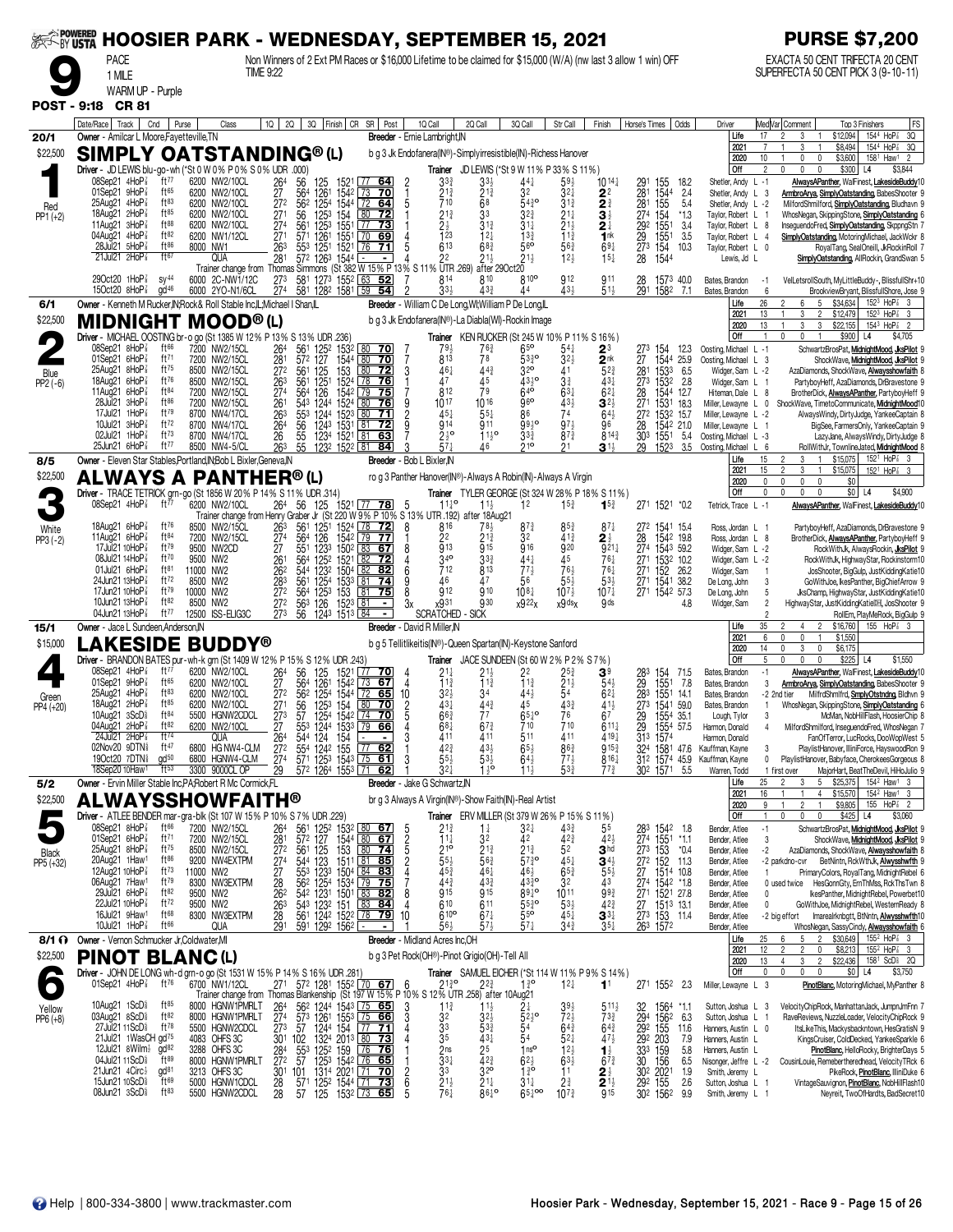| 4/1             | Owner - M& M Racing, Goshen, IN: Norbert Joseph Maza, Burbank, IL                                         |                                                                                           | <b>Breeder</b> - Robert L Yoder & John Mark Miller.IN                                            |                                                                                  | * 1ST TIME LASIX *<br>Life               | $HoP8$ 3<br>155<br>\$17,633<br>29                                                                                                                        |
|-----------------|-----------------------------------------------------------------------------------------------------------|-------------------------------------------------------------------------------------------|--------------------------------------------------------------------------------------------------|----------------------------------------------------------------------------------|------------------------------------------|----------------------------------------------------------------------------------------------------------------------------------------------------------|
| \$22,500        | <b>JK'S PILOT®(L)</b>                                                                                     |                                                                                           | b q 3 Jk Endofanera(IN®)-Banderosa(IN)-The Panderosa                                             |                                                                                  | 2021<br>2020                             | 20 <sup>°</sup><br>\$17,083<br>155 HoP <sup>2</sup> 3<br>$\mathfrak{p}$<br>9<br>\$550<br>$\mathbf{0}$<br>$\Omega$                                        |
|                 | Driver - RICKY MACOMBER JR mar-go (St 867 W 9% P 11% S 13% UDR .194)                                      |                                                                                           | JAMIE MACOMBER (St 471 W 9% P 12% S 12%)<br>Trainer                                              |                                                                                  | Off                                      | 5<br>$\mathbf{0}$<br>\$4,460 L4<br>\$1,728                                                                                                               |
|                 | 08Sep21 8HoP <sup>3</sup><br>ft <sup>66</sup><br>7200 NW2/15CL                                            | 264<br>561 1252 1532 80 71<br>3                                                           | $54\frac{3}{4}$<br>43 <sup>o</sup><br>$67\frac{1}{2}$                                            | $3^{2}$<br>3 <sup>3</sup><br>28<br>154                                           | 5.2<br>Macomber, R Jr                    | SchwartzBrosPat, MidnightMood, JksPilot 9<br>$-1$                                                                                                        |
|                 | ft71<br>01Sep21 6HoP <sup>3</sup><br>7200 NW2/15CL                                                        | $572$ 127<br>281<br>1544 80 69<br>6                                                       | $11^{19}$<br>1 <sub>hd</sub><br>44}                                                              | 274<br>$3\frac{1}{2}$<br>1544<br>$1\frac{1}{2}$                                  | 2.4<br>Macomber, R Jr                    | 3<br>ShockWave, MidnightMood, JksPilot 9                                                                                                                 |
| Pink            | 26Aug21 3HoP<br>SY <sup>71</sup><br>8700 NW4/17CL                                                         | 564 1252 1524 82 79<br>271<br>10                                                          | $68\frac{3}{4}$<br>$2\frac{1}{4}$                                                                | $73\frac{1}{2}$<br>28<br>1532<br>$1\frac{1}{4}$                                  | 8.6<br>Macomber, R Jr                    | Imarealroknbugtt, BrthrDck, PrkInTrrr10<br>2nd tier                                                                                                      |
| PP7 (-11)       | $\alpha$ d <sup>75</sup><br>19Aug21 3HoP <sup>3</sup><br>8700 NW4/17CL                                    | 562 1252<br>271<br>83 75<br>1521                                                          | $i76\frac{3}{4}$<br>68<br>$66^{10}$                                                              | $66\frac{1}{4}$<br>754P16<br>263<br>1531                                         | 2.8<br>Macomber, R Jr                    | BrotherDick, Velocitylan, SouthernRoadTrip 9                                                                                                             |
|                 | ft70<br>04Aug21 9HoP<br>10000 NW4/17CL                                                                    | 27 <sup>4</sup><br>153<br>82 80<br>561<br>1252                                            | 440<br>$11\frac{3}{4}$<br>$11^{30}_{4}$                                                          | $2\frac{1}{4}$<br>274<br>1531<br>$2^{11}$                                        | $*1.9$<br>Macomber, R Jr                 | PantherTime, JksPilot, FarmersOnly10                                                                                                                     |
|                 | ft82<br>29Jul21 6HoP<br>9500 NW2                                                                          | 26 <sup>2</sup><br>542 1231<br>1501<br>83 85                                              | 69<br>611<br>$77\frac{1}{2}$                                                                     | $68\frac{1}{4}$<br>$55\frac{1}{4}$<br>263 1511 10.8                              | Macomber, R Jr                           | IkesPanther, MidnightRebel, Powerbet10<br>$\mathbf{0}$                                                                                                   |
|                 | ft79<br>17Jul21 10HoP <sup>7</sup><br>9500 NW2CD<br>08Jul21 14HoP <sup>3</sup><br>ft70<br>9500 NW2        | 551<br>27<br>1233<br>$150^2$ $83$ <b>84</b>                                               | 79 <sub>3</sub><br>$78\frac{1}{2}$ o<br>711<br>x1038<br>1030<br>10 18                            | $56\frac{1}{4}$<br>3 <sup>3</sup><br>254<br>151<br>1028                          | 47.9<br>Macomber, R Jr                   | $-2$<br>RockWithJk, AlwaysRockin, JksPilot 9                                                                                                             |
|                 | 27Jun21 6HoP <sup>7</sup><br>$ft^{81}$<br>12500 ISS-ELIG3C                                                | 261<br>125 <sup>2</sup> 1521 82 41<br>564<br>1244 1513 84 75<br>264<br>56                 | 814<br>813<br>911                                                                                | $10^{37}$<br>30 <sup>3</sup><br>1593 18.7<br>910<br>26<br>153<br>$87\frac{1}{4}$ | Macomber, R Jr<br>61.6<br>Macomber, R Jr | $-2$<br>RockWithJk, HighwayStar, Rockinstorm10<br>$-1$<br>TsRaiderli, JkObjection, PrimaryColors10                                                       |
|                 | ft79<br>17Jun21 10HoP <sup>3</sup><br>10000 NW2                                                           | 272<br>564 1253 153<br>81<br>80                                                           | 110<br>Δ5<br>11                                                                                  | $41\frac{1}{2}$<br>$1\frac{1}{2}$<br>273 1531 11.0                               | Macomber, R Jr                           | 5<br>JksChamp, HighwayStar, JustKiddingKatie10                                                                                                           |
| $15/1$ $\Omega$ | Owner - Eash Racing Stable Inc, Anderson, IN                                                              |                                                                                           | Breeder - Paul W Webb & Cathy M Webb.IN                                                          |                                                                                  | Life                                     | 153 <sup>1</sup> HoP <sup>7</sup> 3<br>34<br>\$39,676<br>-5<br>9<br>9                                                                                    |
|                 |                                                                                                           |                                                                                           |                                                                                                  |                                                                                  | 2021                                     | 19<br>2<br>\$21,770<br>153 <sup>1</sup> HoP <sup>2</sup> 3<br>$\overline{4}$                                                                             |
| \$22,500        | <b>JET ACE®</b>                                                                                           |                                                                                           | b q 3 Jereme's Jet(IN®)-Aislin Hanover(IN)-Art Major                                             |                                                                                  | 2020                                     | 5<br>15<br>3<br>Ind <sup>1</sup><br>$\mathcal{P}$<br>\$17,906<br>200<br>$\overline{2}$                                                                   |
|                 | Driver - DON EASH gra-blk (St 354 W 6% P 12% S 14% UDR .173)                                              |                                                                                           | Trainer DON EASH (St 503 W 6% P 11% S 14%)                                                       |                                                                                  | l off                                    | 2<br>$\mathbf 0$<br>\$2,200<br>L <sub>4</sub><br>\$1,815<br>$\mathbf{0}$                                                                                 |
| $\bullet$       | 30Aug21 10lnd <sup>1</sup><br>ft <sup>81</sup><br>5875 ELITE 3YC                                          | 583 1282 155<br>282<br>$[76$ 59<br>4<br>3                                                 | 3 <sup>2</sup><br>48 <sub>2</sub><br>$43\frac{3}{4}$                                             | 3 <sup>3</sup><br>3 <sup>5</sup><br>271 156                                      | Eash, Don                                | $-2$<br>VelMrNiceGuy, VictorHic, JetAce 5                                                                                                                |
|                 | 12Aug21 10HoP <sup>3</sup><br>$ft^{73}$<br>11000 NW2                                                      | 553<br>123 <sup>3</sup><br>1504 84 82<br>27                                               | $34\frac{1}{4}$<br>$34\frac{1}{4}$<br>$34\frac{1}{4}$                                            | 152 11.7<br>44<br>663<br>$\overline{27}3$                                        | Eash, Don                                | PrimaryColors, RoyalTang, MidnightRebel 6                                                                                                                |
| Gray            | ft80<br>07Aug21 13Ptlnd}<br>3000 INSFC 3YC<br>ft78<br>3000 INSFC 3YOC<br>03Aug21 4Cnsv <sup>1</sup>       | $76$ 74<br>6<br>1004 129<br>1564<br>294<br>76<br>159<br>$\overline{70}$<br>$\overline{2}$ | $2^{10}$<br>$67\frac{1}{2}$<br>$33^{10}$<br>$\overline{2}$ 4<br>$54\frac{3}{4}$<br>$43^{10}_{4}$ | $\frac{2\frac{1}{2}}{3^4}$<br>$2^{4}$<br>284<br>1574<br>3 <sub>5</sub>           | Eash, Don                                | 5 2nd tier<br>NorthernNetwrk, JetAce, SchwrtzBrsPt 6                                                                                                     |
| PP8 (-31)       | 27Jul 21 1 Gshn }<br>ft80<br>3000 INSFC 3YC                                                               | 304 1012 1302<br>128<br>583<br>282<br>1573<br>75 77                                       | $11\frac{1}{2}$<br>11<br>12                                                                      | 29<br>2001<br>$1\frac{3}{4}$<br>$11\frac{1}{2}$<br>293<br>1573                   | Miller, Gerald<br>Eash, Don              | VelMrNiceGuy, BabesShooter, JetAce 6<br>JetAce, MyLittleBuddy, DdsBigJoe 6                                                                               |
|                 | $\alpha$ d $^{78}$<br>24Jul21 10Gshn}<br>6300 3YCCLASSIC                                                  | 1001 1283<br>284<br>1571 77 79                                                            | $3^{2^{3}}$<br>$31\frac{3}{4}$ <sup>o</sup><br>3 <sup>2</sup>                                    | $2^{2}$<br>1572<br>2 <sup>1</sup><br>282                                         | Eash, Don                                | NorthernNetwork, JetAce, MyLittleBuddy 5                                                                                                                 |
|                 | 14Jul21 13HoP <sup>7</sup><br>ft74<br>8000 NW1                                                            | 80 76<br>273<br>564<br>1251<br>っ<br>1531                                                  | $3^{3}$<br>$43\frac{1}{4}$<br>$43^{10}_{4}$                                                      | $21\frac{1}{4}$<br>$11\frac{1}{4}$<br>272 1531 *1.2                              | Eash, Don                                | JetAce, RoyalTang, SealOneill 9                                                                                                                          |
|                 | 30Jun21 13HoP <sup>3</sup><br>gd <sup>74</sup><br>8000 NW1                                                | 27<br>551 1232 151<br>$\sqrt{80}$<br>82                                                   | 914<br>1014<br>1020                                                                              | $\frac{1}{2}12$<br>262 1523<br>58                                                | 4.1<br>Eash, Don                         | RockWithJk, Ultimaroca, ElsRocker10<br>$\overline{2}$                                                                                                    |
|                 | ft72<br>23Jun21 12HoP <sup>3</sup><br>9000 NW1                                                            | 571 1241 153<br>80 81<br>282                                                              | 22 <sup>o</sup><br>$24\frac{1}{4}$<br>$11^{10}_{4}$                                              | $2^{2^{3}}$<br>$\frac{2\frac{1}{2}}{75}$<br>153<br>28                            | 2.1<br>Eash, Don                         | 5<br>TislndyPacer, <b>JetAce</b> , Ultimaroca10                                                                                                          |
|                 | 11Jun21 11HoP <sup>7</sup><br>ft82<br>12500 ISS-ELIG3C                                                    | 264<br>542 1223 1501 85 85                                                                | $\overline{8}12$<br>R <sub>15</sub><br>$89+$                                                     | $\overline{86}$<br>264 1511 71.5                                                 | Eash, Don                                | RollEm, LucRocks, PrimaryColors &                                                                                                                        |
| 20/1            | Owner - Kimbilla Stables.Bell.FL                                                                          | Breeder - Marlin J Falknor, OH                                                            |                                                                                                  |                                                                                  | Life<br>2021                             | $153^3$ HoP $\frac{7}{8}$ 3<br>19<br>$0$ \$12.962<br>$\overline{2}$                                                                                      |
| \$22,500        | <b>ARMBRO ARYA®(L)</b>                                                                                    |                                                                                           | bl q 3 Real Desire(IN®)-Armbro Abstract(IN)-Matt's Scooter                                       |                                                                                  | 2020                                     | 15<br>$\overline{2}$<br>\$12,562<br>153 <sup>3</sup> HoP <sup>2</sup> <sub>3</sub> 3<br>$\mathbf 0$<br>$\mathsf{n}$<br>$\mathbf{0}$<br>\$400<br>$\Omega$ |
|                 | Driver - KEVIN LAMBRIGHT (P)mar-gra-wh (St 54 W 7% P 6% S 7% UDR .127                                     |                                                                                           | Trainer LEWAYNE MILLER (St 435 W 14% P 14% S 13%)                                                |                                                                                  | <b>Off</b>                               | 3<br>\$2,025<br> 4<br>\$4,100<br>$\mathbf{0}$                                                                                                            |
|                 | $08$ Sep21 $8$ HoP $\frac{7}{8}$<br>ft $66$<br>7200 NW2/15CL                                              | 264<br>561 1252 1532 80 67                                                                | $44^{10}$<br>$2^{10}$<br>11                                                                      | $75\frac{1}{2}$<br>$21\frac{1}{2}$<br>1542 11.5<br>29                            | Lambright, Kevin L -1                    | SchwartzBrosPat, MidnightMood, JksPilot 9                                                                                                                |
|                 | $01$ Sep21 $9$ HoP $\frac{7}{8}$<br>ft65<br>6200 NW2/10CL                                                 | $\frac{4}{7}$<br>27<br>564<br>1261<br>$1542$ 73 72                                        | 2130<br>45}<br>$35\frac{3}{4}$                                                                   | $11\frac{1}{2}$<br>1 <sup>2</sup><br>274 1542 *1.5                               | Lambright, Kevin L 3                     | ArmbroArya, SimplyOatstanding, BabesShooter 9                                                                                                            |
| Purple          | ft75<br>25Aug21 8HoP<br>8500 NW2/15CL                                                                     | $\frac{272}{254}$<br>561 125<br>80, 71<br>153<br>$\frac{2}{5}$                            | $69\frac{3}{4}$<br>$79\frac{1}{4}$<br>$75\frac{1}{2}$<br>98 <sup>1</sup>                         | $7^{31}_{981}$<br>273 1533 39.7<br>63                                            | Lambright, Kevin L -2                    | AzaDiamonds, ShockWave, Alwaysshowfaith 8                                                                                                                |
| $PP9(-34)$      | ft81<br>13Aug21 4HoP <sup>3</sup><br>18825 NW2-CON                                                        | 123 <sup>3</sup><br>541<br>1501<br>85<br>$\overline{77}$                                  | 916<br>914                                                                                       | $10^{12\frac{3}{4}}$<br>273 1524 77.9                                            | Lambright, Kevin L 0                     | BigGulp, ShowboatShooting, FlirtinFreddy10                                                                                                               |
|                 | $ft^{73}$<br>12Aug21 10HoP <sup>3</sup><br>11000 NW2                                                      | $\frac{27}{28}$<br>553<br>84<br>123 <sup>3</sup><br>125<br>1504<br>$\blacksquare$         | <b>SCRATCHED</b><br><b>JUDGES</b>                                                                |                                                                                  |                                          | PrimaryColors, RoyalTang, MidnightRebel 6                                                                                                                |
|                 | ft82<br>05Aug21 7HoP*<br>12500 NW2-SER<br>24Jul 21 11 Gshn<br>$\alpha$ d <sup>78</sup><br>6400 3YCCLASSIC | 564<br>1514 86 75<br>291<br>127 <sup>2</sup><br>3<br>1001<br>$76$ 70                      | 68<br>$59\frac{1}{2}$<br>563<br>$21\frac{1}{4}$<br>34                                            | $67\frac{3}{4}$<br>57<br>264<br>1531<br>3 <sup>5</sup><br>49 <sub>3</sub>        | 78.0<br>Lambright, Kevin L 0             | kesPanther, JoelsyyHanover, Betterrock 7                                                                                                                 |
|                 | $ft^{71}$<br>17Jul21 1HoP <sup>3</sup><br><b>QUA</b>                                                      | 1563<br>273<br>562 125<br>5<br>152<br>$\blacksquare$                                      | $\frac{21}{5}$ <sup>1</sup><br>511<br>510                                                        | 302<br>1583<br>48<br>$36\frac{3}{4}$<br>262<br>1532                              | Lambright, Kevin L<br>Lambright, Kevin L | ThisKitRocks, ElsRocker, ErRufus 6<br>Trashytonguetalker, PeterDalt, ArmbroArya 5                                                                        |
|                 | 09Jun21 10HoP <sup>7</sup><br>ft74<br>6500 NW2/14CL                                                       | 582 1264<br>$74$ 75<br>1534<br>10<br>28                                                   | 78<br>$66\frac{3}{4}$                                                                            | 56<br>$41\frac{1}{2}$<br>154<br>25 <sup>4</sup>                                  | 13.8 Lambright, Kevin L 3 2nd tier       | LghtUpThPrk, PrtybyHff, AlwysAGntlmn10                                                                                                                   |
|                 | gd <sup>64</sup><br>02Jun21 $3HOP\frac{7}{8}$<br>6500 NW2/9CL                                             | 282<br>572 1261 1543 74 72<br>3                                                           | $6\frac{91}{4}$<br>453<br>1 <sup>3</sup>                                                         | 12 <sub>3</sub><br>2 <sup>nk</sup><br>282 1543 *0.5                              | Miller, Lewayne L 3                      | MacSpecial, ArmbroArya, MooselsLoose 9                                                                                                                   |
|                 |                                                                                                           |                                                                                           |                                                                                                  |                                                                                  |                                          |                                                                                                                                                          |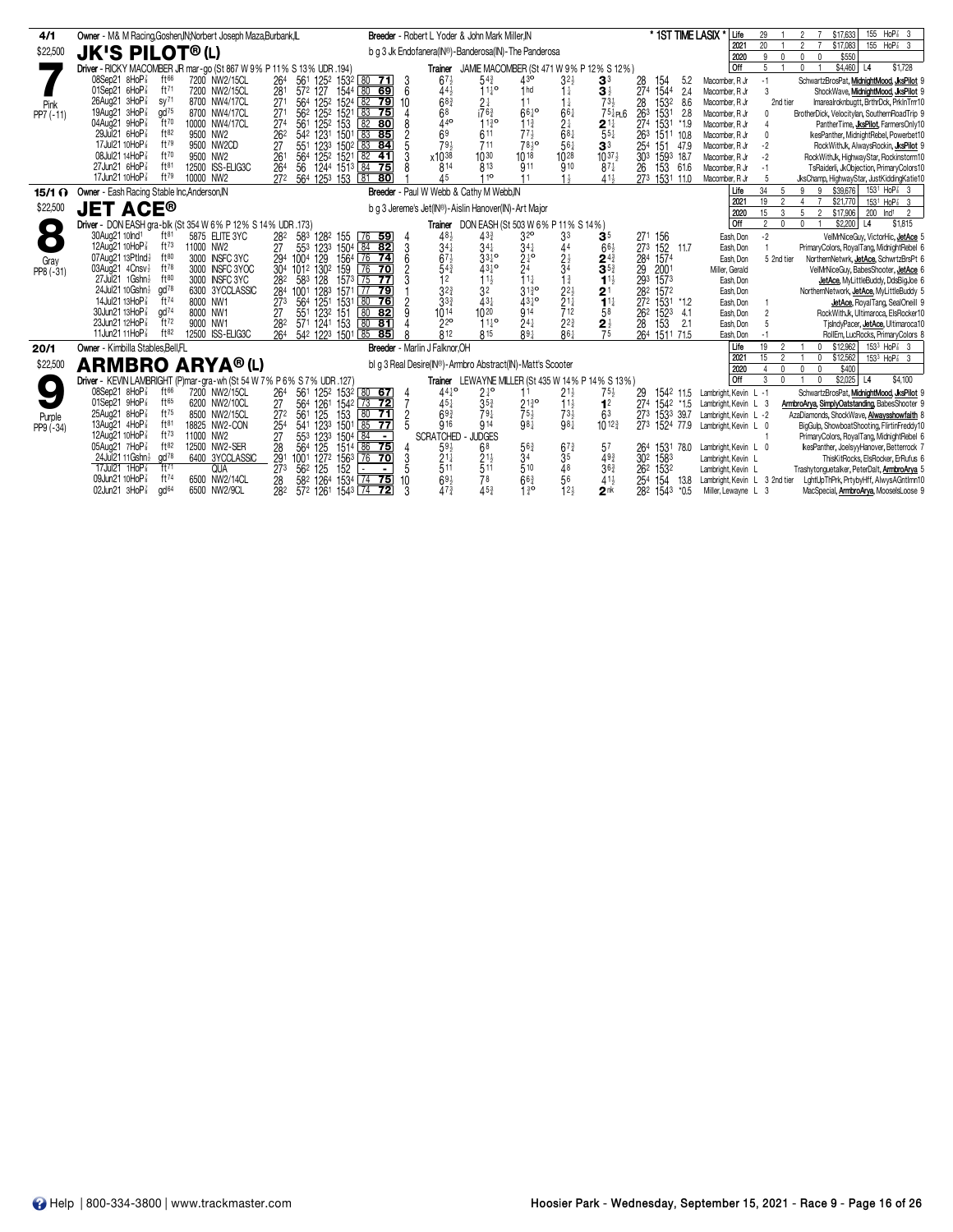| <b>EXTORY USTA</b>   |                                                                                             |                                                                     | <b>HOOSIER PARK - WEDNESDAY, SEPTEMBER 15, 2021</b>                                                                                                                  |                                                     |                                                                                                |                                                                                              |                                                           |                                                                                           |                                                                               |                                                | <b>PURSE \$10,000</b>                                                                                   |                                                                                            |
|----------------------|---------------------------------------------------------------------------------------------|---------------------------------------------------------------------|----------------------------------------------------------------------------------------------------------------------------------------------------------------------|-----------------------------------------------------|------------------------------------------------------------------------------------------------|----------------------------------------------------------------------------------------------|-----------------------------------------------------------|-------------------------------------------------------------------------------------------|-------------------------------------------------------------------------------|------------------------------------------------|---------------------------------------------------------------------------------------------------------|--------------------------------------------------------------------------------------------|
|                      | TROT                                                                                        |                                                                     | 2 Year Old Fillies - Indiana Sired Non Winners of 1 Ext PM Race Lifetime (purse reflects \$10,000 from SBDF) OFF<br><b>TIME 9:43</b>                                 |                                                     |                                                                                                |                                                                                              |                                                           |                                                                                           |                                                                               |                                                | EXACTA 50 CENT TRIFECTA 20 CENT<br>SUPERFECTA 50 CENT PICK 5 (10-11-12-13-14)                           |                                                                                            |
|                      | 1 MILE<br>WARM UP - Blue-Red                                                                |                                                                     |                                                                                                                                                                      |                                                     |                                                                                                |                                                                                              |                                                           |                                                                                           |                                                                               |                                                |                                                                                                         |                                                                                            |
| <b>POST - 9:39</b>   | <b>CR 60</b>                                                                                |                                                                     |                                                                                                                                                                      |                                                     |                                                                                                |                                                                                              |                                                           |                                                                                           |                                                                               |                                                |                                                                                                         |                                                                                            |
|                      | Date/Race   Track<br>Cnd                                                                    | Purse<br>Class                                                      | $1Q$   2Q  <br>3Q   Finish   CR SR   Post                                                                                                                            |                                                     | 1Q Call<br>2Q Call                                                                             | 3Q Call                                                                                      | Str Call                                                  | Finish<br>Horse's Times                                                                   | Odds                                                                          | Driver                                         | Med Var Comment                                                                                         | FS<br>Top 3 Finishers                                                                      |
| 8/5                  | Owner - Peavyhouse Stables Inc, MI; Marotta Investments LLC, MI<br><b>PV LIBBY® t</b>       |                                                                     |                                                                                                                                                                      |                                                     | Breeder - Libby A Myers, MI<br>bl f 2 Musclesprinctonian(IN®)-N E Love Kandu(MI)-Ciro Ambrosio |                                                                                              |                                                           |                                                                                           |                                                                               | Life<br>$202 -$                                | \$12,439<br>3<br>0<br>$\mathbf 0$<br>\$12,439<br>3                                                      | 209 Hart $\frac{1}{2}$<br>$\overline{2}$<br>209 Hart <sup>1</sup> 2                        |
|                      |                                                                                             |                                                                     | Driver - TRACE TETRICK grn-go (St 1856 W 20 % P 14 % S 11 % UDR .314)                                                                                                |                                                     |                                                                                                | Trainer PHILLIP PEAVYHOUSE (*St 8 W 13% P 38% S 0%)                                          |                                                           |                                                                                           |                                                                               | 2020<br>Off                                    | 0<br>0<br>\$0<br>$\mathbf{0}$<br>$\Omega$<br>$\mathbf{0}$<br>$\Omega$                                   | $$0$ L4<br>\$10,488                                                                        |
|                      | $08$ Sep21 1HoP $\frac{7}{8}$<br>23Aug21 1Hart}                                             | ft $77$<br>10000 2YF-NW1<br>$\alpha$ d <sup>82</sup><br>MIFS 2FT    | 29<br>32 <sup>4</sup><br>273<br>1001<br>130<br>1584                                                                                                                  | $\frac{2}{5}$<br>60                                 | $11\frac{1}{4}$<br>16                                                                          | 22‡<br>$\frac{2^{13}}{1^{3}}$<br>$\overline{1}6$                                             | 21‡                                                       | $2^{\mathsf{nk}}$<br>282<br>13 <sub>3</sub>                                               | 1584<br>*0.8                                                                  | Tetrick, Trace + -1                            |                                                                                                         | SwanTrixie, PvLibby, LoveKitten10                                                          |
| Red                  | 15Aug21 10HoP                                                                               | 7727<br>ft77<br>20000 2F-NW1-FNL                                    | $\frac{105}{58}$<br>1373<br>209<br>1282<br>1571                                                                                                                      | 58<br>66<br>62<br>10                                | 463                                                                                            | $2\frac{1}{2}$ <sup>o</sup><br>$3^{2}$                                                       | $\frac{1}{4}$ <sup>3</sup>                                | 312<br>710 PL5 304                                                                        | 209<br>1591 16.3                                                              | Putnam, Carl Jr<br>Macomber, R Jr + 1 2nd tier |                                                                                                         | PvLibby, CallMeSenorita, TellMeYourDream 7<br>Macy, AllyAllyInFree, GeorgiasPassin 9       |
| $PP1 (+2)$           | 08Aug21 2HoP<br>26Jul21 1Fwvl}                                                              | ft86<br>12500 2F-NW1-SER<br>$\alpha$ <sup>88</sup><br>7807 MIFS 2FT | 302 1012 1311 2002 62<br>31 <sup>4</sup>                                                                                                                             | 57<br>$\boxed{49}$<br>50                            | $\frac{2^{1\frac{1}{2}}}{3^{7}}$                                                               | $\frac{2}{2}$<br>$\frac{2}{3}$<br>$\frac{1}{2}$<br>79<br>$2^{1\frac{3}{4}}$<br>$33^{10}_{2}$ | $2^{2^{\frac{3}{4}}}_{2^{1^{\frac{1}{2}}}_{\frac{2}{2}}}$ | 291<br>2004<br>22<br>$\frac{304}{293}$<br>$\frac{2}{6}$ <sup>nk</sup><br>207              | 6.2                                                                           | Macomber, R Jr + 5<br>Putnam, Carl Jr          |                                                                                                         | Sunafterthestorm, PuLibby, MassiveStride 5<br>CallMeSenorita, PvLibby, BigfootDonna 8      |
|                      | 14Jul21 9HoP <sup>3</sup><br>02Jul21 2HoP3                                                  | ft82<br>45500 ISS-2F-LG1<br>$ft^{73}$<br>10000 2YF-NW1              | 1044 136 207<br>572 1272 1561<br>281<br>281 582 1292 1574                                                                                                            | 63<br>63<br>56<br><u>57</u>                         | 714<br>918                                                                                     | 715<br><b>917</b><br>912                                                                     | 810                                                       | 78<br>273 1592                                                                            | 1584 32.7<br>6.4                                                              | Putnam, Joey † 1<br>Tetrick, Trace + -3        |                                                                                                         | Fleurie, MissSpicy, AllyAllyInFree &<br>Macy, MySweetMiMi, Crecia 9                        |
|                      | 23Jun21 $2H_0P_8^2$                                                                         | ft64<br>QUA                                                         | 311 1013 1312 2004                                                                                                                                                   |                                                     | 33 <sub>3</sub>                                                                                |                                                                                              | 22                                                        | $2\frac{3}{4}$<br>283<br>201                                                              |                                                                               | Tetrick, Trace +                               |                                                                                                         | SwanOfDreams, PvLibby, SkywayFusion 5                                                      |
|                      | 12/1 ( Owner - Porterproffesionalservice, Taylor, MI<br><b>VEL DEE YANKEE® t</b>            |                                                                     |                                                                                                                                                                      |                                                     | <b>Breeder</b> - Alvin L B Schwartz, N<br>b f 2 Trolley(IN®) - Yankee Dee(IN) - Yankee Glide   |                                                                                              |                                                           |                                                                                           |                                                                               | Life<br>2021                                   | 5 \$10,450<br>10<br>4<br>0<br>10<br>5<br>\$10,450<br>0<br>$\overline{4}$                                |                                                                                            |
|                      |                                                                                             |                                                                     | Driver - MATT RHEINHEIMER (P)wh-go-blk (*St 125 W 6% P 22 % S 20% UDR .249                                                                                           |                                                     |                                                                                                | Trainer MATT RHEINHEIMER (St 124 W 15% P 10% S 12%)                                          |                                                           |                                                                                           |                                                                               | 2020<br>Off                                    | $\mathbf 0$<br>\$0<br>$\theta$<br>$\mathbf{0}$<br>$\mathbf 0$<br>$\theta$<br>0<br>0<br>$\mathbf{0}$     | $$0$ L4<br>\$7,330                                                                         |
|                      | 15Aug21 3Ind <sup>1</sup><br>07Aug21 8Ptlnd}                                                | $ft^{80}$<br>25000 INSF CHAMP<br>ft $80$<br>3000 INSFC 2YF          | 30 <sup>1</sup><br>1004 1312 2024 47 37<br>32<br>105                                                                                                                 | 3<br>41                                             | $5^{7}$<br>$3^{7}$                                                                             | $54$ <sup>o</sup><br>$55\frac{1}{4}$<br>$33\frac{1}{2}$<br>$31\frac{1}{2}$                   | 53<br>32                                                  | $2^3$<br>311<br>2032<br>$\mathbf{3}^{1\frac{3}{4}}$<br>2064                               |                                                                               | Cross, Jay †                                   | 0                                                                                                       | LuvLorelei, VelDeeYankee, HonorableLady &                                                  |
| Blue                 | 24Jul21 $4Gshn\frac{1}{2}$                                                                  | $\alpha$ d <sup>78</sup><br>3000 INSFC 2YF                          | 1344 2062<br>1371 2071<br>314 1052                                                                                                                                   | $\frac{58}{46}$<br>31                               | 58                                                                                             | $55\frac{1}{2}$ <sup>o</sup><br>$54\frac{3}{4}$ <sup>o</sup>                                 | $57\frac{1}{2}$                                           | 31 <sup>4</sup><br>321 2102<br>312 2034<br>$3^{16}$                                       |                                                                               | Rheinheimer, Mat<br>Rheinheimer, Mat           | - 5<br>HonorableLady, RainbowsDream, VelDeeYankee 6                                                     | JessesDoll, AbcTucky, VelDeeYankee 5                                                       |
| $PP2(-6)$            | 14Jul21 2Frnft}<br>07Jul21 5Ptlnd}                                                          | $ft^{81}$<br>3000 INSFC 2YOF<br>ft80<br>3000 INSFC 2YF              | 101<br>132<br>303<br>2021<br>32<br>1333<br>203<br>1032                                                                                                               | 46<br>54<br>46<br>44                                | $3^{4^{3}}$<br>$2^{2}$                                                                         | 32<br>34<br>$2^2$<br>44 <sup>3</sup>                                                         | $33\frac{1}{4}$<br>36                                     | 38<br>311 2052<br>$3^{12}$                                                                |                                                                               | Rheinheimer, Mat + -3<br>Rheinheimer, Mat + 2  |                                                                                                         | DoverDance, AbcTucky, VelDeeYankee 5<br>DoverDance, JessesDoll, VelDeeYankee 5             |
|                      | 02Jul21 1Frnft}<br>28Jun21 $6$ Sbyvl $\frac{1}{2}$                                          | ft74<br>3000 INSFC 2YOF<br>$ft^{85}$<br>3000 INSFC 2YOF             | 322 1064<br>1354<br>206<br>1054 137 2062<br>343                                                                                                                      | 3<br><u>28</u><br>26                                | $\bar{4}7\bar{4}$<br>$21\frac{1}{4}$                                                           | $\frac{3^3}{3^8}$<br>2 <sup>2</sup><br>$2^{2}$                                               | 312<br>$21\frac{1}{4}x$                                   | $2^{19}\frac{1}{4}$<br>32 <sup>2</sup> 2094<br>33 <sup>3</sup> 211<br>$\overline{2}^{23}$ |                                                                               | Rheinheimer, Mat †<br>Rheinheimer, Mat + 4     | CrescentBeauty, VelDeeYankee, HonorableLady 5<br>-1                                                     | DoverDance, VelDeeYankee, DoversDefense 6                                                  |
|                      | 23Jun21 $2Sbyvl2$<br>17 Jun 21 $4$ Cnvr $\frac{1}{2}$                                       | ft <sup>68</sup><br>3000 INSFC2YFT<br>ft85                          | 1102 1444 215<br>36                                                                                                                                                  | 46<br><u>21</u>                                     | $\frac{21}{45}$                                                                                | $2\frac{1}{2}$ <sup>o</sup><br>$21\frac{1}{4}$<br>$44^{10}$                                  | 1 <sub>ns</sub><br>35                                     | 2 <sup>nk</sup><br>301 215                                                                |                                                                               | Rheinheimer, Mat + 19                          |                                                                                                         | FashionBaby, VelDeeYankee, CuriousKayla 5                                                  |
|                      | 04Jun21 $5$ Cnvr $\frac{1}{2}$                                                              | 3000 INSFC 2YOF<br>$ft^{76}$<br>3000 INSFC 2YOF                     | 333<br>1072 1372 2083<br>321 1031 1342 2082 46                                                                                                                       | 46<br><u>42</u>                                     | 433                                                                                            | $46\frac{1}{2}$<br>$\overline{\Delta}$ ds<br>$4$ ds $x$                                      | x3 dsx                                                    | $\mathbf{3}^{4\frac{3}{4}}$<br>312 2093<br>x5ds                                           |                                                                               | Rheinheimer, Mat<br>Rheinheimer, Mat           | CrescentBeauty, DoversDefense, VelDeeYankee 5                                                           | AbcTucky, Crecia, MartinisFear 5                                                           |
| 20/1                 | Owner - Lloyd Wittmer, Odon, IN, Macomber Racing, Fishers, IN                               |                                                                     |                                                                                                                                                                      |                                                     | Breeder - Lloyd Wittmer, IN                                                                    |                                                                                              |                                                           |                                                                                           |                                                                               | Life<br>2021                                   | \$5,985<br>$\overline{2}$<br>0<br>\$5,985<br>$\mathbf{0}$<br>$\overline{2}$                             |                                                                                            |
|                      | TABSLADYONE®                                                                                |                                                                     | Driver - RICKY MACOMBER JR mar-go (St 867 W 9% P 11% S 13% UDR .194)                                                                                                 |                                                     | b f 2 Mr Cantab(IN®)-Buckeye Lady One(IN)-Pilgrims Taj                                         | Trainer JAMIE MACOMBER (St 471 W 9% P 12% S 12%)                                             |                                                           |                                                                                           |                                                                               | 2020<br>  Off                                  | 0<br>0<br>$\mathbf{0}$<br>\$0<br>$\mathbf 0$<br>\$0 <br>0<br>$\mathbf{0}$<br>0                          | \$1,700<br>L4                                                                              |
|                      | 01Sep21 1HoP <sup>3</sup>                                                                   | ft $76$<br>10000 2YF-NW1                                            |                                                                                                                                                                      | $158^3 \mid 62$ 51<br>-4                            | $11^{10}$                                                                                      | $33\frac{1}{2}$<br>35                                                                        | 58‡                                                       | 514                                                                                       | 312 2012 17.0                                                                 | Macomber, R Jr                                 | 3                                                                                                       | Canterawishing, GeorgiasPassion, TntLady &                                                 |
| White                | 25Aug21 1HoP3<br>18Aug21 1HoP                                                               | ft83<br>10000 2YF-NW1<br>$ft^{85}$<br>10000 2YF-NW1                 | 283 592 129<br>29 581 1284<br>292 1003 1303<br>1581<br>1583                                                                                                          | 58<br>59<br>65 58                                   | $31\frac{1}{2}$<br>$69\frac{1}{2}$                                                             | $33\frac{1}{2}$<br>32}<br>$88\frac{1}{4}$<br>$89\frac{1}{4}$                                 | $3^{2}$<br>$78\frac{1}{4}$                                | 159<br>34<br>293<br>272<br>76                                                             | 5.6<br>1594 25.5                                                              | Macomber, R Jr<br>Macomber, R Jr               | $-2$<br>$\overline{1}$                                                                                  | SuperQueen, Everlastingfashion, Tabsladyone10<br>MissSpicy, SuperQueen, YoshieHanover 9    |
| $PP3 (-2)$           | 14Jul21 9HoP <sup>3</sup><br>02Jul21 7HoP <sup>3</sup>                                      | ft $82$<br>45500 ISS-2F-LG1<br>$ft^{73}$<br>18000 2F-NW1-FNL        | 572 1272 1561<br>281                                                                                                                                                 | 60<br>57                                            | $13\frac{1}{4}$<br>$12^{10}$                                                                   | $11\frac{1}{2}$<br>$12\frac{1}{4}$<br>$21\frac{1}{2}$                                        | $44\frac{3}{4}$                                           | 715<br>314<br>$\mathbf{3}$ $9\frac{1}{4}$                                                 | 1591 17.8<br>1592 25.4                                                        | Macomber, R Jr<br>Macomber, R Jr               | $-3$                                                                                                    | Fleurie, MissSpicy, AllyAllyInFree &<br>Callmesue, WalkWithMe, Tabsladyone 9               |
|                      | 25Jun21 4HoP3<br>16Jun21 $7H_0P_8^7$                                                        | ft77<br>8500 2F-NW1-SER<br>ft <sup>69</sup><br>QUA-2YO              | $\frac{284}{294}$<br>100 <sup>2</sup> 130 <sup>2</sup> 157 <sup>3</sup> 60<br>102 132 <sup>2</sup> 2021 56<br>312 1023 1314 2004                                     | 50                                                  | $2^{1\frac{3}{4}}$<br>22                                                                       | $\frac{2^{2\frac{1}{4}}}{1^{3}}$<br>$\bar{1}$<br>22<br>$21\frac{3}{4}$                       | $\frac{25}{11}$<br>2 <sup>2</sup>                         | 283<br>294<br>2 <sup>hd</sup><br>2 <sub>hd</sub><br>283                                   | 2021<br>2.1                                                                   | Macomber, R Jr                                 | 6                                                                                                       | WalkWithMe, Tabsladyone, GeorgiasPassion 6                                                 |
|                      | 5/2 . Owner - Matthew A Miller, IN; Karl D Miller, IN; Lawayne Jay Yoder, IN                |                                                                     |                                                                                                                                                                      |                                                     | Breeder - Luckiana Farm.IN                                                                     |                                                                                              |                                                           | 2004                                                                                      |                                                                               | Macomber, R Jr<br>Life                         | 12<br>2<br>3<br>$\overline{2}$<br>\$11,415                                                              | SabrinaHill, Tabsladyone, CustomCricket 7<br>$158^3$ Ind <sup>1</sup><br>$\overline{c}$    |
|                      | <b>CRECIA® †</b>                                                                            |                                                                     |                                                                                                                                                                      |                                                     | b f 2 Crescent Fashion(IN®)-Nowerland Firebird(IN)-Cash Hall                                   |                                                                                              |                                                           |                                                                                           |                                                                               | 2021<br>2020                                   | 12<br>2<br>\$11,415<br>3<br>$\overline{2}$<br>$\mathbf 0$<br>$\mathbf 0$<br>\$0<br>0<br>0               | $158^3$ Ind <sup>1</sup><br>2                                                              |
|                      | Driver - DOUG RIDEOUT br-go (St 200 W 4% P 8% S 10% UDR .118)<br>08Sep21 10HoP <sup>7</sup> | ft $66$<br>66000 ISS-2F-LG4                                         | 593<br>1561                                                                                                                                                          | <u>170 601</u><br>-10                               | $78\frac{3}{4}$                                                                                | Trainer DOUG RIDEOUT (St 230 W 6% P 9% S 10%)<br>$65\frac{3}{4}$ <sup>o</sup><br>66          | $68\frac{3}{4}$                                           | 815<br>293                                                                                | 1591 33.0                                                                     | Off                                            | 0<br>0<br>0<br>$+ -1$ 2nd tier                                                                          | $$0$ L4<br>\$4,175<br>Fleurie, Jusmakinyalook, SimplyRight10                               |
|                      | 30Aug21 5lnd <sup>1</sup>                                                                   | ft $81$<br>6850 ELITE 2YF                                           | 29<br>1282<br>30<br>33<br>100 <sup>2</sup> 129 <sup>3</sup> 158 <sup>3</sup> 49<br>105 1354 2051 47                                                                  | [49, 59]<br>3                                       | 2 <sup>2</sup>                                                                                 | $\frac{2^2}{2^2}$<br>22                                                                      |                                                           | 283<br>1583<br>$13\frac{1}{2}$                                                            |                                                                               | Rideout, Doug<br>Rideout, Doug                 | $-2$                                                                                                    | Crecia, DoverDance, CsMassiveGem 5                                                         |
| Green<br>PP4 (+20)   | $24$ Aug $21$ 6Sbyvl $\frac{1}{2}$<br>18Aug21 1HoP                                          | 3000 INSFC 2YOF<br>$ft^{86}$<br>$ft^{85}$<br>10000 2YF-NW1          | 1583<br>292<br>1003<br>1303                                                                                                                                          | 54<br>65<br><u>41</u>                               | $\frac{22}{7}$<br>$\frac{2}{12}$                                                               | $\bar{2}^{2\frac{1}{2}}$<br>56<br>$x\overline{9}$ <sup>110</sup> x                           | $\bar{2}^{2\frac{1}{2}}$<br>924                           | $\frac{55}{29}$<br>2053<br>221<br>301 203<br>9223                                         | 30.0                                                                          | Rideout, Doug<br>Rideout, Doug                 | 5                                                                                                       | DoverDance, Crecia, RethaBabe 7<br>MissSpicy, SuperQueen, YoshieHanover 9                  |
|                      | 11Aug <sub>21</sub> $41$<br>31Jul21 8HoP3                                                   | ft90<br>12424 HOOSIER F<br>ft71<br>66000 ISS-2F-LG2                 | 1302<br>159<br>1574<br>1002<br>$\frac{1}{28}$ <sup>2</sup><br>584<br>1294                                                                                            | 53<br>$\frac{58}{56}$<br>68<br>20                   | 561<br>$x10^{23}$                                                                              | $58\frac{1}{2}$<br>$3^{210}$<br>$10^{35}$<br>$10^{33}$                                       | $3^{21}_{951}$                                            | 292<br>2001<br>2074<br>$\mathbf{3}$ 6 $\frac{1}{2}$<br>950<br>31                          | 80.2                                                                          | Rideout, Doug<br>Rideout, Doug                 | 0<br>3                                                                                                  | RDesireableLady, YoshieHanover, Crecia 8<br>Fleurie, RDesireableLady, Sunafterthestorm10   |
|                      | 21Jul21 7HoP<br>14Jul21 11HoP <sup>3</sup>                                                  | $ft^{79}$<br>17500 2YF COND<br>$ft^{74}$<br>45500 ISS-2F-LG1        | 283<br>584<br>1283<br>1564<br>1292                                                                                                                                   | 65<br>66<br>60<br><u>45</u>                         | $58\frac{3}{4}$<br>451                                                                         | $58\frac{1}{4}$<br>$67\frac{1}{2}$<br>$45\frac{3}{4}$                                        | 58<br>827                                                 | 46}<br>28<br>158<br>825 FPL7                                                              | 20.5                                                                          | Rideout, Doug                                  |                                                                                                         | Callmesue, AllyAllyInFree, AtomicBlonde &                                                  |
|                      | 02Jul21 2HoP3                                                                               | $ft^{73}$<br>10000 2YF-NW1                                          | $\frac{29}{28}$<br>1571<br>591<br>$582 + 292$<br>1574                                                                                                                | 56<br>58                                            | $23^{10}$                                                                                      | $\frac{1}{3}$ ix $\frac{6}{3}$ is a set of $\frac{3}{2}$<br>$2^{2^{3}}$                      | $34\frac{1}{4}$                                           | $\frac{31}{29^2}$<br>2021<br>159<br>$\mathbf{3}$ <sup>6</sup>                             | 23.1<br>23.9                                                                  | Rideout, Doug<br>Rideout, Doug                 | -1<br>$-3$                                                                                              | MMsDream, RDesireableLady, SwansEye 9<br>Macy, MySweetMiMi, Crecia 9                       |
| 20/1                 | 26Jun21 4HoP <sup>3</sup><br>Owner - Laura Swartzentruber, Loogootee, IN                    | $ft^{75}$<br>QUA                                                    | 30<br>100 <sup>2</sup> 1311 201                                                                                                                                      |                                                     | 58}<br>Breeder - Laura Swartzentruber.IN                                                       | 56<br>4330                                                                                   | 43 <sub>7</sub>                                           | 45 <sup>1</sup><br>30<br>202                                                              |                                                                               | Rideout, Doug<br>Life                          | 0<br>$\mathbf 0$<br>\$0                                                                                 | SweetBoyBen, Fleurie, GoldenElixir &                                                       |
|                      | <b>MISS WIGGY® +</b>                                                                        |                                                                     |                                                                                                                                                                      |                                                     | b f 2 Cherry Hill Park(IN®)-Little Wiggy(IN)-Abc Garland                                       |                                                                                              |                                                           |                                                                                           |                                                                               | 2021<br>2020                                   | $\overline{4}$<br>0<br>0<br>0<br>\$0<br>\$0<br>0<br>0<br>$\mathbf 0$                                    |                                                                                            |
|                      |                                                                                             |                                                                     | Driver - JOEY PUTNAM r blu-b go-wh (St 1080 W 9% P 10% S 10% UDR .179)                                                                                               |                                                     | Trainer                                                                                        | ROBERT WAGLER (St 119 W 5% P 11% S 11%)                                                      |                                                           |                                                                                           |                                                                               | Off                                            | 0<br>$\mathbf 0$<br>$\mathbf{0}$<br>0                                                                   | $$0$ L4<br>\$0                                                                             |
|                      | 09Sep21 8HoP <sup>3</sup><br>01Sep21 5HoP <sup>3</sup>                                      | ft67<br>10000 2YO-NW1<br>ft $76$<br>10000 2YF-NW1                   | 283 582 129<br>292 1002 1304<br>1581 62<br>1593 59                                                                                                                   | <u>53</u><br>$\frac{2}{6}$<br>$\overline{59}$<br>46 | $5^{8\frac{1}{4}}$                                                                             | $5\frac{91}{2}$<br>$7^{7\frac{1}{2}}$<br>54 <sup>1</sup>                                     | 812<br>$\tilde{8}$ 12                                     | $8^{12}$<br>$914\frac{1}{4}$<br>304 2022 42.5                                             | 30 <sup>2</sup> 200 <sup>4</sup> 86.0                                         | Putnam, Joey<br>Putnam, Joey                   | $\overline{2}$<br>Ť.<br>-3<br>$\top$                                                                    | SwansBigDance, UnionGrove, TWoodley10<br>MassiveStride, SwanTrixie, LoveKitten 9           |
| Black<br>PP5 (+32)   | 25Aug21 1HoP<br>11Aug21 1HoP <sup>3</sup>                                                   | $ft^{83}$<br>10000 2YF-NW1<br>$ft^{88}$<br>10000 2YO-NW1            | 29 581 1284 1581 58<br>30 101 130 1584 69<br>30 <sup>2</sup> 102 <sup>3</sup> 133 <sup>2</sup> 2023 <u>-</u>                                                         | 6<br><u>45 </u><br>$\blacksquare$                   | 710<br><b>SCRATCHED</b><br>- SICK                                                              | 713<br>814                                                                                   | 917                                                       | $918\frac{1}{2}$                                                                          | 301 2014 85.8                                                                 | Wagler, Robert + -2                            |                                                                                                         | SuperQueen, Everlastingfashion, Tabsladyone10<br>StarlitRambo, StarlitDandy, SwanProdigy 7 |
|                      | 17Jul21 2HoP <sup>3</sup><br>10Jul21 7HoP <sup>3</sup>                                      | ft71<br>QUA<br>ft66<br>QUA-2YO                                      | 311 1021                                                                                                                                                             | 2                                                   | 463<br>47                                                                                      | $45\frac{1}{4}$<br>36 <sub>4</sub><br>493                                                    | 310<br>49                                                 | $3^{10}$<br>30<br>2044<br>313 2054<br>419                                                 |                                                                               | Wagler, Robert +<br>Wagler, Robert +           |                                                                                                         | FinishStrong, KingCredit, MissWiggy 5                                                      |
|                      | 25Jun21 12HoP <sup>3</sup>                                                                  | ft77<br>8500 2F-NW1-SER                                             | 133<br>202<br>283 594 1311 2001<br>314 102 1323 2013                                                                                                                 | $\frac{56}{56}$<br>Ξ                                | 636                                                                                            | $45\frac{3}{4}$<br>636<br>634                                                                | 6 <sup>ds</sup>                                           | 6 <sup>ds</sup>                                                                           | 56.8                                                                          | Wagler, Robert + 6                             |                                                                                                         | TWoodley, BuckNome, MysticalLane 6<br>Callmesue, SocialSwan, SwansEye 6                    |
| 20/1                 | 19Jun21 4HoP <sup>3</sup><br>Owner - John E Barnard, Miami, FL                              | gd <sup>68</sup><br>QUA                                             |                                                                                                                                                                      |                                                     | 57}<br>Breeder - Leonard J Miller, IN                                                          | $57\frac{1}{2}$<br>68                                                                        | 710                                                       | 7163<br>304 205                                                                           |                                                                               | Wagler, Robert<br>Life                         | $\mathbf 0$<br>$\mathbf{0}$<br>0<br>\$1,300                                                             | Flipflopsncroptops, Fleurie, GeorgiasPassion &                                             |
|                      | TANYA'S JOY®                                                                                |                                                                     |                                                                                                                                                                      |                                                     | b f 2 Whom Shall I Fear(IN®) - Tanya's Legacy(IN) - Lou's Legacy                               |                                                                                              |                                                           |                                                                                           |                                                                               | 2021<br>2020                                   | \$1,300<br>5<br>0<br>0<br>0<br>$\theta$<br>0<br>0<br>$\mathbf{0}$<br>\$0                                |                                                                                            |
|                      | Driver - SAM WIDGER mar-I blu (St 1624 W 14% P 12% S 12% UDR 247)                           |                                                                     |                                                                                                                                                                      |                                                     |                                                                                                | Trainer LUIS QUEVEDO (St 525 W 8% P 9% S 10%)                                                |                                                           |                                                                                           |                                                                               | Off                                            | $\mathbf 0$<br>$\mathbf 0$<br>$\mathbf{0}$                                                              | $$0$ L4<br>\$1,300                                                                         |
|                      | 08Sep21 1HoP <sup>7</sup><br>01Sep21 5HoP <sup>3</sup>                                      | ft77<br>10000 2YF-NW1<br>ft $76$<br>10000 2YF-NW1                   | 29<br>29 <sup>2</sup><br>29<br>1001 130 1584 58 51<br>100 <sup>2</sup> 130 <sup>4</sup> 159 <sup>3</sup> 59 49<br>581 1284 1581 58 58                                | $x_5$ <sup>5</sup>                                  | 79<br>824                                                                                      | 612<br>512<br>813<br>821                                                                     | 612<br>711                                                | $59\frac{3}{4}$<br>$711\frac{1}{4}$                                                       | 28 <sup>2</sup> 200 <sup>4</sup> 22.2<br>28 <sup>2</sup> 201 <sup>4</sup> 6.8 | Widger, Sam<br>Widger, Sam                     | $-1$<br>3                                                                                               | SwanTrixie, PvLibby, LoveKitten10<br>MassiveStride, SwanTrixie, LoveKitten 9               |
| Yellow<br>$PP6 (+8)$ | 25Aug21 1HoP <sup>3</sup><br>18Aug21 1HoP <sup>3</sup>                                      | $ft^{83}$<br>10000 2YF-NW1<br>$ft^{85}$<br>10000 2YF-NW1            | 292 1003 1303 1583 65 55                                                                                                                                             |                                                     | 812<br>57                                                                                      | 816<br>710 <sup>o</sup><br>$66\frac{1}{4}$<br>$67\frac{1}{2}$                                | $69\frac{1}{2}$<br>$89\frac{1}{2}$                        | $44\frac{3}{4}$<br>$88\frac{1}{2}$                                                        | 282 1591 12.6                                                                 | Widger, Sam<br>Widger, Sam                     | $-2$<br>$\overline{1}$                                                                                  | SuperQueen, Everlastingfashion, Tabsladyone10<br>MissSpicy, SuperQueen, YoshieHanover 9    |
|                      | 28Jul21 9HoP <sup>3</sup><br>17Jul21 7HoP <sup>3</sup>                                      | $ft^{78}$<br>10000 2YF-NW1<br>ft <sup>71</sup><br>QUA               | $\frac{1001}{1001}$ 1311 1594 58 40<br>$\frac{29}{30}$                                                                                                               | 6                                                   | 109<br>411                                                                                     | $914^{\circ}$<br>1011<br>410<br>$39\frac{1}{2}$ <sup>o</sup>                                 | 1013<br>39                                                | $10^{17}$<br>$3^{10}$                                                                     | 281 2001 13.2<br>294 2031 14.0<br>30 2031                                     | Widger, Sam                                    | $\mathbf 0$                                                                                             | SugarShoppe, RefinedDestiny, BellaCavalla10                                                |
|                      | 07Jul21 5HoP <sup>3</sup>                                                                   | ft79<br>qua                                                         | 291 1001 131 1593 -                                                                                                                                                  |                                                     | 615                                                                                            | 610<br>612                                                                                   | 611                                                       | 415<br>291 2023                                                                           |                                                                               | Widger, Sam<br>Widger, Sam                     |                                                                                                         | Swanstrofthemidway, StillOnGap, TanyasJoy 5<br>DoverInMotion, DiDan, CowboyGeorge 7        |
| 2/1                  | Owner - Denise L Dennis, Indianapolis, IN                                                   |                                                                     |                                                                                                                                                                      |                                                     | Breeder - Luckiana Farm, IN                                                                    |                                                                                              |                                                           |                                                                                           |                                                                               | Life<br>$202 -$                                | \$7,093<br>3<br>$\mathbf{0}$<br>0<br>0<br>0<br>3<br>\$7,093                                             |                                                                                            |
|                      | <b>BELLA CAVALLA®</b>                                                                       |                                                                     | Driver - JOHN DE LONG wh-d grn-o go (St 1531 W 15% P 14% S 16% UDR .281)                                                                                             |                                                     | bl f 2 Dover Dan(IN®)-Ciao Bela(IN)-Credit Winner                                              | <b>Trainer</b> DAN SHETLER (St97 W 16% P9% S 10%)                                            |                                                           |                                                                                           |                                                                               | 2020<br>  Off                                  | $\mathbf 0$<br>$\pmb{0}$<br>\$0<br>0<br>$\mathbf{0}$<br>$\theta$<br>$\mathbf{0}$<br>0<br>0              | $$0$ L4<br>\$4,100                                                                         |
|                      |                                                                                             |                                                                     | Trainer change from Jeffrey Edwards (St 63 W 6% P 7% S 15% UTR .160) after 08Sep21                                                                                   |                                                     |                                                                                                |                                                                                              |                                                           |                                                                                           |                                                                               |                                                |                                                                                                         |                                                                                            |
| Pink                 | 08Sep21 6HoP<br>01Sep21 $5H_0P_8^7$                                                         | ft $77$<br>15000 ISS-ELIG2F<br>ft $76$<br>10000 2YF-NW1             | 583 1284 1581 64 63<br>29<br>29 <sup>2</sup> 100 <sup>2</sup> 130 <sup>4</sup> 159 <sup>3</sup> 59 49<br>29 100 <sup>2</sup> 130 <sup>4</sup> 158 <sup>2</sup> 61 54 | 4<br>3x<br><u>49</u>                                | $69\frac{1}{4}$<br>927                                                                         | 511<br>59<br>924<br>918                                                                      | 915                                                       | 3†<br>$811\frac{1}{2}$                                                                    | 273 1581 40.3<br>272 2014 13.6                                                | De Long, John<br>Shetler, Dan                  | $-1$<br>3                                                                                               | MissSpicy, Everlastingfashion, BellaCavalla10<br>MassiveStride, SwanTrixie, LoveKitten 9   |
| PP7 (-11)            | 25Aug21 6HoP<br>18Aug21 9HoP                                                                | ft83<br>15000 ISS-ELIG2F<br>$ft^{76}$<br>10000 2YF-NW1              | 29 <sub>3</sub><br>100 1301 1594 60 52                                                                                                                               |                                                     | $5^{5^{3}}$<br>21 <sub>3</sub>                                                                 | 773<br>98<br>$11\frac{3}{4}$ <sup>o</sup><br>$11\frac{3}{4}$                                 | 812<br>43                                                 | 274 2001 17.1<br>$3^{8}$<br>$55\frac{1}{2}$<br>303 2004 11.1                              |                                                                               | De Long, John<br>Shetler, Dan                  | MeadowbrookNola, GeorgiasPassion, BellaCavII10<br>$-2$<br>MassiveDelight, SocialSwan, DoubleASamantha 8 |                                                                                            |
|                      | 11Aug21 3Ind <sup>1</sup><br>04Aug21 1HoP                                                   | ft 90<br>12424 HOOSIER F<br>ft82<br>10000 2YF-NW1                   | 292 583 1282 1581 62 50<br>303 1014 132 200 54 53<br>294 1001 1311 1594 58 54                                                                                        | 6                                                   | 611<br>$58\frac{1}{2}$                                                                         | 515<br>590<br>$2^{10}$<br>$33\frac{1}{2}$ <sup>o</sup>                                       | $rac{4}{4}$ <sup>5<math>rac{1}{2}</math></sup>            | $413\frac{1}{2}$<br>303 2004<br>$47\frac{1}{4}$<br>292 2012 *2.3                          |                                                                               | Shetler, Dan<br>Shetler, Dan                   | 0                                                                                                       | MMsDream, AtomicBlonde, NextGirl 8                                                         |
|                      | 28Jul21 9HoP                                                                                | $ft^{78}$<br>10000 2YF-NW1                                          |                                                                                                                                                                      |                                                     | $65\frac{1}{4}$                                                                                | $710$ <sup>o</sup><br>$\overline{4}3\overline{4}$ <sup>o</sup>                               | $21\frac{1}{4}$                                           | 283 2002<br>$\mathbf{3}^{3\ddagger}$                                                      | 5.1                                                                           | Shetler, Dan                                   | MeadowbrookNola, Jusmakinyalok, Evrlstngfshn &<br>$\mathbf{0}$                                          | SugarShoppe, RefinedDestiny, BellaCavalla10                                                |
|                      | $21$ Jul $21$ 5HoP $\frac{7}{8}$<br>14Jul21 6HoP <sup>3</sup>                               | ft67<br>QUA<br>ft74<br>QUA                                          | 1313 2004<br>303 101<br>331 1051 1353 2042 -                                                                                                                         | $\blacksquare$<br>$\blacksquare$                    | 36                                                                                             | 37<br>$3^{2^{3}}$<br>$11^{10}_{2}$<br>1 <sup>3</sup>                                         | 31<br>$11\frac{1}{2}$                                     | 2 <sup>1</sup><br>284<br>201<br>2 <sup>1</sup><br>29 2043                                 |                                                                               | Tetrick, Trace<br>Shetler, Dan                 |                                                                                                         | ChiefRingMaster, BellaCavalla, BluebirdBishop 4<br>ChuckyTady, BellaCavalla, NextGirl 4    |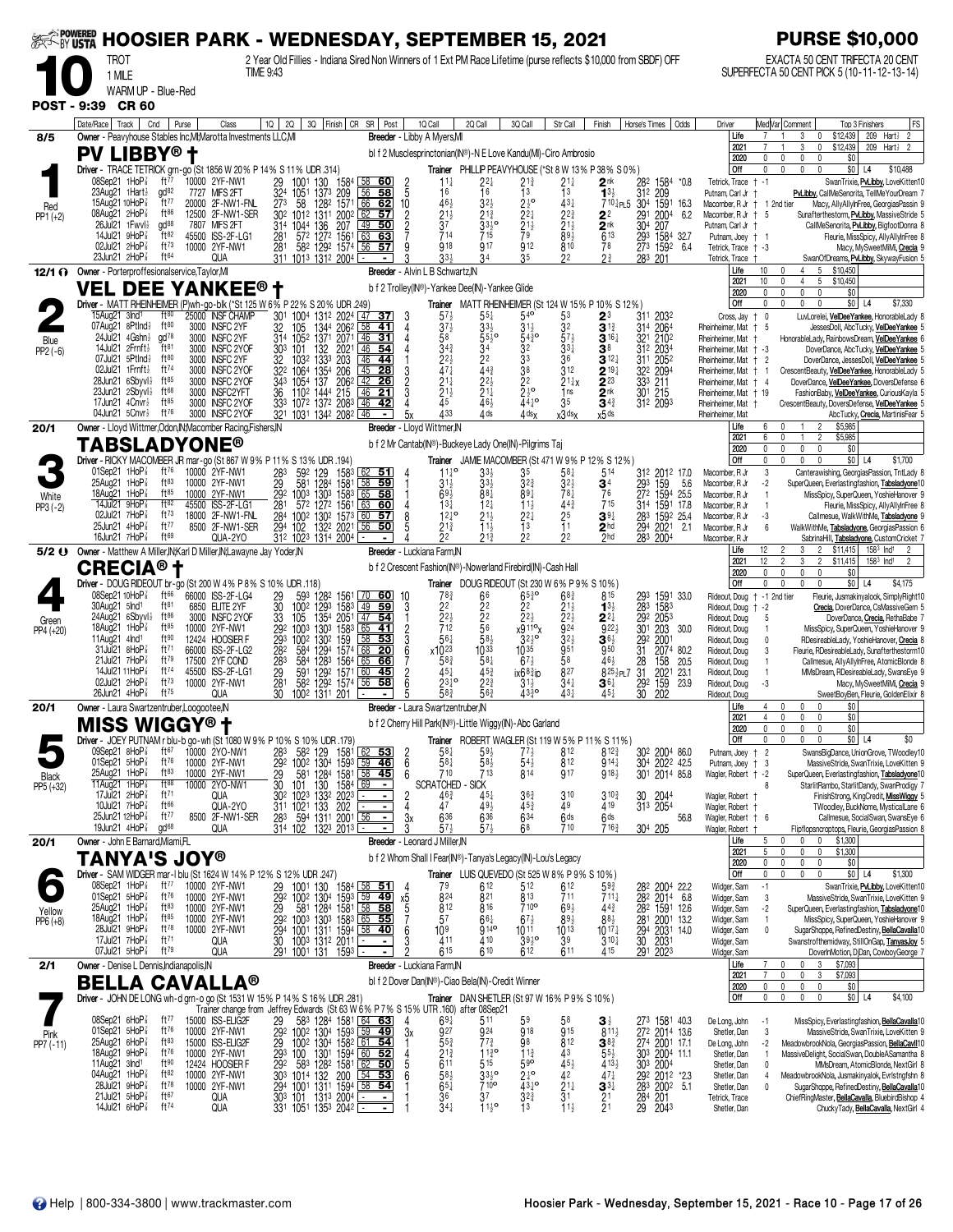| 20/1      | Owner - Brian S. Schofner, Greensburg, IN                             | Breeder - Lavon L Miller, IN |                                                        |                 |                                       |          | Life           |  |                                                 |
|-----------|-----------------------------------------------------------------------|------------------------------|--------------------------------------------------------|-----------------|---------------------------------------|----------|----------------|--|-------------------------------------------------|
|           | <b>MOM CHECKED OUT®</b>                                               |                              | b f 2 Dover Dan(IN®)-Czech It Out(IN)-Explosive Matter |                 |                                       |          | 2021<br>2020   |  |                                                 |
|           | Driver - JAMES YODER d grn-gra-wh (St 388 W 16% P 12% S 12% UDR .267) |                              | Trainer RAYMOND ALLEN (*St 15 W 0% P 7% S 0%)          |                 |                                       |          |                |  |                                                 |
|           | ft75<br>18Aug21 4HoP<br>QUA                                           | 284 584 129 1573 L           |                                                        |                 | 621                                   | 304 2014 | Yoder, James   |  | Fleurie, AmericanFashion, Chake 7               |
|           | 11Aug21 5HoP <sup>3</sup><br>ft88<br>10000 2YF-NW1                    | 282 581 1282 1581            | 8 <sub>ds</sub><br>x8 <sup>ds</sup> x                  | 8 <sub>ds</sub> | 8 <sub>ds</sub><br>x8 <sup>ds</sup> x | -26.6    | Cross, Jay     |  | Jusmakinyalook, Everlastingfashion, RethaBabe 8 |
| Gray      | ft69<br>04Aug21 6HoP<br>QUA                                           | 294 1002 1311 1592 -         |                                                        |                 | 473                                   | 294 201  | Taylor, Robert |  | Macy, SwansEye, Justathriller 7                 |
| PP8 (-31) | 28Jul21 6HoP<br>ft78<br>QUA                                           | 594 1303 1582 L<br>294       | 536<br>x4 <sup>8</sup>                                 | 536             | 5393                                  | 282 2061 | Taylor, Robert |  | MeadowbrookNola, YoshieHanover, PondaDetctv 6   |
|           | 14Jul21 11HoP<br>ft74<br>45500 ISS-2F-LG1                             | 591 1292 1571 60<br>29.      | 935<br>930                                             | 9 ds            | 9 <sub>ds</sub><br>.g ds              |          | Eash, Don      |  | MMsDream, RDesireableLady, SwansEye 9           |
|           | 16Jun21 $2H$ o $P_8^7$<br>ft69<br>QUA                                 | 2001<br>293 100 131          | 611<br>68                                              | 681             | 611<br>$66\frac{3}{4}$                | 294 2022 | Taylor, Robert |  | GlobalDesignS, RockabyeFashion, MissGCantab 6   |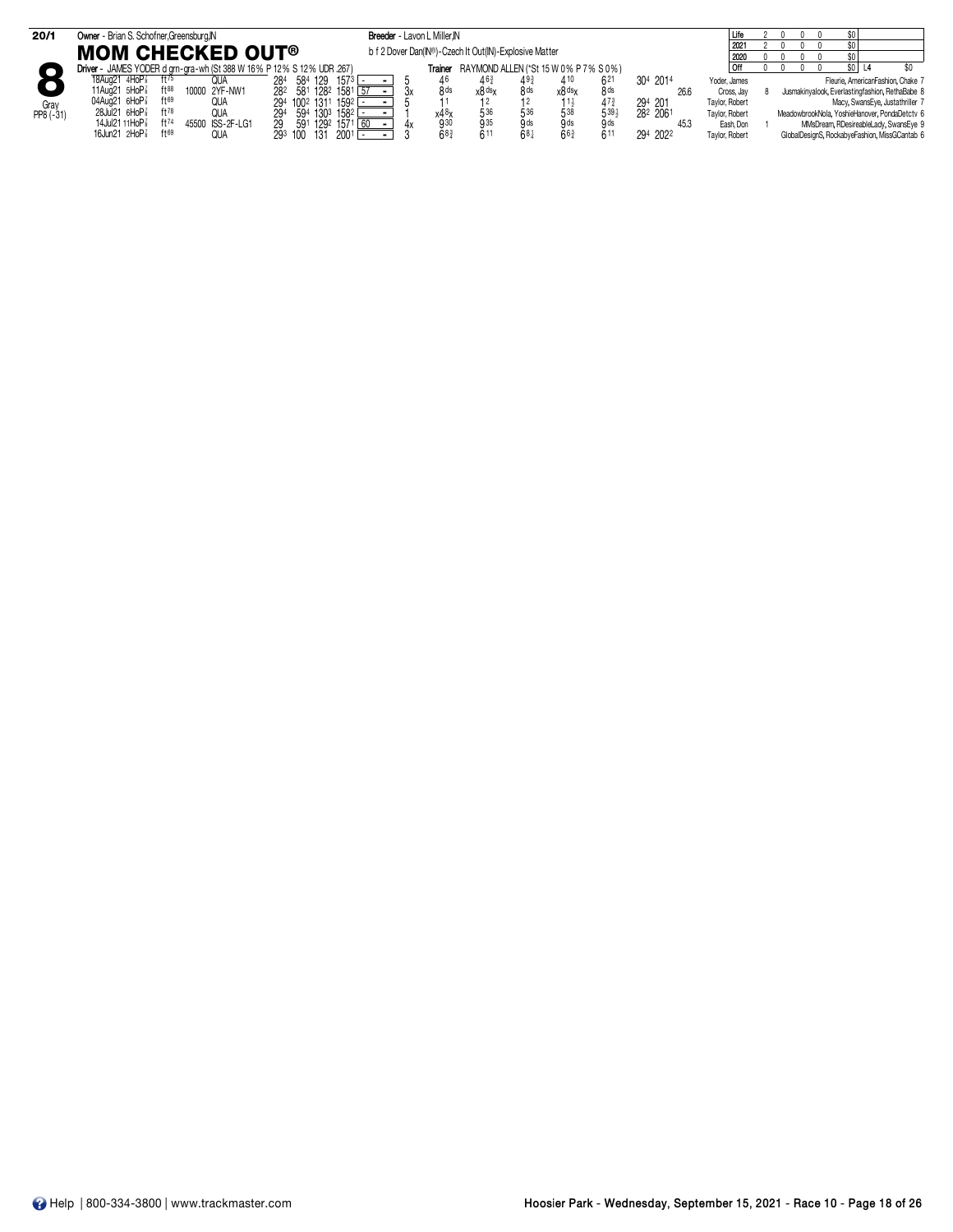| <b>EXAMPOWERED</b>              |                                                                                                          |                                      | <b>HOOSIER PARK - WEDNESDAY, SEPTEMBER 15, 2021</b>                                                                                                                                          |                                                                                                |                                                                                 |                                                                                                                        | <b>PURSE \$9,000</b>                                                                                                                                     |                                                                             |
|---------------------------------|----------------------------------------------------------------------------------------------------------|--------------------------------------|----------------------------------------------------------------------------------------------------------------------------------------------------------------------------------------------|------------------------------------------------------------------------------------------------|---------------------------------------------------------------------------------|------------------------------------------------------------------------------------------------------------------------|----------------------------------------------------------------------------------------------------------------------------------------------------------|-----------------------------------------------------------------------------|
|                                 | <b>TROT</b>                                                                                              |                                      | Trackmaster Classification Rating of 74.5 (IS & FM 75.5) or Lower AE: N/W of 1 Ext PM Race or \$6,500 Lifetime<br>NO. 10 STARTS FROM 2ND TIER NO COUPLED ENTRIES (IHRC RULES) OFF TIME 10:04 |                                                                                                |                                                                                 |                                                                                                                        | EXACTA 50 CENT TRIFECTA 20 CENT<br>SUPERFECTA 50 CENT PICK 4 (11-12-13-14)                                                                               |                                                                             |
|                                 | 1 MILE<br>WARM UP - Light Blue                                                                           |                                      |                                                                                                                                                                                              |                                                                                                |                                                                                 |                                                                                                                        |                                                                                                                                                          |                                                                             |
|                                 | POST - 10:00 CR 73                                                                                       |                                      |                                                                                                                                                                                              |                                                                                                |                                                                                 |                                                                                                                        |                                                                                                                                                          |                                                                             |
|                                 | Date/Race   Track  <br>Cnd<br>20/1 ? Owner - Kristi L O'Mara, Greenville, OH                             | Purse<br>Class                       | $1Q$   2Q  <br>3Q Finish CR SR Post                                                                                                                                                          | 1Q Call<br>2Q Call<br>Breeder - Karl Dean Miller.IN                                            | 3Q Call<br>Str Call                                                             | Finish<br>Horse's Times  <br>Odds                                                                                      | Med Var  Comment<br>Driver<br>Top 3 Finishers<br>\$19,450<br>Life<br>45<br>3<br>3<br>$\overline{4}$                                                      | FS<br>158 HoP <sup>3</sup> 3                                                |
|                                 | <b>BUBBLES N SUDS® †(L)</b>                                                                              |                                      |                                                                                                                                                                                              | ch m 4 Guccio(IN®)-Lady Lois(IN)-Conway Hall                                                   |                                                                                 |                                                                                                                        | \$1,365<br>2021<br>9<br>$\overline{2}$<br>$\mathbf{0}$<br>22<br>3<br>\$10,750<br>158<br>2020<br>$\overline{2}$                                           | HoP <sub>8</sub><br>-3                                                      |
|                                 | Driver - ANDY SHETLER r blu-gra (St 367 W 9% P 9% S 11% UDR .177)                                        |                                      |                                                                                                                                                                                              |                                                                                                | Trainer DAN O'MARA (*St 176 W 18% P 9% S 11%)                                   |                                                                                                                        | Off<br>\$0<br>$\overline{2}$<br>0<br>$\mathbf 0$<br>$\mathbf{0}$<br>L4                                                                                   | \$485                                                                       |
|                                 | 06Sep21 7VnWrt2 gd77<br>$25$ Aug $21$ 13HoP $\frac{7}{8}$<br>ft $^{75}$                                  | 1000 21NW3000CD<br>8500 N1/TM-73.5   | 313 1023 1342 2062<br>63 63<br>583<br>1273 1562 74 57<br>283                                                                                                                                 | 3330<br>35<br>611<br>$65\frac{1}{2}$<br>6                                                      | $22^{\circ}$<br>$2\frac{1}{2}$<br>$78\frac{3}{4}$<br>611                        | $2^{11}$<br>314 2063<br>30<br>$6^{14\frac{3}{4}}$<br>1592 58.1                                                         | Rideout, Doug +L<br>DenverDeal, BubblesNSuds, SambaGal<br>Bates, Brandon +L -2<br>IdealJesse, IvanaVinalot, KatieDoodleDandy 8                           |                                                                             |
| Red<br>PP1 (+2)                 | 20Aug21 12Green 3 gd <sup>85</sup><br>12Aug21 15Urbna <sup>1</sup> sy <sup>75</sup>                      | 2000 SIGSERIES<br>1500 NW500021      | 1593 81<br>$\overline{29}$ <sup>3</sup><br>1004 131<br>-64<br>201<br>7457<br>31<br>594<br>1293                                                                                               | $55\frac{1}{4}$<br>551<br>$57\frac{1}{2}$<br>514                                               | 56<br>412<br>522<br>521                                                         | $31^2$ 203 <sup>3</sup><br>420<br>518<br>303 2043                                                                      | 9.6<br>Cisco, Scott +L<br>TeamJesse, RiverdancingDiva, Lionlmage 5<br>5.1<br>Nisonger, Jeffre +L<br>UpFrontCorbin, SultanOfCash, NorthernAshlee 6        |                                                                             |
| HR: 62.20                       | 04Aug21 6Wapak 3 gd <sup>79</sup><br>28Jul21 12HoP <sup>3</sup><br>$ft^{78}$                             | 800 MAIDEN<br>8500 NW1/TM-73         | 204<br>1561<br>32<br>28<br>103<br>574<br>$134$<br>$1264$<br>61<br>-58<br>73<br>61                                                                                                            | 24<br>$\bar{6}83$<br>88 <sub>1</sub>                                                           | 21<br>$2\frac{3}{4}$<br>713<br>712                                              | $\frac{30}{294}$<br>$\frac{2}{7}^{1}_{13\frac{3}{4}}$<br>2041<br>159                                                   | *0.8<br>SilverStarTyson, BubblesNSuds, MyPalMeagan 5<br>Nisonger, Jeffre +L<br>42.3<br>Miller, Lewayne +L 0<br>JSMissEmma, SwansMaid, DcQueenOfHearts 8  |                                                                             |
|                                 | ft82<br>14Jul21 3HoP <sup>7</sup><br>$\alpha$ d <sup>74</sup><br>30Jun21 10HoP                           | 8500 NW1/TM-73<br>8500 NW1/TM-73     | 281<br>581<br>1291<br>1584<br>63<br>-58<br>63<br>293<br>1001<br>45                                                                                                                           | $2\frac{1}{4}$ <sup>o</sup><br>$21\frac{1}{2}$<br>$21\frac{3}{4}$<br>$21\frac{3}{4}$           | 421<br>$44\frac{3}{4}$<br>453<br>5 <sup>9</sup>                                 | 30<br>441<br>1593<br>7184<br>312 2023                                                                                  | 3.0<br>Tetrick, Trace +L 1<br>JSMissAshley, SmileHighJesse, MEPowerHouse 8<br>5.6<br>Shetler, Andy †L 2<br>DontBeaJailbird, SimplySouthern, Merciimeme 8 |                                                                             |
|                                 | 19Jun21 4HoP <sup>3</sup><br>ft81<br>ft69<br>16Jun21 $2H$ o $P_8^7$                                      | 8000 NW1/TM<br><b>QUA</b>            | 130 159<br>127 <sup>3</sup> 157<br>$\overline{73}$<br>282<br>59<br>61<br>293 100<br>131<br>2001<br>$\blacksquare$                                                                            | $21\frac{1}{2}$ <sup>o</sup><br>33}<br>13<br>12<br>5                                           | 613<br>37<br>$11\frac{1}{2}$<br>11 <sup>3</sup>                                 | $6^{13\frac{1}{4}}$<br>303 1593 56.9<br>42<br>293 2003                                                                 | Shetler, Andy †L 3<br>InquiringMind, LoveOfPrayers, HighIntensity 9<br>GlobalDesignS, RockabyeFashion, MissGCantab 6<br>Shetler, Andy †L                 |                                                                             |
| 8/1                             | Owner - Trent Stohler Stable Inc, Markelville, IN; Benjamin Graber, Woodburn, IN                         |                                      |                                                                                                                                                                                              | Breeder - Trent Stohler Stable Inc & Benjamin Graber, IN                                       |                                                                                 |                                                                                                                        | 23<br>\$26,045<br>Life<br>4<br>$\mathfrak{D}$<br>$\overline{4}$                                                                                          | 157 HoP <sup>2</sup> 3                                                      |
|                                 | HIGH INTENSITY (L)                                                                                       |                                      |                                                                                                                                                                                              | br g 3 Creatine(PA®)-Little River Dance(IN)-Angus Hall                                         |                                                                                 |                                                                                                                        | 2021<br>18<br>3<br>\$23,045<br>157<br>2<br>4<br>2020<br>5<br>0<br>0<br>\$3,000                                                                           | $HoP8$ 3<br>1593 HoP <sup>7</sup><br>$\overline{2}$                         |
|                                 | Driver - RICK PLANO blu-I blu-wh (St 333 W 9% P 11% S 12% UDR .191)<br>08Sep21 3HoP <sup>7</sup><br>ft77 | 8500 N1/TM-73.5                      | 27 <sup>4</sup><br>583<br>1283 1564<br>68                                                                                                                                                    | $57\frac{3}{4}$ <sup>o</sup><br>77‡                                                            | <b>Trainer</b> TRENT STOHLER (St 276 W 14% P 17% S 13%)<br>$65\frac{3}{4}$      | $43\frac{1}{2}$                                                                                                        | Off<br>\$2,125<br>3<br>0<br>$\mathbf{1}$<br>0<br>L4<br>LoveOfPrayers, KeithBourbon, HighlyAcclaimed 9<br>De Long, John L -1                              | \$5,355                                                                     |
| Blue                            | 01Sep21 3HoP<br>ft76<br>$ft^{83}$<br>$25$ Aua $21$ $3$ HoP $\frac{7}{8}$                                 | 8500 N1/TM-73.5<br>8500 N1/TM-73.5   | $\frac{72}{75}$<br>59<br>1273 1553<br>$\overline{72}$<br>282<br>282<br>581<br>1281 157<br>69<br>68                                                                                           | $\frac{3}{6}$<br>$68\frac{3}{4}$ <sup>o</sup><br>79}<br>5<br>2 <sup>2</sup><br>$21\frac{3}{4}$ | $75\frac{1}{2}$ <sup>o</sup><br>711<br>711<br>32<br>$3^{13}$                    | 274 1572 5.4<br>272 1571 17.9<br>78<br>282 157<br>$\mathbf{1}^{\frac{3}{4}}$                                           | De Long, John L 3<br>DcAnna, DcQueenOfHearts, TwiceTheFool<br>3.4<br>De Long, John L -2<br>HighIntensity, HighlyAcclaimed, DontBeaJailbrd 9              |                                                                             |
| PP2 (-6)<br>HR: 70.70           | 14Aug21 2HoP<br>ft <sup>71</sup><br>08Aug21 12HoP <sup>3</sup><br>$ft^{78}$                              | QUA<br>8500 NW1/TM-73                | 29<br>128 1551<br>1293 1582<br>582<br>283<br>584<br>7367                                                                                                                                     | 3<br>$\frac{56}{45}$<br>$57\frac{3}{4}$<br>47 <sub>7</sub>                                     | $56\frac{3}{4}$<br>$x_{54}^{510}x$<br>$\tilde{4}3$                              | 630<br>31 <sup>4</sup><br>2011<br>$52\frac{1}{2}$<br>283<br>1584                                                       | De Long, John †L<br>SimplySwan, SirJesse, WorthYourWhile 7<br>6.0<br>MassiveGirl, YankeeStrong, DryCreekStalker 6<br>De Long, John L 5                   |                                                                             |
|                                 | ft70<br>04Aug21 14HoP3<br>28Jul21 1HoP <sup>3</sup><br>$ft^{86}$                                         | 8500 NW1/TM-73<br>8500 NW1/TM-73     | 282<br>574 1283 1574<br>68<br>  71<br>293<br>1002<br>1302 1582<br>69<br>61                                                                                                                   | $3^{73}$<br>$\overline{2}$<br>311<br>8<br>$57\frac{3}{4}$<br>$67\frac{1}{2}$                   | 34 <sup>1</sup><br>32<br>$43\frac{3}{4}$<br>$43^{10}$                           | 284<br>$2^2$<br>1581<br>433<br>159                                                                                     | 3.0<br>De Long, John L 4<br>YankeeStrong, Highlntensity, SmileHighJesse10<br>5.1<br>De Long, John L 0<br>FoxValleyBritzka, GeneralTso, YankeeStrong 8    |                                                                             |
|                                 | ft72<br>21Jul21 9HoP <sup>3</sup><br>$ft^{74}$<br>14Jul21 14HoP <sup>3</sup>                             | 8500 NW1/TM-73                       | 70<br>28<br>58<br>1292 1572<br>65<br>$\sqrt{70}$                                                                                                                                             | $57\frac{3}{4}$ <sup>o</sup><br>45 <sup>3</sup><br>4610<br>440                                 | 110<br>1 <sup>1</sup><br>$44^{10}$<br>45,                                       | $\frac{28}{284}$<br>1581<br>$34\frac{1}{4}$                                                                            | *2.0<br>De Long, John L 1<br>GeneralTso, FoxValleyBritzka, HighIntensity 9                                                                               |                                                                             |
|                                 | 07Jul21 13HoP <sup>3</sup><br>$SV^{73}$                                                                  | 8500 NW1/TM-73<br>8500 NW1/TM-73     | 282<br>58<br>1273 1563<br>68<br>28<br>573 1272 1572 71<br>61                                                                                                                                 | 471<br>441                                                                                     | x11 <sup>1</sup> <sup>o</sup> x<br>810                                          | 292<br>56<br>1574<br>$68\frac{1}{2}$ po8<br>313 159                                                                    | 3.2<br>De Long, John L 1<br>BluStarz, LoveOfPrayers, JjDaBoss10<br>5.4<br>De Long, John<br>DontBeaJailbird, SwansMaid, Willamette10                      |                                                                             |
| 7/2                             | Owner - Joseph W Putnam, Pendleton, IN; Deborah A Brown, Carmel, IN<br><b>SWAN'S MAID®</b>               |                                      |                                                                                                                                                                                              | <b>Breeder</b> - Steven E Mast.IN<br>br f 3 Swan For All(IN®)-Barmaid(IN)-Cantab Hall          |                                                                                 |                                                                                                                        | 28<br>\$35,972<br>Life<br>6<br>3<br>18<br>$\overline{2}$<br>2021<br>6<br>0<br>\$32,382                                                                   | 156 <sup>1</sup> HoP <sup>2</sup> <sub>8</sub> 3<br>1561 HoP <sup>3</sup> 3 |
|                                 |                                                                                                          |                                      | Driver - JOEY PUTNAM r blu-b go-wh (St 1080 W 9% P 10% S 10% UDR .179)                                                                                                                       | Trainer                                                                                        | JOE PUTNAM (St 352 W 16% P 14% S 9%)                                            |                                                                                                                        | 10<br>$\mathbf{0}$<br>\$3,590<br>2020<br>$\mathbf{1}$<br>  Off<br>0<br>0<br>\$2,125<br>L4<br>2                                                           | \$892                                                                       |
|                                 | 01Sep21 3HoP <sup>3</sup><br>ft $76$<br>ft75<br>25Aug21 13HoP <sup>3</sup>                               | 8500 N1/TM-73.5<br>8500 N1/TM-73.5   | 59<br>282<br>1273 1553<br>75<br>-78<br>583<br>283<br>1273 1562<br>  74<br>46                                                                                                                 | 5 <sup>7</sup><br>$57\frac{1}{2}$<br>3<br>835<br>830<br>x3x                                    | $58\frac{1}{4}$<br>56<br>827<br>827                                             | 43,<br>1561<br>27<br>8261<br>283<br>2013                                                                               | 8.4<br>3<br>Putnam, Joey<br>DcAnna, DcQueenOfHearts, TwiceTheFool 9<br>3.7<br>Putnam, Joey<br>-2<br>IdealJesse, IvanaVinalot, KatieDoodleDandy 8         |                                                                             |
| White<br>PP3 (-2)               | 15Aug21 6HoP <sup>3</sup><br>ft77<br>04Aug21 10HoP <sup>3</sup><br>ft70                                  | 8500 NW1/TM 74<br>17500 ISS-ELIG3F   | 1281 1564<br>$\frac{72}{82}$<br>281<br>583<br>71<br>272<br>583<br>1282 1554<br>72                                                                                                            | $\frac{58}{711}$<br>45<br>711                                                                  | 33 <sub>4</sub> <sup>3</sup><br>43<br>771<br>$76\frac{3}{4}$                    | 281 1571 41<br>274 1573 241<br>$52\frac{1}{2}$ DH<br>$78\frac{3}{4}$                                                   | Putnam, Joey<br>BrookviewBluto, IdealJesse, MassiveGirl 9<br>$\overline{1}$<br>DewtifulsGrace, JustaHintofSpice, SisterJean 7<br>Putnam, Joey<br>4       |                                                                             |
| HR: 75.37                       | $ft^{78}$<br>28Jul21 12HoP <sup>3</sup><br>21Jul21 13HoP <sup>3</sup><br>ft68                            | 8500 NW1/TM-73<br>8500 NW1/TM-73     | 574 1264 1561<br><u>  73</u><br>76<br>28<br>$\sqrt{73}$<br>274<br>564<br><u>76</u>                                                                                                           | $56\frac{1}{4}$<br>$33\frac{1}{2}$<br>8<br>44<br>453                                           | $3^{2}$<br>$3^{210}$<br>5330                                                    | 29<br>28<br>28 <sup>4</sup><br>1561<br>$2^{\frac{1}{4}}$<br>1561<br>$\mathbf{1}_{2}^{1}$                               | 5.2<br>Putnam, Joey<br>0<br>JSMissEmma, SwansMaid, DcQueenOfHearts 8<br>5.8<br>SwansMaid, LoveOfPrayers, DryCreekStalker 9<br>Putnam, Joey               |                                                                             |
|                                 | ft74<br>14Jul21 14HoP <sup>3</sup><br>07Jul21 13HoP <sup>7</sup><br>SV <sup>73</sup>                     | 8500 NW1/TM-73<br>8500 NW1/TM-73     | 127 <sup>2</sup> 1561<br>127 <sup>3</sup> 1563<br>282<br>58<br>68<br>70<br>28<br>573 1272 1572 11<br>69                                                                                      | 58<br>$55\frac{3}{4}$<br>817<br>813                                                            | $2\frac{1}{3}$<br>553<br>$56^{10}$<br>$45\frac{1}{4}$<br>i76‡                   | $45\frac{1}{4}$<br>1573<br>284                                                                                         | *1.7<br>Putnam, Joey<br>BluStarz, LoveOfPrayers, JiDaBoss10<br>DontBeaJailbird, SwansMaid, Willamette10                                                  |                                                                             |
|                                 | 23Jun21 11HoP <sup>7</sup><br>ft72<br>16Jun21 12HoP <sup>7</sup><br>$ft^{68}$                            | 12500 ISS-ELIG3F<br>12500 ISS-ELIG3F | 29<br>28<br>1274 1564<br>$\sqrt{75}$<br>583<br>70<br>1273 1553<br>58<br><b>175</b>                                                                                                           | 794<br>793<br>g<br>57<br>57                                                                    | $87\frac{1}{2}$<br>$78^{30}_{4}$<br>$571$ °<br>681                              | $2^{\frac{1}{4}}$<br>1572 17.5<br>883<br>284<br>1582 14.8<br>793<br>283 1573                                           | Putnam, Joey<br>SisterJean, CindyTheGreat, DcQueenOfHearts 9<br>Putnam, Joey<br>5<br>4.1<br>$\overline{\phantom{a}}$                                     |                                                                             |
| 20/1                            | Owner - Judith N Lunsford, Burgin, KY, Michael R Bishop, Nicholasville, KY                               |                                      |                                                                                                                                                                                              | <b>Breeder</b> - Judith N Lunsford & Michael R Bishop, KY                                      |                                                                                 |                                                                                                                        | SisterJean, GucciosLady, NoParkingZone 7<br>Putnam, Joey<br>25<br>$\overline{2}$<br>Life<br>$\mathbf 0$<br>\$19,605                                      | 2011 HoP <sup>2</sup> 2                                                     |
|                                 | SIMPLY SOUTHERN® t                                                                                       |                                      |                                                                                                                                                                                              | b g 3 Abc Garland(IN®)-Donven Fury(KY)-Incredible Abe                                          |                                                                                 |                                                                                                                        | 15<br>0<br>\$3,025<br>2021<br>0<br>10<br>$\mathbf 0$<br>\$16,580<br>2020<br>$\mathbf{1}$                                                                 | 201 <sup>1</sup> HoP <sup>2</sup> <sub>8</sub> 2                            |
|                                 | 08Sep2114HoP <sup>7</sup><br>ft $66$                                                                     | 8500 N1/TM-73.5                      | Driver - BRANDON BATES pur-wh-k grn (St 1409 W 12% P 15% S 12% UDR .243)<br>584<br>274<br>1574 70<br><u>60</u>                                                                               | 916<br>912<br>6                                                                                | Trainer HENRY LUNSFORD (St 172 W 6% P 5% S 11%)<br>$8^{7.3}$<br>$85\frac{3}{4}$ | $85\frac{1}{4}$<br>1584 21.5<br>281                                                                                    | Off<br>\$7,315<br>6<br>$\mathbf{1}$<br>$\overline{1}$<br>$\mathbf 0$<br>L4<br>NadaVolo, SecretAngelGirl, SpiceltUp10<br>Bates, Brandon + -1              | \$500                                                                       |
|                                 | 01Sep21 13HoP<br>ft65<br>$ft^{83}$<br>$25$ Aug21 $3$ HoP $\frac{7}{8}$                                   | 10000 N1/TM-73.5<br>8500 N1/TM-73.5  | 129<br>129<br>$\sqrt{71}$<br>65<br>283<br>59<br>1574<br>1281<br>69<br>282<br>581<br>63<br>157                                                                                                | 814<br>811<br>6<br>$5^{7}$<br>56 <sup>3</sup>                                                  | $66\frac{3}{4}$<br>$64\frac{1}{4}$<br>66<br>65                                  | 281 1583 36.3<br>$54\frac{1}{2}$<br>1581 53.2<br>86                                                                    | Bates, Brandon + 3<br>DryCreekStalker, DontBeaJailbird, FxVIIyBrtzk 9<br>Deaton, Elliott + -2<br>HighIntensity, HighIyAcclaimed, DontBeaJailbrd 9        |                                                                             |
| Green<br>PP4 (+20)<br>HR: 63.50 | ft77<br>15Aug21 $6H_0P_8^7$<br>ft86<br>28Jul21<br>$1H$ o $P_8^7$                                         | 8500 NW1/TM 74<br>8500 NW1/TM-73     | 281<br>583<br>1281<br>1564<br>$\sqrt{72}$<br>61<br>69<br>1002 1302 1582<br>52<br>293                                                                                                         | 915<br>811<br>712<br>710                                                                       | 993<br>88}<br>$77\frac{3}{4}$<br>$76\frac{1}{4}$ <sup>o</sup>                   | 284<br>292<br>1591<br>$912\frac{1}{2}$<br>38.6<br>712 <sub>1</sub><br>291<br>2004 47.0                                 | Widger, Sam + 1<br>BrookviewBluto, IdealJesse, MassiveGirl 9<br>Tetrick, Trace + 0<br>FoxValleyBritzka, GeneralTso, YankeeStrong 8                       |                                                                             |
|                                 | ft82<br>14Jul21 7HoP<br>07Jul21 3HoP <sup>3</sup><br>$ft^{84}$                                           | 8500 NW1/TM-73<br>8500 NW1/TM-73     | 28<br>581<br>1291 1573 71 54<br>293<br>592 1292 200<br> 70<br>29                                                                                                                             | 561<br>56<br>$55\frac{1}{4}$<br>$56\frac{1}{2}$                                                | $2^{10}$<br>65<br>x917x<br>$x89\frac{1}{2}x$                                    | $714\frac{3}{7}$<br>312 2003 30.3<br>x9 <sup>283</sup> <sub>DQ</sub> 1 34 <sup>3</sup> 2054 15.8                       | BrookviewBluto, CocoDLascito, DcQueenOfHerts 9<br>Tetrick, Trace † 1<br>Merciimeme, JSMissAshley, GeneralTso10<br>Bates, Brandon † 2                     |                                                                             |
|                                 | 30Jun21 10HoP <sup>3</sup><br>gd <sup>74</sup><br>$ft^{81}$<br>19Jun21 $4HOP\frac{7}{8}$                 | 8500 NW1/TM-73                       | 293<br>1001 130 159<br><u>ಂತ</u><br>28 <sup>2</sup>                                                                                                                                          | $3^{3}_{4}$<br>563                                                                             | $15^{3}$<br>512<br>49                                                           | $2\frac{1}{2}$<br>512 <sup>3</sup>                                                                                     | Tetrick, Trace<br>DontBeaJailbird, SimplySouthern, Merciimeme 8                                                                                          |                                                                             |
|                                 | $ft^{82}$<br>11Jun21 $8HOP\frac{7}{8}$                                                                   | 8000 NW1/TM<br>8000 NW1/TM           | 59 1273 157 73 61<br>581 1273 1562 70 59<br>283                                                                                                                                              | $5^{7}$<br>46<br>441                                                                           | <i>i</i> 5∘<br>710                                                              | 29 159 4.9<br>301 1593 42.7<br>303 1591 22.4<br>813 <sup>3</sup>                                                       | Tetrick, Trace   3<br>InquiringMind, LoveOfPrayers, HighIntensity 9<br>Tetrick, Trace<br>SecretAngelGirl, SmileHighJesse, StyleAndSpd10<br>$+ -1$        |                                                                             |
| 20/1                            | Owner - Heather E Haimes, Sturgis, MS<br><b>R FROMOUTACHERRY®</b>                                        |                                      |                                                                                                                                                                                              | Breeder - Raymond Raber, IN<br>br h 4 Cherry Hill Park(IN®)-Fromoutagrace(IN)-Conway Hall      |                                                                                 |                                                                                                                        | 59<br>\$90,120<br>Life<br>6<br>6<br>$\mathbf{1}$<br>2021<br>23<br>\$6,740<br>0<br>0                                                                      | $155^4$ HoP <sup>2</sup> 3<br>157 <sup>2</sup> Mea <sup>§</sup> 4           |
|                                 | Driver - RICKY MACOMBER JR mar-go (St 867 W 9% P 11%                                                     |                                      | S 13% UDR 194)                                                                                                                                                                               |                                                                                                | Trainer TERRY HAIMES (St 84 W 8% P 8% S 2%)                                     |                                                                                                                        | 2020<br>22<br>$\overline{4}$<br>$\mathbf 0$<br>\$19,880<br>  Off<br>U<br>\$5,750<br>R<br>$\mathbf 0$<br>L4                                               | 1554 HoP <sup>3</sup> 3<br>\$1,480                                          |
|                                 | 08Sep21 3HoP <sup>3</sup><br>ft77<br>01Sep21 13HoP <sup>3</sup><br>ft65                                  | 8500 N1/TM-73.5<br>10000 N1/TM-73.5  | 583 1283 1564<br>59 129 1574<br>274<br><u> 72 </u><br><u>63</u><br>283                                                                                                                       | $45\frac{1}{2}$<br>$\frac{2}{7}$<br>65∛<br>$12\frac{1}{2}$<br>11 <sup>3</sup>                  | $65\frac{1}{2}$<br>$76\frac{1}{4}$<br>1 <sup>3</sup><br>$1\frac{3}{4}$          | $76\frac{3}{4}$<br>1581 15.6<br>283<br>$4^{2^{3}}$                                                                     | LoveOfPrayers, KeithBourbon, HighlyAcclaimed 9<br>Widger, Sam<br>-1<br>DryCreekStalker, DontBeaJailbird, FxVIIyBrtzk 9<br>Widger, Sam<br>3               |                                                                             |
| <b>Black</b>                    | 25Aug21 3HoP <sup>3</sup><br>$ft^{83}$<br>15Aug21 6HoP <sup>3</sup><br>ft77                              | 8500 N1/TM-73.5<br>8500 NW1/TM 74    | 39 129 1574 71 67<br>581 1281 157 69 65<br>583 1281 1564 72 68<br>$\overline{28}$ <sup>2</sup><br>281                                                                                        | $\frac{3}{2}$<br>$3^{3\frac{1}{2}}$<br>$3^{3}_{4}$<br>$45\frac{5}{4}$<br>$55\frac{3}{4}$       | 44<br>44<br>$66\frac{1}{2}$<br>76                                               | 29 <sup>2</sup> 158 <sup>2</sup> 7.8<br>28 <sup>4</sup> 157 <sup>4</sup> 2.9<br>44<br>$74\frac{1}{2}$<br>281 1573 36.3 | Widger, Sam<br>$-2$<br>HighIntensity, HighIyAcclaimed, DontBeaJailbrd 9<br>Cross, Jay<br>BrookviewBluto, IdealJesse, MassiveGirl 9<br>$\mathbf{1}$       |                                                                             |
| PP5 (+32)<br>HR: 69.86          | ft82<br>11Aug21 12HoP <sup>3</sup><br>04Aug21 14HoP <sup>3</sup><br>ft70                                 | 8500 NW1/TM-73<br>8500 NW1/TM-73     | 582 1281 1572 73 67<br>574 1283 1574 71 67<br>284<br>$\overline{28}$ <sup>2</sup>                                                                                                            | 45<br>$45\frac{3}{4}$<br>16 <sub>1</sub><br>$14\frac{3}{4}$                                    | $\overline{55}$<br>661<br>$11\frac{3}{4}$                                       | $69\frac{1}{4}$<br>$\begin{array}{c} 30 \\ 30 \end{array}$<br>1591 17.2<br>$158^3$ *2.3<br>44                          | Ferguson, Bradle<br>BrookviewBluto, DcQueenOfHearts, Alloutaflight 9<br>8<br>Widger, Sam<br>YankeeStrong, HighIntensity, SmileHighJesse10<br>4           |                                                                             |
|                                 | 29Jul21 7HoP <sup>3</sup><br>ft82<br>21Jul21 13HoP <sup>3</sup><br>ft <sup>68</sup>                      | 6200 NW1000L4                        | $\sqrt{78}$<br>273<br>573 1271 1561<br>71                                                                                                                                                    | $69\frac{1}{4}$<br>6 <sup>9</sup><br>6<br>$57\frac{1}{2}$                                      | $\frac{21}{77\frac{1}{2}}$<br>$66\frac{3}{4}$<br>$43\frac{1}{4}$<br>$6^{23}$    | $63\frac{3}{4}$<br>282 157 14.9<br>42                                                                                  | Widger, Sam<br>0<br>TwiceTheFool, MaxVolo, GoldenWheel 8<br>SwansMaid, LoveOfPrayers, DryCreekStalker 9                                                  |                                                                             |
|                                 | 15Jul21 9HoP <sup>3</sup><br>$sy^{72}$                                                                   | 8500 NW1/TM-73<br>6700 NW1000L4      | 564 1272 1561 73 73<br>573 1272 1561 81 66<br>27 <sup>4</sup><br>29                                                                                                                          | $5^{51}_{917}$<br>1019                                                                         | $10^{12}$<br>$10^{12}$                                                          | 283 1563 6.3<br>292 1591 78.5<br>$914\frac{3}{4}$                                                                      | Widger, Sam<br>$\overline{1}$<br>Cross, Jay<br>7                                                                                                         | TjsTopPick, MaylXplain, DrM10                                               |
| 10/1                            | 01Jul21 12HoP <sup>3</sup><br>ft <sup>66</sup><br>Owner - John E Barnard, Miami, FL                      | 6200 NW1000L4                        | 27 <sup>1</sup><br>573 1274 156 81<br>-72                                                                                                                                                    | 561<br>66}<br>Breeder - John E Barnard,FL                                                      | $75\frac{1}{4}$<br>74 <sup>3</sup>                                              | $65\frac{1}{2}$<br>281 157                                                                                             | 59.1<br>Ferguson, Bradle<br>BluebirdRocky, SereneHall, SwanOfDreams10<br>22<br>\$21,090<br>Life<br>$\overline{2}$<br>4                                   | $157^2$ HoP <sup>2</sup> 3                                                  |
|                                 | DON'T BEA JAILBIRD® †                                                                                    |                                      |                                                                                                                                                                                              | br g 3 Jailhouse Jesse(IN®)-Dont Ya(IN)-Swan For All                                           |                                                                                 |                                                                                                                        | \$15,770<br>2021<br>14<br>3<br>1<br>$\overline{1}$<br>2020<br>8<br>0<br>\$5,320<br>$\overline{1}$                                                        | $157^2$ HoP $\frac{7}{8}$ 3<br>1591 HoP <sup>2</sup> <sub>8</sub> 2         |
|                                 | Driver - TRACE TETRICK grn-go (St 1856 W 20% P 14% S 11% UDR .314)<br>08Sep21 $3H_0P_8^T$<br>ft $77$     | 8500 N1/TM-73.5                      |                                                                                                                                                                                              | $=$ x10x                                                                                       | Trainer LUIS QUEVEDO (St 525 W 8% P 9% S 10%)<br>9 ds<br>9ds                    | 9ds                                                                                                                    | Off<br>3<br>2<br>$\mathbf{0}$<br>$\mathbf 0$<br>\$8,500<br>L4<br>$+ -1$ 2nd tier<br>LoveOfPrayers, KthBrbn, HghlyAcclmd 9<br>11.9<br>Taylor, Robert      | \$3,520                                                                     |
|                                 | 01Sep21 13HoP <sup>3</sup><br>ft65<br>25Aug21 $3HoP\frac{7}{8}$<br>$ft^{83}$                             | 10000 N1/TM-73.5<br>8500 N1/TM-73.5  | $^{274}_{283}$<br>58 <sup>3</sup> 128 <sup>3</sup> 156 <sup>4</sup> 72 -<br>59 129 1574 71 67<br>282<br>581<br>1281 157 69 66                                                                | $\frac{9}{7}$ ds<br>$\frac{9}{7}$ <sup>9<math>\frac{1}{2}</math></sup><br>5<br>914<br>8<br>912 | $45\frac{1}{4}$ <sup>o</sup><br>$32\frac{1}{4}$<br>990<br>$86\frac{3}{4}$       | 2 <sup>2</sup><br>1581 *1.2<br>281<br>$3^{3}$<br>274 1574 13.5                                                         | DryCreekStalker, DontBeaJailbird, FxVIIyBrtzk 9<br>Tetrick, Trace † 3<br>Taylor, Robert + -2<br>HighIntensity, HighlyAcclaimed, DontBeaJailbrd 9         |                                                                             |
| Yellow<br>PP6 (+8)<br>HR: 70.38 | $ft^{78}$<br>08Aug21 12HoP <sup>7</sup><br>04Aug21 12HoP <sup>3</sup><br>ft70                            | 8500 NW1/TM-73<br>8500 NW1/TM-73     | 584 1293 1582 73 -<br>571 1263 1554 71 74<br>283<br>272                                                                                                                                      | 6 <sub>ds</sub><br>6 <sup>ds</sup><br>$x_2$ 5x<br>6<br>814<br>914                              | 6 <sup>ds</sup><br>6 <sup>ds</sup><br>912<br>812                                | 6 <sup>ds</sup><br>$66\frac{3}{4}$                                                                                     | Oosting, Michael + 5<br>MassiveGirl, YankeeStrong, DryCreekStalker 6<br>6.5<br>Oosting, Michael + 4                                                      |                                                                             |
|                                 | $ft^{78}$<br>28Jul21 2HoP <sup>3</sup><br>ft74                                                           | QUA                                  | 294<br>1002 1301 1581<br>$\blacksquare$                                                                                                                                                      | 13<br>12                                                                                       | 12<br>12                                                                        | 281 1571 18.7<br>$1\frac{1}{2}$<br>1581<br>28                                                                          | VoluptuousSwan, Willamette, MassiveGirl 9<br>Taylor, Robert<br>DontBeaJailbird, Alongcamespider, Jusmaknylk 6                                            |                                                                             |
|                                 | 24Jul21 1HoP <sup>3</sup><br>21Jul21 13HoP <sup>3</sup><br>ft68                                          | QUA<br>8500 NW1/TM-73                | $\frac{30}{274}$<br>593<br>564<br>$\overline{\phantom{0}}$                                                                                                                                   | 3 <sub>ds</sub><br>3 <sub>ds</sub><br>x2x<br>ğds<br>9 <sub>ds</sub><br>χ4                      | 3 <sub>ds</sub><br>3 <sub>ds</sub><br>9 <sub>ds</sub><br>9 <sub>ds</sub>        | 3ds<br>9 <sub>ds</sub>                                                                                                 | Macomber, R Jr +<br>Aslar, RubberNeckin, DontBeaJailbird 3<br>SwansMaid, LoveOfPrayers, DryCreekStalker 9<br>12.4<br>Miller, Lewayne + 1                 |                                                                             |
|                                 | ft82<br>14Jul21 7HoP <sup>3</sup><br>07Jul21 13HoP $\frac{7}{8}$<br>$sy^{73}$                            | 8500 NW1/TM-73<br>8500 NW1/TM-73     | 28<br>1291 1573 71<br>581<br>28<br>573 1272 1572 71 70                                                                                                                                       | 9 <sub>ds</sub><br>9 <sub>ds</sub><br>x2<br>715<br>712<br>-10                                  | 9 ds<br>9 <sub>ds</sub><br>6430<br>$33\frac{1}{2}$                              | 9 <sub>ds</sub><br>29 1572 22.6<br>$\mathbf{1}^{\ddagger}$                                                             | 3.2<br>BrookviewBluto, CocoDLascito, DcQueenOfHerts 9<br>Widger, Sam † 1<br>DontBeaJailbird, SwansMaid, Willamett10<br>Widger, Sam +<br>2nd tier         |                                                                             |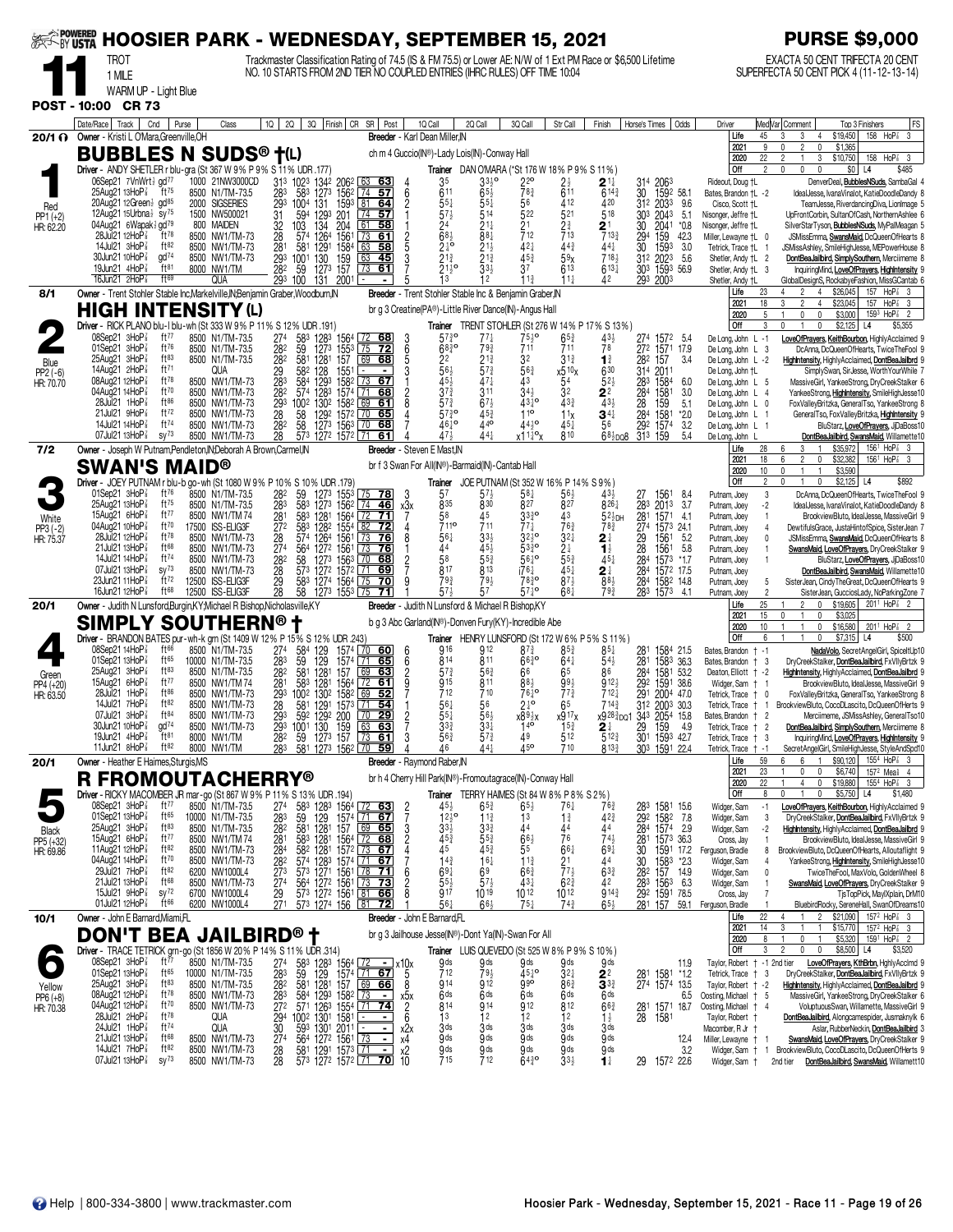|                 |                                                                                                               |                                                                                                                                 | Breeder - Kentuckiana Farms LLC, KY: Jorgen Jahre Jr, NO                                                  |                                                                                                      |                              |                                                                      |                                                                                                                                                                                                                                      |  |
|-----------------|---------------------------------------------------------------------------------------------------------------|---------------------------------------------------------------------------------------------------------------------------------|-----------------------------------------------------------------------------------------------------------|------------------------------------------------------------------------------------------------------|------------------------------|----------------------------------------------------------------------|--------------------------------------------------------------------------------------------------------------------------------------------------------------------------------------------------------------------------------------|--|
| 9/2             | Owner - Denise L Dennis, Indianapolis, IN                                                                     |                                                                                                                                 | 1574 HoP <sup>2</sup> 3<br>\$8,570<br>Life<br>2021<br>2<br>\$8,570<br>1574 HoP <sup>2</sup> 3<br>$\Omega$ |                                                                                                      |                              |                                                                      |                                                                                                                                                                                                                                      |  |
|                 | <b>NADA VOLO</b>                                                                                              |                                                                                                                                 | br f 3 Trixton(NJ®)-No I'm Not(KY)-Windsong's Legacy                                                      |                                                                                                      |                              |                                                                      | 2020<br>$\mathbf 0$<br>$\mathbf 0$<br>$\mathbf 0$<br>\$0<br>$\Omega$                                                                                                                                                                 |  |
|                 | Driver - DAN SHETLER mar-gra (St 116 W 15% P 11% S 9% UDR .241)                                               |                                                                                                                                 |                                                                                                           | Trainer DAN SHETLER (St 97 W 16% P 9% S 10%)                                                         |                              |                                                                      | Off<br>$\mathbf{1}$<br>$$2,150$ L4<br>\$6,155<br>$\overline{1}$<br>$\mathbf 0$<br>$\mathbf 0$                                                                                                                                        |  |
|                 | 08Sep21 14HoP <sup>7</sup><br>ft66<br>8500 N1/TM-73.5                                                         | 274<br>584 129<br>1574 70 67 10<br>Trainer change from Jack Gray Jr (St 96 W 16% P 18% S 14% UTR 319) after 23Aug21             | 612<br>$57\frac{3}{4}$                                                                                    | $54\frac{3}{4}$ <sup>o</sup><br>$32\frac{1}{4}$                                                      | 1 <sub>hd</sub>              | 274 1574 10.3                                                        | -1 2nd tier<br>NadaVolo, SecretAngelGirl, SpiceltUp10<br>Shetler, Dan                                                                                                                                                                |  |
| Pink            | ft90<br>23Aug21 13Lex <sup>1</sup><br>6000 NW1PMRL                                                            | 284<br>593 1292 1562 74 53                                                                                                      | $65\frac{3}{4}$ <sup>o</sup><br>$77\frac{1}{2}$<br>10                                                     | $32\frac{1}{4}$ <sup>o</sup><br>$46\frac{1}{2}$                                                      | $47\frac{3}{4}$              | 281<br>158<br>10.4                                                   | -7 2nd tier<br>SelsChoice, WoodsideEmileh, PrtyShs &<br>Stiltner, JI                                                                                                                                                                 |  |
| PP7 (-11)       | ft81<br>17Aug21 12Lex <sup>1</sup><br>5700 NW1PMRL                                                            | 1583 71 64<br>303<br>594<br>130                                                                                                 | 44<br>$45^{10}$<br>2                                                                                      | $21\frac{1}{2}$ <sup>o</sup><br>$2\frac{1}{2}$                                                       | $2^{\frac{3}{4}}$            | 283<br>1584<br>7.4                                                   | Stiltner, J II<br>$\mathbf{a}$<br>UncleEd, NadaVolo, WoodsideEmileah &                                                                                                                                                               |  |
| HR: 68.54       | ft85<br>10Aug21 3Lex <sup>1</sup><br><b>QUA</b>                                                               | $\frac{29}{30}$<br>$\frac{583}{59}$<br>1283<br>1271<br>$157^2$ $-$<br>$156^1$ $\overline{70}$ 67                                | $\frac{2}{5}$<br>26<br>86<br>25                                                                           | $\frac{24}{793}$ o<br>22                                                                             | $\frac{2}{7}$ <sup>nk</sup>  | 28<br>1572                                                           | Stiltner, J II<br>KarensLady, NadaVolo, N/a 2                                                                                                                                                                                        |  |
|                 | ft79<br>4800 NW1PMRL<br>03Aug21 11Lex <sup>1</sup><br>ft88                                                    |                                                                                                                                 | 8730                                                                                                      | 793                                                                                                  |                              | 282 1573 12.2                                                        | Stiltner, J     5<br>Simpatico, TimoKemp, TalkAtMeTurbo &                                                                                                                                                                            |  |
|                 | 26Jul21 6Lex <sup>1</sup><br>15000 KYCHAMPREP<br>18Jul21 7Lex1<br>ft78<br>5300 NW1PMRL                        | 28 <sup>2</sup><br>563<br>$\sqrt{77}$<br>152<br>24<br>282<br>$1574$ $\overline{72}$<br>63                                       | 813<br>823<br>515<br>518                                                                                  | 8 <sub>ds</sub><br>8 <sub>ds</sub><br>$\overline{5}$ <sup>7</sup><br>518                             | 862<br>56}                   | 2042 43.1<br>272 159<br>$*1.0$                                       | EmpressiveHill, Princessa, LindysDollywood 8<br>Crisler, Randy + -4<br>TornToPiecesAs, TalkAtMeTurbo, ShallIFearAll 7<br>Stiltner, J    + 8                                                                                          |  |
|                 | 11Jul21 6Lex1<br>$\alpha$ d $76$<br>4300 NW1PMRL                                                              | 125 <sup>3</sup><br>128<br>128 <sup>3</sup><br>$\frac{58}{573}$<br>$1592$ 62<br>292<br> 76                                      | 56 <sup>3</sup><br>$59\frac{1}{2}$<br>Δ                                                                   | 510<br>$\overline{45}$                                                                               | 11                           | 284 1592 26.3                                                        | Stiltner, J   + 22<br>NadaVolo, AKatNamedJody, DotcomS 8                                                                                                                                                                             |  |
|                 |                                                                                                               | Trainer change from Jeffrey Edwards (St 99 W 9% P 10% S 13% UTR 190) after 29May21                                              |                                                                                                           |                                                                                                      |                              |                                                                      |                                                                                                                                                                                                                                      |  |
|                 | 29May21 4HoP3<br>ft48<br><b>QUA</b>                                                                           | 30 <sup>3</sup> 100 <sup>4</sup> 130 158                                                                                        | 610<br>616                                                                                                | 619<br>622                                                                                           | $525\frac{1}{2}$             | 291 203<br>294 203                                                   | HighQueenAnne, Starglider, Betmetowin 6<br>Tetrick, Trace +                                                                                                                                                                          |  |
|                 | <b>QUA</b><br>19May21 4HoP <sup>3</sup><br>ft74                                                               |                                                                                                                                 | 44 <sup>3</sup><br>481                                                                                    | 59 <sub>3</sub><br>481                                                                               | 48 <sub>3</sub>              |                                                                      | SelfDistancing, Hopesndreams, RockNSandraLo 6<br>Tetrick, Trace                                                                                                                                                                      |  |
| 4/1             | Owner - Alan L White, Fountain City, IN                                                                       |                                                                                                                                 | Breeder - Alan L White.IN                                                                                 |                                                                                                      |                              |                                                                      | $157^2$ HoP <sup><math>7\overline{3}</math></sup> 3<br>Life<br>27<br>6<br>3<br>\$27,404<br>2021<br>25<br>5<br>\$25,904<br>157 <sup>2</sup> HoP <sup>2</sup> <sub>8</sub> 3<br>3<br>$\mathfrak{p}$                                    |  |
|                 | <b>KEITH BOURBON®</b> †                                                                                       |                                                                                                                                 | b g 3 Guccio(IN®)-Ultimate Red(IN)-Here Comes Herbie                                                      |                                                                                                      |                              |                                                                      | 2020<br>2<br>$\mathbf 0$<br>$\mathbf{0}$<br>\$1,500<br>2061 Ptlnd} 2<br>$\mathbf{1}$                                                                                                                                                 |  |
|                 | Driver - DOUG RIDEOUT br-go (St 200 W 4% P 8% S 10% UDR .118)                                                 |                                                                                                                                 |                                                                                                           | Trainer DOUG RIDEOUT (St 230 W 6% P 9% S 10%)                                                        |                              |                                                                      | Off<br>U<br>$\mathbf{0}$<br>$\mathbf{0}$<br>\$1,505<br>3<br>L <sub>4</sub><br>\$6,389                                                                                                                                                |  |
|                 | 08Sep21 3HoP <sup>3</sup><br>ft77<br>8500 N1/TM-73.5                                                          | 583 1283 1564 72 68<br>274                                                                                                      | 812<br>$55\frac{1}{4}$<br>6                                                                               | $43\frac{3}{4}$ <sup>o</sup>                                                                         | $2^{2}$                      | 274 1571<br>3.0                                                      | Rideout, Doug<br>$† -1$<br>LoveOfPrayers, KeithBourbon, HighlyAcclaimed 9                                                                                                                                                            |  |
|                 | 30Aug21 14Ind <sup>1</sup><br>ft81<br>5250 ELITE 3YC                                                          | 28<br>572 1261<br>1572 70 65                                                                                                    | 471<br>49<br>4                                                                                            | $2^{2\frac{1}{2}}$<br>$2^{\frac{1}{2}}$<br>$5^{\frac{1}{3}}$<br>$2^{2}$                              | $\overline{1}$ <sup>14</sup> | 304 1572                                                             | Rideout, Doug + -2<br>KeithBourbon, PilgrimsImage, CharmNCaesar 4                                                                                                                                                                    |  |
| Gray            | $\alpha$ d $\frac{77}{2}$<br>26Aug21 10Green}<br>7143 3YR FUT                                                 | 303<br>1013 1313 2003 71 40                                                                                                     | 6<br>47<br>$43\frac{1}{4}x$                                                                               | 6 <sup>ds</sup>                                                                                      | 531                          | 2064<br>3.3                                                          | Rideout, Doug<br>FireCross, MyPalSparky, MalibuKid 6                                                                                                                                                                                 |  |
| PP8 (-31)       | $ft^{85}$<br>18Aug21 $3H_0P_8^7$<br>8500 NW1/TM-74                                                            | 581 128<br>281<br>1564 74 72                                                                                                    | 451<br>$44\frac{1}{2}$                                                                                    | $2\frac{1}{2}$ <sup>o</sup><br>$2\frac{1}{2}$                                                        | 31                           | 284 1564<br>4.0                                                      | Rideout, Doug<br>Alloutaflight, IvanaVinalot, KeithBourbon 8                                                                                                                                                                         |  |
| HR: 72.10       | ft90<br>12Aug21 8Ind <sup>1</sup><br>10000 INFC CON 3<br>ft80<br>07Aug21 16Ptlnd}<br>3000 INSFC 3YC           | 2013 65 59<br>304<br>1012 1312<br>32<br>2033<br>70, 55<br>1031<br>1334                                                          | $\begin{array}{c}\n2 \\ 5 \\ 5\n\end{array}$<br>5510<br>$1\frac{1}{2}$<br>511<br>$58^{3}$                 | $\overline{12}$<br>$12\frac{1}{2}$<br>$54\frac{1}{2}$<br>54 <sup>3</sup>                             | 1 <sup>3</sup><br>$3^{2}$    | 301 2013<br>291 204                                                  | KeithBourbon, WoodsideEmery, SkywayPoet 6<br>Rideout, Doug + 13<br>YankeesAftershock, JessiesOutlawed, KethBrbn 5<br>-5                                                                                                              |  |
|                 | $ft^{78}$<br>3000 INSFC 3YOC<br>03Aug21 7Cnsv}                                                                | 314 1032 134<br>2043                                                                                                            | $\bar{5}$ ds<br>$5$ ds<br>х5                                                                              | 5ds<br>5ds                                                                                           | 5ds                          |                                                                      | Rideout, Doug<br>SouthernSwanMan, SisStarsMan, WoodsideEmry 5<br>Rideout, Doug                                                                                                                                                       |  |
|                 | ft80<br>$27$ Jul $21$ 6 Gshn $\frac{1}{2}$<br>11600 3YCMC                                                     | 1003 1314<br>30 <sup>1</sup><br>2031 71 26                                                                                      | 45<br>44                                                                                                  | 714<br>x413°                                                                                         | 7423                         | 393 2114                                                             | Rideout, Doug<br>JSHopscotch, SouthernSwanMan, MajorHooligan 7                                                                                                                                                                       |  |
|                 | 24Jul21 8Gshn}<br>$\alpha$ d $^{78}$<br>3000 INSFC 3YC                                                        | 293<br>1003 1304 2032<br>$\sqrt{70}$<br>$\blacksquare$                                                                          | 615<br>$\alpha$<br>610 <sub>x</sub>                                                                       | 6 <sub>ds</sub><br>x6 <sup>ds</sup>                                                                  | 6 <sup>ds</sup>              |                                                                      | YankeesAftershock, SisStarsMan, PilgrimsImag 6<br>Rideout, Doug                                                                                                                                                                      |  |
|                 | 19Jul21 9Sbyvl}<br>$ft^{79}$<br>3000 INSFC3YCT                                                                | 304 1013 1321 202 72<br>$\overline{71}$                                                                                         | 37<br>$3^{2^{3}}$                                                                                         | $21^{10}_{4}$<br>2 <sup>3</sup>                                                                      | $2^{11}$                     | 294 2021                                                             | Rideout, Doug<br>+ 5 2nd tier<br>NorthernRocks, KeithBourbon, VelJess 6                                                                                                                                                              |  |
| 10/1            | Owner - W J Webb.OH:Diamond D P Stbds.IN:J E Rideout.IN                                                       |                                                                                                                                 | Breeder - W R L Stables.IN                                                                                |                                                                                                      |                              |                                                                      | \$64,975<br>$156^3$ Ind <sup>1</sup><br>Life<br>30<br>12<br>$\overline{4}$<br>3<br>$\overline{4}$                                                                                                                                    |  |
|                 | <b>HERES DEVOTION®</b>                                                                                        |                                                                                                                                 | b f 3 Here Comes Herbie(IN®)-Devoutly Hanover(IN)-SJ's Caviar                                             |                                                                                                      |                              |                                                                      | $\overline{2}$<br>\$22.915<br>2021<br>17<br>5<br>$\mathfrak{p}$<br>$156^3$ Ind <sup>1</sup><br>3<br>158 <sup>3</sup> HoP <sup>2</sup> <sub>8</sub> 2<br>2020<br>13<br>$\overline{7}$<br>$\overline{2}$<br>$\overline{2}$<br>\$42,060 |  |
|                 | Driver - JOHN DE LONG wh-d grn-o go (St 1531 W 15% P 14% S 16% UDR .281)                                      |                                                                                                                                 |                                                                                                           | Trainer DOUG RIDEOUT (St 230 W 6% P 9% S 10%)                                                        |                              |                                                                      | Off<br>$\mathfrak{p}$<br>$\mathbf{0}$<br>$\mathbf 0$<br>\$6,875 L4<br>\$11,155<br>$\overline{1}$                                                                                                                                     |  |
|                 | 08Sep21 14HoP <sup>3</sup><br>f166<br>8500 N1/TM-73.5                                                         | 274<br>1574 70 64                                                                                                               | 46                                                                                                        | $2\frac{3}{4}$<br>$21\frac{1}{2}$<br>$11\frac{1}{4}$                                                 | 42                           | $*1.2$                                                               | Rideout, Doug<br>$-1$<br>NadaVolo, SecretAngelGirl, SpiceltUp10                                                                                                                                                                      |  |
|                 | 30Aug21 11Ind <sup>1</sup><br>ft81<br>5450 ELITE 3YF                                                          | $\frac{58^4}{59}$<br>129<br>1272<br>293<br>62<br>69<br>1563                                                                     | $4712$<br>$22254$<br>$2^{2}$<br>$\overline{4}$                                                            | $2\frac{1}{2}$<br>3 <sup>1</sup> $\frac{1}{2}$                                                       | $17\frac{1}{2}$              | 29 1581<br>29 1563<br>291 1583                                       | Rideout, Doug<br>$-2$<br>HeresDevotion, IndiancreekBlu, SwanfulGrace 5                                                                                                                                                               |  |
| Purple          | 15Aug21 7Ind <sup>1</sup><br>ft80<br>25000 INSF CHAMP                                                         | 592 1283<br>1581 66 61<br>30                                                                                                    | $\bar{5}4\bar{1}$<br>5                                                                                    | $43\frac{3}{4}$                                                                                      | 22}                          |                                                                      | Rideout, Doug<br>0<br>SwanFineLady, HeresDevotion, SwartzBrosSusi 6                                                                                                                                                                  |  |
| PP9 (-34)       | 07Aug21 14Ptlnd}<br>ft80<br>3000 INSFC 3YF<br>$27$ Jul $21$ 5 Gshn $\frac{1}{2}$<br>ft80<br>11600 3YFMC       | 31<br>105<br>1014<br>136<br>131 <sup>4</sup><br>205 <sup>2</sup><br>202<br>63<br>48<br>30 <sup>1</sup><br>$\overline{64}$<br>60 | $\frac{2^3}{1^{\frac{1}{4}}}$<br>3<br>$21\frac{1}{4}$<br>ĭ<br>$11\frac{1}{4}$                             | 1 <sup>0</sup><br>$2\frac{1}{2}$<br>2 <sup>1</sup><br>$1\frac{1}{4}$                                 | 1nk<br>$2^{7}$               | 29 <sup>2</sup> 205 <sup>2</sup><br>31 <sup>3</sup> 203 <sup>2</sup> | Rideout, Doug<br>5<br>HeresDevotion, IndiancreekBlu, HiJanet 5                                                                                                                                                                       |  |
| HR: 65.02       | 24Jul21 5Gshn}<br>$\alpha$ d $78$<br>3000 INSFC 3YF                                                           | 311 1034 134<br>2041<br>63<br>64                                                                                                | 130<br>2 <sup>2</sup><br>4                                                                                | $11\frac{1}{4}$<br>$11\frac{3}{4}$                                                                   | $1^{2}$                      | 301 2041                                                             | Rideout, Doug<br>VoluptuousSwan, HeresDevotion, SisEdith 5<br>Rideout, Doug<br>HeresDevotion, SisEdith, SpellCuteypie 4                                                                                                              |  |
|                 | 19Jul21 8Sbyvl}<br>ft79<br>3000 INSFC3YFT                                                                     | 1331<br>65 63<br>313 1024<br>2022                                                                                               | 33 <sup>3</sup><br>$\overline{2}$<br>$3^{3}\frac{1}{2}$                                                   | $32^{10}$<br>3 <sup>3</sup>                                                                          | 37                           | 301<br>2034                                                          | Rideout, Doug<br>SwanFineLady, IndiancreekBlu, HeresDevotion 7<br>-5                                                                                                                                                                 |  |
|                 | 13Jul21 $4F$ mft $\frac{1}{2}$<br>gd <sup>76</sup><br>3000 INSFC 3YOF                                         | 1004 1302 2001<br>66 64<br>30                                                                                                   | 712<br>76 -ূ¤<br>4x                                                                                       | 590<br>410                                                                                           | 413                          | 303 2024                                                             | 3<br>SwanFineLady, SaltyKiKi, MidnightCookie 7<br>Rideout, Doug                                                                                                                                                                      |  |
|                 | 3000 INSFC 3YF<br>10Jul21 12Kendl}<br>$\alpha$ d $^{73}$                                                      | 314 1033 1351 2062 63<br>53                                                                                                     | 45<br>$31\frac{3}{4}$ <sup>o</sup>                                                                        | $21\frac{1}{4}$ <sup>o</sup><br>2 <sup>3</sup>                                                       | $39\frac{1}{4}$              | 324 2081                                                             | IndiancreekBlu, SisEdith, HeresDevotion 4<br>Rideout, Doug                                                                                                                                                                           |  |
|                 | 07Jul21 15Ptlnd}<br>$ft^{75}$<br>3000 INSFC 3YF                                                               | 304 102 1332 2022 60<br>60                                                                                                      | 5<br>$11\frac{1}{2}$<br>12                                                                                | $11+$<br>$11\frac{1}{2}$                                                                             | 12                           | $\overline{29}$<br>2022                                              | Rideout, Doug<br>2<br>HeresDevotion, IndiancreekBlu, SwartzBrosSus 5                                                                                                                                                                 |  |
| 3/1             | Owner - Martin Schmucker, Grabill, IN; Alvin R Miller, Bunker Hill, IN                                        |                                                                                                                                 | Breeder - Northern Lane Farm.IN                                                                           |                                                                                                      |                              |                                                                      | 34<br>8<br>\$37,456<br>$156^3$ HoP <sup>2</sup> 4<br>Life<br>6<br>$\Delta$<br>2021<br>18<br>$\mathfrak{p}$<br>\$19,345<br>1564 HoP <sup>2</sup> 5<br>3<br>4                                                                          |  |
|                 | LOVE OF PRAYERS® (L)                                                                                          |                                                                                                                                 | b m 5 Guccio(IN®)-Northern Miss Hall(IN)-Like A Prayer                                                    |                                                                                                      |                              |                                                                      | 16<br>3<br>$156^3$ HoP $\frac{7}{8}$ 4<br>2020<br>$\overline{c}$<br>$\overline{4}$<br>\$18,111                                                                                                                                       |  |
|                 | Driver - LEWAYNE MILLER red-r blu-wh (St 1143 W 11% P 10% S 11% UDR .202)                                     |                                                                                                                                 |                                                                                                           | Trainer ALVIN MILLER (St 229 W 13% P 13% S 14%)                                                      |                              |                                                                      | Off<br>$\overline{2}$<br>\$8,165 L4<br>\$6,455<br>8                                                                                                                                                                                  |  |
|                 | 08Sep21 3HoP<br>ft $77$<br>8500 N1/TM-73.5                                                                    | $^{274}_{291}$<br>583<br>1283<br>$\frac{1564}{158}$ $\frac{72}{158}$ $\frac{71}{158}$                                           | 8<br>12 <sub>1</sub><br>$11\frac{3}{4}$                                                                   | $12\frac{1}{2}$<br>12                                                                                | $12\frac{1}{4}$              | 1564<br>5.8<br>$^{281}_{27}$                                         | Wrenn, Peter L -1<br>LoveOfPrayers, KeithBourbon, HighlyAcclaimed 9                                                                                                                                                                  |  |
|                 | 01Sep21 2HoP <sup>7</sup><br>ft72<br><b>QUA</b>                                                               | 100<br>130 <sup>4</sup>                                                                                                         | $2^{13}$<br>$21\frac{3}{4}$                                                                               | 2 <sup>1</sup><br>$1\frac{1}{2}$                                                                     | 1ns                          | 158                                                                  | LoveOfPrayers, Creemore, SecretAngelGirl 5<br>Miller, Alvin L                                                                                                                                                                        |  |
| <b>Blue-Red</b> | 05Aug21 12HoP <sup>3</sup><br>ft71<br>6200 NW1000L4<br>$\alpha$ d <sup>78</sup><br>26Jul21 8Gshn}<br>1000 FFA | 27 <sup>4</sup><br>1272 1562 76<br>571<br>$\blacksquare$<br>304<br>133 <sup>3</sup><br>$\sqrt{79}$<br>$\overline{\phantom{a}}$  | 2x<br>10 <sub>ds</sub><br>10 <sub>ds</sub>                                                                | 10 <sub>ds</sub><br>10ds                                                                             | 10 <sub>ds</sub><br>$4$ ds   | 21.5                                                                 | Blasco, GoldenWheel, MaylXplain10<br>Wrenn, Peter L 0                                                                                                                                                                                |  |
| PP10 (-28)      | 21Jul21 13HoP 3<br>ft68<br>8500 NW1/TM-73                                                                     | $\frac{1022}{564}$<br>2041<br>$\frac{274}{5}$<br>1272 1561<br>$\sqrt{73}$<br>75                                                 | 2 <sup>3</sup><br>$\frac{2^3}{2^1}$<br>$\frac{2}{6}$<br>$\bar{1}1\frac{1}{4}$                             | $\frac{24}{3}$                                                                                       | $2\frac{1}{2}$               | 283<br>1561<br>7.2                                                   | RiverdancingDiva, SunshineNWhiskey, Outofbait 4<br>Cross, Jay L<br>SwansMaid, LoveOfPrayers, DryCreekStalker 9<br>Macomber, R Jr L<br>-1                                                                                             |  |
| HR: 73.31       | 14Jul21 14HoP<br>ft74<br>8500 NW1/TM-73                                                                       | 282<br>58<br>1563<br>127 <sup>3</sup><br>74<br>l 70                                                                             | 333<br>34<br>10                                                                                           | $\frac{2}{2}$<br>$\frac{2}{3}$<br>$\frac{3}{4}$<br>$\frac{1}{4}$<br>$\frac{1}{4}$<br>$31\frac{1}{4}$ | $2^{11}$                     | 283<br>1564<br>8.0                                                   | BluStarz, LoveOfPrayers, JjDaBoss10<br>Macomber, R Jr L 1 2nd tier                                                                                                                                                                   |  |
|                 | 07Jul21 13HoP <sup>3</sup><br>$SV^{73}$<br>8500 NW1/TM-73                                                     | $\frac{28}{28}$<br>573<br>127 <sup>2</sup><br>1572 71<br>60                                                                     | $\frac{2}{2}$ <sup>13</sup> / <sub>4</sub><br>$2^{13}_{4}$<br>11 <sup>3</sup><br>$\frac{3}{6}$            | $67\frac{1}{2}$                                                                                      | $793$ PL6                    | 311 1592 21.4                                                        | DontBeaJailbird, SwansMaid, Willamette10<br>Macomber, R Jr L                                                                                                                                                                         |  |
|                 | $\alpha$ d <sup>74</sup><br>30Jun21 12HoP<br>8500 NW1/TM-73                                                   | 59<br>1283<br>72<br>1564<br>$\sqrt{71}$                                                                                         |                                                                                                           | $\frac{3}{2}$ <sup>1<math>\frac{1}{2}</math></sup><br>$3^{13}$                                       | 42                           | 282<br>1571<br>13.8                                                  | DryCreekStalker, HighIntensity, VoluptuousSwn 9<br>Macomber, R Jr L 2                                                                                                                                                                |  |
|                 | 19Jun21 4HoP <sup>7</sup><br>ft81<br>8000 NW1/TM<br>ft74                                                      | 282<br>59<br>$\sqrt{73}$<br>1273 157<br>68                                                                                      | $\bar{2}^{1\bar{1}}$<br>11 <sub>3</sub><br>6                                                              | 25                                                                                                   | $2^{5}$                      | 158<br>292<br>6.2                                                    | InquiringMind, LoveOfPrayers, HighIntensity 9<br>Macomber, R Jr L<br>-3                                                                                                                                                              |  |
|                 | 09Jun21 11HoP <sup>7</sup><br>8000 NW1/TM                                                                     | 281<br>58<br>1272 1572 70 68                                                                                                    | 3<br>33 <sup>1</sup><br>$2\frac{1}{4}$                                                                    | 12 <sup>3</sup><br>12 <sub>3</sub>                                                                   | 54                           | 304<br>1581<br>*1.1                                                  | HighIntensity, MajorHooligan, SpellCuteypie 9<br>Miller, Lewayne L 3                                                                                                                                                                 |  |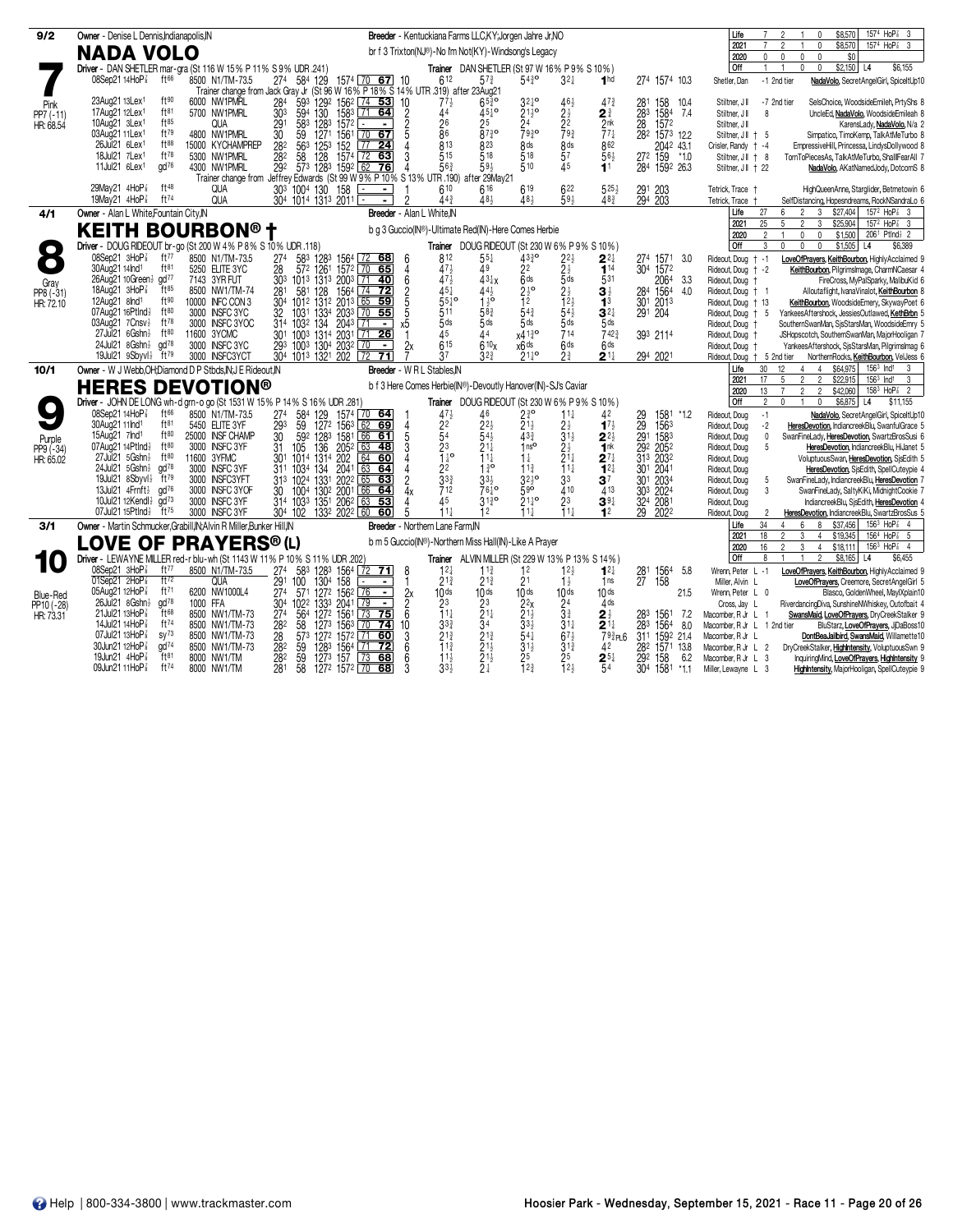| <b>EXAMPOWERED</b>    |                                                                                                                                                                      |                                                                                                                                                  |                                          | <b>HOOSIER PARK - WEDNESDAY, SEPTEMBER 15, 2021</b>                                                                                    |                                   |                                                                                                                                 |                                                             |                                                                           |                                                                       |                                                                            |                                                                              | <b>PURSE \$10,000</b>                                                                                                                                                                                                                                     |
|-----------------------|----------------------------------------------------------------------------------------------------------------------------------------------------------------------|--------------------------------------------------------------------------------------------------------------------------------------------------|------------------------------------------|----------------------------------------------------------------------------------------------------------------------------------------|-----------------------------------|---------------------------------------------------------------------------------------------------------------------------------|-------------------------------------------------------------|---------------------------------------------------------------------------|-----------------------------------------------------------------------|----------------------------------------------------------------------------|------------------------------------------------------------------------------|-----------------------------------------------------------------------------------------------------------------------------------------------------------------------------------------------------------------------------------------------------------|
|                       | <b>PACE</b><br>1 MILE                                                                                                                                                |                                                                                                                                                  |                                          | 2 Year Old Fillies Non Winners of 1 Ext PM Race Lifetime NO COUPLED ENTRIES (IHRC RULES) OFF TIME 10:25                                |                                   |                                                                                                                                 |                                                             |                                                                           |                                                                       |                                                                            |                                                                              | EXACTA 50 CENT TRIFECTA 20 CENT<br>SUPERFECTA 50 CENT PICK 3 (12-13-14)                                                                                                                                                                                   |
|                       | WARM UP - Red-White                                                                                                                                                  |                                                                                                                                                  |                                          |                                                                                                                                        |                                   |                                                                                                                                 |                                                             |                                                                           |                                                                       |                                                                            |                                                                              |                                                                                                                                                                                                                                                           |
|                       | POST - 10:21 CR 71<br>Date/Race   Track  <br>Cnd                                                                                                                     | Purse<br>Class                                                                                                                                   | $10 \mid 20 \mid$                        | 3Q Finish CR SR Post                                                                                                                   | 1Q Call                           | 2Q Call                                                                                                                         | 3Q Call                                                     | Str Call                                                                  | Finish                                                                | Horse's Times   Odds                                                       | Driver                                                                       | FS<br>Med Var  Comment<br>Top 3 Finishers                                                                                                                                                                                                                 |
| 20/1                  | Owner - Taylor Racing LLC, Middletown, IN; Leon L Johnson, Roselle, IL<br><b>GIRL GIGGLES®</b><br>Driver - JORDAN ROSS (P)pur-yel (St 245 W 4% P 10% S 10% UDR .129) |                                                                                                                                                  |                                          |                                                                                                                                        | Breeder - Lester A Beechv.IN      | br f 2 Always A Virgin(IN®)-lowa Hanover(IN)-Well Said<br>Trainer ROBERT TAYLOR (St 293 W 11% P 13% S 15%)                      |                                                             |                                                                           |                                                                       |                                                                            | Life<br>2021<br>2020<br>Off                                                  | \$4,865<br>8<br>$\mathbf{0}$<br>$\overline{2}$<br>0<br>$\overline{c}$<br>0<br>\$4,865<br>0<br>0<br>0<br>0<br>$\mathbf{0}$<br>\$0<br><sup>0</sup><br>$\mathbf{0}$<br>\$0 <br>\$0<br>$\Omega$<br>L4                                                         |
| Red<br>PP1 (+2)       | 26Aug21 11HoP <sup>3</sup><br>18Aug21 $8H_0P_8^7$<br>28Jul21 11HoP <sup>7</sup><br>18Jul21 8HoP<br>11Jul21 12HoP <sup>3</sup>                                        | $SV^{71}$<br>10000 2YF-NW1<br>$ft^{76}$<br>10000 2YF-NW1<br>$ft^{78}$<br>10000 2YF-NW1<br>$ft^{79}$<br>11000 2YF-NW1<br>ft $70$<br>10000 2YF-NW1 | 29<br>$\frac{28}{28}$ <sup>1</sup><br>28 | 57<br>1253 154<br>68<br>572 1252 1531 66 64<br>574 1271 1544 66 56<br>1553<br>583<br>128<br>  65<br>61<br>573<br>56<br>67              | $\frac{8}{4}$<br>1023             | 511<br>54<br>919<br>$45\frac{1}{4}$<br>$44\frac{3}{4}$<br>3 <sub>2</sub><br>433<br>3 <sub>2</sub>                               | $x6^{11}$ ° x 10 <sup>34</sup> x<br>916<br>$3^{30}$<br>53}  | 916<br>46<br>733<br>1 <sub>hd</sub>                                       | 10ds<br>712 <sub>4</sub><br>811<br>$63\frac{1}{4}$<br>2 <sub>ns</sub> | 22.1<br>271 1554 37.8<br>291 157 6.7<br>273 1561<br>8.2<br>272 1544<br>2.5 | Ross, Jordan<br>Ross, Jordan<br>Ross, Jordan<br>Ross, Jordan<br>Ross, Jordan | ComeOnSpankMe, TheTurningPoint, NeedToBrth10<br>HeddaHopper, ComeOnSpankMe, NeedToBreathe10<br>Shambamthankyamam, CoachKeri, GoldiesRckn10<br>0<br>MsQuickSand, Heidislmage, Imarealrockinlady10<br>Heidislmage, GirlGiggles, Imarealrockinlady 9<br>$-1$ |
|                       | 04Jul21 1HoP <sup>3</sup><br>25Jun21 9HoP<br>16Jun21 6HoP $\frac{7}{8}$<br>10Jun21 2Crydn <sub>2</sub> gd <sup>77</sup>                                              | $ft^{86}$<br>10000 2YF-NW1<br>$ft^{79}$<br>8500 2F-NW1-SER<br>ft69<br>QUA-2YO<br>3000 INSFC 2YOF                                                 | $\frac{28}{28}$ <sup>1</sup>             | $\frac{127}{127^3}$ $\frac{154}{155^4}$<br>65<br>573<br>$\blacksquare$<br>314 102 1312 1583<br>52<br>63<br>301 1004 1301 1581<br>$-45$ |                                   | 12<br>$21\frac{3}{4}$<br>443<br>45<br>12<br>12<br>32 <sub>3</sub><br>$31\frac{3}{4}$ <sup>o</sup>                               | $\frac{21\frac{3}{4}}{32}$<br>$33\frac{1}{4}$<br>12<br>412  | $ix44\frac{1}{2}$ ip<br>$3^{2^{3}}$<br>$11\frac{1}{4}$<br>46 <sup>3</sup> | 8 <sup>dspL7</sup><br>$2^3$<br>41<br>461                              | 5.1<br>271 1591<br>13.3<br>281 1582<br>303 2113                            | Ross, Jordan<br>Ross, Jordan<br>Taylor, Robert<br>Taylor, Robert             | Dancinlmage, Cynosure, IrishQueen 8<br>MarvelousMarshia, GirlGiggles, EverAJk 8<br>HeavenlyView, SureThingHerman, GdKaylaslmg<br>Velstraightdreamer, FastlaneEriana, VelLfnfstln                                                                          |
| 5/1                   | Owner - Kelly F Goodwin, Fowlerville, MI; Craig Stroia, Wyandotte, MI<br><b>VIRGINITY ROCKS®</b>                                                                     |                                                                                                                                                  |                                          |                                                                                                                                        | Breeder - Kelly F Goodwin, MI     | b f 2 Always A Virgin(IN®)-Faithfully(MI)-Keystone Raider                                                                       |                                                             |                                                                           |                                                                       |                                                                            | Life<br>2021                                                                 | \$1,405<br>159 HoP <sup>2</sup> 2Q<br>0<br>0<br>\$1,405<br>159 HoP <sup>2</sup> 2Q<br>2<br>0<br>0<br>0                                                                                                                                                    |
|                       | Driver - JOHN DE LONG wh-d gm-o go (St 1531 W 15% P 14% S 16% UDR 281)                                                                                               |                                                                                                                                                  |                                          |                                                                                                                                        |                                   | Trainer KELLY GOODWIN (*St 81 W 17% P 19% S 23%)                                                                                |                                                             |                                                                           |                                                                       |                                                                            | 2020<br>  Off                                                                | 0<br>0<br>0<br>$\mathbf{0}$<br>\$0<br>$\mathbf{0}$<br>$\mathbf 0$<br>$\mathbf{0}$<br>$\mathbf{0}$<br>\$0<br>\$1,405<br>L4                                                                                                                                 |
| Z<br>Blue<br>PP2 (-6) | 08Sep21 7ScD <sup>§</sup><br>28Aug21 2HoP3<br>23Aug21 $2$ Hart $\frac{1}{2}$                                                                                         | $ft^{73}$<br>10000 2YOFNW1PM<br>ft75<br>QUA<br>gd <sup>82</sup><br>7567 MIFS 2FP                                                                 | 273                                      | 574 1262 155<br>172<br><u>65 </u><br>1293 159<br>$\frac{29}{30^2}$ 59 1293 159 -<br>302 1004 131 2014 60<br>-48                        | 3                                 | 56<br>77<br>14<br>12<br>48<br>46}                                                                                               | $8^{73}$<br>$11\frac{3}{4}$<br>411                          | $63\frac{1}{2}$<br>$12\frac{1}{2}$<br>411                                 | $45\frac{3}{4}$<br>14<br>414                                          | 281<br>1561 5.4<br>29 <sup>2</sup> 159<br>31 <sup>2</sup> 204 <sup>3</sup> | Noble, Daniel<br>Wrenn, Peter<br>Mc Ilmurray, Art                            | $-1$<br>CoachKeri, Sleepwithoneyeopen, WynagainKnWn 9<br>VirginityRocks, Sullenberger, BrassyAndClassy 4<br>RealSlickChic, MissKilosJet, IrishQueen 5                                                                                                     |
| 4/1                   | Owner - Kenneth L Lengacher, Montgomery, IN                                                                                                                          |                                                                                                                                                  |                                          |                                                                                                                                        | Breeder - David W Fry, IN         |                                                                                                                                 |                                                             |                                                                           |                                                                       |                                                                            | Life<br>2021                                                                 | \$8,790<br>156 <sup>1</sup> HoP <sup>2</sup> 2Q<br>\$8,790<br>156 <sup>1</sup> HoP <sup>2</sup> 2Q<br>0<br>$\mathbf{0}$<br>3                                                                                                                              |
|                       | <b>CATS IMAGE®</b><br>Driver - MICHAEL OOSTING br-o go (St 1385 W 12% P 13% S 13% UDR .236)                                                                          |                                                                                                                                                  |                                          |                                                                                                                                        | Trainer                           | br f 2 Rockin Image(IN®)-Cat Race(IN)-Artistic Fella                                                                            | JAMIE MACOMBER (St 471 W 9% P 12% S 12%)                    |                                                                           |                                                                       |                                                                            | 2020<br>Off                                                                  | $\mathbf{0}$<br>$\mathsf{0}$<br>0<br>$\mathbf{0}$<br>\$0<br>\$6,840<br>$\overline{c}$<br>$\mathbf{0}$<br>0<br>$\mathfrak{p}$<br>L4<br>\$1,950                                                                                                             |
|                       | 08Sep21 11HoP <sup>7</sup><br>02Sep21 1HoP                                                                                                                           | ft $66$<br>15000 ISS-ELIG2F<br>$ft^{73}$<br>10000 2YF-NW1                                                                                        | $\frac{28}{271}$                         | $\frac{564}{554}$<br>1251<br>125<br>1533<br>$_{172}$<br>$\frac{65}{72}$<br>1522<br>67                                                  | $\frac{8}{5}$                     | $8^{12}_{714}$<br>714<br>715                                                                                                    | $69\frac{3}{4}$<br>710                                      | $x69\frac{1}{2}x$<br>47                                                   | 58<br>$\mathbf{3}$ 6}                                                 | $\frac{28}{264}$<br>1551<br>1534<br>19.8<br>- 4.8                          | Macomber, R Jr<br>Widger, Sam                                                | $-1$<br>ShesMagical, BestPlaceToBe, TheTurningPoint 8<br>$\mathbf{0}$<br>GooGooWon, EverAJk, Catslmage 8                                                                                                                                                  |
| White<br>$PP3 (-2)$   | 25Aug21 11HoP <sup>3</sup><br>18Aug21 8HoP <sup>3</sup>                                                                                                              | $ft^{75}$<br>15000 ISS-ELIG2F<br>ft76<br>10000 2YF-NW1                                                                                           | 273                                      | 1254<br>564<br>154<br>$ 70\rangle$<br>32 <br>572 1252 1531 66 61<br>542 1241 1512 68 65                                                | 10                                | $55\frac{1}{4}$<br>56<br>920<br>817                                                                                             | $x313^{\circ}x$<br>8 <sub>15</sub> o                        | x922x<br>816                                                              | 938<br>$815\frac{1}{4}$                                               | 352 2013 51.2<br>27 <sup>4</sup><br>1561 17.3                              | Macomber, R Jr<br>Macomber, R Jr                                             | -2 2nd tier<br>Shakeanera, PartyShaker, TheLetter 9<br>HeddaHopper, ComeOnSpankMe, NeedToBreathe10<br>$\overline{1}$                                                                                                                                      |
|                       | 01Aug21 6HoP<br>15Jul21 $8H$ o $P_8^7$                                                                                                                               | ft $76$<br>73140 ISS-2F-LG2<br>$sy^{72}$<br>47000 ISS-2F-LG1<br>gd <sup>74</sup>                                                                 | 281<br>26<br>272                         | 564<br>1254 1534<br>62<br>60                                                                                                           | 6<br>6                            | $21\frac{1}{2}$ <sup>o</sup><br>$21\frac{1}{4}$<br>$11\frac{3}{4}$ <sup>o</sup><br>12                                           | $43\frac{3}{4}$<br>$11\frac{3}{4}$                          | 812<br>11                                                                 | $11^{22}$<br>3∛                                                       | 30 <sup>4</sup><br>1554<br>16.0<br>281<br>154<br>5.5                       | Macomber, R Jr<br>Macomber, R Jr                                             | TrickOfTheLight, HeddaHopper, MarvelousMarsh11<br>4<br>$-10$<br>Alloutblitz, Shesahotmuffler, Catslmage 9                                                                                                                                                 |
|                       | 30Jun21 11HoP <sup>3</sup><br>23Jun21 8HoP <sup>7</sup><br>19 $J$ un21 6Ho $P_8^7$                                                                                   | 10000 2YF-NW1<br>$f$ ft <sup>66</sup><br>QUA<br>ft <sup>68</sup><br>QUA                                                                          | $\frac{274}{292}$                        | 128 <sup>2</sup> 1553<br>1271 1561<br>581<br>64<br>63<br>582                                                                           | x1x                               | 1019<br><b>915</b><br>17<br>16<br>12<br>12 <sub>1</sub>                                                                         | $743^{\circ}$<br>110<br>14                                  | $52\frac{1}{2}$<br>$\overline{1}10$                                       | $3^{3}{}_{7}$<br>110 <sub>3</sub><br>$34\frac{1}{2}$                  | $\frac{27}{29}$<br>1561<br>4.5<br>1561<br>303 2012                         | Macomber, R Jr<br>Macomber, R Jr                                             | $\overline{2}$<br>JiEndofanera, SheMeansBusiness, Catsimage10<br>Catsimage, Shesahotmuffler, VictresssDesire 6                                                                                                                                            |
|                       | 8/1 O Owner - Marjorie L Polhamus, Ludlow Falls, OH                                                                                                                  |                                                                                                                                                  | 31                                       | 1004 1304 2003                                                                                                                         | Breeder - Marjorie L Polhamus, OH |                                                                                                                                 |                                                             | x1 <sup>4</sup> x                                                         |                                                                       |                                                                            | Macomber, R Jr<br>Life                                                       | MAndMsVirgin, Sealmages, Catslmage<br>12<br>\$15,774<br>$200^{\frac{1}{2}}$ Troy $\frac{1}{2}$ 2<br>3<br>$\overline{1}$<br>3                                                                                                                              |
|                       | <b>MORNING SUNRISE</b>                                                                                                                                               |                                                                                                                                                  |                                          |                                                                                                                                        |                                   | b f 2 Rockin Amadeus(OH®)-Awakening(OH)-Feelin Friskie                                                                          |                                                             |                                                                           |                                                                       |                                                                            | 2021<br>2020<br>Off                                                          | 12<br>3<br>3<br>\$15,774<br>$200^1$ Troy $\frac{1}{2}$ 2<br>$\mathbf{0}$<br>$\mathbf 0$<br>$\mathbf{0}$<br>\$0<br>$\mathbf{0}$<br>$\mathbf{0}$<br>\$500<br>L4<br>\$9,139<br>$\mathbf{0}$<br>$\mathbf{0}$                                                  |
|                       | Driver - SCOTT CISCO blk-red-wht (*St 264 W 11% P 16% S 16% UDR .252)<br>09Sep21 13Knton <sup>3</sup> gd <sup>72</sup><br>01Sep21 $5$ Find $\frac{1}{2}$             | 4492 OHFS 2F<br>gd <sup>75</sup>                                                                                                                 | 29                                       | 1004 130<br>2003<br><u>52</u><br>56                                                                                                    |                                   | Trainer DAN O'MARA (*St 176 W 18% P 9% S 11%)<br>32½°<br>$43\frac{3}{4}$                                                        | $2^{20}$                                                    | 25                                                                        | $2^{10\frac{3}{4}}$                                                   | 322 2024 16.6                                                              | Cisco, Scott                                                                 | DoltLikeBobbi, MorningSnrs, OlLttlShft 7<br>2nd tier                                                                                                                                                                                                      |
| Green                 | $26$ Aug21 1 Green $\frac{1}{2}$ sy $77$<br>20Aug21 8Green <sup>3</sup> gd <sup>85</sup>                                                                             | 6425 OHFS 2F<br>10642 2YR FUT<br>4359 OHFS 2F                                                                                                    | $\frac{29}{32^3}$                        | 1312 2011<br>53<br>1003<br>63<br>1021<br>132<br>203 <sup>2</sup><br>200 <sup>2</sup><br>62<br>313 1014 1304<br>$\sqrt{59}$<br>61       | 8                                 | 11<br>11<br>$2^{2}$<br>$2^{3}\frac{1}{2}$<br>$\overline{1}2$<br>11                                                              | 11<br>$2^3$<br>$2^3$<br>$1^3$                               | $1\frac{3}{4}$<br>$\frac{2^{2\frac{1}{2}}}{2^{2}}$                        | $2^{3}\frac{1}{2}$<br>$1^{13}$                                        | 30 <sup>2</sup> 2014<br>304 2032 14.3<br>293                               | Cisco, Scott<br>Cisco, Scott                                                 | OlLittleShift, MorningSunrise, FearHerTouch 6<br>MorningSunris, BckwdsRs, SctnInDrgn 6<br>2nd tier                                                                                                                                                        |
| PP4 (+20)             | 16Aug21 8Troy $\frac{1}{2}$<br>11Aug21 $6$ ScD $\frac{2}{3}$                                                                                                         | gd <sup>79</sup><br>6375 OHFS 2F<br>ft $^{73}$<br>17500 BSS 2F                                                                                   | 284<br>274                               | 592<br>58<br>-60<br>1283 2001<br>574 1252 1543<br>  69<br>65                                                                           |                                   | 6 <sup>8</sup><br>110<br>713<br>$76\frac{3}{4}$ <sup>o</sup>                                                                    | $65\frac{3}{4}$                                             | $\frac{1}{7}$ <sup>2</sup> <sup>2</sup>                                   | $2^{1}$<br>$1^{3}$<br>$78\frac{1}{2}$                                 | 2003<br>1.9<br>313 2001<br>4.3<br>293<br>1561 67.6                         | Nisonger, Jeffre<br>Holliday, Kennet<br>Wrenn, Ronnie Jr                     | SectionlineDragon, MorningSnrs, Sdchcknmdnck 5<br>MorningSunrise, Crosswindpepperjk, ScyllyRck 6<br>FutureExWife, GlowingNTheDark, SectionlinDrgn 9<br>0                                                                                                  |
|                       | 01Aug21 6Eaton ad <sup>75</sup><br>$27$ Jul $21$ $7$ Sid $\frac{1}{2}$                                                                                               | 6288 OHFS 2F<br>gd <sup>89</sup><br>6138 OHFS 2F                                                                                                 | 314 1033<br>294 1004                     | 1352 2043<br>$\overline{54}$<br>60<br>1333 2024<br>54<br>39                                                                            | 6                                 | 44}<br>$45\frac{1}{2}$<br>$11\frac{1}{2}$<br>$11\frac{1}{2}$                                                                    | $3^{110}$<br>21                                             | 2 <sub>ns</sub><br>$\overline{4}$ 4                                       | $3^{13}$<br>$415\frac{1}{4}$                                          | 292<br>205<br>15.8<br>5.9<br>2054                                          | Gillespie, Ronni<br>Gillespie, Ronni                                         | StartTakinitOff, MdwndKlly, MrnngSnrs 6<br>2nd tier<br>OlLittleShift, Crosswindpepperjak, FearHerToch 5                                                                                                                                                   |
|                       | 21Jul21 $9Bucy2$<br>14Jul21 12Nfld}                                                                                                                                  | gd <sup>70</sup><br>17500 BSS 2FP<br>$ft^{79}$<br>17500 BSS 2F                                                                                   |                                          | 311 1023 1323 2004 61 54<br>274 573 1271 1561 65 53                                                                                    |                                   | $42\frac{3}{4}$ <sup>o</sup><br>55<br>21 <sub>1</sub><br>11                                                                     | $55^{\circ}$<br>321                                         | $54\frac{1}{2}$<br>$45\frac{3}{7}$                                        | $69\frac{1}{2}$<br>$611\frac{3}{4}$                                   | $\frac{32}{29}$<br>31<br>2023<br>6.9<br>1583<br>22.3                       | Gillespie, Ronni<br>Gillespie, Ronni                                         | SheMeansBusiness, FearTheElectra, ElvrgHnvr 6<br>-4<br>OsceolaHanover, FearTheBeach, FearHerTouch 8                                                                                                                                                       |
| 6/1                   | Owner - John E Barnard, Miami, FL                                                                                                                                    |                                                                                                                                                  |                                          |                                                                                                                                        | Breeder - John E Barnard.FL       |                                                                                                                                 |                                                             |                                                                           |                                                                       |                                                                            | Life<br>2021                                                                 | U<br>\$2,350<br>$\mathbf{0}$<br>\$2,350<br>0<br>0<br>$\overline{1}$                                                                                                                                                                                       |
|                       | <b>BEAN SHOOTER®</b><br>Driver - ATLEE BENDER mar-gra-blk (St 107 W 15% P 10% S 7% UDR .229)                                                                         |                                                                                                                                                  |                                          |                                                                                                                                        |                                   | b f 2 Straight Shooting(IN®)-Lima Calliope(IN)-Kilowatt<br>Trainer LUIS QUEVEDO (St 525 W 8% P 9% S 10%)                        |                                                             |                                                                           |                                                                       |                                                                            | 2020<br><b>Off</b>                                                           | \$0<br>0<br>$\mathbf{0}$<br>0<br>$\mathbf{0}$<br>$\mathbf 0$<br>\$0<br>\$500<br>$\Omega$<br>$\mathbf{0}$<br>L4                                                                                                                                            |
|                       | 09Sep21 14HoP <sup>3</sup><br>02Sep21 $1H$ oP $\frac{7}{8}$                                                                                                          | ft60<br>10000 2YF-NW<br>$ft^{73}$<br>10000 2YF-NW1                                                                                               | 271                                      | 553<br>1534 68 70<br>1522 67 65<br>154 68 57<br>1244<br>554                                                                            |                                   | 815<br>813<br>817<br>818                                                                                                        | 813<br>812                                                  | 711<br>712                                                                | $54\frac{1}{2}$<br>$714\frac{1}{2}$                                   | 271<br>1543 55.8<br>274<br>1551<br>35.4                                    | Bender, Atlee<br>De Long, John                                               | NeedToBreathe, ShenanigansTwain, Cynosure 8<br>2<br>GooGooWon, EverAJk, Catslmage 8<br>$\mathbf{0}$                                                                                                                                                       |
| Black                 | 26Aug21 11HoP <sup>3</sup><br>18Aug21 8HoP                                                                                                                           | SV <sup>71</sup><br>10000 2YF-NW1<br>$ft^{76}$<br>10000 2YF-NW1                                                                                  | 29                                       | $\frac{125}{125^3}$<br>57<br>$125^2$<br>1531 66 64<br>572                                                                              |                                   | $10^{22}$<br>1013<br>611<br>611                                                                                                 | 815°<br>714                                                 | 715<br>615                                                                | $713\frac{1}{4}$<br>612                                               | 28<br>1563 78.8<br>1553 42.5<br>272                                        | De Long, John<br>Oosting, Michael                                            | ComeOnSpankMe, TheTurningPoint, NeedToBrth10<br>HeddaHopper, ComeOnSpankMe, NeedToBreathe10                                                                                                                                                               |
| PP5 (+32)             | 28Jul21 11HoP <sup>3</sup><br>21Jul21 6HoP3                                                                                                                          | $ft^{78}$<br>10000 2YF-NW1<br>ft79<br>10000 2YF-NW1                                                                                              | $\frac{28}{28}$ <sup>1</sup><br>282      | 1271 1544 66 57<br>1271 1544 60 65<br>574<br>58                                                                                        | $\frac{2}{8}$<br>10               | 913<br><b>914</b><br>693<br>$67\frac{1}{4}$                                                                                     | 910 <sup>o</sup><br>$54^{30}_{4}$                           | 911<br>$54\frac{1}{2}$                                                    | $911\frac{1}{2}$<br>$44\frac{1}{2}$ DH                                | 274<br>157<br>7.3<br>272 1553<br>3.3                                       | Tetrick, Trace<br>Ross, Jordan                                               | Shambamthankyamam, CoachKeri, GoldiesRckn10<br>0<br>1 2nd tier LadyAngel, NeedTBrth, OddsOnNmbrOn10                                                                                                                                                       |
|                       | 11Jul21 1HoP<br>03Jul21 $8H$ o $P_8^7$                                                                                                                               | $ft^{75}$<br>10000 2YF-NW1<br>ft65<br>QUA                                                                                                        | 273<br>284                               | 128<br>1552<br>$66$ 60<br>581<br>1323 1594<br>101                                                                                      |                                   | 45}<br>451<br>57<br>$58\frac{1}{4}$                                                                                             | $55\frac{1}{2}$<br>661                                      | 543<br>$65\frac{1}{2}$                                                    | $3^{23}$<br>66                                                        | $\frac{27}{27}$ 1<br>156<br>11.9<br>201                                    | Ross, Jordan<br>Ross, Jordan                                                 | $-1$<br>PartyShaker, NeedToBreathe, BeanShooter 7<br>RealSlickChic, PartyShaker, MsQuickSand 7                                                                                                                                                            |
|                       | 23Jun21 7HoP <sup>7</sup><br>12Jun21 8HoP <sup>3</sup>                                                                                                               | ft66<br>QUA<br>$ft^{83}$<br>QUA-2YO                                                                                                              | 314 101                                  | 1304 1592<br>291 1004 131<br>1574<br>$\blacksquare$                                                                                    | 5                                 | 715<br>711<br>621<br>521                                                                                                        | 711<br>636                                                  | 712<br>645                                                                | 712<br>6ds                                                            | 284 2014                                                                   | Tetrick, Trace<br>Tetrick, Trace                                             | SettingSun, InherentResolve, TownlineLuckysol 7<br>Alloutblitz, TopvilleSomrocket, FoxValleyCaptiv 6                                                                                                                                                      |
| 3/1                   | Owner - Douglas A Bixler, Pitsburg, OH                                                                                                                               |                                                                                                                                                  |                                          |                                                                                                                                        | Breeder - Gerald C Yoder.IN       |                                                                                                                                 |                                                             |                                                                           |                                                                       |                                                                            | Life<br>2021                                                                 | 8<br>0<br>$\mathbf{1}$<br>3<br>\$7,320<br>8<br>0<br>3<br>\$7,320                                                                                                                                                                                          |
|                       | <b>GD KAYLA'S IMAGE®</b><br>Driver - RICKY MACOMBER JR mar-go (St 867 W 9% P 11% S 13% UDR .194)                                                                     |                                                                                                                                                  |                                          |                                                                                                                                        | Trainer                           | b f 2 Rockin Image(IN®)-Kayla's Dream(IN)-No Pan Intended                                                                       | JAMIE MACOMBER (St 471 W 9% P 12% S 12%)                    |                                                                           |                                                                       |                                                                            | 2020<br>Off                                                                  | $\mathbf{0}$<br>$\mathbf{0}$<br>$\mathbf{0}$<br>$\mathbf{0}$<br>\$0<br>\$0<br>\$4,900<br>$\mathbf{0}$<br>$\mathbf 0$<br>$\mathbf{0}$<br>1<br>L4                                                                                                           |
|                       | 01Sep21 14HoP <sup>3</sup><br>19Aug21 11HoP <sup>3</sup>                                                                                                             | ft65<br>10000 2YF-NW1<br>$ft^{75}$<br>10000 2YF-NW                                                                                               | 27 <sup>3</sup><br>28                    | 571 1262 1542 70 69<br>582 127 1544 70 66                                                                                              | 5                                 | $3^{2^{3}}$<br>34<br>12<br>12                                                                                                   | 3 <sup>5</sup><br>$12\frac{1}{2}$                           | $36\frac{1}{2}$<br>$11\frac{1}{4}$                                        | $\mathbf{3}^{3\ddagger}$<br>$2^{13}$                                  | 273<br>155<br>4.3<br>281 1551<br>2.7                                       | Macomber, R Jr<br>Macomber, R Jr                                             | The TurningPoint, PureLuck, GdKaylasImage 9<br>3<br>OddsOnUnicorn, GdKaylaslmage, OneCoolGirl10                                                                                                                                                           |
| Yellow<br>PP6 (+8)    | 12Aug21 12HoP <sup>3</sup><br>01Aug21 8HoP <sup>3</sup>                                                                                                              | $ft^{73}$<br>10000 2YF-NW1<br>$ft^{72}$<br>68500 ISS-2F-LG2                                                                                      | 27<br>$\overline{272}$                   | 561 1253 1541 70 71<br>563 1262 1534 70 69<br>571 1254 1534 66 71                                                                      | 6                                 | $11\frac{1}{2}$<br>$\frac{21}{5}$ <sup>1</sup><br>$58\overline{9}$                                                              | $21\frac{3}{4}$<br>$\overline{5}4\overline{4}$ <sup>o</sup> | $2\frac{1}{2}$<br>55                                                      | $\mathbf{3}^{\frac{3}{4}}$<br>97                                      | 1542 *1.3<br>282<br>28<br>1551<br>38.8                                     | Macomber, R Jr<br>Macomber, R Jr                                             | Starzznstripes, The TurningPoint, GdKaylaslmag 7<br>Alloutblitz, AlwaysGonnaBYou, JjEndofanera10<br>4                                                                                                                                                     |
|                       | 22Jul21 11HoP<br>15Jul21 7HoP <sup>3</sup>                                                                                                                           | ft72<br>17500 2YF COND<br>$sy^{72}$<br>46500 ISS-2F-LG1                                                                                          | 28<br>262                                | 564                                                                                                                                    | 6                                 | $21\frac{1}{4}$<br>451<br>77<br>6930                                                                                            | 44<br>76 <sup>1</sup> °                                     | 3 <sup>2</sup><br>75                                                      | $41\frac{1}{2}$<br>$74\frac{1}{2}$                                    | 272 154<br>33.5<br>271 1543 53.2                                           | Macomber, R Jr<br>Macomber, R Jr                                             | MarvelousMarshia, JjEndofanera, ShesMagical 8<br>0<br>JkMyGirl, GooGooWon, MarvelousMarshia 8<br>-3                                                                                                                                                       |
|                       | 02Jul21 10HoP <sup>3</sup><br>25Jun21 1HoP <sup>3</sup>                                                                                                              | ft <sup>66</sup><br>18000 2F-NW1-FNL<br>ft77<br>8500 2F-NW1-SER                                                                                  | 272<br>294                               | 1261 1534 69 64<br>127 1541 61 62<br>58<br>594<br>1283 1564<br><u>6361</u>                                                             |                                   | 811<br>780<br>$21\frac{3}{4}$<br>$11\frac{1}{2}$                                                                                | $66^{10}$<br>22                                             | $67\frac{3}{4}$<br>$2^{2}$                                                | $76\frac{1}{4}$<br>$3^{13}$                                           | $\overline{27}$ <sup>1</sup><br>1552 23.3<br>281 1571 13.8                 | Macomber, R Jr<br>Macomber, R Jr                                             | -3<br>MarvelousMarshia, LorraineSmoke, MajorsMircl 9<br>$6\phantom{1}$<br>TheLetter, MajorsMiracle, GdKaylaslmage 8                                                                                                                                       |
| 7/2 O                 | 16Jun21 6HoP <sup>3</sup><br>Owner - Brent S Tartar, Mason, OH                                                                                                       | ft <sup>69</sup><br>QUA-2YO                                                                                                                      |                                          | 301 1004 1301 1581                                                                                                                     | Breeder - Brent S Tartar, OH      | $45\frac{1}{2}$<br>454                                                                                                          | 45                                                          | 421                                                                       | $3\frac{1}{2}$                                                        | 27<br>1581                                                                 | Macomber, R Jr<br>Life                                                       | HeavenlyView, SureThingHerman, GdKaylasimg<br>11<br>$\overline{2}$<br>$\overline{2}$<br>\$12,799<br>2043 Eaton $\frac{1}{2}$ 2                                                                                                                            |
|                       | <b>START TAKIN IT OFF</b>                                                                                                                                            |                                                                                                                                                  |                                          |                                                                                                                                        |                                   | b f 2 Art Official(OH®)-lneverwearum(OH)-Nuclear Legacy                                                                         |                                                             |                                                                           |                                                                       |                                                                            | 2021<br>2020                                                                 | 11<br>$\overline{c}$<br>$\overline{2}$<br>\$12,799<br>2043 Eaton} 2<br>$\mathbf{0}$<br>$\mathsf{O}$<br>$\mathbf{0}$<br>$\mathbf 0$<br>\$0                                                                                                                 |
|                       | Driver - TRACE TETRICK grn-go (St 1856 W 20% P 14% S 11% UDR 314)<br>1958 - 09Sep21 1ScD <sup>§</sup> ft <sup>74</sup> 17500 BSS 2F 272 57                           | 17500 BSS 2F                                                                                                                                     | 272                                      | 1253 1534<br>57<br><u>76</u> 73                                                                                                        | Trainer                           | JOHNSON HILL JR (*St 71 W 1% P 11% S 11%)<br>810<br>88                                                                          | 86                                                          | $63\frac{1}{4}$                                                           | $66\frac{1}{4}$                                                       | 281<br>155<br>82.6                                                         | Off<br>Hanners, Austin                                                       | \$790 L4<br>\$2,635<br>0<br>$\mathbf{0}$<br>FantasyLife, LoveMeHill, PrancingQueen 8                                                                                                                                                                      |
| Pink                  | 01Sep21 3ScD <sup>§</sup><br>25Aug21 10ScD <sup>§</sup>                                                                                                              | $ft^{75}$<br>10000 2YOFNW1PM<br>$ft^{75}$<br>8000 2YOFNW1PM                                                                                      | 284                                      | 126<br>154<br>574<br>76 77                                                                                                             | 4<br>$\frac{3}{7}$                | $11\frac{1}{2}$<br>11<br>$21\frac{1}{2}$<br>$11\frac{1}{2}$                                                                     | 32<br>$2^{2}$                                               | 33<br>31                                                                  | 453<br>$3^{3}$                                                        | 1551 11.1<br>284<br>1542 8.4                                               | Hanners, Austin<br>Hanners, Austin                                           | 6<br>Twenty, GingerAgain, Pleshette 7<br>GlowingNTheDark, Catamaran, StartTakinItOff 6                                                                                                                                                                    |
| PP7 (-11)             | 11Aug21 11ScD <sup>§</sup><br>06Aug21 6ScD <sup>§</sup>                                                                                                              | $ft^{73}$<br>17500<br>BSS 2F<br>ft <sup>81</sup><br>50000 OSF 2F                                                                                 | 28 <sup>3</sup><br>28<br>281             | 57 <sup>2</sup> 125 <sup>4</sup> 153 <sup>4</sup> 73 75<br>574 1261 1552 68 67<br>1251<br>153<br>79<br><u>75</u><br>57                 | 8                                 | iij<br>$\bar{1}$<br>893<br>88 <sup>10</sup>                                                                                     | $1\frac{3}{4}$<br>8810                                      | $1\frac{1}{2}$<br>$86\frac{3}{4}$                                         | 53<br>$77\frac{1}{2}$                                                 | 281<br>294<br>156<br>2.1<br>273 1542 60.8                                  | Smith, Jeremy<br>Smith, Jeremy                                               | LoveMeHill, HarmonyOfNotes, Twenty 7<br>0<br>0<br>HotshotTemptress, DragonLady, BottleNCork 9                                                                                                                                                             |
|                       | 01Aug21 6Eaton}<br>24Jul21 1ScD <sup>§</sup>                                                                                                                         | $\mathrm{gd}^{75}$<br>6288 OHFS 2F<br>$ft^{85}$<br>40000 OHSS 2F                                                                                 | 314<br>27                                | 1033<br>135 <sup>2</sup> 2043 54 61<br>122 <sup>1</sup> 151 <sup>2</sup> 74 82<br>553                                                  |                                   | 12<br>11<br>$44\bar{3}$<br>$44\frac{1}{2}$                                                                                      | $11\frac{1}{2}$<br>$55\frac{1}{2}$                          | 1ns<br>$54\frac{1}{2}$                                                    | 1 <sup>1</sup><br>$55\frac{1}{2}$                                     | 2043 *0.7<br>$^{291}_{291}$<br>1522 34.0                                   | Hanners, Austin<br>Smith, Jeremy                                             | StartTakinltOff, MidwindKelly, MorningSunrise 6<br>HotshotTemptress, Sloopy, SpittingImage 7<br>$-2$                                                                                                                                                      |
|                       | 19Jul21 $1$ Leb $\frac{1}{2}$<br>09Jul21 10ScD <sup>§</sup>                                                                                                          | $\mathrm{gd}^{75}$<br>6588 OHFS 2F<br>$ft^{71}$<br>8000 2YONW1PM                                                                                 | 30<br>$\frac{29^2}{28}$                  | 129<br>59<br>158<br>$\frac{55}{54}$<br>592<br>129 1564 63 66<br>126 <sup>2</sup> 154 <sup>3</sup> 60 67                                | 5                                 | 2 <sup>2</sup><br>2 <sup>1</sup><br>$\frac{1}{3}$ <sup>1</sup> $\frac{1}{2}$<br>5 <sup>5</sup> $\frac{1}{4}$<br>$\frac{11}{56}$ | 31<br>2 <sub>hd</sub>                                       | 34<br>$21\frac{3}{4}$                                                     | $3^{43}$<br>$2^{11}_{43}$                                             | 294<br>159<br>6.8<br>28 157 1.3<br>28 <sup>3</sup> 155 <sup>3</sup> 27.5   | Sturgeon, Bruce<br>Wrenn, Ronnie Jr                                          | DoltLikeBobbi, FearAbby, StartTakinItOff 8<br>LoveMeHill, StartTakinItOff, DarksideOfthemoon 8<br>5                                                                                                                                                       |
|                       | 04Jul21 10ScD <sup>§</sup>                                                                                                                                           | $ft^{89}$<br>8000 F2YONW1PM                                                                                                                      |                                          | 56 <sup>2</sup>                                                                                                                        |                                   |                                                                                                                                 | $\bar{4}2\frac{3}{4}$ o                                     | $33\frac{1}{2}$                                                           |                                                                       |                                                                            | Hanners, Austin                                                              | $-2$<br>Catamaran, StartTakinitOff, MissDaytona 8                                                                                                                                                                                                         |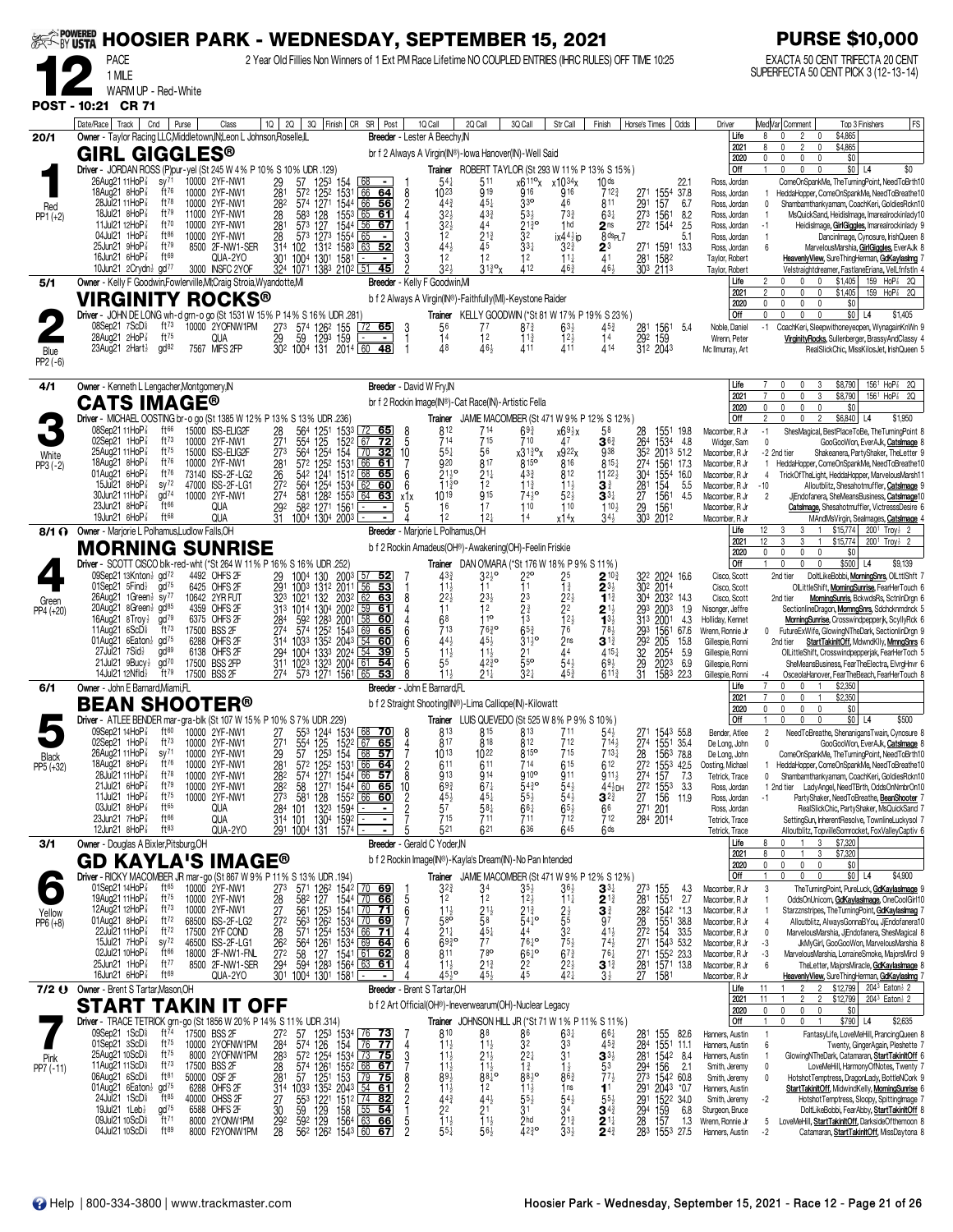| 20/1        | Owner - Pollack Racing LLC, Venetia, PA; Jeffrey W Cullipher, Middletown, IN |                                                                                    | Breeder - Dan Shetler Jr.IN  |                                                       |                                    |                  |                    | Life            | 158 <sup>1</sup> HoP <sup>2</sup> 2Q<br>\$1.81        |
|-------------|------------------------------------------------------------------------------|------------------------------------------------------------------------------------|------------------------------|-------------------------------------------------------|------------------------------------|------------------|--------------------|-----------------|-------------------------------------------------------|
|             |                                                                              |                                                                                    |                              |                                                       |                                    |                  |                    | 2021            | 158 <sup>1</sup> HoP <sup>2</sup> 2Q<br>\$1,817       |
|             | <b>HEAVENLY VIEW<sup>®</sup></b>                                             |                                                                                    |                              | b f 2 Rockin Image(IN®)-Podges Lady(KY)-The Panderosa |                                    |                  |                    | 2020            | \$O I                                                 |
| ⌒           | Driver - SAM WIDGER mar-1 blu (St 1624 W 14% P 12% S 12% UDR 247)            |                                                                                    | Trainer                      | JEFF CULLIPHER (St 650 W 16% P 11% S 12%)             |                                    |                  |                    | l Off           | \$1,817<br>\$0<br>L <sub>4</sub>                      |
|             | 26Aug21 13HoP <sup>7</sup><br>68000 ISS-2F-LG3<br>SV <sup>71</sup>           | $151^3$ 75 54<br>1234<br>263 56                                                    | 815                          | 816                                                   | 817<br>819                         | $8^{22}$         | 284 156<br>56.8    | Miller, Lewayne | JiEndofanera, HeddaHopper, MsQuickSand 9<br>-8        |
|             | $ft^{90}$<br>$11$ Aug $21$ 1 $lnd1$<br>13349 HOOSIER F                       | 582 127<br>155<br>55<br>282                                                        | 561                          | $5^{73}$                                              | $53\frac{1}{2}$<br>$58\frac{1}{2}$ | 410              | 292 157            | Miller, David   | Alloutblitz, MarvelousMarshia, PartyShaker 6          |
| Grav        | 01Aug21 $6HoP\bar{s}$<br>$ft^{76}$<br>73140 ISS-2F-LG2                       | $1512$ 68 71<br>542 1241<br>26                                                     | 1114                         | 1116                                                  | $11^{13}$<br>$11^{16}$             | $917\frac{1}{4}$ | 1544 71.4<br>28    | Miller, Lewayne | TrickOfTheLight, HeddaHopper, MarvelousMarsh11        |
| PP8 (-31)   | 14Jul21 10HoP <sup>3</sup><br>ft74<br>15000 ISS-ELIG2F                       | 1553 66 55<br>281<br>584 1281                                                      | $58^{10}$                    | $57\frac{3}{4}$                                       | 573<br>$58\frac{1}{2}$             | $59\frac{1}{4}$  | 1572 4.7<br>273    | Widger, Sam     | ShesMagical, HugsAndKisses, Ladyshootsthbls 7         |
|             | $26$ Jun $21$ 9HoP $\frac{7}{8}$<br>ft79<br>QUA                              | 130<br>1593<br>100<br>$\overline{\phantom{a}}$                                     |                              |                                                       |                                    |                  | 293<br>1593        | Widger, Sam     | HeavenlyView, HugsAndKisses, PartyShaker 6            |
|             | 16Jun21 $6HOP\frac{7}{8}$<br>QUA-2YO<br>f169                                 | 1301<br>1004<br>1581 -<br>30 <sup>1</sup>                                          |                              |                                                       | $21\frac{1}{2}$                    |                  | 273 1581           | Widger, Sam     | HeavenlyView, SureThingHerman, GdKaylasImg            |
| 20/1        | Owner - Stephen J Durante, Itasca, L                                         |                                                                                    | Breeder - Daryl D Miller, IN |                                                       |                                    |                  |                    | Life            | \$464                                                 |
|             |                                                                              |                                                                                    |                              |                                                       |                                    |                  |                    | 2021            | \$464                                                 |
|             | <b>SILVERSHOE CHIXY®</b>                                                     |                                                                                    |                              | b f 2 Jk Endofanera(IN®)-Harlow Hall(IN)-Cambest      |                                    |                  |                    | 2020            | \$O I                                                 |
|             | Driver - BRANDON BATES pur-wh-k grn (St 1409 W 12% P 15% S 12% UDR .243)     |                                                                                    | Trainer                      | JACE SUNDEEN (St 60 W 2% P 2% S 7%)                   |                                    |                  |                    | l Off           | \$464<br>\$0 <br>$\overline{14}$                      |
|             | 09Sep2114HoP<br>$f$ † $60$<br>10000 2YF-NW1                                  | 553 1244 1534 68 66<br>27                                                          | 711                          | 713                                                   | 711<br>$69\frac{1}{4}$             | $77\frac{1}{2}$  | 281 1551 78.8      | Harmon, Donald  | NeedToBreathe, ShenanigansTwain, Cynosure 8           |
|             | ft65<br>01Sep21 14HoP <sup>3</sup><br>10000 2YF-NW1                          | 273 571 1262 1542 70<br>$\sim$ $-$                                                 | 913                          | x926x                                                 | <b>g</b> ds<br>9 <sub>ds</sub>     | 9 <sub>ds</sub>  | 40.9               | Widger, Sam     | The Turning Point, PureLuck, GdKaylaslmage 9          |
| Purple      |                                                                              | Trainer change from Stephen Durante (St 19 W 5% P 10% S 36% UTR 233) after 18Aug21 |                              |                                                       |                                    |                  |                    |                 |                                                       |
| $PP9 (-34)$ | 18Aug21 8HoP<br>10000 2YF-NW1<br>ft <sup>76</sup>                            | 572 1252 1531 66 53<br>281                                                         | 817                          | 1023                                                  | 1028<br>$10^{24}$                  | 10233            | 274<br>158<br>49.5 | Widger, Sam     | HeddaHopper, ComeOnSpankMe, NeedToBreathe10           |
|             | $ft^{85}$<br>08Aug21 1Haw1<br>5800 2YOFN1200                                 | 592 1283 1574 55 55<br>294                                                         | 610                          |                                                       | 68                                 | 42               | 28<br>1581 32.4    | Franco, Juan    | Tncrdblyfstfr, Endfsmmr, BttrRs 8<br>-2 good tightner |
|             | ft82<br>31Jul21 4Haw1<br>QUA-2&3YOF                                          | 1301 1592 -<br>301 100                                                             | $23\frac{1}{2}$              | $6^{91}_{35}$                                         | $3^{31}_{2}$                       | 37               | 30<br>2004         | Rivas, Sixto    | AlexasCruising, Endofsummer, SilvershoeChixy 4        |
|             | 17Jul21 3Haw1<br>QUA 2YO                                                     | 314 1014 1314 200                                                                  |                              | 412                                                   | 517<br>519                         | 5213             | 291 2042           | Rivas, Sixto    | BettorReis, GenielnaBottle, SomewhereSerious 6        |
|             |                                                                              |                                                                                    |                              |                                                       |                                    |                  |                    |                 |                                                       |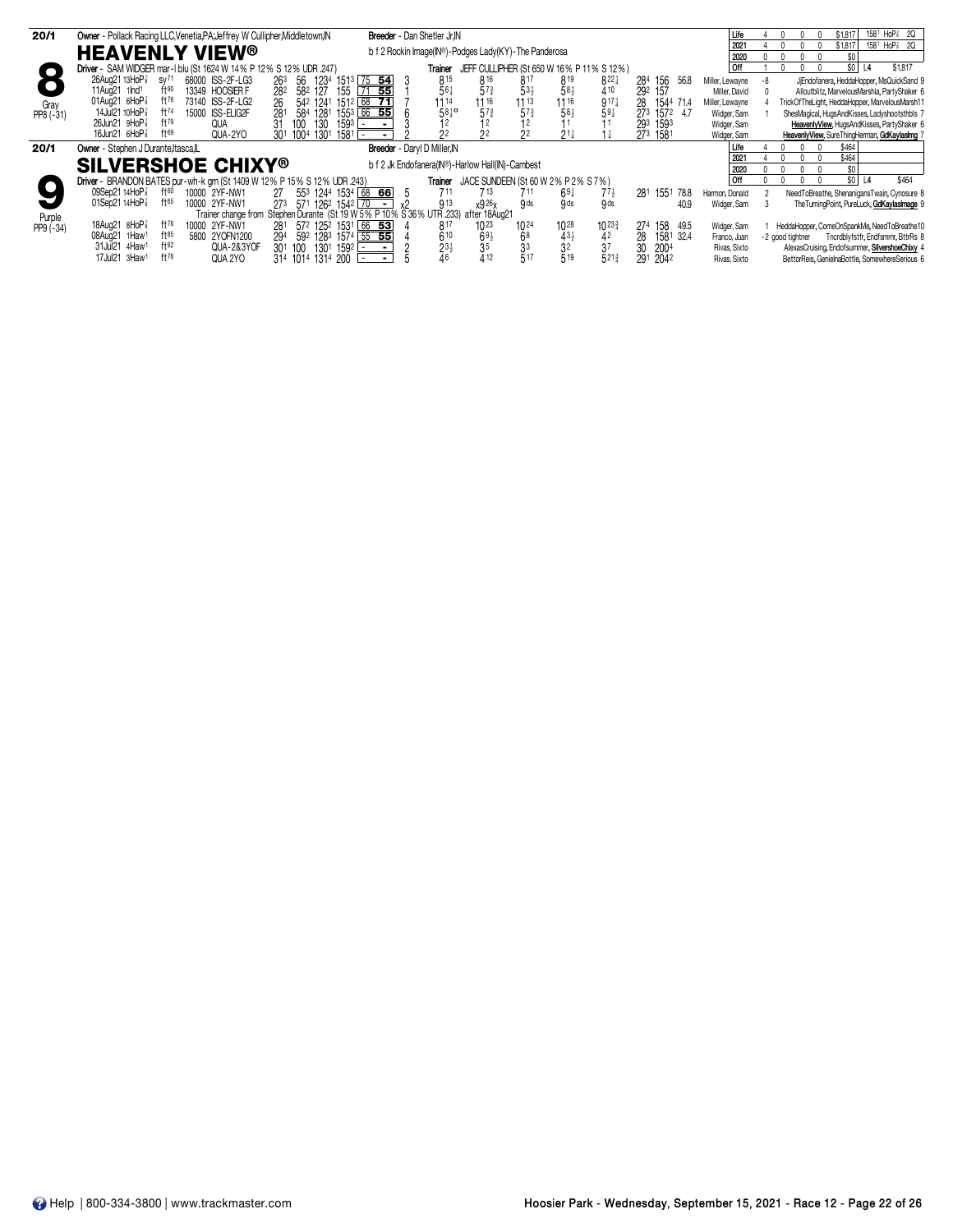| <b><i>SEE</i></b> POWERED |                                                                                                             |                                  |           | <b>HOOSIER PARK - WEDNESDAY, SEPTEMBER 15, 2021</b>            |                       |                                                                                       |                                                         |                                      |               |                                                                                                       |                                                 |                                                                                   |                                       |                                                                                      |                        |                                                                                               |                                                   |                     | <b>PURSE \$66,000</b>                                                                                  |                                                                                       |
|---------------------------|-------------------------------------------------------------------------------------------------------------|----------------------------------|-----------|----------------------------------------------------------------|-----------------------|---------------------------------------------------------------------------------------|---------------------------------------------------------|--------------------------------------|---------------|-------------------------------------------------------------------------------------------------------|-------------------------------------------------|-----------------------------------------------------------------------------------|---------------------------------------|--------------------------------------------------------------------------------------|------------------------|-----------------------------------------------------------------------------------------------|---------------------------------------------------|---------------------|--------------------------------------------------------------------------------------------------------|---------------------------------------------------------------------------------------|
|                           | TROT                                                                                                        |                                  |           |                                                                |                       |                                                                                       |                                                         |                                      |               | **INDIANA SIRES STAKES** 2 Year Old Colts & Geldings - Leg 5 OFF TIME 10:46                           |                                                 |                                                                                   |                                       |                                                                                      |                        |                                                                                               |                                                   |                     | EXACTA 50 CENT TRIFECTA 20 CENT<br>SUPERFECTA LATE DOUBLE (13-14)                                      |                                                                                       |
|                           | 1 MILE<br>WARM UP - Green-White                                                                             |                                  |           |                                                                |                       |                                                                                       |                                                         |                                      |               |                                                                                                       |                                                 |                                                                                   |                                       |                                                                                      |                        |                                                                                               |                                                   |                     |                                                                                                        |                                                                                       |
|                           | POST - 10:42 CR 78                                                                                          |                                  |           |                                                                |                       |                                                                                       |                                                         |                                      |               |                                                                                                       |                                                 |                                                                                   |                                       |                                                                                      |                        |                                                                                               |                                                   |                     |                                                                                                        |                                                                                       |
|                           | Date/Race   Track                                                                                           | Cnd                              | Purse     | Class                                                          | 2Q<br>1Q              |                                                                                       |                                                         | 3Q Finish CR SR Post                 |               | 1Q Call                                                                                               | 2Q Call                                         | 3Q Call                                                                           | Str Call                              | Finish                                                                               |                        | Horse's Times   Odds                                                                          | Driver                                            |                     | Med Var  Comment                                                                                       | FS<br>Top 3 Finishers                                                                 |
| 20/1                      | Owner - Anette Karin Lorentzon, Paris.KY<br>WORDS AS WEAPONS S®                                             |                                  |           |                                                                |                       |                                                                                       |                                                         |                                      |               | Breeder - Anette Karin Lorentzon, KY<br>br c 2 Lionhunter(IN®)-Guilt Free(KY)-Enjoy Lavec             |                                                 |                                                                                   |                                       |                                                                                      |                        |                                                                                               | Life<br>2021                                      | 5                   | $\overline{2}$<br>\$19,375<br>$\mathbf{0}$<br>$\mathbf 0$<br>\$19,375<br>0<br>2                        |                                                                                       |
|                           | Driver - ELLIOTT DEATON grn-wh-go (*St 254 W 12% P 17% S 13% UDR .258)                                      |                                  |           |                                                                |                       |                                                                                       |                                                         |                                      |               |                                                                                                       |                                                 |                                                                                   |                                       | Trainer ANETTE LORENTZON (*St 814 W 17% P 15% S 14%)                                 |                        |                                                                                               | 2020<br><b>Off</b>                                | $\mathfrak{p}$      | \$0<br>0<br>0<br>$$5,000$ L4<br>0<br>0                                                                 | \$19,375                                                                              |
|                           | 08Sep21 9HoP<br>25Aug21 2HoP3                                                                               | ft66<br>$ft^{83}$                |           | 45000 ISS-2C-LG4<br>44500 ISS-2C-LG3                           | 28<br>28<br>284       | 574 1271 1551 74 71                                                                   | 1542                                                    | <u>  73</u><br><u>78</u>             |               | 714<br>44                                                                                             | 712<br>$45\frac{1}{4}$                          | 610<br>3430                                                                       | $66\frac{3}{4}$                       | 58<br>$\mathbf{2}^{4\frac{3}{4}}$                                                    | 273<br>282             | 1564 15.5                                                                                     | Deaton, Elliott<br>Deaton, Elliott                | $-1$<br>-2          | PondaAdventure, WordsAsWpnsS, SmmtCtySnny                                                              | PondaAdventure, SwanCaptain, DjDan 8                                                  |
| Red                       | 15Aug21 8Lex <sup>1</sup>                                                                                   | $\frac{1}{2}$                    |           | 20000 KYCOMMSER                                                |                       | 561 126<br>572 1263                                                                   | 1553                                                    | 66<br>68                             | $\frac{3}{8}$ | $43\frac{1}{4}$                                                                                       | 431                                             | $54\frac{1}{4}$                                                                   | $\frac{25}{3^{5}}$                    | $2^{2\frac{1}{4}}$                                                                   | 283                    | 155 <sup>2</sup> 23.0<br>156 15.2                                                             | Deaton, Elliott                                   | -3                  |                                                                                                        | BrightSideUp, WordsAsWeaponsS, Takato 9                                               |
| $PP1 (+2)$                | 01Aug21 10Lex <sup>1</sup><br>16Jul21 5HoP <sup>3</sup>                                                     | ft80<br>$\alpha$ d <sup>71</sup> |           | 20000 KYCOMMSER<br>46000 ISS-2C-LG1                            | $27^{3}$<br>274       | 562 1262 1543 67<br>572 1271 1563<br>581 1281 1562                                    |                                                         | 62<br>58 68                          |               | $2\frac{1}{2}$ <sup>o</sup><br>48                                                                     | $11\frac{1}{2}$<br>441                          | 11<br>451                                                                         | 2 <sup>1</sup><br>443                 | $5^{10\frac{1}{2}}$<br>$66\frac{1}{2}$                                               | 293                    | 1574<br>6.4                                                                                   | 301 1563 19.8 Mccarthy, Andrew<br>Deaton, Elliott | -5                  |                                                                                                        | Aggiornamento, EasyRider, Senna ε<br>DoverInMotion, RacerDan, SweetBoyBen10           |
|                           | 30Jun21 2Lex1<br>24Jun21 2Lex <sup>1</sup>                                                                  | ft80<br>$ft^{75}$                |           | <b>QUA</b><br><b>QUA</b>                                       | 291                   | 333 1031 1343 2034                                                                    |                                                         |                                      |               | 37                                                                                                    | 394                                             | 312<br>36}                                                                        | 29<br>$\overline{3}6$                 | $27\frac{1}{2}$<br>$35\frac{1}{4}$                                                   | 271<br>29              | 1574<br>2044                                                                                  | Deaton, Elliott<br>Deaton, Elliott                |                     | lwontBackdownAs, JustForTrix, WordsAsWpnsS 4                                                           | CuatroDeJulio, WordsAsWeaponsS, BLisa 5                                               |
| 20/1                      | Owner - Pollack Racing LLC, Venetia, PA; Jeffrey W Cullipher, Middletown, IN                                |                                  |           |                                                                |                       |                                                                                       |                                                         |                                      |               | Breeder - John D Wagler & Stephen Stoll & Nathan A Yoder, IN                                          |                                                 |                                                                                   |                                       |                                                                                      |                        |                                                                                               | Life                                              | 6                   | \$33,691<br>\$33,691                                                                                   | 156 <sup>4</sup> Ind <sup>1</sup>                                                     |
|                           | <b>SWEET BOY BEN®</b>                                                                                       |                                  |           |                                                                |                       |                                                                                       |                                                         |                                      |               | br g 2 Swan For All(IN®)-Blue Muse(IN)-Muscles Yankee                                                 |                                                 |                                                                                   |                                       |                                                                                      |                        |                                                                                               | 2021<br>2020                                      | 0                   | 0<br>$\mathbf 0$<br>\$0<br>0<br>$\Omega$                                                               | 156 <sup>4</sup> Ind <sup>1</sup>                                                     |
|                           | Driver - SAM WIDGER mar-1 blu (St 1624 W 14% P 12% S 12% UDR 247)<br>08Sep21 13HoP 3                        | ft66                             |           | 45000 ISS-2C-LG4                                               | 272                   | 564<br>127                                                                            | 1551 <u>  74 63</u>                                     |                                      |               | $21\frac{3}{4}$ <sup>o</sup>                                                                          | 34‡                                             | 54                                                                                | x643x                                 | Trainer JEFF CULLIPHER (St 650 W 16% P 11% S 12%)<br>x715}                           | 302                    | 1581 10.7                                                                                     | Off<br>Widger, Sam                                | $-1$                | \$5,520<br>$\mathbf{0}$                                                                                | L4<br>\$28,171<br>HeadGames, Kaboomski, SummitCitySonny 8                             |
|                           | $25$ Aug $21$ 7HoP $\frac{7}{8}$<br>11Aug21 $8nd1$                                                          | $ft^{83}$<br>ft90                |           | 45000 ISS-2C-LG3<br>42492 WILFONG                              | 29<br>28              | 584 1272 1544 75 70<br>582 1273 1564 70 70                                            |                                                         |                                      |               | $68\frac{3}{4}$<br>$31\frac{1}{2}$                                                                    | 613<br>34                                       | $610$ <sup>o</sup><br>$53\frac{1}{2}$                                             | 512<br>41}                            | 410<br>11                                                                            | 283                    | 272 1564 12.2<br>1564                                                                         | Widger, Sam<br>Widger, Sam                        | $-2$<br>0           |                                                                                                        | DoverInMotion, YoMister, GustavoFlight &<br>SweetBoyBen, MuscleDan, TugAndCoop- 8     |
| Blue<br>$PP2(-6)$         | 30Jul21 9HoP<br>16Jul21 $5H$ o $P_8^7$                                                                      | ft72<br>$\alpha$ d <sup>71</sup> |           | 70490 ISS-2C-LG2                                               | $28^{\circ}$          | 572 1262                                                                              | $1541$ $70$                                             | 75                                   |               | 1111 <sup>o</sup>                                                                                     | $10^{149}$                                      | $10^{15}$                                                                         | 1015                                  | $5^{10}$                                                                             |                        | 27 1562 29.3                                                                                  | Widger, Sam                                       |                     |                                                                                                        | DoverInMotion, Kaboomski, StarlitRambo11                                              |
|                           | 02Jul21 4HoP3                                                                                               | $ft^{73}$                        |           | 46000 ISS-2C-LG1<br>10000 2YO-NW1                              | 274<br>284            | 572 1271 1563<br>591                                                                  | 1301 1581                                               | 58<br>-71<br>58 55                   | g             | 511<br>45 <sup>3</sup>                                                                                | 513<br>463                                      | $57\frac{1}{4}$<br>$68\frac{1}{2}$                                                | $55\frac{1}{2}$<br>$68\frac{1}{2}$    | $\mathbf{3}^{3\ddagger}$<br>68                                                       | 283<br>28              | 1571 26.8<br>1594<br>-3.7                                                                     | Widger, Sam<br>Widger, Sam                        | -1<br>-3            |                                                                                                        | DoverInMotion, RacerDan, SweetBoyBen10<br>MassiveProfit, Griffey, Kaboomski 9         |
|                           | 26Jun21 4HoP3<br>12Jun21 7HoP <sup>7</sup>                                                                  | $ft^{75}$<br>ft83                |           | QUA<br><b>QUA</b>                                              | 30                    | 1002 1311 201<br>304 1021 1323 200                                                    |                                                         |                                      |               | 12<br>58                                                                                              | $11\frac{3}{4}$<br>59                           | $1\frac{3}{4}$                                                                    | 11<br>514                             | 1 <sup>2</sup><br>$417\frac{1}{4}$                                                   | 294<br>$\overline{29}$ | 201<br>2032                                                                                   | Widger, Sam<br>Widger, Sam                        |                     |                                                                                                        | SweetBoyBen, Fleurie, GoldenElixir &<br>YoMister, Griffey, SocialSwan &               |
|                           | 3/5 O Owner - M& M Racing, Goshen, IN; Norbert Joseph Maza, Burbank, IL                                     |                                  |           |                                                                |                       |                                                                                       |                                                         |                                      |               | Breeder - Lyle Dean Slabach, IN                                                                       |                                                 |                                                                                   |                                       |                                                                                      |                        |                                                                                               | Life<br>2021                                      |                     | \$111,000<br>0<br>$^{\circ}$<br>5<br>0<br>0<br>\$111,000                                               | 1541 HoP <sup>2</sup><br>1541 HoP                                                     |
|                           | <b>DOVER IN MOTION®</b>                                                                                     |                                  |           |                                                                |                       |                                                                                       |                                                         |                                      |               | br g 2 Dover Dan(IN®)-Keystone Sadie(IN)-Yankee Glide                                                 |                                                 |                                                                                   |                                       |                                                                                      |                        |                                                                                               | 2020                                              | $\mathbf{0}$        | 0<br>$\mathbf 0$<br>$\mathbf{0}$<br>\$0                                                                |                                                                                       |
|                           | Driver - RICKY MACOMBER JR mar-go (St 867 W 9% P 11% S 13% UDR .194)<br>08Sep21 7HoP                        | ft $77$                          |           | 44500 ISS-2C-LG4                                               | 284                   | 583 1274 1552 73 78                                                                   |                                                         |                                      |               | Trainer<br>$2^{1\frac{3}{4}}$                                                                         | 12                                              | 1 <sup>3</sup>                                                                    | $15\frac{3}{4}$                       | JAMIE MACOMBER (St 471 W 9% P 12% S 12%)<br>1 <sup>3</sup>                           |                        | 273 1552 *0.1                                                                                 | <b>Off</b><br>Macomber, R Jr                      | $-1$                | \$23,000<br>$\mathbf 0$<br>$\mathbf{0}$<br>DoverInMotion, IwontBackdownAs, SwanHarbor 7                | \$88,000<br>L4                                                                        |
|                           | $25$ Aug $21$ 7HoP $\frac{7}{8}$<br>18Aug21 7HoP <sup>3</sup>                                               | $ft^{83}$<br>ft76                | 20000 2YO | 45000 ISS-2C-LG3                                               | $\frac{29}{283}$      | 584<br>584                                                                            | $\frac{1272}{1284}$ $\frac{1544}{156}$ $\frac{75}{128}$ | 80<br>75                             |               | $33\frac{1}{4}$<br>45                                                                                 | $12^{10}$<br>$1^{10}$                           | 13<br>13                                                                          | $15\frac{1}{2}$<br>$13\frac{1}{4}$    | $1^{73}$                                                                             | 272<br>273             | 1544 *0.1<br>1562 *0.1                                                                        | Macomber, R Jr                                    | -2                  |                                                                                                        | DoverInMotion, YoMister, GustavoFlight &                                              |
| White<br>PP3 (-2)         | 30Jul21 9HoP <sup>3</sup>                                                                                   | ft72                             |           | 70490 ISS-2C-LG2                                               | 281                   | 572 1262 1541                                                                         |                                                         | $\overline{70}$<br>86                | 6             | 42 <sup>3</sup>                                                                                       | 32                                              | $12^{10}$                                                                         | $16\frac{1}{4}$                       | $1^{3}$<br>$18\frac{1}{4}$                                                           |                        | 274 1541 *0.3                                                                                 | Macomber, R Jr<br>Macomber, R Jr                  |                     | DoverInMotion, BuckNome, SummitCitySonny 6                                                             | DoverInMotion, Kaboomski, StarlitRambo11                                              |
|                           | 16Jul21 5HoP3<br>07Jul21 $5H_0P_8^7$                                                                        | $\frac{1}{2}$<br>$ft^{79}$       |           | 46000 ISS-2C-LG1<br><b>QUA</b>                                 | 274                   | 572 1271 1563<br>291 1001 131                                                         | 1593 ⊡                                                  | 58<br><u>75 </u>                     | 10            | 819<br>22                                                                                             | 820<br>22                                       | 7110<br>22                                                                        | $65\frac{3}{4}$                       | $1^{2\frac{1}{2}}$<br>$13\frac{1}{4}$                                                | 281                    | 271 1563<br>*1.5<br>1593                                                                      | Macomber, R Jr<br>Macomber, R Jr                  | 1 2nd tier          |                                                                                                        | DoverInMotion, RacerDan, SweetBoyBn10<br>DoverInMotion, DjDan, CowboyGeorge 7         |
| 30/1                      | Owner - Summit Pacing Acres LLC, Fort Wayne, IN                                                             |                                  |           |                                                                |                       |                                                                                       |                                                         |                                      |               | Breeder - Freeman Jay Bontrager, IN                                                                   |                                                 |                                                                                   |                                       |                                                                                      |                        |                                                                                               | Life<br>2021                                      | 11<br>11            | \$42,197<br>\$42,197<br>6                                                                              | 157<br>HoP <sup>3</sup><br>157 HoP <sup>2</sup>                                       |
|                           | <b>SUMMIT</b>                                                                                               |                                  |           | <b>CITY SONNY® †(L)</b>                                        |                       |                                                                                       |                                                         |                                      |               | b g 2 Dover Dan(IN®)-Seeking A Dream(IN)-Kadabra                                                      |                                                 |                                                                                   |                                       |                                                                                      |                        |                                                                                               | 2020                                              |                     | $\mathbf 0$<br>$\Omega$<br>\$0<br>0                                                                    |                                                                                       |
|                           | Driver - JOEY PUTNAM r blu-b go-wh (St 1080 W 9% P 10% S 10% UDR .179)<br>$08$ Sep21 13HoP $\frac{7}{8}$    | ft 66                            |           | 45000 ISS-2C-LG4                                               |                       | 272 564 127                                                                           | 1551                                                    | $\sqrt{74}$ 75                       | 8             | $11\frac{3}{4}$                                                                                       | 21}                                             | 32                                                                                | 52}                                   | <b>Trainer</b> BYRON HOOLEY (*St 27 W 11% P 26% S 30%)<br>$\mathbf{3}^{4\downarrow}$ | 283                    | 156<br>52.3                                                                                   | Off<br>Putnam, Joey +L -1                         |                     | \$5,580                                                                                                | \$15,240<br>L4<br>HeadGames, Kaboomski, SummitCitySonny &                             |
|                           | 01Sep21 $2HoP_8$<br>$25$ Aug $21$ $2$ HoP $\frac{7}{8}$                                                     | ft76<br>ft83                     |           | 17500 2YC COND<br>44500 ISS-2C-LG3                             |                       | 282 100<br>1294<br>126                                                                | 1572<br>1542                                            | 71<br><u>68</u><br>$\sqrt{73}$<br>75 |               | $21\frac{1}{2}$<br>$3^{21}$                                                                           | $11\frac{1}{2}$                                 | $11\frac{1}{2}$<br>461                                                            | $2^{1\frac{3}{4}}$<br>$47\frac{1}{4}$ | $\mathbf{3}^{3\frac{1}{2}}$<br>37                                                    | 281 158                | $*1.0$                                                                                        | Putnam, Joey +L 3                                 |                     |                                                                                                        | Kaboomski, SwanHarbor, SummitCitySonny                                                |
| Green<br>PP4 (+20)        | 18Aug21 7HoP                                                                                                | ft76                             | 20000 2YO |                                                                | 28<br>283             | 561<br>584<br>1284                                                                    | 1562                                                    | 72                                   |               | $11\frac{3}{4}$                                                                                       | $33\frac{1}{4}$<br>21                           | 23                                                                                | $\frac{2^{3\frac{1}{4}}}{3^{3}}$      | $3^{3}$                                                                              |                        | 283 1554 10.0<br>274 1571 13.7                                                                | Putnam, Joey †L -2<br>Putnam, Joey † 1            |                     | PondaAdventure, WordsAsWpnsS, SmmtCtySnny<br>DoverInMotion, BuckNome, SummitCitySonny                  |                                                                                       |
|                           | 11Aug21 6lnd <sup>1</sup><br>30Jul21 6HoP                                                                   | ft90<br>ft77                     |           | 22936 HOOSIER C<br>66500 ISS-2C-LG2                            | 28<br>$\frac{28}{28}$ | 58<br>1274<br>582                                                                     | 1272 1562<br>1551                                       | 68<br>67                             |               | $3^{3}\frac{1}{4}$<br><b>SCRATCHED</b>                                                                | $33\frac{1}{2}$<br><b>SICK</b>                  | $33\frac{1}{2}$                                                                   |                                       | 35                                                                                   | 292 1572               |                                                                                               | Putnam, Joey + 0                                  |                     | PondaAdventure, BuckNome, SummitCitySonny                                                              | PondaAdventure, YoMister, DjDan10                                                     |
|                           | 23Jul21 12HoP <sup>3</sup><br>16Jul21 12HoP                                                                 | $ft^{78}$<br>gd <sup>71</sup>    |           | 17500 2YC COND<br>49290 ISS-2C-LG1                             | 282                   | 583<br>1282<br>581<br>128                                                             | 157<br>1563                                             | 66<br>71<br><u>72</u>                |               | $3^{2+}$<br>$21\frac{1}{2}$ <sup>o</sup>                                                              | 34<br>213                                       | $33\frac{1}{2}$<br>22                                                             | $42\frac{1}{2}$<br>32                 | 1 <sup>1</sup><br>$42\frac{1}{2}$ PL3                                                | 28<br>283              | 157<br>3.7<br>157<br>4.2                                                                      | Putnam, Joey †<br>Putnam, Joey +                  |                     | SummitCitySonny, MassiveProfit, StarlitRambo &                                                         | IwontBackdownAs, Griffey, MuscleValley-11                                             |
|                           | 09Jul21 12HoP                                                                                               | $ft^{64}$<br>ft66                |           | 10000 2YO-NW1<br>18000 2C-NW1-FNL                              | 283                   | 130<br>59                                                                             | 1581                                                    | 59<br>64                             |               | 464                                                                                                   |                                                 | $\overline{3}2\overline{3}$ <sup>o</sup>                                          | $32\frac{1}{2}$                       | $2^{1\frac{1}{2}}$                                                                   | $\frac{274}{28}$       | $*1.0$<br>1582                                                                                | Putnam, Joey †                                    | -1                  | MagicOfSpeed, SummitCitySonny, SwanHarbor 9                                                            |                                                                                       |
| 5/1                       | 02Jul21 12HoP <sup>3</sup><br>Owner - Mr Bill E Beechy, Bell, FL; Flying Manes LLC, Walkerton, IN           |                                  |           |                                                                | 284                   | 594                                                                                   | 130 <sup>2</sup> 1582                                   | 58<br>61                             |               | 11 <sup>3</sup><br>Breeder - Larry W Troyer & Alan R Troyer, IN                                       |                                                 | 111                                                                               |                                       | 2 <sup>nk</sup>                                                                      |                        | 1582<br>6.4                                                                                   | Putnam, Joey + -3<br>Life                         |                     | YoMister, SummitCitySonny, LonestarFashion10<br>\$30,000<br>0                                          | $155^{\circ}$ HoP <sup>2</sup>                                                        |
|                           | <b>HEAD GAMES®</b>                                                                                          |                                  |           |                                                                |                       |                                                                                       |                                                         |                                      |               | b g 2 Swan For All(IN®)-Southwind Goddess(IN)-Muscle Hill                                             |                                                 |                                                                                   |                                       |                                                                                      |                        |                                                                                               | 2021<br>2020                                      | $\mathbf{0}$        | \$30,000<br>$\mathbf{0}$<br>0<br>0<br>$\mathbf{0}$<br>\$0<br>0                                         | 155 <sup>1</sup> HoP <sup>2</sup>                                                     |
|                           | Driver - LEWAYNE MILLER red-r blu-wh (St 1143 W 11% P 10% S 11% UDR .202)<br>$08$ Sep21 13HoP $\frac{7}{8}$ | ft66                             |           | 45000 ISS-2C-LG4                                               |                       |                                                                                       |                                                         |                                      |               | $56\frac{1}{2}$                                                                                       |                                                 |                                                                                   |                                       | <b>Trainer</b> LEWAYNE MILLER (St 435 W 14% P 14% S 13%)                             |                        |                                                                                               | Off                                               |                     | $\mathbf 0$<br>\$0 <br>$\Omega$<br>$\mathbf{0}$                                                        | L4<br>\$30,000                                                                        |
|                           | 22Aug21 2HoP <sup>3</sup>                                                                                   | ft90                             |           | 15000 ISS-ELIG2C                                               | 272<br>284            | 564 127 1551 74 79<br>583 1282 1561 65 75                                             |                                                         |                                      | 9             | $53\bar{4}$ <sup>o</sup>                                                                              | $11\frac{3}{4}$ <sup>o</sup><br>$12\frac{1}{4}$ | $1\frac{3}{4}$<br>12                                                              | $12\frac{1}{4}$<br>$13\frac{1}{4}$    | $12\frac{1}{4}$<br>1 <sup>4</sup>                                                    |                        | 281 1551 *0.6<br>274 1561 *1.5                                                                | Miller, Lewayne<br>Miller, Lewayne                | $-1$<br>$-1$        |                                                                                                        | HeadGames, Kaboomski, SummitCitySonny &<br>HeadGames, DannyDancer, TopTuxedo 9        |
| <b>Black</b><br>PP5 (+32) | 14Aug21 5HOP៖                                                                                               | $ft^{71}$                        |           | QUA                                                            | 284                   | 594                                                                                   | 1303 159                                                | ∸                                    | 2             | $34\frac{1}{2}$                                                                                       | $12\frac{1}{2}$ <sup>o</sup>                    |                                                                                   | 15                                    | 10 <sub>4</sub>                                                                      | $282$ 159              |                                                                                               | Miller, Lewayne                                   |                     |                                                                                                        | HeadGames, UnionGrove, EchosGq &                                                      |
|                           |                                                                                                             |                                  |           |                                                                |                       |                                                                                       |                                                         |                                      |               |                                                                                                       |                                                 |                                                                                   |                                       |                                                                                      |                        |                                                                                               |                                                   |                     | 2                                                                                                      | $158^2$ HoP <sup><math>7\frac{7}{8}</math></sup> 2                                    |
|                           | 30/1 ( Owner - Marlin Dean Fry Alexandria, IN: Nichole M Webster-White, Easton, NY<br><b>RACER DAN®</b>     |                                  |           |                                                                |                       |                                                                                       |                                                         |                                      |               | Breeder - Glen M Hershberger & Marlin Dean Fry, IN<br>br g 2 Dover Dan(IN®)-Coloratura(IN)-Angus Hall |                                                 |                                                                                   |                                       |                                                                                      |                        |                                                                                               | Life<br>2021                                      |                     | \$27,700<br>$\mathbf{0}$<br>$\mathbf 0$<br>\$27,700                                                    | $158^2$ HoP <sup>2</sup>                                                              |
|                           | Driver - JAMES YODER d grn-gra-wh (St 388 W 16% P 12% S 12% UDR .267)                                       |                                  |           |                                                                |                       |                                                                                       |                                                         |                                      |               |                                                                                                       |                                                 |                                                                                   |                                       | Trainer JAMES YODER (St 209 W 23% P 15% S 13%)                                       |                        |                                                                                               | 2020<br>Off                                       | $\mathbf{0}$        | $\mathbf 0$<br>\$0<br>0<br>$\mathbf{0}$<br>$\mathbf 0$<br>$\mathbf 0$<br>\$11,500 L4<br>$\overline{1}$ | \$11,950                                                                              |
|                           | 08Sep21 7HoP <sup>3</sup><br>25Aug21 2HoP <sup>3</sup>                                                      | ftЙ<br>ft 83                     |           | 44500 ISS-2C-LG4<br>44500 ISS-2C-LG3                           | 28 <sup>4</sup><br>28 | 583 1274 1552 $\frac{73}{73}$ 70                                                      |                                                         |                                      | 3<br>5        | $1^{13}_{2}$<br>$1^{13}_{2}$                                                                          | $2^{2}_{2^{1}\frac{1}{2}}$<br>2 <sup>2</sup>    |                                                                                   | 36<br>$35\frac{1}{2}$                 | 481<br>$5^{10}$                                                                      | $\frac{28^3}{30}$      | 157<br>8.7<br>1562 14.3                                                                       | Yoder, James<br>Yoder, James                      | $-1$<br>-2          | DoverInMotion, IwontBackdownAs, SwanHarbor 7<br>PondaAdventure, WordsAsWpnsS, SmmtCtySnny 7            |                                                                                       |
| Yellow                    | 15Aug21 $8H_0P_8^7$                                                                                         | ft $77$                          |           | 11000 2YO-NW2                                                  |                       |                                                                                       |                                                         |                                      | 6             | $21\frac{1}{4}$                                                                                       |                                                 | $2^{3}_{2^{2}_{1^{2}_{2}}}$<br>$2^{1^{1}_{2}}_{1^{2}_{2}}$<br>$8^{1^{2}_{1^{2}}}$ | $13\frac{3}{4}$                       | 1 <sup>2</sup>                                                                       |                        | 2.8                                                                                           | Yoder, James                                      | $\overline{1}$      |                                                                                                        | RacerDan, TopTuxedo, GustavoFlight 7                                                  |
| $PP6 (+8)$                | 30Jul21 9HoP <sup>3</sup><br>16Jul21 5HoP <sup>3</sup>                                                      | $ft^{72}$<br>gd <sup>71</sup>    |           | 70490 ISS-2C-LG2<br>46000 ISS-2C-LG1                           |                       | 293 1001 1294 1582 67 65<br>281 572 1262 1582 67 65<br>274 572 1262 1541 70 <b>74</b> |                                                         |                                      | 10            | $109\frac{1}{4}$<br>1 <sup>2</sup>                                                                    | $\overline{9}$ 13<br>$1\frac{1}{2}$             | $\frac{2^{13}}{4^{30}}$                                                           | 813<br>$\frac{21}{4}$                 | $8^{13\frac{3}{4}}$<br>$2^{21}$                                                      |                        | 28 <sup>2</sup> 158 <sup>2</sup><br>28 <sup>1</sup> 157<br>29 <sup>2</sup> 157<br>26.2<br>9.0 | Yoder, James<br>Yoder, James                      | 1 2nd tier<br>-1    |                                                                                                        | DoverInMotion, Kaboomski, StarlitRmb11<br>DoverInMotion, RacerDan, SweetBoyBen10      |
|                           | 02Jul21 12HoP <sup>3</sup><br>25Jun21 2HoP <sup>3</sup>                                                     | ft66<br>ft77                     |           | 18000 2C-NW1-FNL<br>8500 2C-NW1-SER                            |                       | 284 594 1302 1582 58 54<br>311 1012 1311 2004 57 58                                   |                                                         |                                      | 8             | $68^{10}_{4}$<br>$33\frac{1}{4}$                                                                      | 55<br>$11\frac{3}{4}$ <sup>o</sup>              | 13                                                                                | 13                                    | $87\frac{1}{2}$<br>1 <sup>1</sup>                                                    | 284<br>293 2004        | 1594<br>6.1<br>2.4                                                                            | Yoder, James<br>Yoder, James                      | -3<br>6             | YoMister, SummitCitySonny, LonestarFashion10                                                           | RacerDan, MuscleRocky, TopTuxedo 6                                                    |
|                           |                                                                                                             |                                  |           | Trainer change from Marlin Fry (St 4 W 0% P 25% S 25% UTR 222) |                       |                                                                                       |                                                         |                                      |               | after 19Jun21                                                                                         |                                                 |                                                                                   |                                       |                                                                                      |                        |                                                                                               |                                                   |                     |                                                                                                        |                                                                                       |
| 30/1                      | 19Jun21 13HoP <sup>3</sup><br>Owner - Robert S Reeser, Milford, DE; John J Johannsen, Townsend, DE          | ft $^{74}$                       |           | <b>QUA</b>                                                     |                       | 331 1033 1324 2022 Leu                                                                |                                                         | $\blacksquare$                       |               | $11\frac{1}{2}$<br>Breeder - Lavon L Slabach, IN                                                      | $11\frac{1}{4}$                                 | $13\frac{1}{2}$                                                                   | 1 <sup>3</sup>                        | 1 <sup>3</sup>                                                                       | 293 2022               |                                                                                               | Fry, Marlin<br>Life                               | 8                   | $\mathbf 0$<br>\$37,265<br>$\overline{2}$<br>$\mathbf{1}$                                              | RacerDan, PineRocket, PappapsClassAct 3<br>157 HoP <sup>2</sup> <sub>8</sub> 2        |
|                           | LAND OF                                                                                                     |                                  |           | <b>FREEDOM®</b>                                                |                       |                                                                                       |                                                         |                                      |               | br g 2 Dover Dan(IN®)-Sweetlandofliberty(IN)-Muscles Yankee                                           |                                                 |                                                                                   |                                       |                                                                                      |                        |                                                                                               | 2021<br>2020                                      | 8<br>0              | \$37,265<br>$\overline{c}$<br>0<br>$\mathbf{0}$<br>$\mathbf 0$<br>\$0<br>$\mathbf{0}$                  | 157 HoP <sup>2</sup> <sub>8</sub> 2                                                   |
|                           | Driver - DALE HITEMAN blu-wh-go (St 335 W 7% P 12% S 10% UDR .170)                                          |                                  |           |                                                                |                       |                                                                                       |                                                         |                                      |               |                                                                                                       |                                                 |                                                                                   |                                       | <b>Trainer</b> ROBERT REESER (St 116 W 14% P 16% S 16%)                              |                        |                                                                                               | Off                                               | $\mathbf{1}$        | \$3,720 L4<br>$\mathbf 0$<br>$\mathbf 0$<br>$\mathbf 0$                                                | \$26,625                                                                              |
|                           | 08Sep21 13HoP 3<br>25Aug21 10HoP <sup>3</sup>                                                               | ft66<br>$ft^{75}$                |           | 45000 ISS-2C-LG4<br>45000 ISS-2C-LG3                           | $^{272}_{29}$         | 564 127<br>59 1293                                                                    | 127 1551 74 <b>74</b><br>1293 1574 71 <b>65</b>         |                                      |               | $rac{46}{430}$                                                                                        | $5^8$<br>$2^{13}$ °                             | 43 <sup>o</sup><br>2 <sup>2</sup>                                                 | $3^{2}\frac{1}{2}$<br>$31\frac{1}{2}$ | $54\frac{3}{4}$<br>2 <sup>nk</sup>                                                   |                        | 283 1561 14.6<br>274 1574 11.2                                                                | Hiteman, Dale<br>Hiteman, Dale                    | $-1$<br>$-2$        |                                                                                                        | HeadGames, Kaboomski, SummitCitySonny 8<br>SwanCaptain, LandOfFreedom, MuscleValley 7 |
| Pink                      | 15Aug21 12HoP <sup>7</sup><br>08Aug21 10HoP <sup>3</sup>                                                    | ft77<br>$ft^{78}$                |           | 20000 2C-NW1-FNL<br>12500 2C-NW1-SER                           | 281                   | 591 129 157 69 72<br>593 1301 1582 69 69<br>572 1262 1541 70 76                       |                                                         |                                      | 6<br>Δ        | $46\frac{3}{4}$                                                                                       | 21<br>$11\frac{1}{2}$                           | 11<br>$11\frac{1}{2}$                                                             | $1\frac{1}{4}$<br>1 <sup>2</sup>      | $\mathbf{1}\frac{1}{2}$                                                              |                        | 28 157 5.0<br>281 1582 *1.8<br>274 1561 61.6                                                  | Hiteman, Dale<br>Hiteman, Dale                    | $\overline{1}$<br>5 |                                                                                                        | LandOfFreedom, DjDan, PappapsClassAct10<br>DjDan, LandOfFreedom, SwanCaptain 8        |
| PP7 (-11)                 | 30Jul21 9HoP <sup>3</sup>                                                                                   | $ft^{72}$                        |           | 70490 ISS-2C-LG2                                               | $^{284}_{281}$        |                                                                                       |                                                         |                                      | 3             | $\frac{2^2}{6^6}$                                                                                     | $69\frac{3}{4}$ <sup>o</sup>                    | $69\frac{3}{4}$ <sup>o</sup>                                                      | 611                                   | $2^{hd}_{410\frac{1}{2}}$                                                            |                        |                                                                                               | Hiteman, Dale                                     |                     |                                                                                                        | DoverInMotion, Kaboomski, StarlitRambo11                                              |
|                           | 23Jul21 $4H_0P_8^7$<br>16Jul21 12HoP <sup>3</sup>                                                           | $ft^{82}$<br>$\frac{1}{2}$       |           | 10000 2YO-NW1<br>49290 ISS-2C-LG1                              | 281<br>282            | 582 1274 1572 67<br>581                                                               |                                                         | <u>69 </u>                           | 10            | 914<br>611                                                                                            | 611<br>$168\frac{1}{2}$                         | $56\frac{3}{4}$ <sup>o</sup><br>$45\frac{3}{4}$ <sup>o</sup>                      | $55\frac{3}{4}$<br>$43\frac{3}{4}$    | $42\frac{3}{4}$<br>$544$ PL4                                                         |                        | 284 158 9.5<br>281 1572 9.4<br>274 1584 21.2                                                  | Hiteman, Dale<br>Hiteman, Dale                    | 1 2nd tier          |                                                                                                        | TugAndCoop, DjDan, StarlitDandy10<br>IwontBackdownAs, Griffey, MuscleValley-11        |
|                           | 09Jul21 12HoP <sup>3</sup><br>25Jun21 $7H_0P_8^7$                                                           | ft64<br>ft <sup>79</sup>         |           | 10000 2YO-NW1<br>8500 2C-NW1-SER                               | 283                   | 128<br>130<br>59                                                                      |                                                         | $156^3$ 62 70<br>$\blacksquare$      |               | 58}<br><b>SCRATCHED</b>                                                                               | $57\frac{3}{4}$<br>- SICK                       | $44^{30}_{4}$                                                                     | $44\frac{1}{4}$                       | 43                                                                                   |                        |                                                                                               | Hiteman, Dale                                     | 6                   | MagicOfSpeed, SummitCitySonny, SwanHarbor 9<br>YoMister, SummitCitySonny, LonestarFashion 5            |                                                                                       |
|                           | 16Jun21 5HoP <sup>3</sup>                                                                                   | ft69                             |           | QUA-2YO                                                        |                       | 314 1012 132<br>313 1023 1322 201                                                     | 2001 57<br>l -                                          | $\overline{\phantom{a}}$             |               | 1 <sup>2</sup>                                                                                        | 2 <sup>1</sup>                                  | $3^{2+}$                                                                          | $3^{2+}$                              | $31\frac{1}{4}$                                                                      | 282 2011               |                                                                                               | Hiteman, Dale                                     |                     | BlueSkiesShining, Disclosure, LandOfFreedom 7                                                          |                                                                                       |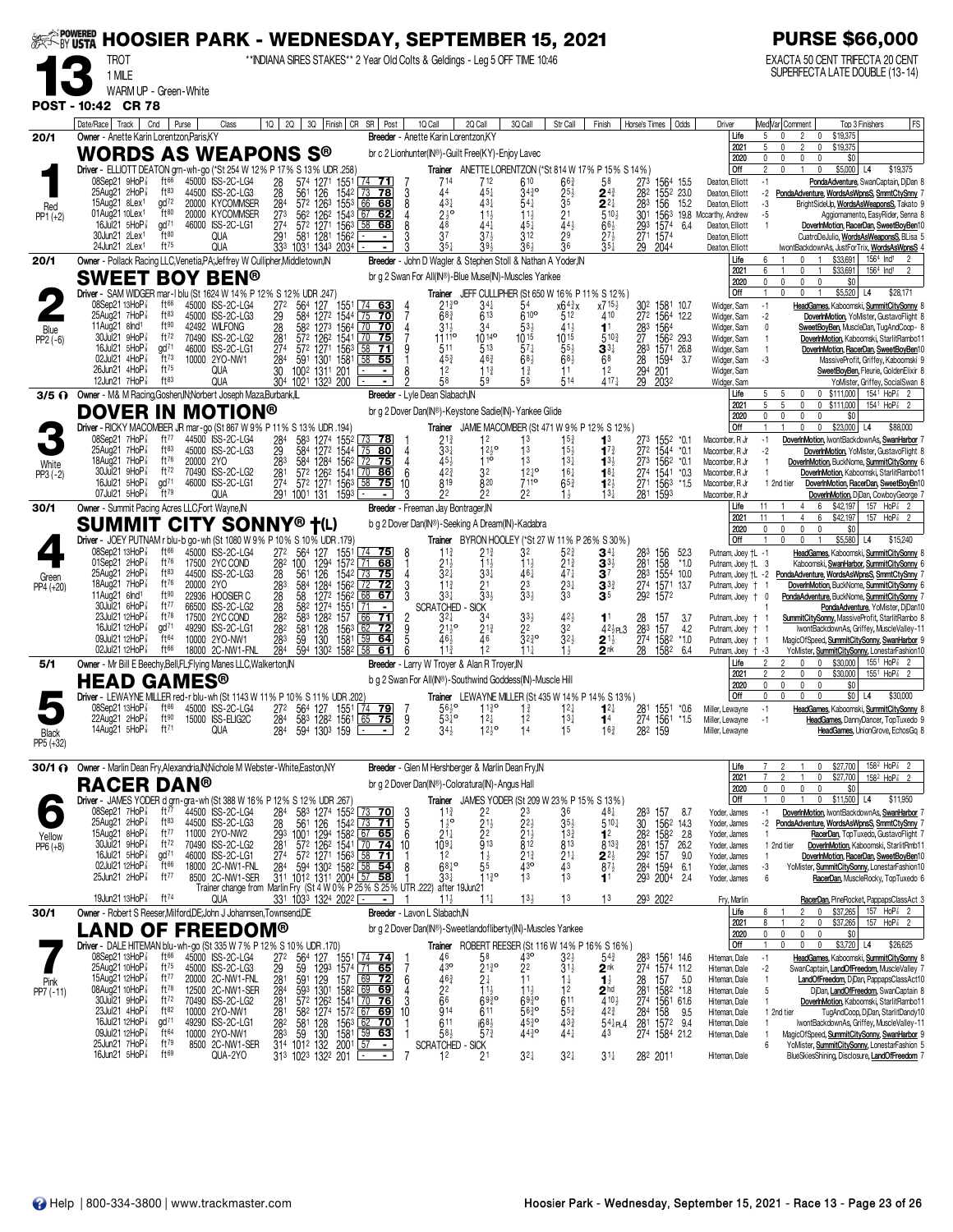| $20/1 \Omega$ | Owner - Dolne Fm Services, IN, T Defabis, IN, M Ppool, IN, J Barnard, FL |                                               | Breeder - Helping Hands Stables, IN                                                            |                                                   |                                                                   | Life                 | 158 <sup>2</sup> HoP <sup>7</sup> <sub>8</sub> 2<br>\$20,290    |
|---------------|--------------------------------------------------------------------------|-----------------------------------------------|------------------------------------------------------------------------------------------------|---------------------------------------------------|-------------------------------------------------------------------|----------------------|-----------------------------------------------------------------|
|               | <b>SWAN HARBOR® †(L)</b>                                                 |                                               | br c 2 Swan For All(IN®)-Soprano Hanover(IN)-Muscles Yankee                                    |                                                   |                                                                   | $202 -$              | $158^2$ HoP $\frac{7}{8}$ 2<br>\$20,290                         |
|               |                                                                          |                                               |                                                                                                |                                                   |                                                                   | 2020                 | \$0                                                             |
|               | Driver - BRANDON BATES pur-wh-k grn (St 1409 W 12% P 15% S 12% UDR .243) |                                               | <b>Trainer</b> MARK PPOOL (St 117 W 7% P 11% S 17%)                                            |                                                   |                                                                   | Off                  | \$O<br>\$11,965<br>L4                                           |
|               | 08Sep21 7HoP <sup>3</sup><br>ft77<br>44500 ISS-2C-LG4                    | 284 583 1274 1552 73 69                       | $5^{7}$<br>$57\frac{3}{4}$                                                                     | 45 <sup>o</sup><br>46<br>$3^{7}\frac{1}{2}$       | 1564 10.2<br>28                                                   | Bates, Brandon +L -1 | DoverInMotion, IwontBackdownAs, SwanHarbor 7                    |
|               | 01Sep21 2HoP<br>ft76<br>17500 2YC COND                                   | 1294 1572 71 69<br>282 100                    | $45^{10}_{4}$                                                                                  | $\frac{45}{2}$<br>$\frac{45}{36}$                 | $2^{2^{\frac{3}{4}}}_{5^{10^{\frac{1}{2}}}}$<br>271<br>158<br>4.9 | Bates, Brandon +L 3  | Kaboomski, SwanHarbor, SummitCitySonny 6                        |
| Gray          | 25Aug21 7HoP <sup>3</sup><br>$ft^{83}$<br>45000 ISS-2C-LG3               | 584 1272 1544 75 69<br>29                     | $12^{10}_{2}$                                                                                  |                                                   | 284<br>1564 43.0                                                  | Bates, Brandon †L -2 | DoverInMotion, YoMister, GustavoFlight 8                        |
| PP8 (-31)     | 15Aug21 12HoP <sup>3</sup><br>ft77<br>20000 2C-NW1-FNL                   | 281<br>69<br>157<br>$-50$<br>591<br>129       | $45\frac{3}{4}$<br>$22\frac{1}{2}$<br>$32\frac{1}{4}$<br>$34$<br>$x68\frac{1}{2}$ <sup>o</sup> | $67\frac{1}{2}$ <sup>o</sup><br>712               | $722\frac{1}{2}$<br>31<br>2012<br>9.9                             | Bates, Brandon + 1   | LandOfFreedom, DjDan, PappapsClassAct10                         |
|               | $ft^{78}$<br>08Aug21 8HoP <sup>3</sup><br>12500 2C-NW1-SER               | 291<br>592 1292 1582 67 70                    | $2^{2}$                                                                                        | $33\frac{1}{2}$<br>$3^{2}$<br>$1\frac{1}{4}$      | 1582<br>282<br>-2.9                                               | Bates, Brandon + 5   | SwanHarbor, Kaboomski, PappapsClassAct 8                        |
|               | 30Jul21 6HoP <sup>3</sup><br>ft77<br>66500 ISS-2C-LG2                    | 28<br>582 1274 1551                           |                                                                                                | 10 <sub>ds</sub><br>xi9 17 x<br>ip1041            | 28.3                                                              | Bates, Brandon +     | PondaAdventure, YoMister, DjDan10                               |
|               | 23Jul21 12HoP <sup>3</sup><br>$ft^{78}$<br>17500 2YC COND                | 66 67<br>282<br>583 1282 157                  | $1\frac{1}{2}$ 00<br>$2^{13}_{4}$<br>$2^{13}_{4}$<br>$1^{24}_{4}$                              | $2^{13}$<br>54<br>$2^{1\frac{3}{4}}$              | 1574<br>6.3<br>29                                                 | Bates, Brandon +     | SummitCitySonny, MassiveProfit, StarlitRambo 8                  |
|               | gd <sup>71</sup><br>16Jul21 9HoP <sup>3</sup><br>46000 ISS-2C-LG1        | 60<br>29<br>1551<br>-60<br>581<br>1274        | $2^{2}$                                                                                        | 32<br>$x34\frac{1}{2}x$                           | x520}po7 31<br>1591<br>6.5                                        | Bates, Brandon + 1   | PondaAdventure, YoMister, DjDan 9                               |
|               | 09Jul21 12HoP <sup>3</sup><br>ft64<br>10000 2YO-NW1                      | 283<br>59<br>[59 64]<br>130<br>1581           | $\frac{1}{2}$ <sup>1</sup> / <sub>2</sub> <sup>o</sup>                                         | $12\frac{1}{2}$<br>$3^{2+}$                       | 1583<br>283<br>4.3                                                | Bates, Brandon +     | MagicOfSpeed, SummitCitySonny, SwanHarbor 9                     |
|               | 30Jun21 9HoP <sup>3</sup><br>$\alpha$ d $^{72}$<br><b>QUA</b>            | 303 1021 1332 202<br>$\overline{\phantom{a}}$ | $21\frac{3}{4}$                                                                                | $21\frac{3}{4}$<br>$21\frac{1}{2}$                | 281 202                                                           | Bates, Brandon       | SwanHarbor, MaximusAlastar, ErNoMore 5                          |
| 9/5           | Owner - Engel Stb Of II LLC, IL, LA Willinger, KY; J D Graham, IL        |                                               | Breeder - Pond- A- Acres.IN                                                                    |                                                   |                                                                   | Life                 | 154 <sup>2</sup> HoP <sup>2</sup> <sub>8</sub> 2<br>0 \$117,468 |
|               |                                                                          |                                               | br g 2 Swan For All(IN®)-Wildflower(IN)-Muscle Hill                                            |                                                   |                                                                   | $202 -$              | $154^2$ HoP $\frac{7}{8}$ 2<br>$0$ \$117,468                    |
|               | <b>PONDA ADVENTURE®</b>                                                  |                                               |                                                                                                |                                                   |                                                                   | 2020                 | \$0                                                             |
|               | Driver - TRACE TETRICK grn-go (St 1856 W 20 % P 14 % S 11 % UDR 314)     |                                               | Trainer                                                                                        | ERV MILLER (St 379 W 26% P 15% S 11%)             |                                                                   | Off                  | \$23,000<br>\$89,468<br>L <sub>4</sub>                          |
|               | $08$ Sep21 9HoP $\frac{7}{8}$<br>45000 ISS-2C-LG4<br>$ft^{66}$           | $\sqrt{74}$<br>78<br>28<br>574 1271<br>1551   | 1130<br>46                                                                                     | $12\frac{1}{4}$<br>13                             | 1551 *0.1<br>28                                                   | Tetrick, Trace       | PondaAdventure, SwanCaptain, DjDan 8                            |
|               | $ft^{83}$<br>25Aug21 2HoP <sup>3</sup><br>44500 ISS-2C-LG3               | 1542 73 82<br>28<br>561 126                   | $\frac{21}{2}$ <sup>o</sup><br>$11\frac{1}{2}$                                                 | $12\frac{1}{2}$<br>$1^{4^{3}}$<br>$15\frac{1}{2}$ | 282<br>1542 *0.2                                                  | Tetrick, Trace       | PondaAdventure, WordsAsWpnsS, SmmtCtySnny 7                     |
| Purple        | ft90<br>22936 HOOSIER C<br>11Aug21 6lnd <sup>1</sup>                     | 28<br>1272 1562 68<br>58<br>$\overline{72}$   | $21\frac{1}{2}$                                                                                | $2\frac{1}{2}$ <sup>o</sup>                       | $14\frac{1}{2}$<br>29<br>1562                                     | Tetrick, Trace       | PondaAdventure, BuckNome, SummitCitySonny 7                     |
| PP9 (-34)     | 30Jul21 6HoP <sup>3</sup><br>ft77<br>66500 ISS-2C-LG2                    | 28<br>582 1274 1551<br>71 81                  |                                                                                                | 15<br>18<br>1 <sup>9</sup>                        | 272<br>1551<br>1.3                                                | Tetrick, Trace       | PondaAdventure, YoMister, DjDan10                               |
|               | 16Jul21 9HoP <sup>3</sup><br>gd <sup>71</sup><br>46000 ISS-2C-LG1        | 29<br>$60$ 81<br>581<br>1274 1551             | $\frac{3^{23}}{1^{24}}$<br>$\frac{1}{3}$ <sup>13</sup> <sup>o</sup><br>1 <sup>3</sup>          | 11}<br>$1\frac{1}{4}$<br>$\mathbf{1}^3$           | 272<br>1551<br>- 2.7                                              | Tetrick, Trace       | PondaAdventure, YoMister, DjDan 9                               |
|               | 09Jul21 8HoP3<br>ft70<br>10000 2YO-NW1                                   | 133 <sup>2</sup> 2004 59 53<br>292 102        | 2 <sup>2</sup><br>22                                                                           | $3^{13}$<br>1 <sup>2</sup><br>$i31\frac{1}{4}$    | 27<br>2004<br>$^*0.8$                                             | Tetrick, Trace       | PondaAdventure, TopTuxedo, StarlitRambo 9                       |
|               | 03Jul21 9HoP<br>ft65<br>QUA                                              | 294 1012 1321 1594                            |                                                                                                | 2 <sup>2</sup><br>$11\frac{1}{2}$                 | $12\frac{1}{4}$<br>271<br>1594                                    | Tetrick, Trace       | PondaAdventure, TugAndCoop, TextCLind &                         |
|               | ft75<br>26Jun21 6HoP <sup>7</sup><br><b>QUA</b>                          | 311 1001 1312 2021 -                          | $\frac{2}{8}^{2}_{15}$<br>$\frac{2}{8}$ <sup>13</sup> <sub>4</sub>                             | 6930<br>$53\frac{1}{4}$                           | $33\frac{1}{4}$<br>293 2024                                       | Tetrick, Trace       | ChuckyTady, TugAndCoop, PondaAdventure &                        |
|               |                                                                          |                                               |                                                                                                |                                                   |                                                                   |                      |                                                                 |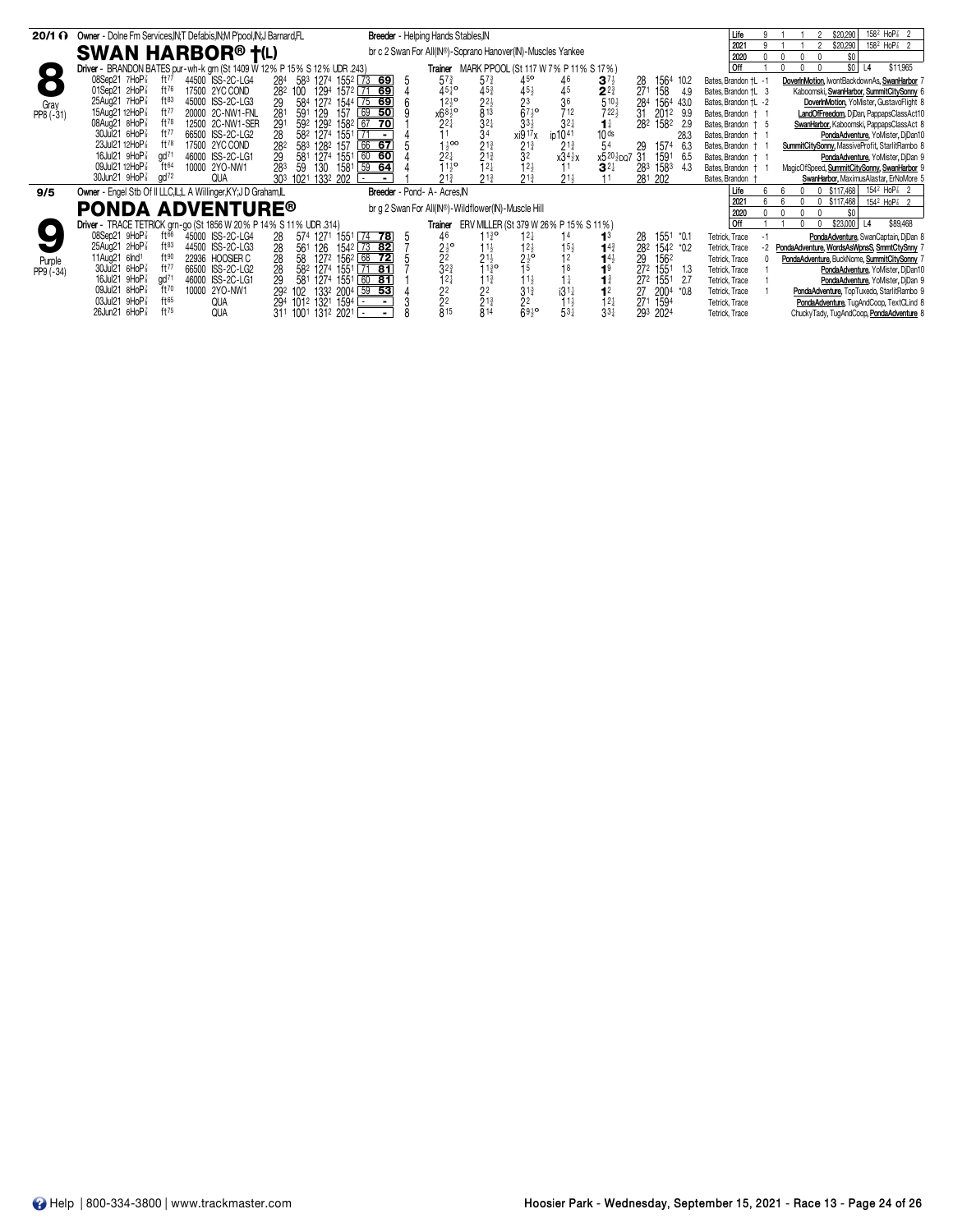| <b>EXAMPOWERED</b>                |                                                                                                                                 |                                                                      | <b>HOOSIER PARK - WEDNESDAY, SEPTEMBER 15, 2021</b>                                                                                                                                                      |                                                                                                                                                |                                                                                           |                                                                                                               | <b>PURSE \$9,000</b>                                                                                                                                                                                                                                                  |
|-----------------------------------|---------------------------------------------------------------------------------------------------------------------------------|----------------------------------------------------------------------|----------------------------------------------------------------------------------------------------------------------------------------------------------------------------------------------------------|------------------------------------------------------------------------------------------------------------------------------------------------|-------------------------------------------------------------------------------------------|---------------------------------------------------------------------------------------------------------------|-----------------------------------------------------------------------------------------------------------------------------------------------------------------------------------------------------------------------------------------------------------------------|
|                                   | TROT<br>1 MILE                                                                                                                  |                                                                      | Trackmaster Classification Rating of 74.5 (IS & FM 75.5) or Lower AE: N/W of 1 Ext PM Race or \$6,500 Lifetime<br>**** \$10,000 GUAR. HOOSIER HIGH 5 POOL**** NO. 10 STARTS FROM 2ND TIER OFF TIME 11:07 |                                                                                                                                                |                                                                                           |                                                                                                               | EXACTA 50 CENT TRIFECTA HOOSIER HIGH 5 (.20<br>min) (12% takeout) (NON JACKPOT)                                                                                                                                                                                       |
|                                   | WARM UP - Not Available                                                                                                         |                                                                      |                                                                                                                                                                                                          |                                                                                                                                                |                                                                                           |                                                                                                               |                                                                                                                                                                                                                                                                       |
|                                   | POST - 11:03 CR 72<br>Date/Race   Track  <br>Cnd                                                                                | Purse<br>Class                                                       | 3Q Finish CR SR Post<br>10 <sup>1</sup><br>2Q                                                                                                                                                            | 1Q Call<br>2Q Call                                                                                                                             | 3Q Call<br>Str Call                                                                       | Finish<br>Odds<br>Horse's Times                                                                               | FS<br>Med Var Comment<br>Driver<br>Top 3 Finishers                                                                                                                                                                                                                    |
| 7/2                               | Owner - Alan L White, Fountain City, IN; Dave Gamble, Bradford, OH<br><b>JESSIE'S SWAN® †(L)</b>                                |                                                                      |                                                                                                                                                                                                          | Breeder - Oakwood Farms.IN<br>b g 3 Swan For All(IN®)-Quick Hit Jessie(IN)-Jailhouse Jesse                                                     |                                                                                           | * 2ND TIME LASIX *                                                                                            | \$35,298<br>1574 HoP <sup>3</sup><br>$\overline{2}$<br>Life<br>30<br>\$13,920<br>$201^3$ Frnft $\frac{1}{2}$ 3<br>2021<br>18<br>5<br>0<br>$\overline{4}$                                                                                                              |
|                                   | Driver - DOUG RIDEOUT br-go (St 200 W 4% P 8% S 10% UDR .118)                                                                   |                                                                      |                                                                                                                                                                                                          |                                                                                                                                                | Trainer DOUG RIDEOUT (St 230 W 6% P 9% S 10%)                                             |                                                                                                               | 2020<br>12<br>$\overline{c}$<br>3<br>\$21,378<br>1574 HoP <sup>3</sup><br>1<br>$\overline{2}$<br>Off<br>5<br>\$5,285<br>\$3,360<br>$\mathbf{0}$<br>L4                                                                                                                 |
|                                   | ft76<br>01Sep21 $3H_0P_8^T$<br>19Aug21 2HoP<br>$\alpha$ d $^{75}$<br>ft80<br>15Aug21 8lnd <sup>1</sup>                          | 8500 N1/TM-73.5<br>15000 ISS-ELIG3C<br>25000 INSF CHAMP              | 1273 1553 75 72<br>282<br>59<br>272<br>574<br>1271<br>1544 81 68<br>156 <sup>3</sup> 72 65<br>68                                                                                                         | 811<br>912<br>10<br>3 <sup>3</sup><br>$33\frac{1}{4}$<br>3<br>Δ                                                                                | 814<br>814<br>$5^{73}$<br>613<br>$56$ <sup>o</sup><br>45 <sub>3</sub>                     | 810}<br>271<br>1573 28.2<br>615<br>29<br>1574 12.9                                                            | Rideout, Doug +L 3 2nd tier<br>DcAnna, DcQueenOfHearts, TwiceTheFI 9<br>Rideout, Doug +<br>Bodelicious, ErNelson, Worth YourWhile 6<br>0                                                                                                                              |
| Red<br>PP1 (+2)<br>HR: 72.15      | 07Aug21 17Ptlnd}<br>ft80<br>03Aug21 8Cnsv $\frac{1}{2}$<br>ft $^{78}$                                                           | 3000 INSFC 3YC<br>3000 INSFC 3YOC                                    | 29<br>58<br>1261<br>302<br>591<br>1292 1584 65 70<br>313 1022<br>133<br>57                                                                                                                               | 56‡<br>$56\frac{1}{2}$<br>47<br>411<br>454<br>χ48                                                                                              | $49^{\rm o}$<br>314<br>À7<br>47                                                           | 302 1574<br>$\mathbf{3}$ 6 $\frac{1}{2}$<br>$3^{11}$<br>294 201<br>$3^{11}\frac{1}{4}$                        | Rideout, Doug + 0<br>NorthernRocks, JSHopscotch, JessiesSwan 6<br>Rideout, Doug + 5<br>JSHopscotch, WoodsideEmery, JessiesSwan 6<br>Rideout, Doug<br>JSHopscotch, VirgnesKennyB, JessiesSwan 5                                                                        |
|                                   | 28Jul21 7HoP <sup>3</sup><br>ft $86$<br>gd <sup>78</sup><br>24Jul21 7Gshn}                                                      | 15000 ISS-ELIG3C<br>3000 INSFC 3YC                                   | 2024 68<br>593<br>1293<br>29<br>81 64<br>1322 2031<br>302<br>1021<br>  72<br>60                                                                                                                          | 5<br>$2\frac{3}{4}$ %<br>58 <sup>o</sup><br>x510<br>512<br>4x                                                                                  | 5610<br>68<br>513<br>48 <sub>3</sub>                                                      | 30 <sup>3</sup> 205<br>27 <sup>2</sup> 1581<br>$56\frac{1}{4}$<br>9.2<br>4123<br>304 2054                     | Rideout, Doug + 0<br>Bodelicious, AbcShowTime, MaylXplain 6<br>NorthernRocks, VirgnesKennyB, VelJesse 5<br>Rideout, Doug                                                                                                                                              |
|                                   | $ft^{79}$<br>19Jul21 10Sbyvl}<br>10Jul21 13Kendl $\frac{1}{2}$ gd <sup>73</sup>                                                 | 3000 INSFC3YCT<br>3000 INSFC 3YC                                     | 1323<br>1021<br>2032<br>68<br>65<br>311<br>1362 207<br>323 105<br>$\overline{72}$<br>71                                                                                                                  | $67\frac{1}{2}$<br>$55^{10}$<br>6<br>$2\frac{1}{2}$ <sup>o</sup><br>$21\frac{1}{2}$                                                            | $43\frac{1}{2}$ 00<br>$43\frac{1}{4}$<br>$1\frac{3}{4}$<br>$1\frac{1}{2}$                 | 30 <sup>1</sup><br>2032<br>$\mathbf{1}_{2}^{1}$<br>303 207<br>$\mathbf{1}_{2}^{1}$                            | JessiesSwn, YnksAftrshck, WdsdEmry 7<br>Rideout, Doug + 5 2nd tier<br>JessiesSwan, SouthernSwanMan, YnksAftrshck 5<br>Rideout, Doug                                                                                                                                   |
| 9/2                               | $03$ Jul21 $9$ Frnft $\frac{1}{2}$<br>ft $^{75}$<br>Owner - Dan Shetler Jr, Indianapolis, IN; Jo Anne Shetler, Indianapolis, IN | 3000 INSFC 3YOC                                                      | 304 1001 1314 2013 68<br>69                                                                                                                                                                              | $54^{30}$<br>464<br>Breeder - S H Stewart, KY; D ShetlerJr & J Anne Shetler, IN                                                                | $1^{10}$<br>12 <sub>3</sub>                                                               | $18\frac{1}{4}$<br>294 2013                                                                                   | JessiesSwan, WoodsideEmery-, TufStuff+ 5<br>Rideout, Doug † 1<br>\$8,560<br>$157^3$ HoP $\frac{7}{8}$ 3<br>Life<br>11<br>$\mathbf{1}$<br>$\overline{1}$                                                                                                               |
|                                   | <b>HIGHLY ACCLAIMED</b><br>Driver - DAN SHETLER mar-gra (St 116 W 15% P 11% S 9% UDR .241)                                      |                                                                      |                                                                                                                                                                                                          | br f 3 Trixton(NJ®)-Always Yours(KY)-Cantab Hall                                                                                               | Trainer DAN SHETLER (St 97 W 16% P 9% S 10%)                                              |                                                                                                               | \$8,560<br>$157^3$ HoP <sup><math>7\overline{3}</math></sup> 3<br>2021<br>11<br>0<br>$\mathbf 0$<br>\$0<br>2020<br>0<br>$\mathbf 0$<br>Off<br>$\mathbf 0$<br>$\mathbf 0$<br>\$400 L4<br>\$3,145<br>U                                                                  |
|                                   | 08Sep21 3HoP <sup>3</sup><br>ft77<br>$25$ Aug21 $3$ HoP $\frac{7}{8}$<br>$ft^{83}$                                              | 8500 N1/TM-73.5<br>8500 N1/TM-73.5                                   | $\frac{583}{581}$<br>274<br>282<br>1283<br>1281<br>156 <sup>4</sup><br>157<br>68<br>69 69                                                                                                                | 690<br>$33\frac{1}{4}$<br>$45\frac{3}{4}$<br>$45\frac{1}{4}$                                                                                   | $32\frac{1}{4}$<br>43<br>$21\frac{1}{4}$ <sup>o</sup><br>$1\frac{3}{4}$                   | 282 1572 18.4<br>$\mathbf{3}^{2\frac{3}{4}}$<br>284 1571 4.5<br>21                                            | Shetler, Dan<br>$-1$<br>LoveOfPrayers, KeithBourbon, HighlyAcclaimed 9<br>$-2$<br>Shetler, Dan<br>HighIntensity, HighlyAcclaimed, DontBeaJailbrd 9                                                                                                                    |
| Blue<br>$PP2(-6)$                 | ft <sub>85</sub><br>18Aug21 3HoP<br>ft87<br>08Aug21 2Lex <sup>1</sup>                                                           | 8500 NW1/TM-74<br>20000 KYCOMMSER                                    | 128<br>281<br>581<br>1564 74 68<br>264<br>543<br>$\sim$                                                                                                                                                  | $69\frac{1}{4}$<br>5<br>712<br>x834                                                                                                            | $75\frac{1}{2}$ <sup>o</sup><br>$75\frac{1}{2}$<br>850<br>7 ds                            | $64\frac{1}{4}$<br>283 1573 11.5<br>7 ds<br>80.1                                                              | Shetler, Dan<br>Alloutaflight, IvanaVinalot, KeithBourbon 8<br>$\overline{1}$<br>Shetler, Dan<br>MaterialGirl, ShenziAs, TheQueenB 9<br>$\overline{1}$                                                                                                                |
| HR: 68.55                         | 28Jul21 4HoP <sup>3</sup><br>ft86<br>$ft^{79}$<br>$21$ Jul $21$ 1HoP $\frac{7}{8}$                                              | 8000 NW1<br>8000 NW1                                                 | $\frac{123}{128^2}$<br>$\frac{152}{1573}$<br>283<br>65<br>581<br>68<br>29<br>583<br>1281<br>1563<br>  69<br><u>64</u>                                                                                    | 35<br>$\overline{c}$<br>$34\frac{1}{2}$<br>581<br>511                                                                                          | 33<br>$21\frac{3}{4}$<br>711<br>712                                                       | $1^{13}$<br>283 1573 4.9<br>$6^{10\frac{1}{4}}$<br>1583 31.7<br>281                                           | Shetler, Dan<br>HighlyAcclaimed, LonestarHerbie, SwansMissin 8<br>$\Omega$<br>Shetler, Dan<br>MassiveGirl, JessiesOutlawed, HolyChick 9<br>$\overline{1}$                                                                                                             |
|                                   | 14Jul21 3HoP <sup>3</sup><br>ft82<br>$\frac{1}{2}$<br>30Jun21 10HoP <sup>3</sup><br>ft79<br>16Jun21 7HoP                        | 8500 NW1/TM-73<br>8500 NW1/TM-73                                     | 281<br>293<br>581<br>1291<br>$\frac{1584}{159}$ 63<br>57<br>130<br>1001<br>$\blacksquare$                                                                                                                | 713<br>2x<br>x717<br><b>SCRATCHED - SICK</b>                                                                                                   | $78+$<br>793                                                                              | $\overline{29}$<br>1594<br>$55$ po $7$<br>-3.5                                                                | Shetler, Dan<br>JSMissAshley, SmileHighJesse, MEPowerHouse 8<br>$\overline{2}$<br>DontBeaJailbird, SimplySouthern, Merciimeme 8                                                                                                                                       |
|                                   | ft <sup>74</sup><br>09Jun21 11HoP <sup>7</sup>                                                                                  | 7500 NW1<br>8000 NW1/TM                                              | 301<br>58<br>594<br>130 <sup>2</sup> 158 <sup>3</sup> 67<br>281<br>58<br>1272 1572 70 68                                                                                                                 | $68\frac{1}{2}$<br>611<br>$57\frac{3}{4}$<br>57)                                                                                               | 66‡<br>69<br>661<br>79                                                                    | $67\frac{1}{2}$ PL $5$<br>282<br>200<br>7.6<br>158<br>434<br>284<br>12.9                                      | Shetler, Dan<br>DryCreekStalker, MeadowbrookNate-, Alltflght+ 7<br>2<br>Shetler, Dan<br>$\mathcal{R}$<br>HighIntensity, MajorHooligan, SpellCuteypie 9<br>11<br>\$7,980<br>158 <sup>1</sup> HoP <sup>7</sup> 3<br>Life<br>$\mathfrak{p}$<br>$\overline{2}$            |
| 5/1                               | Owner - Trent Stohler Stb, IN; B Graber, IN; T Graber, IN; Stately Gaits Stb, NC<br><b>SPICE-IT-UP T(L)</b>                     |                                                                      |                                                                                                                                                                                                          | Breeder - Jonas L Schlabach, OH<br>b f 3 Uncle Peter(OH®)-Imageofasweetday(OH)-Conway Hall                                                     |                                                                                           |                                                                                                               | 11<br>2021<br>$\overline{2}$<br>$\overline{2}$<br>\$7,980<br>$158^1$ HoP $\frac{7}{8}$ 3<br>0<br>$\mathbf 0$<br>\$0<br>2020<br>0<br>$\mathbf{0}$                                                                                                                      |
|                                   | 08Sep21 14HoP <sup>3</sup><br>ft $66$                                                                                           | 8500 N1/TM-73.5                                                      | Driver - JOHN DE LONG wh-d grn-o go (St 1531 W 15% P 14% S 16% UDR .281)<br>274<br>584<br>129<br>1574 70 64                                                                                              | 713<br>793                                                                                                                                     | Trainer TRENT STOHLER (St 276 W 14% P 17% S 13%)<br>$76\frac{1}{2}$ <sup>o</sup><br>64    | $\mathbf{3}^{1\frac{1}{2}}$<br>274<br>158<br>34                                                               | Off<br>\$0<br>$\overline{2}$<br>0<br>$\mathbf 0$<br>$\mathbf 0$<br>L4<br>\$2,040<br>De Long, John +L -1<br>NadaVolo, SecretAngelGirl, SpiceltUp10                                                                                                                     |
| White                             | 01Sep21 10HoP <sup>7</sup><br>$ft^{65}$<br>25Aug21 2HoP<br>SV <sup>75</sup>                                                     | 8500 NW1<br>QUA                                                      | 281<br>582<br>1283 1572 70 69<br>301<br>1002<br>131<br>200<br>$\blacksquare$                                                                                                                             | 612<br>610<br>4<br>$35\frac{1}{2}$<br>$33^{30}_{4}$<br>5                                                                                       | $7^{3}$<br>$65\frac{1}{2}$<br>$2^{2\frac{1}{2}}$<br>33                                    | 274 158<br>$3^{23}$<br>6.3<br>$2^{2}$<br>284 2002                                                             | De Long, John +L 3<br>EchosMayday, Ballerini, SpiceltUp 9<br>De Long, John †L<br>HangOn, SpiceltUp, MrTee 5                                                                                                                                                           |
| $PP3(-2)$<br>HR: 67.84            | ft82<br>14Jul21 $3H_0P_8^2$<br>$ft^{86}$<br>06Jul21 2Lex1<br>30Jun21 1HoP <sup>3</sup><br>$\frac{1}{2}$                         | 8500 NW1/TM-73<br>4300 NW1PMRL<br>8500 NW1/TM-73                     | 281<br>581<br>1291<br>1584<br>63<br>$\blacksquare$<br>301<br>594<br>1291<br>1571<br>  72<br>$\blacksquare$<br>69<br>1271<br>58                                                                           | <b>SCRATCHED</b><br><b>SICK</b><br><b>SCRATCHED</b>                                                                                            |                                                                                           | 7183                                                                                                          | JSMissAshley, SmileHighJesse, MEPowerHouse 8<br>MapleGroveGrady, StarRazor, BLisa 6<br>3                                                                                                                                                                              |
|                                   | ft74<br>$23$ Jun $21$ 5HoP $\frac{7}{8}$<br>16Jun21 $1$ HoP $\frac{7}{8}$<br>ft $79$                                            | 8000 NW1/TM-73<br>5500 NW1/12CL                                      | 272<br>571<br>1562<br>292<br>59<br>1283 1584 70<br>64<br>291<br>1291<br>584<br>1581 L65<br>68                                                                                                            | 33}<br>$2^{2^{3}}$<br>$2^{3}$<br>$3^{2}$<br>34<br>3                                                                                            | 4 <sup>1</sup><br>$23\frac{1}{2}$<br>423<br>210<br>$11\frac{1}{4}$                        | 323<br>2001 26.6<br>302 1593 11.6<br>$63\frac{3}{4}$<br>$1^{2^{3}}$<br>284 1581 *2.1                          | De Long, John †L 2<br>BrookviewBluto, JailKing, JSMissEmma10<br>De Long, John + 5<br>Willamette, MajorHooligan, TheFourthEstate10<br>Tetrick, Trace † 2<br>SpiceltUp, Merciimeme, NowhereToRun 9                                                                      |
|                                   | 09Jun21 4HoP3<br>ft79<br>02Jun21 $1$ HoP $\frac{7}{8}$<br>gd <sup>64</sup>                                                      | 5500 NW1/12CL<br>8000 NW1/TM                                         | 63<br>282<br>582<br>1284 1582<br>66<br>283<br>591 1292 1583 68<br>55                                                                                                                                     | 6<br>$47\frac{1}{4}$<br>46<br>$33\frac{1}{2}$<br>$34\frac{1}{4}$                                                                               | $\overline{4}3^{\circ}$<br>$21\frac{1}{2}$<br>35<br>$\bar{3}3\overline{3}x$               | 29<br>1582 4.8<br>2 <sub>ns</sub><br>30 <sup>2</sup> 2004 10.1<br>x711}                                       | De Long, John $\uparrow$ 3<br>MeadowbrookNate, SpiceltUp, SwanfulGrace 9<br>Widger, Sam †<br>SpellCuteypie, Willamette, Tani 9<br>-3                                                                                                                                  |
| 3/1                               | Owner - Part Time Stable, Napoleon, MI<br><b>MASSIVE</b>                                                                        | GIRL(L)                                                              |                                                                                                                                                                                                          | Breeder - Nicholas Malcolm, ON, CA<br>b m 6 Muscle Mass(NY®)-Tommi My Girl(ON)-Ken Warkentin                                                   |                                                                                           |                                                                                                               | Life<br>13<br>5<br>\$14,985<br>$156^3$ HoP $\frac{7}{8}$ 6<br>$\overline{1}$<br>\$14,985<br>2021<br>13<br>$\overline{c}$<br>5<br>$156^3$ HoP $\frac{7}{8}$ 6<br>1                                                                                                     |
|                                   | Driver - TRACE TETRICK grn-go (St 1856 W 20 % P 14 % S 11 % UDR .314)                                                           |                                                                      |                                                                                                                                                                                                          |                                                                                                                                                | Trainer BROOKE NICKELLS (*St 45 W 7% P 16% S 20%)                                         |                                                                                                               | 0<br>2020<br>0<br>0<br>$\mathbf 0$<br>\$0<br>Off<br>$\overline{c}$<br>0<br>\$960<br>\$5,270<br>0<br>L4                                                                                                                                                                |
|                                   | 08Sep21 3HoP<br>ft $^{77}$<br>25Aug21 13HoP 3<br>$ft^{75}$<br>ft $77$<br>15Aug21 6HoP                                           | 8500 N1/TM-73.5<br>8500 N1/TM-73.5<br>8500 NW1/TM74                  | 274<br>583<br>128 <sup>3</sup> 1564 72 65<br>283<br>583<br>1273 1562 74 47<br>1281 1564 72 72<br>281<br>583                                                                                              | $33\frac{1}{2}$<br>44<br>58<br>$42^{10}$<br>5<br>$11\frac{3}{4}$<br>$11\frac{3}{4}$<br>4                                                       | 54<br>$55\frac{1}{4}$<br>721<br>x67x<br>$11\frac{3}{4}$<br>12                             | $66\frac{1}{4}$<br>283<br>158<br>5.9<br>$724\frac{1}{4}$<br>321 2011<br>1.7<br>284<br>157<br>4.6<br>3∛        | Tetrick, Trace L -1<br>LoveOfPrayers, KeithBourbon, HighlyAcclaimed 9<br>Tetrick, Trace L -2<br>IdealJesse, IvanaVinalot, KatieDoodleDandy 8<br>Tetrick. Trace L 1<br>BrookviewBluto, IdealJesse, MassiveGirl 9                                                       |
| Green<br>PP4 (+20)<br>HR: 73.05   | $ft^{78}$<br>08Aug21 12HoP <sup>3</sup><br>ft70<br>04Aug21 12HoP <sup>3</sup>                                                   | 8500 NW1/TM-73<br>8500 NW1/TM-73                                     | 283<br>584 1293 1582 73<br>571 1263 1554 71<br>69<br>272<br>77                                                                                                                                           | $\frac{2}{3}$<br>21‡<br>34 <sub>3</sub><br>$22\frac{1}{4}$<br>$32\frac{1}{4}$                                                                  | 230<br>$\frac{2\frac{1}{2}}{2^4}$<br>$2^{2^{3}}$                                          | $\overline{28}$ <sup>3</sup><br>1582<br>$\mathbf{1}^3$<br>1.9<br>292 1563<br>5.2<br>$\mathbf{3}$ 4 $\ddagger$ | Tetrick, Trace L 5<br>MassiveGirl, YankeeStrong, DryCreekStalker 6<br>Tetrick, Trace L 4<br>VoluptuousSwan, Willamette, MassiveGirl 9                                                                                                                                 |
|                                   | 28Jul21 12HoP <sup>3</sup><br>ft $78$                                                                                           | 8500 NW1/TM-73                                                       | Trainer change from Sally Gilbert (St 64 W 6% P 14% S 21% UTR 213) after 28Jul21<br>574 1264 1561 73 70<br>28                                                                                            | 6<br>813<br>78                                                                                                                                 | 6910<br>$67\frac{1}{4}$                                                                   | 65<br>283 1571 5.0                                                                                            | Tetrick, Trace L 0<br>JSMissEmma, SwansMaid, DcQueenOfHearts 8                                                                                                                                                                                                        |
|                                   | 21Jul21 $1H_0P_8^7$<br>$ft^{79}$<br>ft82<br>14Jul21 1HoP <sup>3</sup>                                                           | 8000 NW1<br>8000 NW1                                                 | 583 1281 1563 69 73<br>591 1291 1574 74 64<br>573 1272 1572 71 59<br>29<br>29 <sup>3</sup><br>28                                                                                                         | $11\frac{3}{4}$<br>$11\frac{3}{4}$<br>79<br>711                                                                                                | 1 <sup>2</sup><br>$12\frac{1}{4}$<br>$44^{30}_{4}$<br>$3^{3\frac{1}{4}}$                  | $12\frac{1}{2}$<br>282 1563 *0.7<br>282 1583 10.4<br>34                                                       | Tetrick, Trace L 1<br>MassiveGirl, JessiesOutlawed, HolyChick 9<br>GeneralTso, LonestarHerbie, MassiveGirl 8<br>Tetrick, Trace L 1                                                                                                                                    |
|                                   | $sy^{73}$<br>07Jul21 13HoP <sup>3</sup><br>$30$ Jun21 $4$ HoP $\frac{7}{8}$<br>gd <sub>77</sub>                                 | 8500 NW1/TM-73<br>8000 NW1                                           | 282<br>58 127<br>1562 78<br>74                                                                                                                                                                           | $11\frac{3}{4}$ <sup>o</sup><br>$11\frac{3}{4}$<br>22<br>32                                                                                    | $3^{13}$<br>33 <sup>3</sup><br>$34\frac{1}{4}$                                            | 8103PL7 314 1593 10.5<br>$3^{2}$<br>29 1564 8.0                                                               | DontBeaJailbird, SwansMaid, Willamette10<br>Tetrick, Trace L<br>Tetrick, Trace L<br>$\overline{2}$<br>ErNelson, MissGCantab, MassiveGirl 8<br>1584 HoP <sup>2</sup> 3<br>Life<br>6<br>\$24,636<br>31<br>5                                                             |
| 12/1                              | Owner - James G Tisch, Fishers, IN<br><b>J-S MISS ASHLEY® †</b>                                                                 |                                                                      |                                                                                                                                                                                                          | Breeder - Marlin E Eash, IN<br>b f 3 Guccio(IN®)-Ashlake(IN)-Angus Hall                                                                        |                                                                                           |                                                                                                               | 2021<br>16<br>3<br>\$12,443<br>1584 HoP <sup>2</sup> 3<br>1<br>15<br>5<br>$204^2$ Frnft $\frac{1}{2}$ 2<br>2020<br>3<br>$\overline{c}$<br>\$12,193                                                                                                                    |
|                                   | 08Sep21 14HoP <sup>3</sup><br>ft66                                                                                              | 8500 N1/TM-73.5                                                      | Driver - JOEY PUTNAM r blu-b go-wh (St 1080 W 9% P 10% S 10% UDR .179)<br>$^{274}_{283}$<br>$\frac{58^4}{59}$<br>129<br>129                                                                              | 814<br>811<br>5                                                                                                                                | Trainer JOE PUTNAM (St 352 W 16% P 14% S 9%)<br>9930<br>96                                | 95}                                                                                                           | $\mathfrak{p}$<br>Off<br>$\mathbf{0}$<br>\$680<br>0<br>$\mathbf{0}$<br>L4<br>\$0<br>Putnam, Joey<br>NadaVolo, SecretAngelGirl, SpiceltUp10<br>$+ -1$                                                                                                                  |
| <b>Black</b>                      | 01Sep21 13HoP <sup>3</sup><br>ft65<br>25Aug21 3HoP <sup>3</sup><br>$ft^{83}$                                                    | 10000 N1/TM-73.5<br>8500 N1/TM-73.5                                  | 1574 70 59<br>1574 71 65<br>282<br>581 1281 157 69 63                                                                                                                                                    | 8<br>$\bar{9}$ 16<br>912<br>$68^{30}_{4}$<br>$67\frac{1}{4}$                                                                                   | ğ11.<br>98<br>$54\frac{1}{4}$<br>$55\frac{1}{2}$                                          | 274<br>273<br>1584 15.3<br>1584 19.7<br>6 <sup>5</sup><br>$75\frac{3}{4}$<br>29<br>1581 15.0                  | Putnam, Joey + 3<br>DryCreekStalker, DontBeaJailbird, FxVIIyBrtzk 9<br>Putnam, Joey + -2<br>HighIntensity, Highly Acclaimed, DontBeaJailbrd 9                                                                                                                         |
| PP5 (+32)<br>HR: 65.02            | 18Aug21 3HoP <sup>3</sup><br>$ft^{85}$<br>04Aug21 14HoP <sup>3</sup><br>ft70<br>27Jul21 5Gshn}<br>$ft^{80}$                     | 8500 NW1/TM-74<br>8500 NW1/TM-73                                     | 281<br>282<br>128 1564 74 67<br>1283 1574 71 -<br>581<br>574<br>1014 1314 202 64 58                                                                                                                      | 7110<br>8110<br>6<br>10 <sub>ds</sub><br>$10$ ds $x$<br>х5х<br>5<br>$47\frac{3}{4}$<br>$44\frac{1}{4}$                                         | 87‡<br>$86\frac{1}{4}$<br>10 <sub>ds</sub><br>$10$ ds<br>$44^{10}_{2}$<br>$44\frac{3}{4}$ | 283 158<br>86<br>18.7<br>10 <sub>ds</sub><br>9.7<br>48 <sub>4</sub>                                           | Alloutaflight, IvanaVinalot, KeithBourbon 8<br>Putnam, Joey † 1<br>Putnam, Joey + 4<br>YankeeStrong, HighIntensity, SmileHighJesse10                                                                                                                                  |
|                                   | 21Jul21 9HoP <sup>3</sup><br>ft72<br>14Jul21 3HoP <sup>3</sup><br>ft82                                                          | 11600 3YFMC<br>8500 NW1/TM-73<br>8500 NW1/TM-73                      | 301<br>$\frac{28}{28}$<br>$\frac{58}{581}$<br>129 <sup>2</sup> 157 <sup>2</sup> 70 65<br>1291 1584 63 63                                                                                                 | 8 <sub>12</sub> °<br>711<br>$\overline{3}4$<br>$33\frac{1}{4}$                                                                                 | $76\frac{1}{4}$<br>461<br>$2\ddot{1}$ <sup>o</sup><br>12                                  | 311 2034<br>$44\frac{3}{4}$<br>274 1582 13.0<br>293 1584 *2.9<br>$1\frac{1}{4}$                               | VoluptuousSwan, HeresDevotion, SisEdith 5<br>Putnam, Joey<br>GeneralTso, FoxValleyBritzka, HighIntensity 9<br>Putnam, Joey + 1<br>JSMissAshley, SmileHighJesse, MEPowerHouse 8<br>Putnam, Joey † 1                                                                    |
|                                   | 07Jul21 3HoP <sup>3</sup><br>$ft^{84}$<br>30Jun21 10HoP <sup>3</sup><br>gd <sup>74</sup>                                        | 8500 NW1/TM-73<br>8500 NW1/TM-73                                     | 293<br>1292 200 70 58<br>592<br>293 1001 130 159 63<br>57                                                                                                                                                | 3 <sup>2</sup><br>33 <sup>1</sup><br>$11\frac{3}{4}$<br>$11\frac{3}{4}$                                                                        | $53\frac{1}{4}$<br>$3^{2}$<br>24<br>47                                                    | 2∛<br>301 2001 61.2<br>$46\frac{1}{4}$<br>292 2001 4.6                                                        | Putnam, Joey † 2<br>Merciimeme, JSMissAshley, GeneralTso10<br>$+2$<br>DontBeaJailbird, SimplySouthern, Merciimeme 8<br>Putnam, Joey                                                                                                                                   |
| 10/1                              | Owner - Michael J Roche, Beavercreek, OH<br><b>FOX VALLEY</b>                                                                   |                                                                      | <b>BRITZKA®</b>                                                                                                                                                                                          | Breeder - Fox Valley Standardbreds,IL<br>b g 3 Whom Shall I Fear(IN®)-Ms Brittania(IL)-Conway Hall                                             |                                                                                           |                                                                                                               | 31<br>\$23,475<br>158 <sup>2</sup> HoP <sup>2</sup> 3<br>Life<br>2<br>5<br>3<br>23<br>2021<br>2<br>4<br>3<br>\$19,188<br>158 <sup>2</sup> HoP <sup>2</sup> 3                                                                                                          |
|                                   |                                                                                                                                 |                                                                      | Driver - LEWAYNE MILLER red-r blu-wh (St 1143 W 11% P 10% S 11% UDR .202)                                                                                                                                |                                                                                                                                                | Trainer ROSS LEONARD (St 141 W 13% P 13% S 16%)                                           |                                                                                                               | 1594 Wbsb <sup>2</sup> 2Q<br>$\mathbf{0}$<br>$\mathbf{1}$<br>$\mathbf 0$<br>\$4,287<br>2020<br>8<br>Off<br>3<br>0<br>0<br>\$1,860<br>\$2,305<br>L4                                                                                                                    |
| $\bullet$                         | 08Sep21 14HoP 3<br>$ft^{66}$<br>01Sep21 13HoP <sup>3</sup><br>ft65<br>$ft^{83}$<br>$25$ Aug21 $3$ HoP $\frac{7}{8}$             | 8500 N1/TM-73.5<br>10000 N1/TM-73.5<br>8500 N1/TM-73.5               | 274<br>58 <sup>4</sup><br>59<br>129<br>129<br>1574 70 61<br>283<br>1574 71 67<br>282                                                                                                                     | 510<br>$68\frac{1}{2}$<br>$\overline{2}$<br>$34\frac{1}{2}$<br>$3^{3}_{4}$<br>6<br>12 <sup>o</sup><br>$11\frac{3}{4}$                          | 66<br>$75\frac{1}{2}$<br>44<br>$55\frac{1}{2}$<br>$11\frac{1}{4}$                         | $64\frac{1}{2}$<br>28 <sup>2</sup> 1583<br>8.8<br>$3^{2}\frac{1}{2}$<br>281<br>1581<br>3.0<br>$*1.8$          | $-1$<br>Miller, Lewayne<br>NadaVolo, <u>SecretAngelGirl, SpiceltUp</u> 10<br>Miller, Lewayne<br>3<br>DryCreekStalker, DontBeaJailbird, FxVllyBrtzk 9<br>Miller, Lewayne<br>$-2$<br>HighIntensity, Highly Acclaimed, DontBeaJailbrd 9                                  |
| Yellow<br>$PP6 (+8)$<br>HR: 68.86 | 15Aug21 6HoP3<br>ft77                                                                                                           | 8500 NW1/TM74                                                        | 581 1281 157 69 64<br>583 1281 1564 72 70<br>281                                                                                                                                                         | $21\frac{3}{4}$ <sup>o</sup><br>$2^{1\frac{3}{4}}$                                                                                             | $2\frac{3}{4}$<br>21 <sup>3</sup><br>$2^{2}$                                              | $\frac{54\frac{1}{2}}{42}$<br>293 1574<br>283 1571<br>9.2                                                     | Miller, Lewayne<br>$\mathbf{1}$<br>BrookviewBluto, IdealJesse, MassiveGirl 9                                                                                                                                                                                          |
|                                   | 08Aug21 12HoP <sup>3</sup><br>$ft^{78}$                                                                                         |                                                                      |                                                                                                                                                                                                          |                                                                                                                                                |                                                                                           |                                                                                                               | 5                                                                                                                                                                                                                                                                     |
|                                   | 04Aug21 12HoP <sup>3</sup><br>ft70<br>28Jul21 1HoP<br>$ft^{86}$<br>ft72<br>21Jul21 9HoP                                         | 8500 NW1/TM-73<br>8500 NW1/TM-73<br>8500 NW1/TM-73<br>8500 NW1/TM-73 | 283<br>584 1293 1582 73<br>$\frac{272}{293}$<br>571 1263 1554 71 68<br>28<br>58 1292 1572 70 71<br>571 1271 1562 69 66<br>59 1283 1584 70 62                                                             | <b>SCRATCHED</b><br><b>SICK</b><br>$79\frac{3}{4}$<br>711<br>$21\frac{1}{4}$<br>$2^{1\frac{1}{2}}$<br>5 <sup>73</sup><br>$68\frac{3}{4}$<br>10 | $5^{900}$<br>712<br>$3^{13}$<br>$31\frac{3}{4}$<br>32 <sup>o</sup><br>2 <sup>1</sup>      | $813\frac{1}{4}$<br>30 1582<br>273 1582<br>7.0<br>11<br>-3.1<br>$2^{\mathsf{nk}}$<br>273 1572 13.1            | MassiveGirl, YankeeStrong, DryCreekStalker 6<br>VoluptuousSwan, Willamette, MassiveGirl 9<br>Miller, Lewayne<br>4<br>Miller, Lewayne<br>0<br>FoxValleyBritzka, GeneralTso, YankeeStrong 8<br>Miller, Lewayne<br>GeneralTso, FoxVallyBrtzk, HghIntnsty 9<br>1 2nd tier |